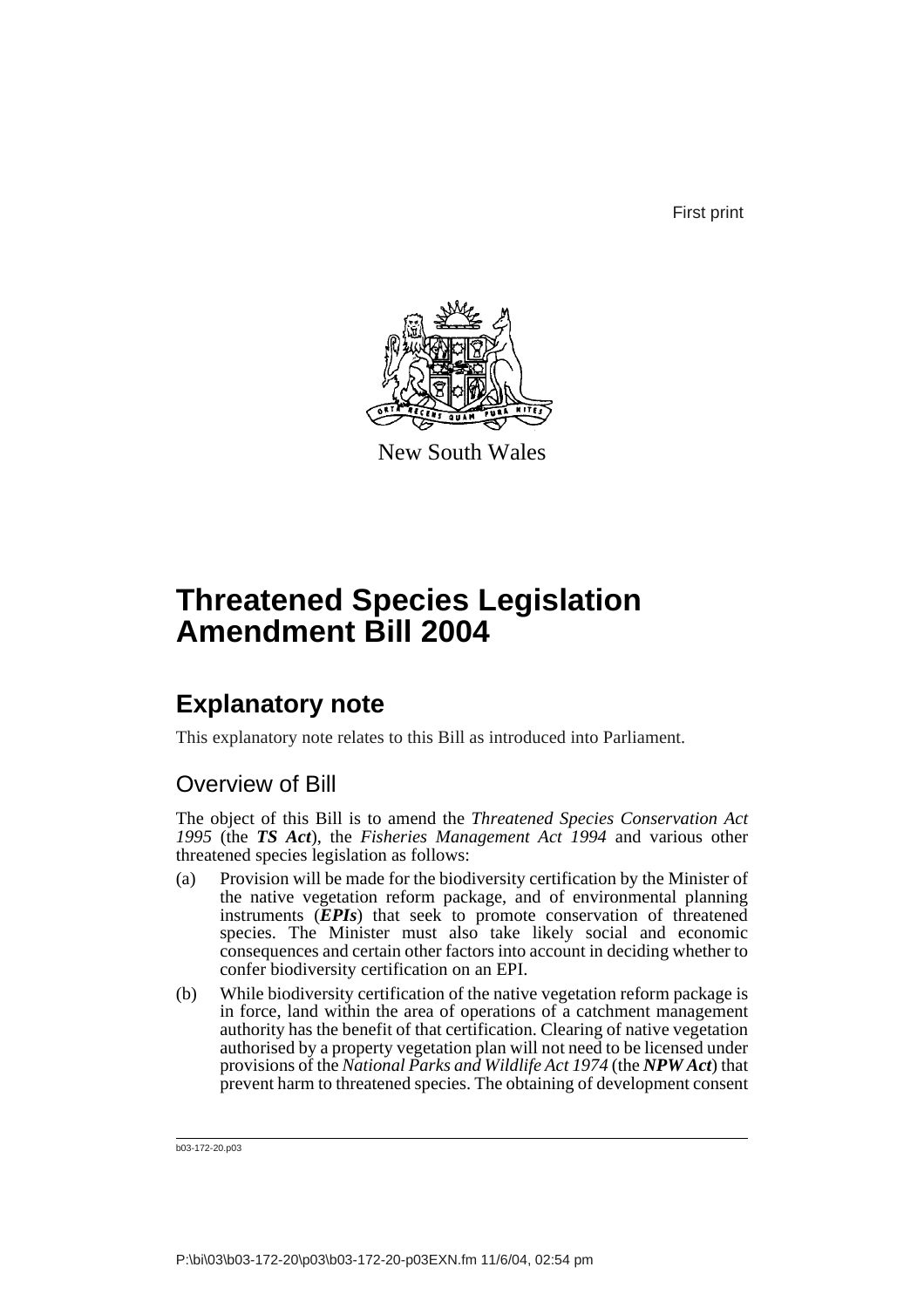Explanatory note

for the clearing of native vegetation on the land will not require preparation of a species impact statement or consultation between Ministers.

- (c) When an EPI has biodiversity certification, development or an activity under the EPI will be deemed not likely to significantly affect threatened species for the purposes of Parts 4 and 5 of the *Environmental Planning and Assessment Act 1979* (the *EPA Act*), thereby removing the need to address the test of significance for threatened species and the need for preparation of a species impact statement.
- (d) Existing exemptions in respect of routine agricultural activities will be replaced by provisions that adopt exemptions for routine agricultural management activities that parallel exemptions under the *Native Vegetation Act 2003* (the *NV Act*). The exemption provisions will be extended to operate as a defence to the offence of harming protected fauna (not just threatened fauna, as at present). The new provisions will include regulation making powers to extend, vary or limit these exemptions.
- (e) An additional regulation making power will be inserted in the TS Act to authorise the making of regulations to deem development or an activity to constitute, or not constitute, development or an activity that is likely to significantly affect threatened species. The regulations will operate for the purposes of Part 6 (Licensing) of the TS Act and Parts 4 and 5 of the EPA Act.
- (f) The existing statutory priorities for the preparation of recovery plans and threat abatement plans will be replaced with provisions for the Director-General to prepare and adopt a Threatened Species Priorities Action Statement, which will establish priorities for the recovery of threatened species and for threat abatement for key threatening processes. Recovery plans and threat abatement plans will be required to be prepared in accordance with the priorities established by a Priorities Action Statement.
- (g) Various amendments will be made to the procedures for nomination and listing of threatened species, including amendments to achieve the following:
	- (i) The Minister will be able to refer a proposed final listing determination by the Scientific Committee back to the Committee for further consideration for reasons of a scientific nature.
	- (ii) The Scientific Committee will be required to consider and determine listing proposals by reference to criteria prescribed by the regulations and to reference the relevant criteria in its reasons for a determination.

Explanatory note page 2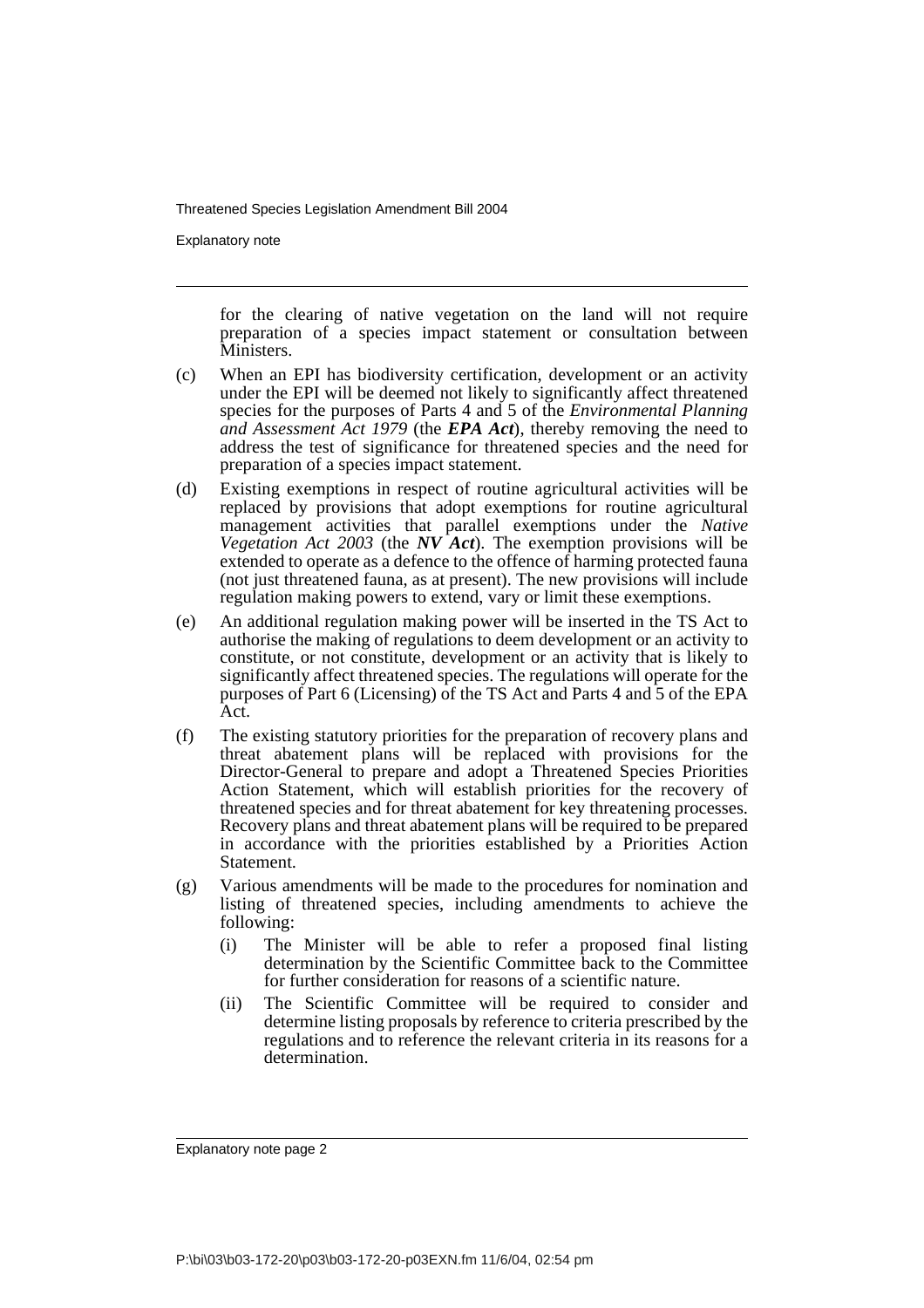Explanatory note

- (iii) The validity of a final determination will not be open to challenge on the ground that statutory timeframes were not met.
- (iv) A legal challenge to the validity of a final determination will not be permitted more than 3 months after the final determination is notified.
- (v) The Natural Resources Commission (*NRC*) will be able to refer a species to the Scientific Committee for a listing determination.
- (vi) The NRC and the Minister will be able to give advice and make recommendations to the Scientific Committee as to priorities in the consideration of nominations for listing.
- (vii) The NRC will be authorised to obtain the advice of the Scientific Committee on matters of a scientific nature.
- (h) An additional category of "critically endangered" will be established for listing of species and ecological communities.
- (i) The nomination and listing provisions of the *Fisheries Management Act 1994* will be amended for greater consistency with the procedures under the TS Act (in particular so that the Schedules of threatened species will be amended by the Fisheries Scientific Committee rather than by the Minister as at present).
- (j) A Threatened Species Social and Economic Advisory Council will be established to advise the Minister, the Director-General and the NRC on likely social and economic impacts of listing determinations and related matters.
- (k) The existing Biological Diversity Advisory Council will be re-established with an expert (rather than stakeholder) membership, and altered functions with respect to advising the Minister, the Director-General and the NRC on likely impacts on biological diversity resulting from listing decisions, and related matters.
- (l) Investigative powers of authorised officers under Chapter 7 of the *Protection of the Environment Operations Act 1997* will be conferred on authorised officers under the NPW Act for the purposes of functions under that Act, the *Threatened Species Conservation Act 1995*, the *Wilderness Act 1987* and the *Marine Parks Act 1997*.
- (m) Amendments will be made to create a presumption that a person who causes damage to the habitat of a threatened species knew that the land concerned was habitat of that kind if the person did not obtain required development consent or approval under Part 4 or 5 of the EPA Act or failed to comply with such a consent or approval.

Explanatory note page 3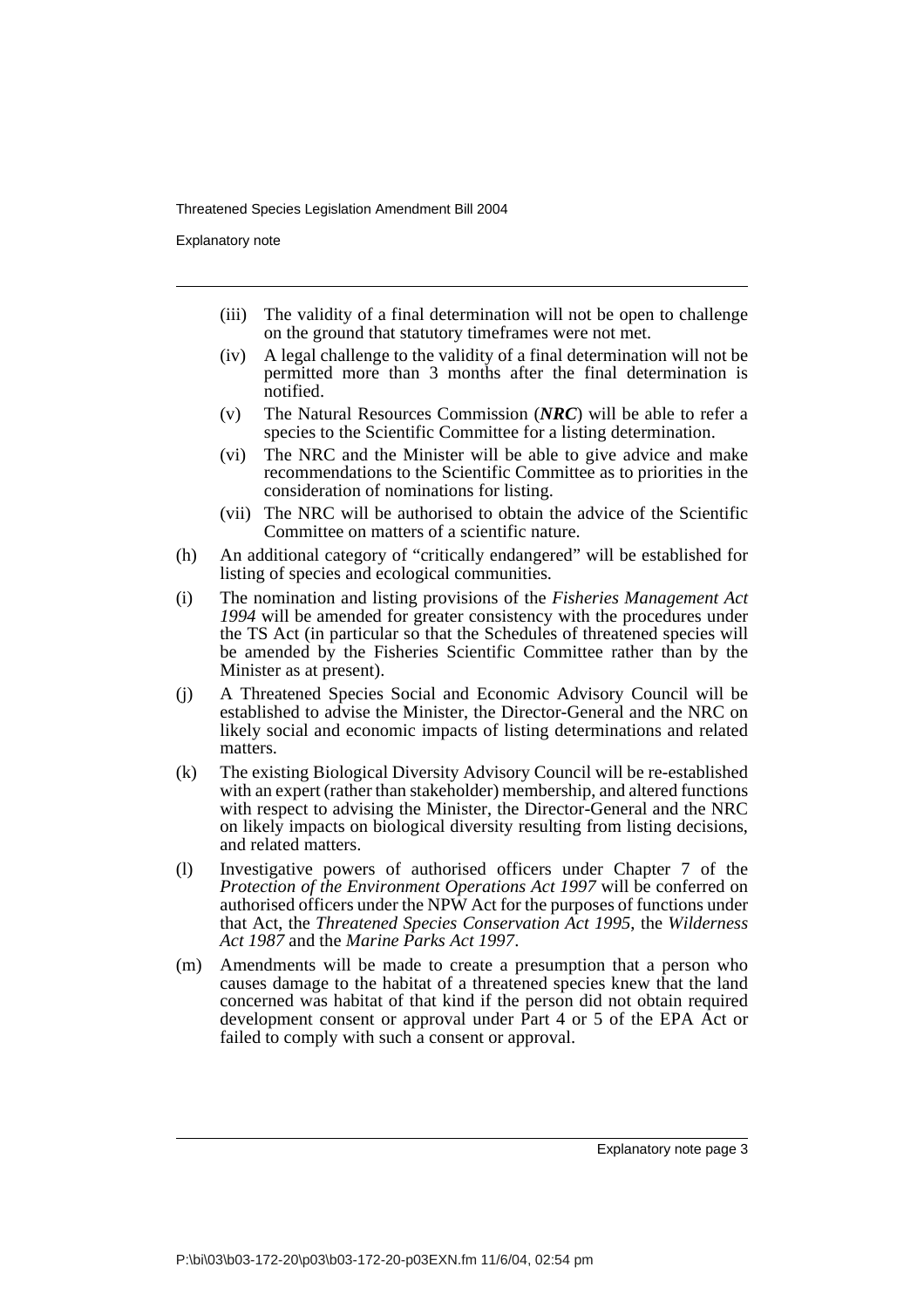Explanatory note

(n) The NPW Act will be amended to provide that, for purposes of offences concerning harm and threats to protected fauna or threatened species, the landholder of the land concerned is presumed to have carried out the offending activity unless it was carried out by some other person and the landholder did not cause or permit it to be carried out. A further provision is included to create an offence of causing or permitting an act or omission that constitutes such an offence.

# Outline of provisions

**Clause 1** sets out the name (also called the short title) of the proposed Act.

**Clause 2** provides for the commencement of the proposed Act on a day or days to be appointed by proclamation with the exception of specified amendments, which commence on the date of assent.

**Clause 3** is a formal provision that gives effect to the amendments to the *Threatened Species Conservation Act 1995*, the *Fisheries Management Act 1994* and other threatened species legislation set out in Schedules 1–3.

**Schedules 1–3** contain the amendments described in the Overview.

# **Schedule 1 Amendment of Threatened Species Conservation Act 1995 No 101**

**Schedule 1 [64] and [65]** make the amendments referred to in paragraphs (a), (b) and (c) of the Overview.

**Schedule 1 [63]** makes the amendment referred to in paragraph (e) of the Overview.

**Schedule 1 [22], [26], [32]–[34], [39], [55] and [57]–[64]** make the amendments referred to in paragraph (f) of the Overview.

**Schedule 1 [20], [23], [25], [35], [37], [47] and [69]** make the amendments referred to in paragraph (g) of the Overview.

**Schedule 1 [4]–[16], [18], [19], [21], [24], [30], [38], [40]–[46], [48]–[54], [56], [68] and [73]–[76]** make the amendments referred to in paragraph (h) of the Overview.

**Schedule 1 [70] and [71]** make the amendments referred to in paragraphs (j) and (k) of the Overview.

Explanatory note page 4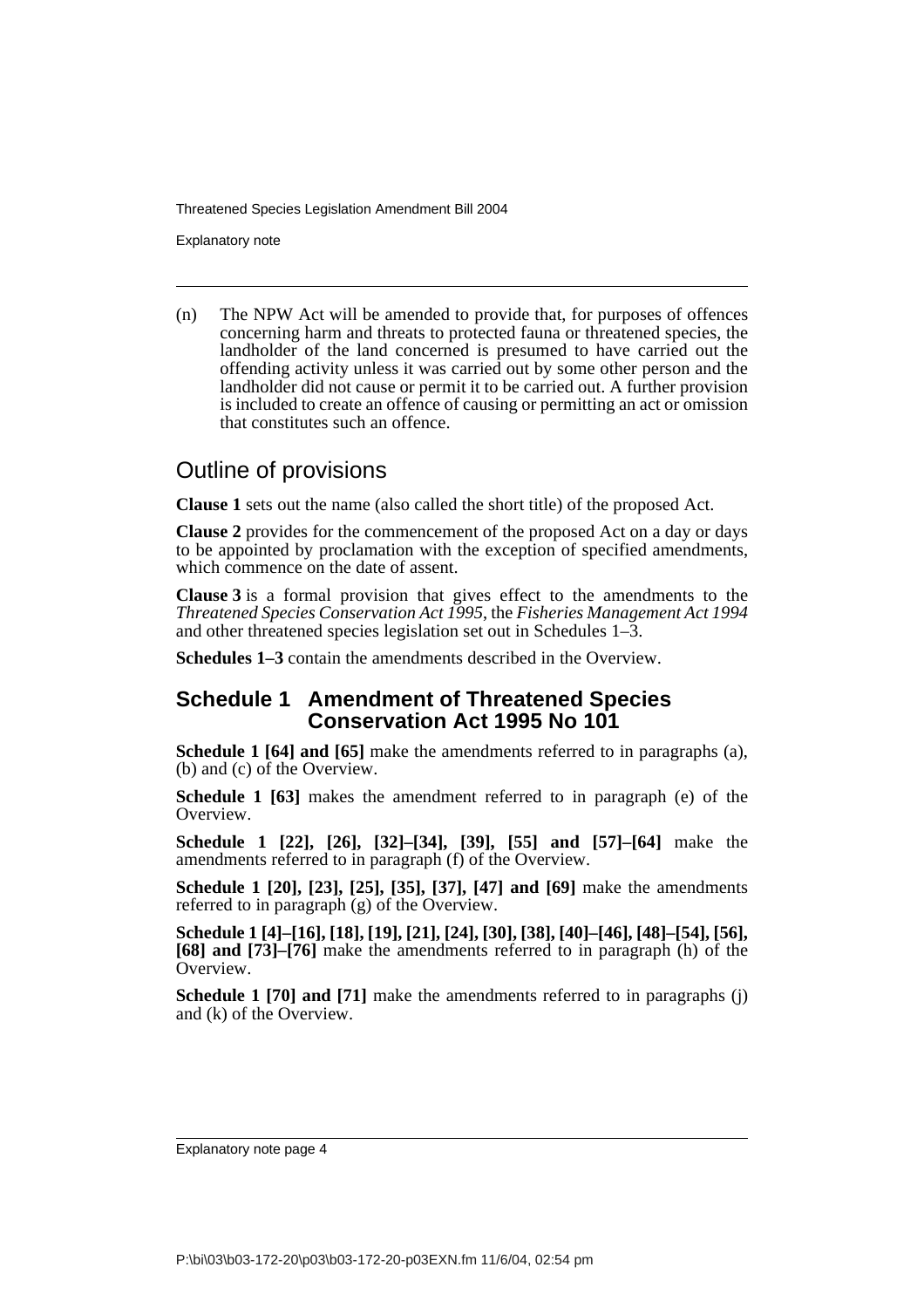Explanatory note

**Schedule 1 [17], [29], [31] and [36]** makes amendments to the grounds for listing of threatened species, populations and ecological communities, and provides for listing decisions to be made in accordance with, and for reasons for decisions to reference, criteria prescribed by the regulations, for consistency with parallel provisions of Commonwealth legislation.

**Schedule 1 [77] and [78]** enact savings and transitional provisions.

**Schedule 1 [1]–[3] and [72]** make amendments that are minor, ancillary or consequential on other amendments made by Schedule 1.

# **Schedule 2 Amendment of Fisheries Management Act 1994 No 38**

**Schedule 2 [27] and [42]** make the amendments referred to in paragraphs (a), (b) and (c) of the Overview.

**Schedule 2 [28] and [29]** make the amendments referred to in paragraph (d) of the Overview.

**Schedule 2 [39]** makes the amendment referred to in paragraph (e) of the Overview.

**Schedule 2 [16], [30], [32], [34]–[36], [38] and [44]** make the amendments referred to in paragraph (f) of the Overview.

**Schedule 2 [7], [9], [10], [12], [13], [15], [17]–[19], [21]–[23], [33], [37], [41] and [43]** make the amendments referred to in paragraphs (g) and (i) of the Overview.

**Schedule 2 [2]–[6], [8], [14], [20], [24], [25], [31], [40] and [45]–[47]** make the amendments referred to in paragraph (h) of the Overview.

**Schedule 2 [26]** makes the amendment referred to in paragraph (m) of the Overview.

**Schedule 2 [11]** makes amendments to the grounds for listing of threatened species, populations and ecological communities, and provides for listing decisions to be made in accordance with, and for reasons for decisions to reference, criteria prescribed by the regulations, for consistency with parallel provisions of Commonwealth legislation.

**Schedule 2 [48] and [49]** enact savings and transitional provisions.

**Schedule 2 [1]** makes a consequential amendment.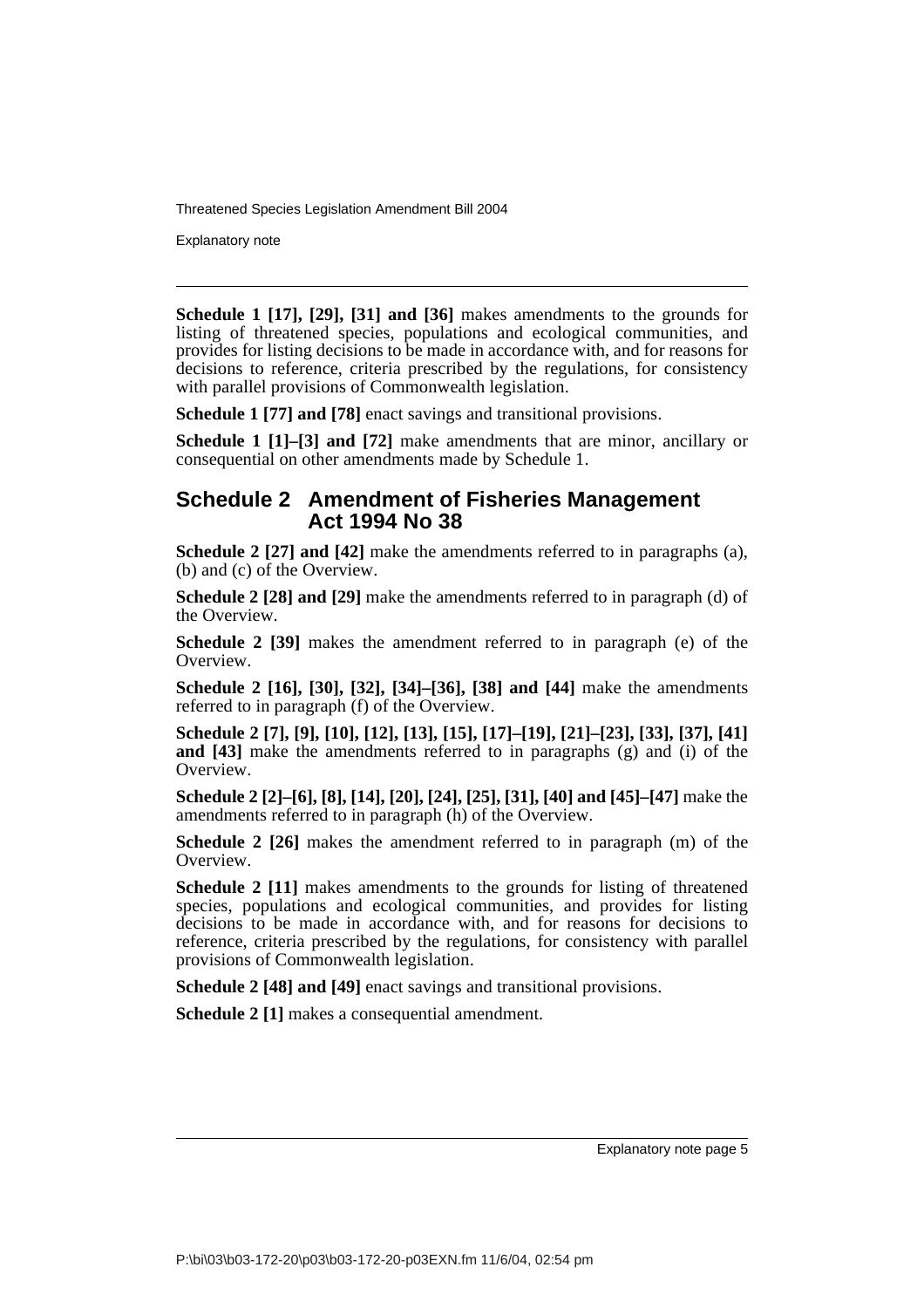Explanatory note

# **Schedule 3 Amendment of other threatened species legislation**

**Schedule 3.1 [1], [8] and [10]–[15] and 3.2** make the amendments referred to in paragraph (l) of the Overview.

**Schedule 3.1 [3]–[5]** make the amendments referred to in paragraph (b) of the Overview.

**Schedule 3.1 [7]** makes the amendment referred to in paragraph (d) of the Overview.

**Schedule 3.1 [6]** makes the amendment referred to in paragraph (m) of the Overview.

**Schedule 3.1 [9]** makes the amendment referred to in paragraph (n) of the Overview.

**Schedule 3.1 [16] and [17]** enact savings and transitional provisions.

**Schedule 3.3** makes an amendment referred to in paragraph (b) of the Overview.

**Schedule 3.1 [2], 3.4 and 3.5** make minor or consequential amendments.

Explanatory note page 6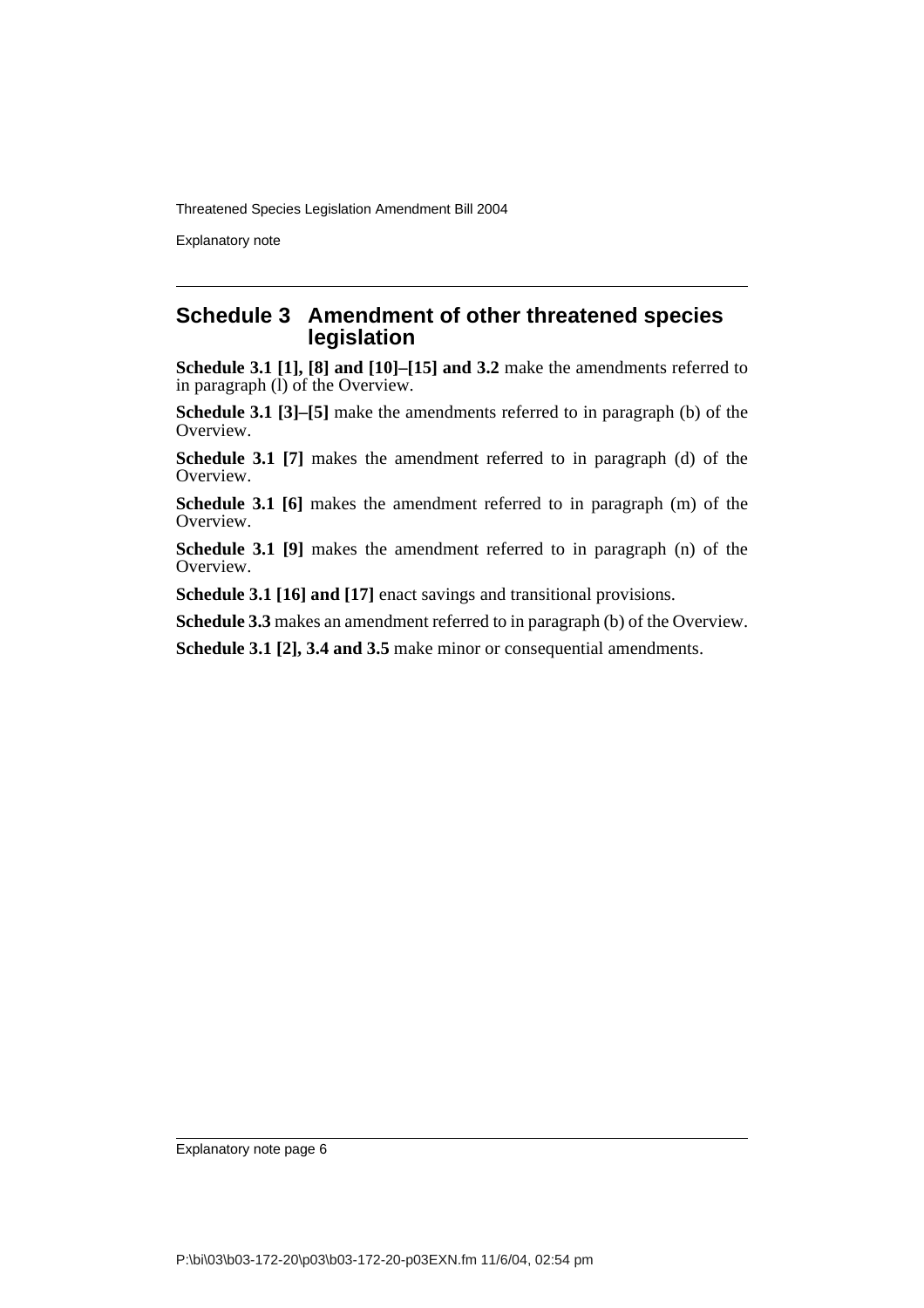First print



New South Wales

# **Threatened Species Legislation Amendment Bill 2004**

# **Contents**

|                                                                                                       | Page     |
|-------------------------------------------------------------------------------------------------------|----------|
| Name of Act                                                                                           |          |
| Commencement                                                                                          | 2        |
| Amendments                                                                                            | 2        |
| Amendment of Threatened Species Conservation Act<br>Schedule 1<br>1995 No 101                         |          |
| Amendment of Fisheries Management Act 1994 No 38<br>Amendment of other threatened species legislation | 31<br>58 |
|                                                                                                       |          |

b03-172-20.p03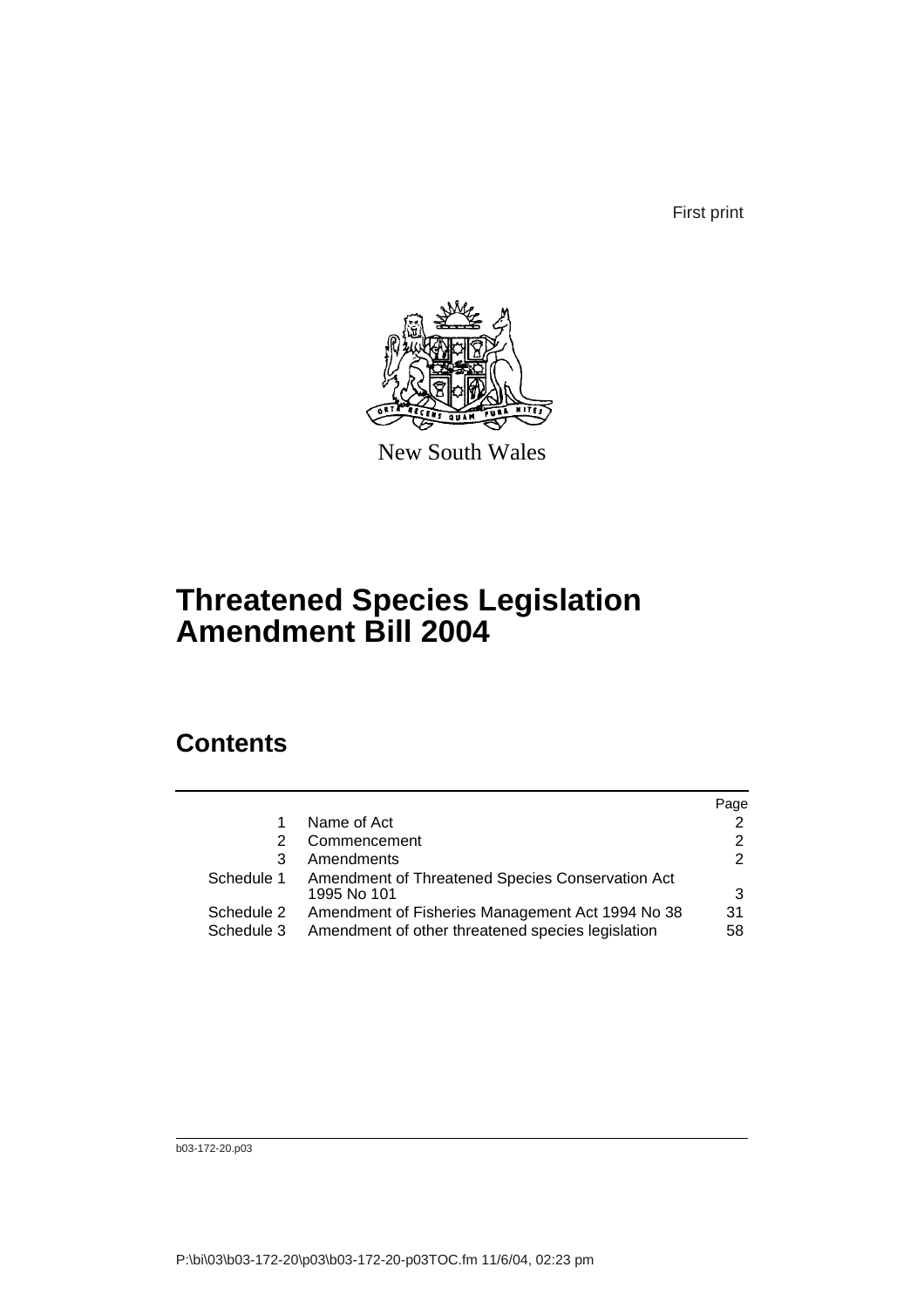**Contents** 

Page

Contents page 2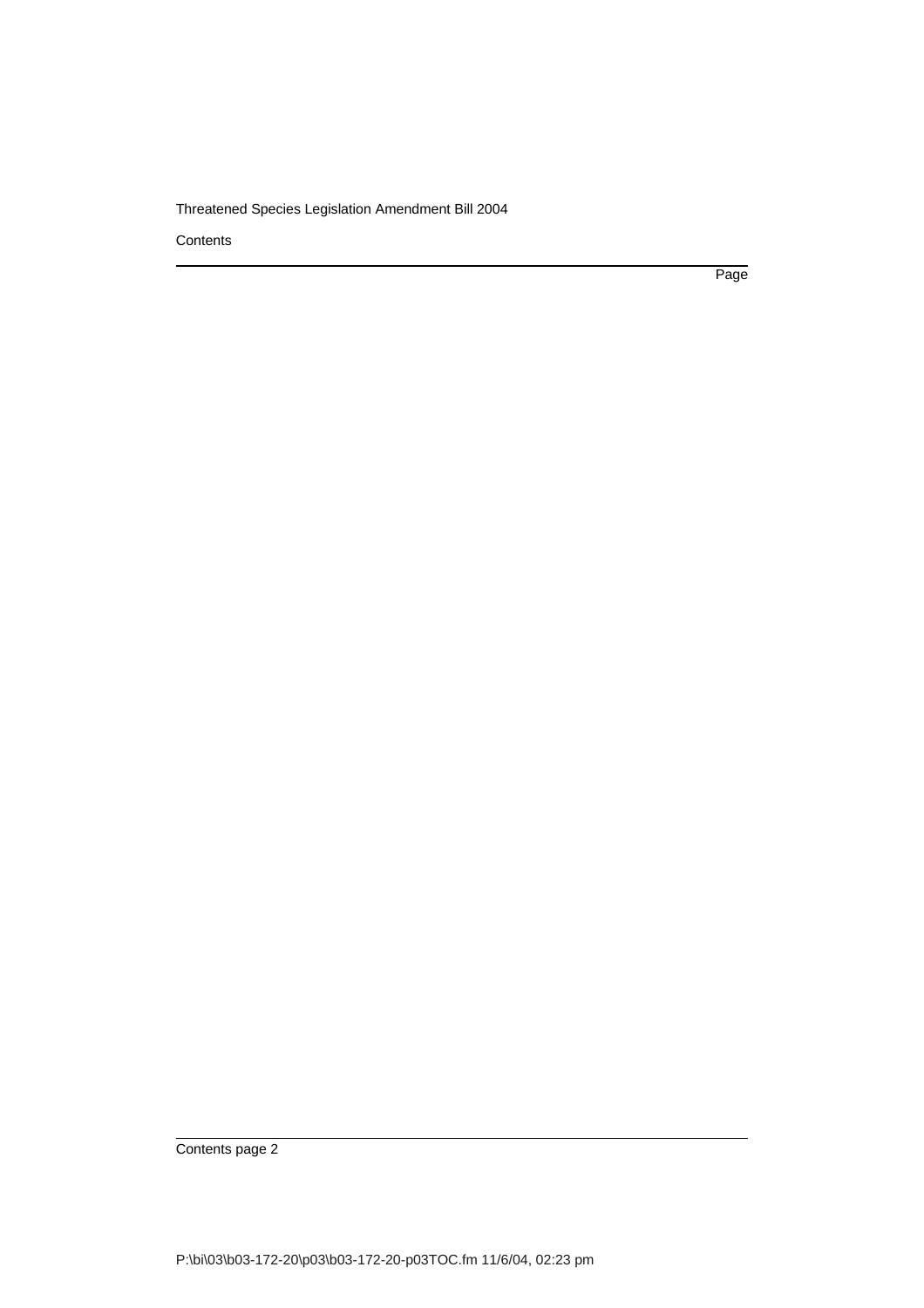

New South Wales

# **Threatened Species Legislation Amendment Bill 2004**

No , 2004

# **A Bill for**

An Act to amend the *Threatened Species Conservation Act 1995* and other threatened species legislation to make provision for critically endangered species and ecological communities and to make further provision for conservation of threatened species, threatened species recovery and threat abatement processes and integration with natural resource management and land use planning; and for other purposes.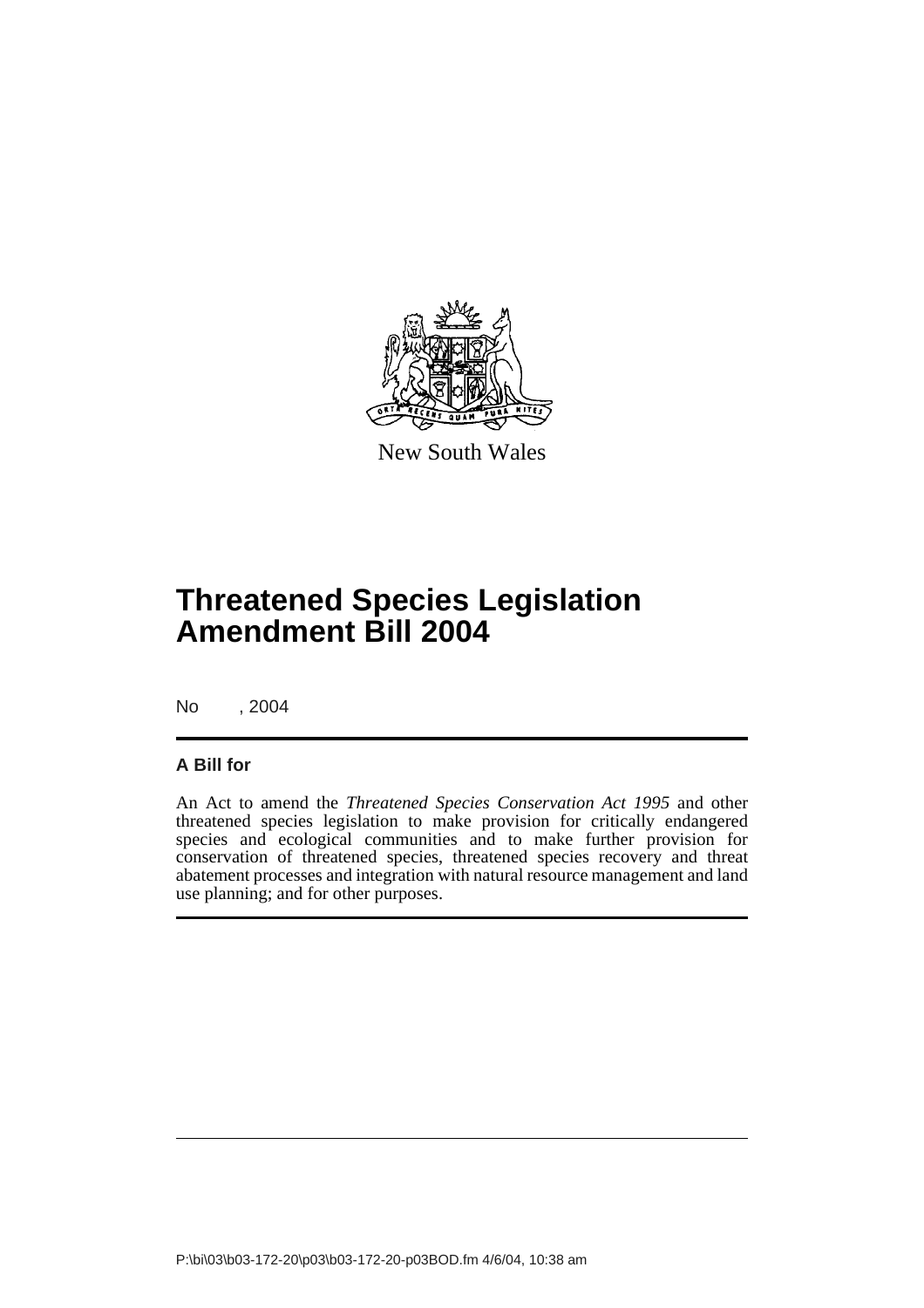<span id="page-9-2"></span><span id="page-9-1"></span><span id="page-9-0"></span>

|   | The Legislature of New South Wales enacts:                                                                           |                |
|---|----------------------------------------------------------------------------------------------------------------------|----------------|
| 1 | <b>Name of Act</b>                                                                                                   | $\overline{2}$ |
|   | This Act is the <i>Threatened Species Legislation Amendment</i><br>Act 2004.                                         | 3<br>4         |
| 2 | <b>Commencement</b>                                                                                                  | 5              |
|   | This Act commences on a day or days to be appointed by<br>(1)<br>proclamation, except as provided by subsection (2). | 6<br>7         |
|   | Schedule 3.1 [1], [8] and $[10]$ – $[17]$ and 3.2 commence on the date<br>(2)<br>of assent.                          | 8<br>9         |
| 3 | <b>Amendments</b>                                                                                                    | 10             |
|   | The Acts and Regulation specified in the Schedules to this Act are<br>amended as set out in those Schedules.         | 11<br>12       |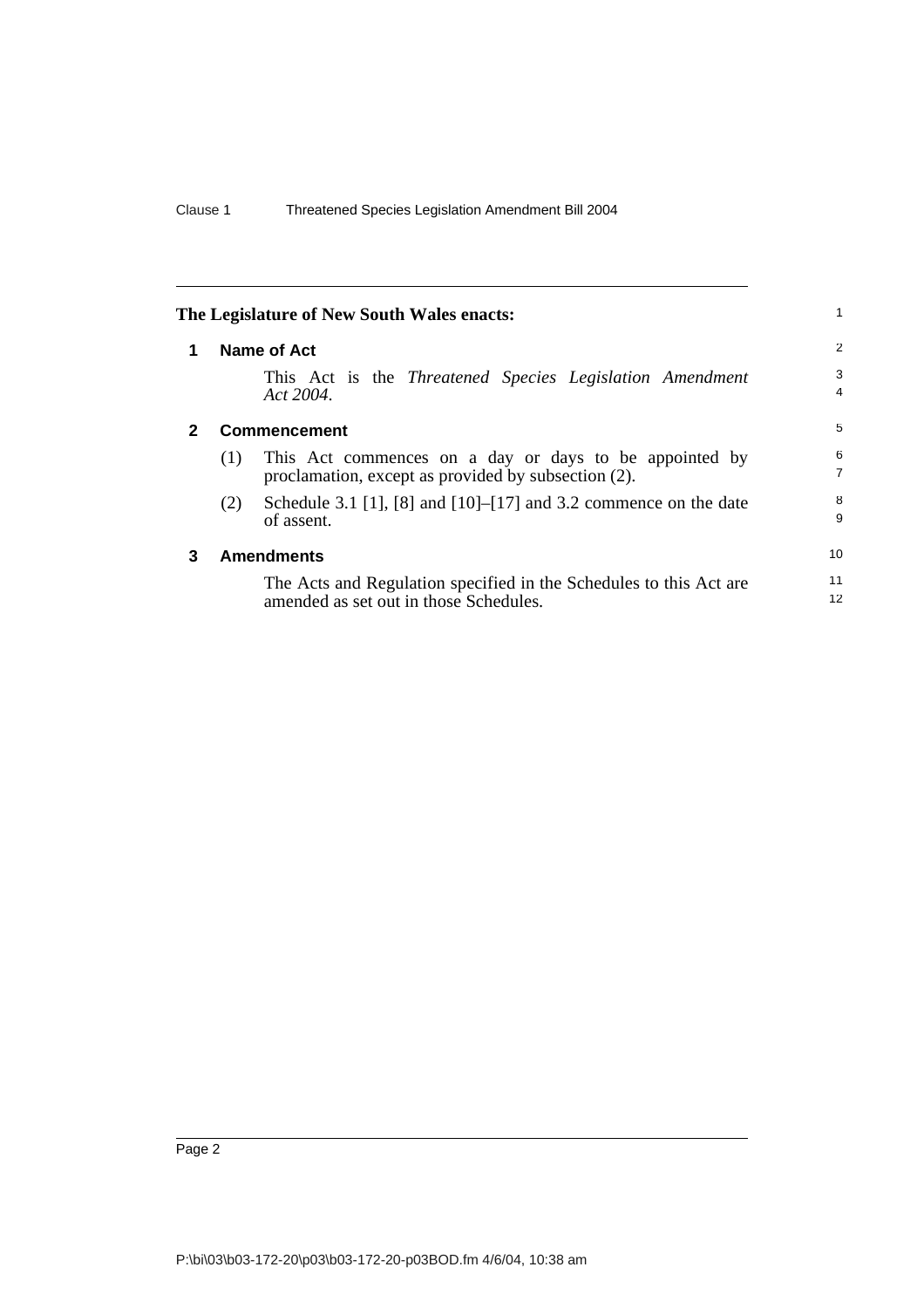Amendment of Threatened Species Conservation Act 1995 No 101 Schedule 1

<span id="page-10-0"></span>

|       |               | <b>Schedule 1 Amendment of Threatened Species</b><br><b>Conservation Act 1995 No 101</b>                                                                                                                                                                                                        | 1<br>$\overline{2}$<br>3   |
|-------|---------------|-------------------------------------------------------------------------------------------------------------------------------------------------------------------------------------------------------------------------------------------------------------------------------------------------|----------------------------|
| [1]   |               | (Section 3)<br><b>Section 4 Definitions</b>                                                                                                                                                                                                                                                     | 4                          |
|       |               | Omit the definition of <i>Advisory Council</i> from section $4(1)$ .                                                                                                                                                                                                                            | 5                          |
| [2]   | Section 4 (1) |                                                                                                                                                                                                                                                                                                 | 6                          |
|       |               |                                                                                                                                                                                                                                                                                                 | $\overline{7}$             |
|       |               | Omit the definition of <i>Director-General</i> . Insert instead:<br><b>Department</b> means the Department of Environment and                                                                                                                                                                   | 8                          |
|       |               | Conservation.                                                                                                                                                                                                                                                                                   | 9                          |
|       |               | Director-General means<br>the Director-General of<br>the<br>Department.                                                                                                                                                                                                                         | 10<br>11                   |
| $[3]$ | Section 4 (1) |                                                                                                                                                                                                                                                                                                 | 12                         |
|       |               | Insert in alphabetical order:                                                                                                                                                                                                                                                                   | 13                         |
|       |               | <b>BDAC</b> means the Biological Diversity Advisory Council<br>established under Part 9A.                                                                                                                                                                                                       | 14<br>15                   |
|       |               | <i>catchment action plan</i> or <i>CAP</i> means a catchment action plan<br>approved under Part 4 of the Catchment Management<br>Authorities Act 2003.                                                                                                                                          | 16<br>17<br>18             |
|       |               | critically endangered ecological community means an<br>ecological community specified in Part 2 of Schedule 1A.                                                                                                                                                                                 | 19<br>20                   |
|       |               | <i>critically endangered species</i> means a species specified in<br>Part 1 of Schedule 1A.                                                                                                                                                                                                     | 21<br>22                   |
|       |               | critically endangered species and ecological communities<br>means species and ecological communities specified in<br>Schedule 1A and <i>critically endangered species or ecological</i><br><i>community</i> means a species or ecological community<br>respectively specified in that Schedule. | 23<br>24<br>25<br>26<br>27 |
|       |               | environmental planning instrument or EPI means an<br>environmental planning instrument under the <i>Environmental</i><br>Planning and Assessment Act 1979.                                                                                                                                      | 28<br>29<br>30             |
|       |               | <b>NPW Act</b> means the National Parks and Wildlife Act 1974.                                                                                                                                                                                                                                  | 31                         |
|       |               | <b>NRC</b> means the Natural Resources Commission established<br>under the Natural Resources Commission Act 2003.                                                                                                                                                                               | 32<br>33                   |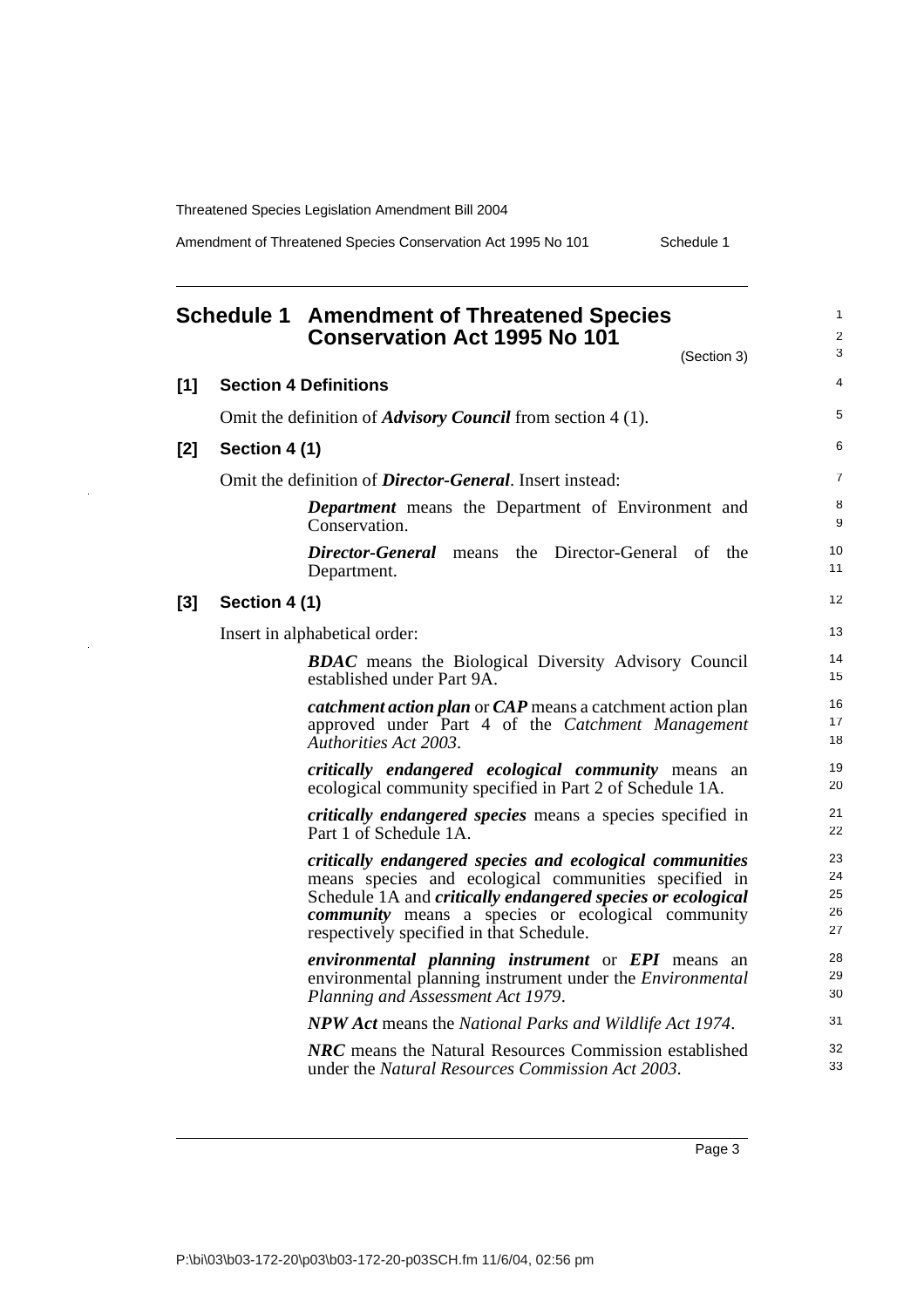|        | <b>Principal</b> I<br>Afflictuation in the attention operate Conservation Act 1995 NO TOT                                           |  |
|--------|-------------------------------------------------------------------------------------------------------------------------------------|--|
|        | <b>Priorities Action Statement</b> means a Threatened Species<br>Priorities Action Statement under Part 5A.                         |  |
|        | <b>SEAC</b> means the Social and Economic Advisory Council<br>established under Part 9A.                                            |  |
|        | vulnerable ecological community means an ecological<br>community specified in Part 2 of Schedule 2.                                 |  |
| [4]    | Section 4 (1), definition of "list"                                                                                                 |  |
|        | Insert ", 1A" after "Schedule 1".                                                                                                   |  |
| [5]    | Section 4 (1), definition of "threatened ecological community"                                                                      |  |
|        | Insert ", Part 2 of Schedule 1A" after "Schedule 1".                                                                                |  |
| [6]    | Section 4 (1), definition of "threatened species"                                                                                   |  |
|        | Omit the definition. Insert instead:                                                                                                |  |
|        | <i>threatened species</i> means a species specified in Part 1 or 4 of<br>Schedule 1, Part 1 of Schedule 1A or Part 1 of Schedule 2. |  |
| $[7]$  | Section 4 (1), definition of "threatened species, populations and<br>ecological communities"                                        |  |
|        | Insert ", 1A" after "Schedules 1".                                                                                                  |  |
| [8]    | Section 4 (1), definition of "threatened species, population or<br>ecological community"                                            |  |
|        | Omit "either of those Schedules". Insert instead "any of those Schedules".                                                          |  |
| [9]    | Part 2, Introductory note                                                                                                           |  |
|        | Insert after the first dot point relating to Schedule 1:                                                                            |  |
|        | in Schedule 1A, of critically endangered species and<br>ecological communities, and                                                 |  |
| $[10]$ | Part 2, Introductory note                                                                                                           |  |
|        | Insert "and vulnerable ecological communities" after "in Schedule 2, of<br>vulnerable species".                                     |  |
|        |                                                                                                                                     |  |

 $\bar{z}$ 

 $\bar{z}$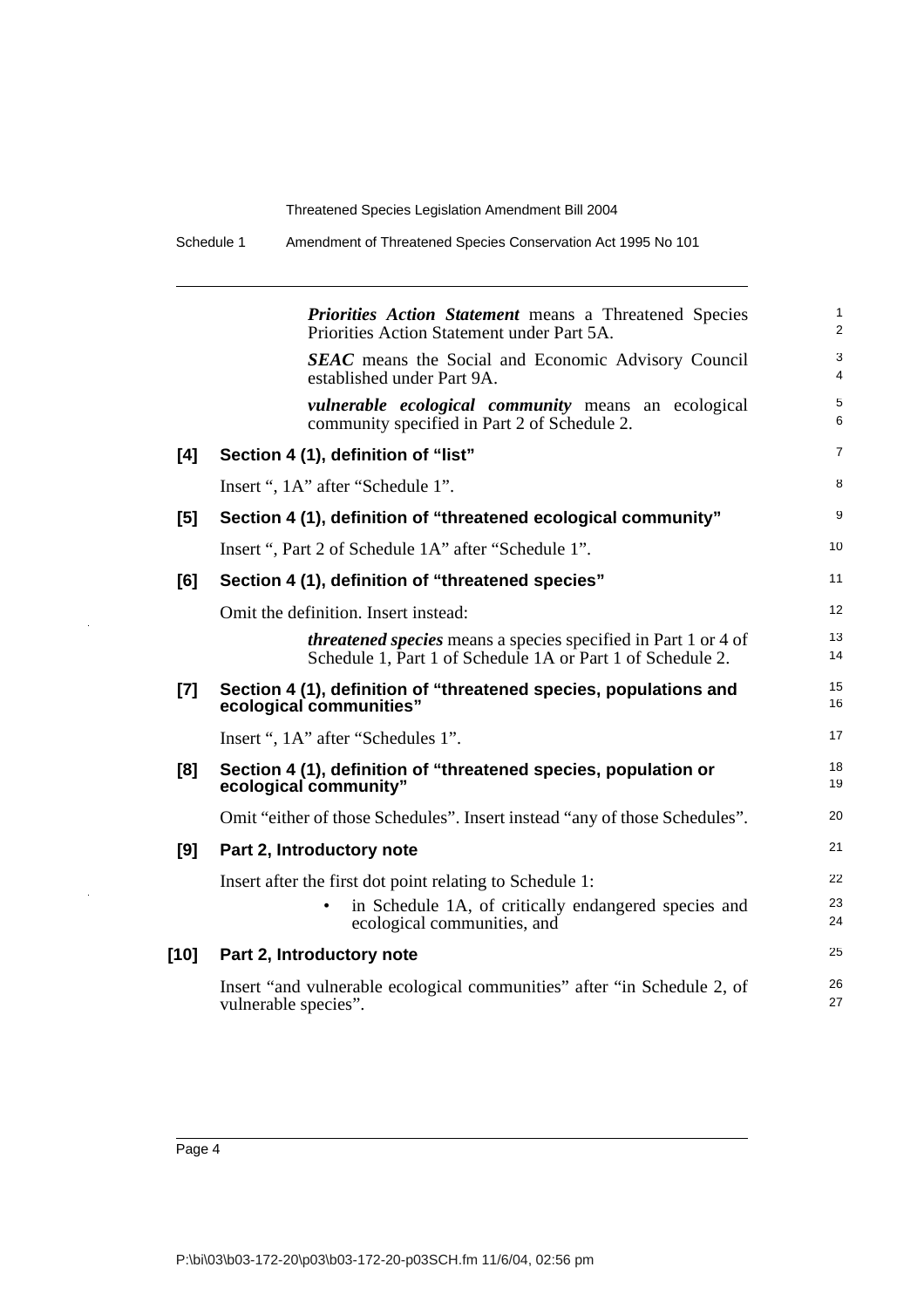| Amendment of Threatened Species Conservation Act 1995 No 101 | Schedule 1 |
|--------------------------------------------------------------|------------|
|--------------------------------------------------------------|------------|

# **[11] Part 2, Introductory note** Omit "lists of endangered populations and endangered ecological communities and threatening processes". Insert instead "lists of critically endangered species, endangered

populations, endangered and critically endangered ecological communities and threatening processes". **[12] Part 2, Introductory note**

## Omit "Division 4 describes the process by which species that are endangered may be listed provisionally in Schedule 1".

Insert instead "Division 4 describes the process by which species that are endangered or critically endangered may be listed provisionally in Schedule 1 or 1A".

## **[13] Section 6 Lists of endangered and critically endangered species, populations and ecological communities**

Insert after section 6 (4):

- (4A) Part 1 of Schedule 1A contains a list of critically endangered species for the purposes of this Act.
- (4B) Part 2 of Schedule 1A contains a list of critically endangered ecological communities for the purposes of this Act.

# **[14] Section 6 (5) and (6)**

Insert "or critically endangered" after "endangered" wherever occurring.

### **[15] Section 7**

Omit the section. Insert instead:

# **7 Schedule 2 list of vulnerable species and ecological communities**

- (1) Part 1 of Schedule 2 contains a list of vulnerable species for the purposes of this Act.
- (2) Part 2 of Schedule 2 contains a list of vulnerable ecological communities for the purposes of this Act.

Page 5

1  $\overline{2}$ 3

4 5 6

7

13 14

20

21 22

23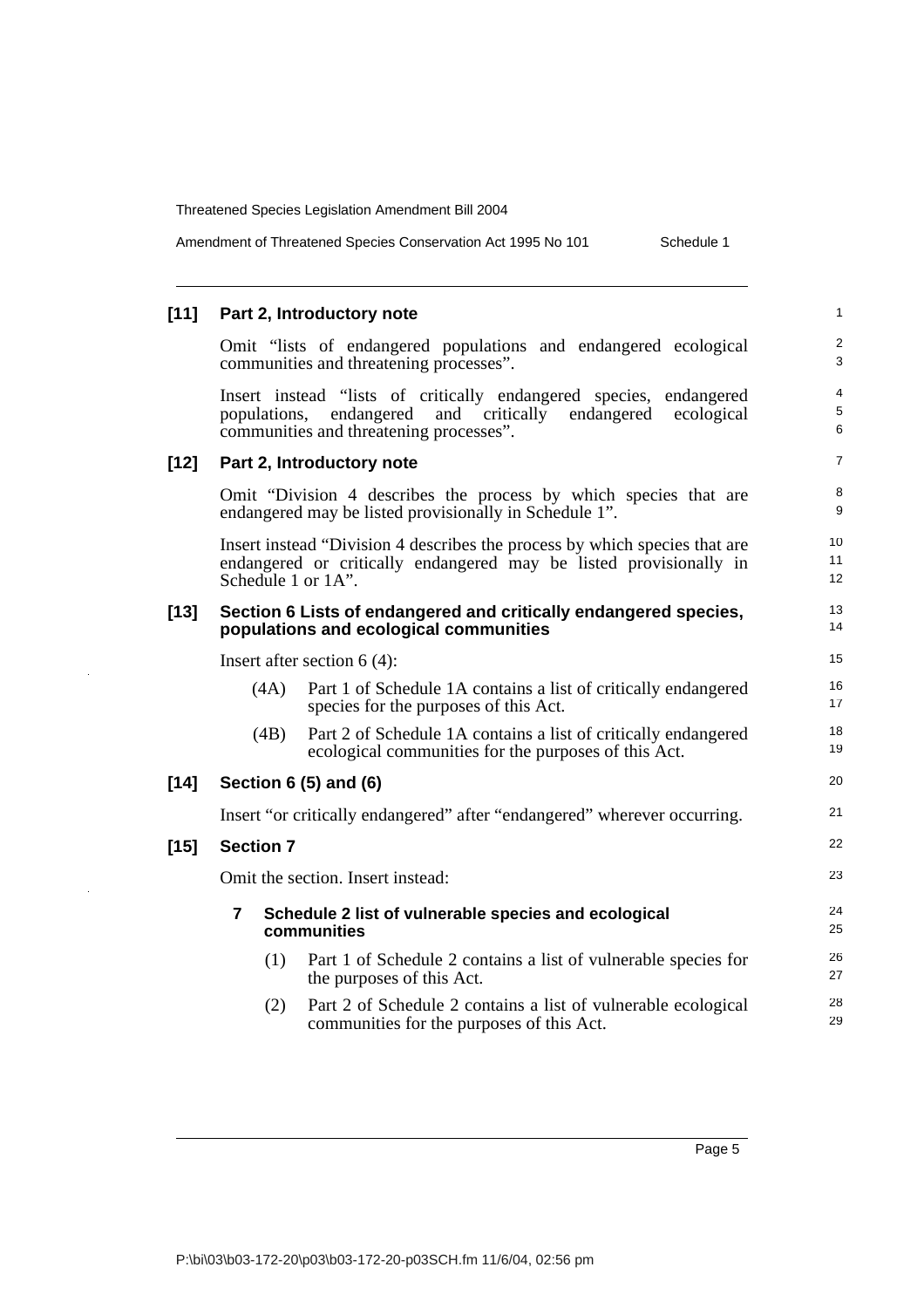|        |                   | (3) | Any vulnerable species that is a listed threatened species                                                               | $\mathbf{1}$   |
|--------|-------------------|-----|--------------------------------------------------------------------------------------------------------------------------|----------------|
|        |                   |     | the<br>Environment Protection and Biodiversity<br>under                                                                  | 2<br>3         |
|        |                   |     | Conservation Act 1999 of the Commonwealth is marked with<br>an asterisk to show that it is considered to be a threatened | 4              |
|        |                   |     | species nationally.                                                                                                      | 5              |
|        |                   | (4) | Any vulnerable ecological community that is a listed                                                                     | 6              |
|        |                   |     | threatened ecological community under the Environment                                                                    | $\overline{7}$ |
|        |                   |     | Protection and Biodiversity Conservation Act 1999 of the                                                                 | 8<br>9         |
|        |                   |     | Commonwealth is marked with an asterisk to show that it is<br>considered to be a threatened ecological community         | 10             |
|        |                   |     | nationally.                                                                                                              | 11             |
| [16]   | communities       |     | Section 9 Listing of nationally threatened species and ecological                                                        | 12<br>13       |
|        |                   |     | Insert ", 1A" after "Schedule 1" wherever occurring.                                                                     | 14             |
| $[17]$ |                   |     | Part 2 Listing of threatened species, populations and ecological<br>communities and key threatening processes            | 15<br>16       |
|        |                   |     | Omit Division 2 of Part 2. Insert instead:                                                                               | 17             |
|        | <b>Division 2</b> |     | <b>Eligibility for listing</b>                                                                                           | 18             |
|        | 10                |     | <b>Listing of species</b>                                                                                                | 19             |
|        |                   | (1) | A species is eligible to be listed as a <i>species presumed extinct</i>                                                  | 20             |
|        |                   |     | at a particular time if, in the opinion of the Scientific                                                                | 21             |
|        |                   |     | Committee, it has not been recorded in its known or expected                                                             | 22<br>23       |
|        |                   |     | habitat in New South Wales, despite targeted surveys, over a<br>time frame appropriate, in the opinion of the Scientific | 24             |
|        |                   |     | Committee, to its life cycle and form.                                                                                   | 25             |
|        |                   | (2) | A species is eligible to be listed as a <i>critically endangered</i>                                                     | 26             |
|        |                   |     | species if, in the opinion of the Scientific Committee, it is                                                            | 27             |
|        |                   |     | facing an extremely high risk of extinction in New South                                                                 | 28<br>29       |
|        |                   |     | Wales in the immediate future, as determined in accordance<br>with criteria prescribed by the regulations.               | 30             |
|        |                   | (3) | A species is eligible to be listed as an <i>endangered species</i> if,<br>in the opinion of the Scientific Committee:    | 31<br>32       |
|        |                   |     | it is facing a very high risk of extinction in New South<br>(a)                                                          | 33             |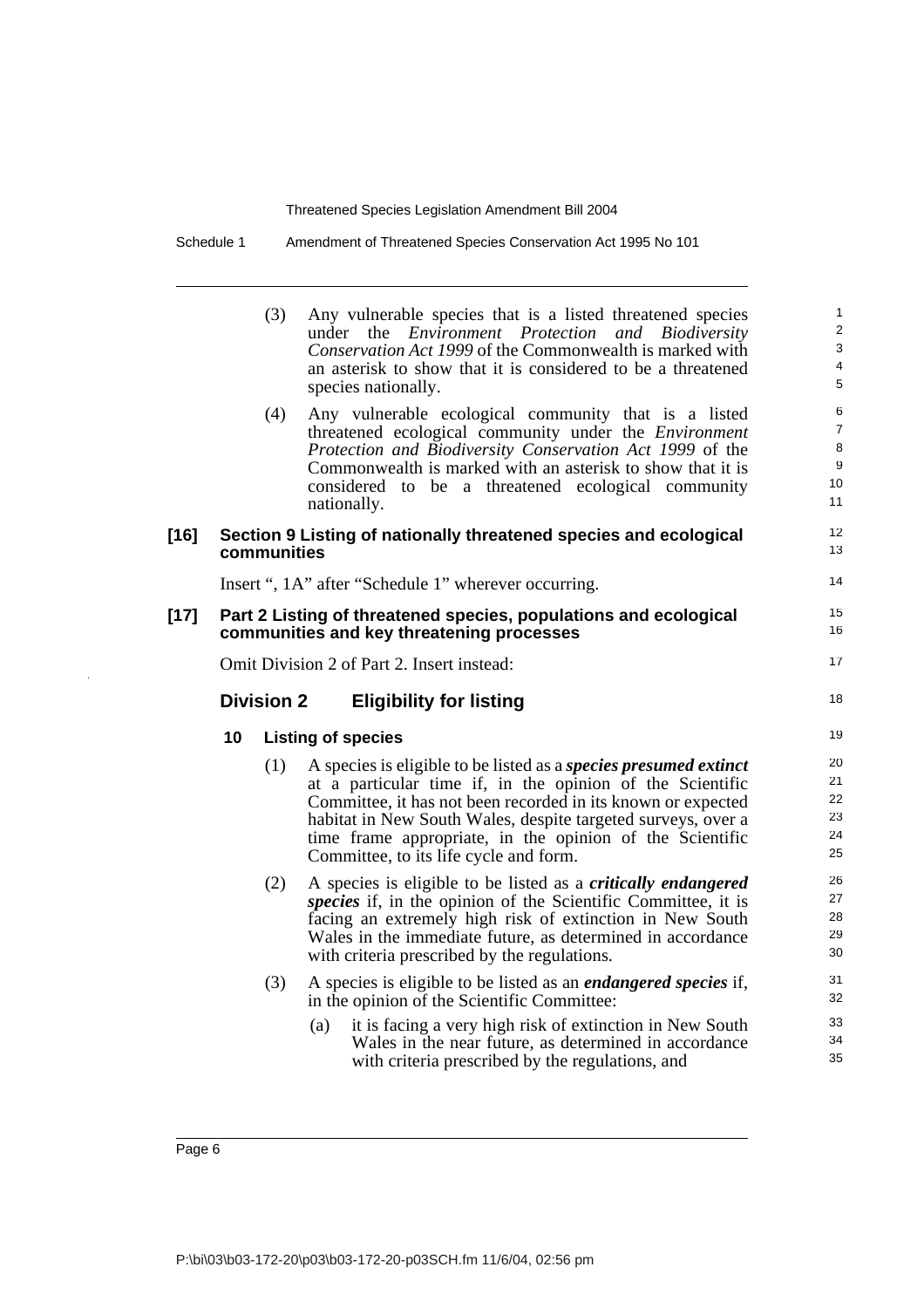(b) it is not eligible to be listed as a critically endangered species. (4) A species is eligible to be listed as a *vulnerable species* if, in the opinion of the Scientific Committee: (a) it is facing a high risk of extinction in New South Wales in the medium-term future, as determined in accordance with criteria prescribed by the regulations, and (b) it is not eligible to be listed as an endangered or critically endangered species. **11 Listing of populations** (1) A population is eligible to be listed as an *endangered population* if, in the opinion of the Scientific Committee, it is facing a very high risk of extinction in New South Wales in the near future, as determined in accordance with criteria prescribed by the regulations. (2) A population is not eligible to be listed as an endangered population if it is a population of a species already listed in Schedule 1 or 1A.

# **12 Listing of ecological communities**

- (1) An ecological community is eligible to be listed as a *critically endangered ecological community* if, in the opinion of the Scientific Committee, it is facing an extremely high risk of extinction in New South Wales in the immediate future, as determined in accordance with criteria prescribed by the regulations.
- (2) An ecological community is eligible to be listed as an *endangered ecological community* if, in the opinion of the Scientific Committee:
	- (a) it is facing a very high risk of extinction in New South Wales in the near future, as determined in accordance with criteria prescribed by the regulations, and
	- (b) it is not eligible to be listed as a critically endangered ecological community.
- (3) An ecological community is eligible to be listed as a *vulnerable ecological community* if, in the opinion of the Scientific Committee:

Page 7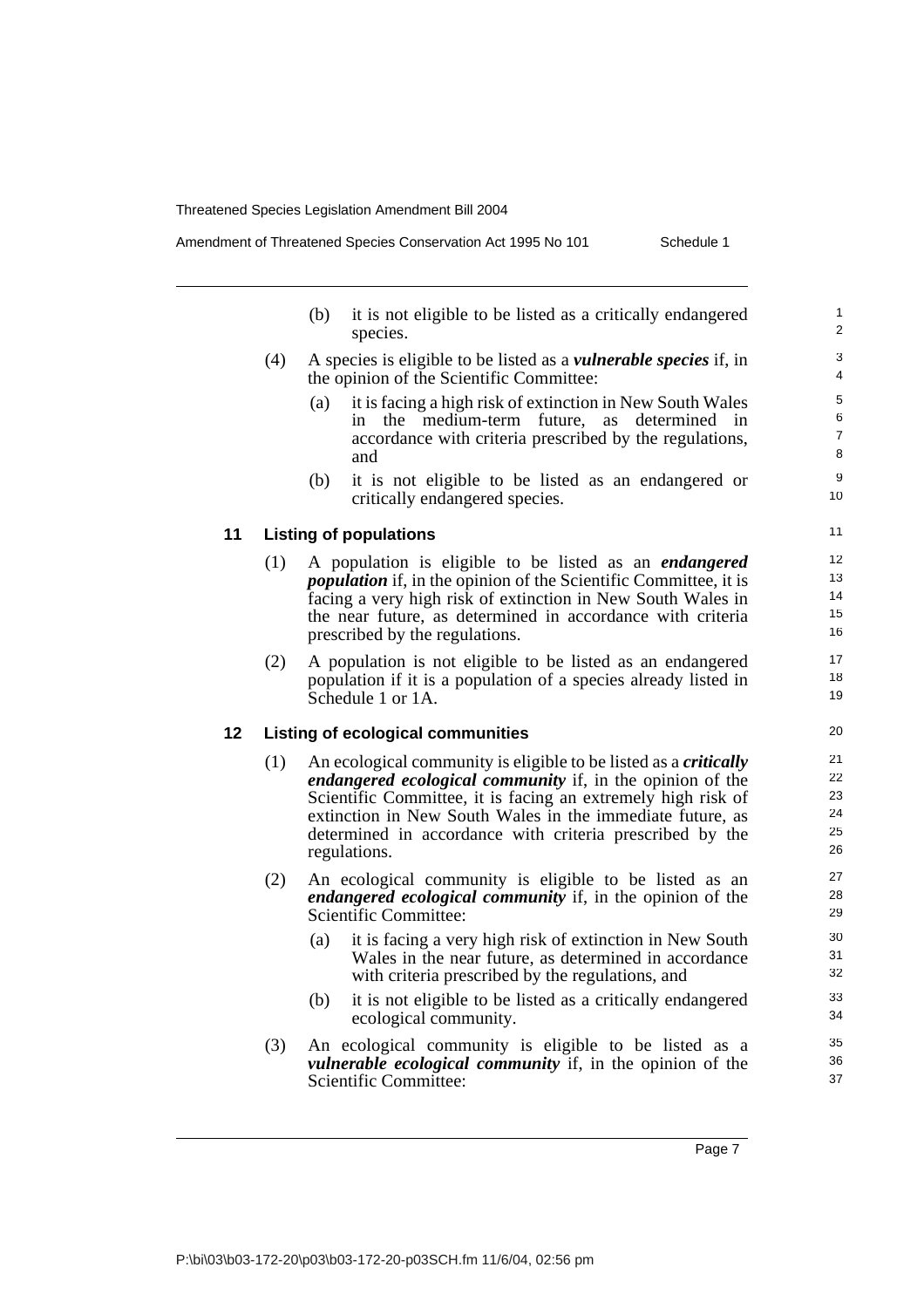|      |                       |     | (a)       | it is facing a high risk of extinction in New South Wales<br>in the medium-term future, as determined in<br>accordance with criteria prescribed by the regulations,<br>and                                                                                                                                                                                                                                      | 1<br>$\overline{2}$<br>$\mathbf{3}$<br>4 |
|------|-----------------------|-----|-----------|-----------------------------------------------------------------------------------------------------------------------------------------------------------------------------------------------------------------------------------------------------------------------------------------------------------------------------------------------------------------------------------------------------------------|------------------------------------------|
|      |                       |     | (b)       | it is not eligible to be listed as an endangered or<br>critically endangered ecological community.                                                                                                                                                                                                                                                                                                              | 5<br>6                                   |
|      | 13                    |     | processes | Threatening processes eligible for listing as key threatening                                                                                                                                                                                                                                                                                                                                                   | $\overline{7}$<br>8                      |
|      |                       | (1) |           | A threatening process is eligible to be listed as a key<br><i>threatening process</i> if, in the opinion of the Scientific<br>Committee:                                                                                                                                                                                                                                                                        | 9<br>10 <sup>°</sup><br>11               |
|      |                       |     | (a)       | it adversely affects threatened species, populations or<br>ecological communities, or                                                                                                                                                                                                                                                                                                                           | 12<br>13                                 |
|      |                       |     | (b)       | it could cause species, populations or ecological<br>communities that are not threatened to become<br>threatened.                                                                                                                                                                                                                                                                                               | 14<br>15<br>16                           |
|      |                       | (2) |           | The regulations may prescribe criteria for the determination<br>of matters under this section.                                                                                                                                                                                                                                                                                                                  | 17<br>18                                 |
| [18] |                       |     |           | <b>Section 16 Operation of Division</b>                                                                                                                                                                                                                                                                                                                                                                         | 19                                       |
|      |                       |     |           | Insert ", 1A" after "Schedule 1" in section 16 (1).                                                                                                                                                                                                                                                                                                                                                             | 20                                       |
| [19] | <b>Section 16 (2)</b> |     |           |                                                                                                                                                                                                                                                                                                                                                                                                                 | 21                                       |
|      |                       |     |           | Insert "or critically endangered" after "endangered".                                                                                                                                                                                                                                                                                                                                                           | 22                                       |
| [20] | <b>Section 16 (3)</b> |     |           |                                                                                                                                                                                                                                                                                                                                                                                                                 | 23                                       |
|      |                       |     |           | Insert after section $16(2)$ :                                                                                                                                                                                                                                                                                                                                                                                  | 24                                       |
|      |                       | (3) |           | A proposal that involves the alteration of the listing status of<br>a species or ecological community (by moving the description<br>of the species or ecological community from one Schedule to<br>another or from one Part of a Schedule to another Part of the<br>Schedule) may be dealt with under this Division as a<br>composite proposal, whereby all aspects of the proposal are<br>dealt with together. | 25<br>26<br>27<br>28<br>29<br>30<br>31   |
| [21] |                       |     |           | Section 17 Scientific Committee responsible for lists                                                                                                                                                                                                                                                                                                                                                           | 32                                       |
|      |                       |     |           | Insert ", 1A" after "Schedule 1" in section 17 (1).                                                                                                                                                                                                                                                                                                                                                             | 33                                       |
|      |                       |     |           |                                                                                                                                                                                                                                                                                                                                                                                                                 |                                          |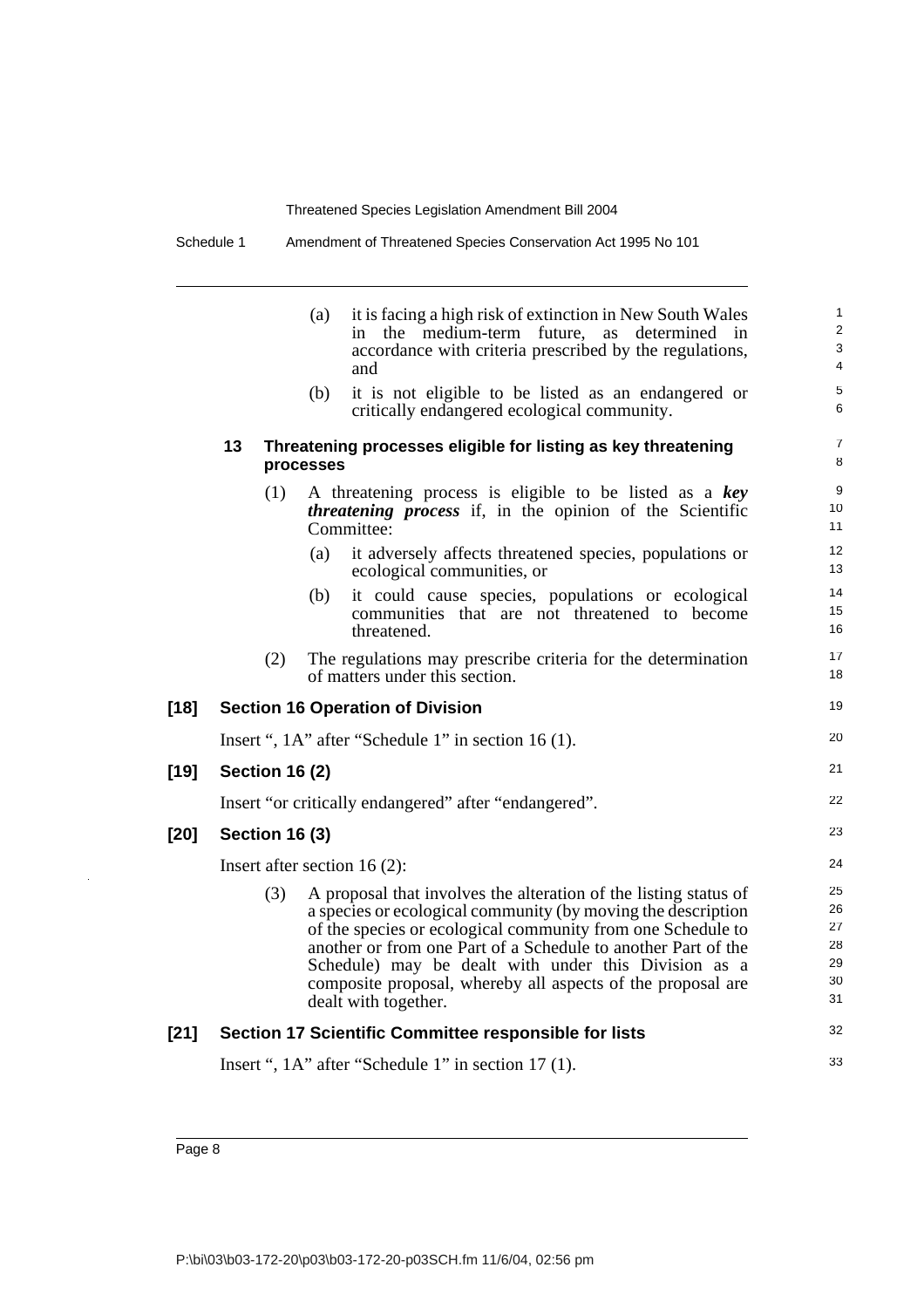Amendment of Threatened Species Conservation Act 1995 No 101 Schedule 1

| $[22]$ | <b>Section 17 (2)</b>                |                                                                                                                                                                                                                                                                                                                                                                   | $\mathbf{1}$                           |  |  |
|--------|--------------------------------------|-------------------------------------------------------------------------------------------------------------------------------------------------------------------------------------------------------------------------------------------------------------------------------------------------------------------------------------------------------------------|----------------------------------------|--|--|
|        | Omit the subsection.                 |                                                                                                                                                                                                                                                                                                                                                                   | 2                                      |  |  |
| $[23]$ |                                      | Section 18 Who may initiate action for listing                                                                                                                                                                                                                                                                                                                    | 3                                      |  |  |
|        |                                      | Insert "or the NRC" after "Minister" in section 18 (2).                                                                                                                                                                                                                                                                                                           | 4                                      |  |  |
| $[24]$ | amendment of list                    | Section 19 Making nomination for inclusion on, omission from or                                                                                                                                                                                                                                                                                                   | $\mathbf 5$<br>6                       |  |  |
|        | occurring.                           | Insert ", 1A" after "Schedule 1" in section 19 (1) and (2) wherever                                                                                                                                                                                                                                                                                               | $\overline{7}$<br>8                    |  |  |
| $[25]$ | <b>Section 19 (6)</b>                |                                                                                                                                                                                                                                                                                                                                                                   | 9                                      |  |  |
|        | Insert after section $19(5)$ :       |                                                                                                                                                                                                                                                                                                                                                                   |                                        |  |  |
|        | (6)                                  | The Scientific Committee is to give notice of a nomination to<br>the Minister and the NRC within 14 days after the nomination<br>is made.                                                                                                                                                                                                                         | 11<br>12<br>13                         |  |  |
| $[26]$ |                                      | Section 21 Consideration of nomination by Scientific Committee                                                                                                                                                                                                                                                                                                    | 14                                     |  |  |
|        | Omit section 21 (1). Insert instead: |                                                                                                                                                                                                                                                                                                                                                                   |                                        |  |  |
|        | (1)                                  | The Scientific Committee is to determine priorities for its<br>consideration of nominations and in determining those<br>priorities is to have regard to:                                                                                                                                                                                                          | 16<br>17<br>18                         |  |  |
|        |                                      | the degree of threat, immediacy of threat, taxonomic<br>(a)<br>distinctiveness and such other matters as the Scientific<br>Committee considers relevant, and                                                                                                                                                                                                      | 19<br>20<br>21                         |  |  |
|        |                                      | any advice or recommendations of the Minister or the<br>(b)<br>NRC concerning those priorities.                                                                                                                                                                                                                                                                   | 22<br>23                               |  |  |
|        | (1A)                                 | The NRC and the Minister may give advice or make<br>recommendations to the Scientific Committee concerning<br>priorities for the consideration of nominations by the<br>Scientific Committee, and in giving that advice or making<br>those recommendations the NRC and the Minister may<br>consider State-wide issues of concern in biodiversity<br>conservation. | 24<br>25<br>26<br>27<br>28<br>29<br>30 |  |  |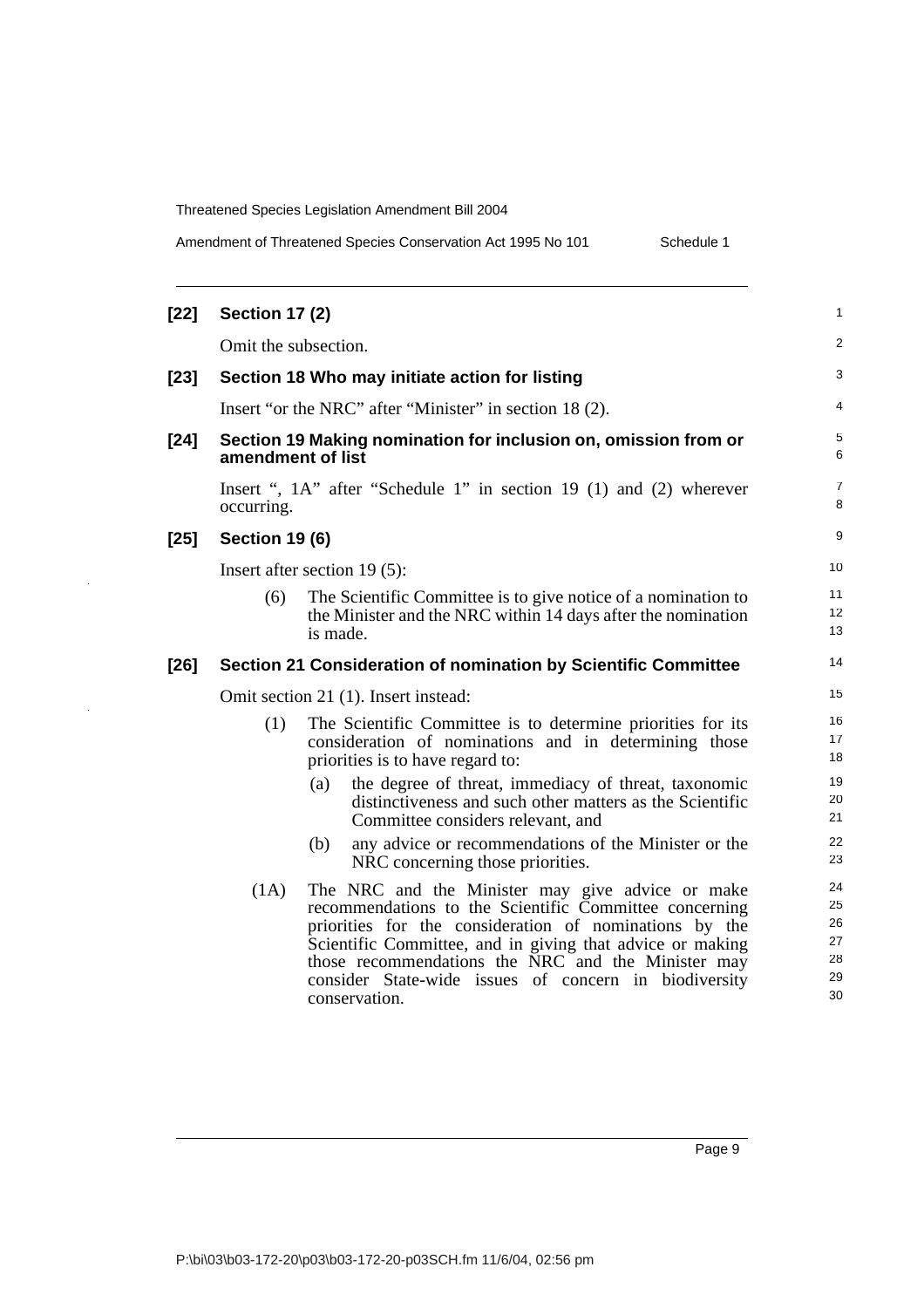Schedule 1 Amendment of Threatened Species Conservation Act 1995 No 101

| $[27]$ | <b>Section 21 (4)</b>  |                                                                                                                                                                                                                                                                                                                                    | 1                                |
|--------|------------------------|------------------------------------------------------------------------------------------------------------------------------------------------------------------------------------------------------------------------------------------------------------------------------------------------------------------------------------|----------------------------------|
|        |                        | Insert ", the NRC" after "Minister".                                                                                                                                                                                                                                                                                               | 2                                |
| $[28]$ | <b>Section 21 (5)</b>  |                                                                                                                                                                                                                                                                                                                                    | 3                                |
|        |                        | Insert ", 1A" after "Schedule 1".                                                                                                                                                                                                                                                                                                  | 4                                |
| [29]   |                        | Section 22 Scientific Committee's preliminary determination                                                                                                                                                                                                                                                                        | 5                                |
|        |                        | Insert after section 22 $(6)$ :                                                                                                                                                                                                                                                                                                    | 6                                |
|        | (7)                    | The reasons for a preliminary determination are to include<br>reference to such of the criteria prescribed by the regulations<br>under sections $10-13$ as may be relevant to the determination.                                                                                                                                   | 7<br>8<br>9                      |
| $[30]$ |                        | Section 23 Scientific Committee's final determination                                                                                                                                                                                                                                                                              | 10                               |
|        | from section $23(1)$ . | Omit "Schedule 1, 2 or 3, and must give reasons for the determination"                                                                                                                                                                                                                                                             | 11<br>12                         |
|        | decision".             | Insert instead "Schedule 1, 1A, 2 or 3 and must give reasons for its                                                                                                                                                                                                                                                               | 13<br>14                         |
| $[31]$ | Section 23 (1A)        |                                                                                                                                                                                                                                                                                                                                    | 15                               |
|        |                        | Insert after section $23(1)$ :                                                                                                                                                                                                                                                                                                     | 16                               |
|        | (1A)                   | The reasons for a determination are to include reference to<br>such of the criteria prescribed by the regulations under<br>sections 10–13 as may be relevant to the determination.                                                                                                                                                 | 17<br>18<br>19                   |
| $[32]$ | <b>Section 23 (2)</b>  |                                                                                                                                                                                                                                                                                                                                    | 20                               |
|        |                        | Insert "final" before "determination" where firstly occurring.                                                                                                                                                                                                                                                                     | 21                               |
| $[33]$ | Section 23 (3)-(6)     |                                                                                                                                                                                                                                                                                                                                    | 22                               |
|        |                        | Insert after section $23(2)$ :                                                                                                                                                                                                                                                                                                     | 23                               |
|        | (3)                    | Before making a final determination the Scientific Committee<br>must give the Minister notice in writing of the proposed final<br>determination. The Minister then has 2 months to decide<br>whether to refer the proposed final determination back to the<br>Scientific Committee for further consideration under section<br>23A. | 24<br>25<br>26<br>27<br>28<br>29 |
|        | (4)                    | The Scientific Committee is not to proceed to make the<br>proposed final determination unless:                                                                                                                                                                                                                                     | 30<br>31                         |
|        |                        |                                                                                                                                                                                                                                                                                                                                    |                                  |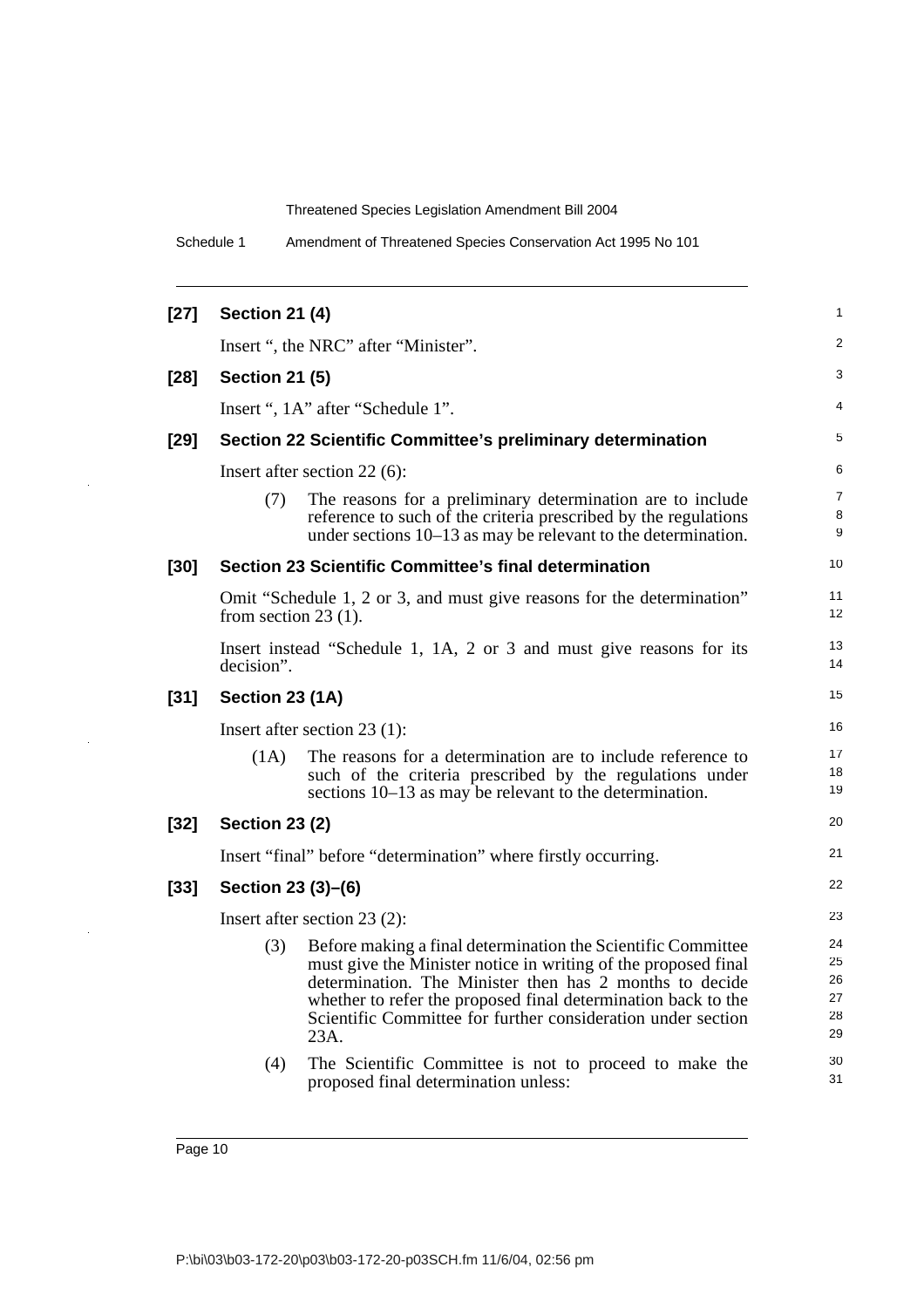Amendment of Threatened Species Conservation Act 1995 No 101 Schedule 1

|        |     |                    | the Minister has notified the Scientific Committee that<br>(a)<br>the Minister has decided not to refer the proposed<br>determination back to the Scientific Committee for<br>further consideration, or                                                                                                   | $\mathbf{1}$<br>$\overline{2}$<br>3<br>4 |
|--------|-----|--------------------|-----------------------------------------------------------------------------------------------------------------------------------------------------------------------------------------------------------------------------------------------------------------------------------------------------------|------------------------------------------|
|        |     |                    | (b)<br>the Minister has not referred the proposed final<br>determination back to the Scientific Committee for<br>further consideration under section 23A within 2<br>months after the Minister was given notice of the<br>proposed final determination, or                                                | 5<br>6<br>$\overline{7}$<br>8<br>9       |
|        |     |                    | (c)<br>if the Minister has referred the proposed final<br>determination back to the Scientific Committee for<br>further consideration under section 23A within that 2<br>months, the Scientific Committee has decided to<br>proceed with the final determination following that<br>further consideration. | 10<br>11<br>12<br>13<br>14<br>15         |
|        |     | (5)                | The Minister may at the request of the Scientific Committee<br>extend and further extend the period of 6 months under<br>subsection (2), to a maximum period of 2 years.                                                                                                                                  | 16<br>17<br>18                           |
|        |     | (6)                | Failure to make a final determination within the period<br>required by this section or to give notice to the Minister of a<br>proposed final determination within the period required by<br>this section does not affect the validity of the determination.                                               | 19<br>20<br>21<br>22                     |
| $[34]$ |     | <b>Section 23A</b> |                                                                                                                                                                                                                                                                                                           | 23                                       |
|        |     |                    | Insert after section 23:                                                                                                                                                                                                                                                                                  | 24                                       |
|        | 23A |                    | Minister's response to proposed final determination                                                                                                                                                                                                                                                       | 25                                       |
|        |     | (1)                | Within 2 months after receiving notice from the Scientific<br>Committee of a proposed final determination, the Minister<br>may:                                                                                                                                                                           | 26<br>27<br>28                           |
|        |     |                    | notify the Scientific Committee that the Minister has<br>(a)<br>decided not to refer the proposed determination back to<br>the Scientific Committee for further consideration, or                                                                                                                         | 29<br>30<br>31                           |
|        |     |                    | refer the proposed final determination back to the<br>(b)<br>Scientific Committee for further consideration.                                                                                                                                                                                              | 32<br>33                                 |
|        |     | (2)                | The Minister may only refer a matter back to the Scientific<br>Committee for reasons of a scientific nature provided to the<br>Scientific Committee. In the case of a nomination, the<br>Scientific Committee is to notify the person who made the                                                        | 34<br>35<br>36<br>37                     |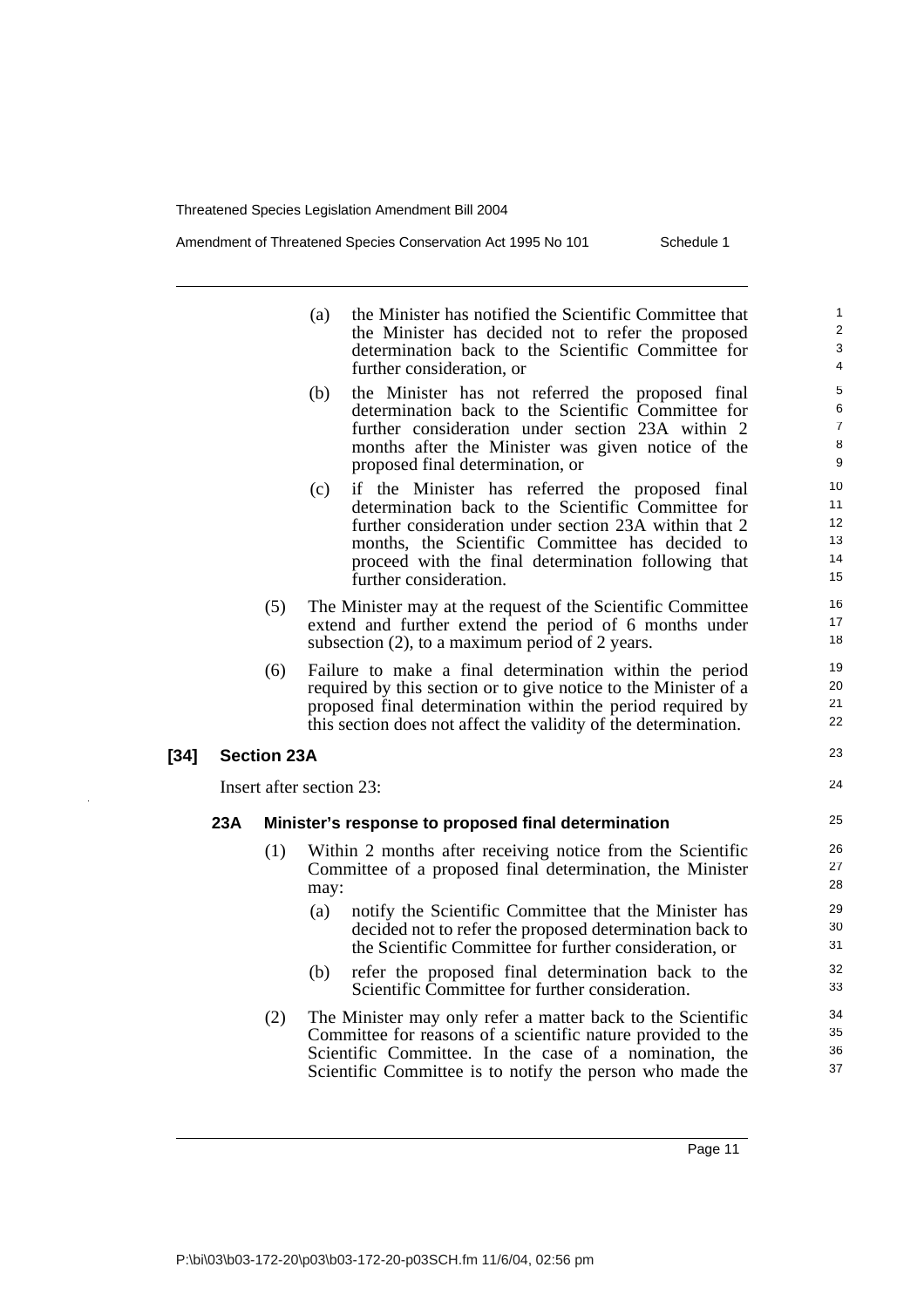nomination that the matter has been referred back to the Scientific Committee and of the Minister's reasons for doing so. (3) If a proposed final determination is referred back to the Scientific Committee for further consideration: (a) the Scientific Committee may, after further considering it, decide to proceed with the final determination, to change the final determination or not to proceed with the final determination, and (b) the Scientific Committee is to make that decision within 3 months, and (c) the Minister cannot refer the matter back to the Scientific Committee again after it has made that decision. (4) Failure to make a decision within the period required by this section does not affect the validity of the decision. **[35] Section 24 Publication of final determination** Insert ", the NRC" after "Minister" in section 24 (1) (b). **[36] Section 24 (2A)** Insert after section 24 (2): (2A) The reasons for a final determination are to include reference to such of the criteria prescribed by the regulations under sections 10–13 as may be relevant to the determination. **[37] Section 24 (4)** Insert after section 24 (3): (4) The validity of a final determination cannot be questioned in any legal proceedings except those commenced in a court by any person within 3 months of the date of publication in the Gazette of notice of the making of the final determination. **[38] Section 25 Revision of Schedule on publication of final determination** Insert ", 1A" after "Schedule 1" wherever occurring. 1  $\overline{2}$ 3 4 5 6 7 8 9 10 11 12 13 14 15 16 17 18 19 20 21 22 23 24 25 26 27 28 29 30 31 32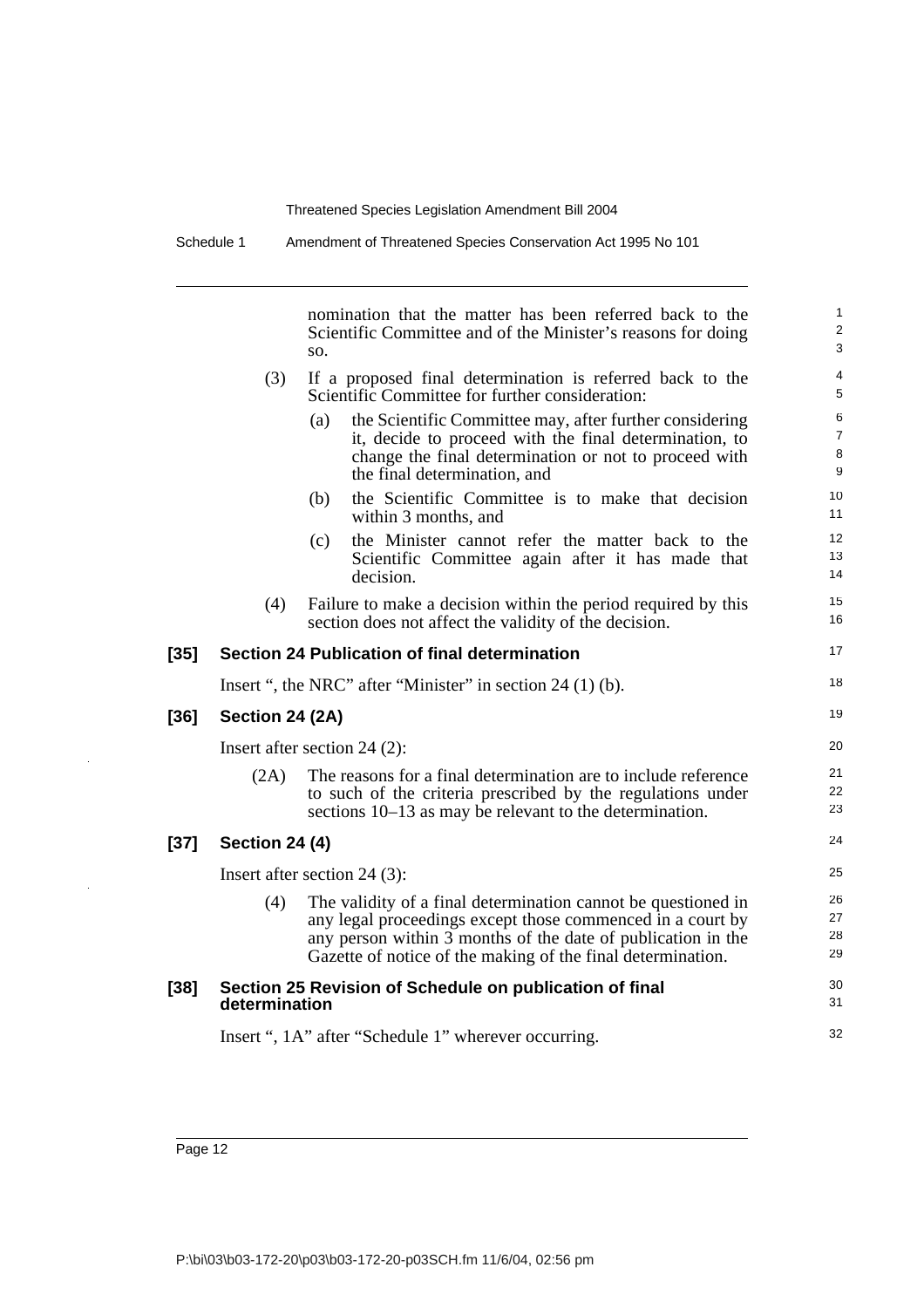Amendment of Threatened Species Conservation Act 1995 No 101 Schedule 1

| $[39]$ |            | <b>Section 25A</b>                                                                                                                                                                                                                                                                                     | 1                                         |
|--------|------------|--------------------------------------------------------------------------------------------------------------------------------------------------------------------------------------------------------------------------------------------------------------------------------------------------------|-------------------------------------------|
|        |            | Insert after section 25:                                                                                                                                                                                                                                                                               | 2                                         |
|        | <b>25A</b> | Lists to be kept under review                                                                                                                                                                                                                                                                          | 3                                         |
|        |            | (1)<br>The Scientific Committee must keep the lists in Schedules 1,<br>1A, 2 and 3 under review and must, at least every 2 years,<br>determine whether any changes to the lists are necessary.                                                                                                         | 4<br>5<br>6                               |
|        |            | (2)<br>The NRC or the Minister may give advice or make<br>recommendations to the Scientific Committee concerning<br>priorities for the review of the lists in Schedules 1, 1A, 2 and<br>3 under this section, and the Scientific Committee is to have<br>regard to any such advice or recommendations. | $\overline{7}$<br>$\bf8$<br>9<br>10<br>11 |
|        |            | The NRC or the Minister may give directions to the Scientific<br>(3)<br>Committee requiring the Scientific Committee to undertake<br>investigations for the purpose of identifying species,<br>populations and communities that are potentially threatened<br>species, populations and communities.    | 12<br>13<br>14<br>15<br>16                |
| $[40]$ |            | Part 2, Division 4, heading                                                                                                                                                                                                                                                                            | 17                                        |
|        |            | Insert "or critically endangered" after "endangered" in the heading to<br>Division 4 of Part 2.                                                                                                                                                                                                        | 18<br>19                                  |
| $[41]$ |            | Sections 26-28, 30 and 34                                                                                                                                                                                                                                                                              | 20                                        |
|        |            | Insert "or 1A" after "Schedule 1" wherever occurring.                                                                                                                                                                                                                                                  | 21                                        |
| $[42]$ |            | Section 26, note, and sections 27 and 28                                                                                                                                                                                                                                                               | 22                                        |
|        |            | Insert "or critically endangered" after "endangered" wherever occurring.                                                                                                                                                                                                                               | 23                                        |
| $[43]$ |            | Section 36 Termination of provisional listing                                                                                                                                                                                                                                                          | 24                                        |
|        |            | Omit "Schedule 1 ceases". Insert instead "Schedule 1 or 1A ceases".                                                                                                                                                                                                                                    | 25                                        |
| $[44]$ |            | <b>Section 36</b>                                                                                                                                                                                                                                                                                      | 26                                        |
|        |            | Omit "Schedule 1 or 2" wherever occurring.                                                                                                                                                                                                                                                             | 27                                        |
|        |            | Insert instead "Schedule 1, 1A or 2".                                                                                                                                                                                                                                                                  | 28                                        |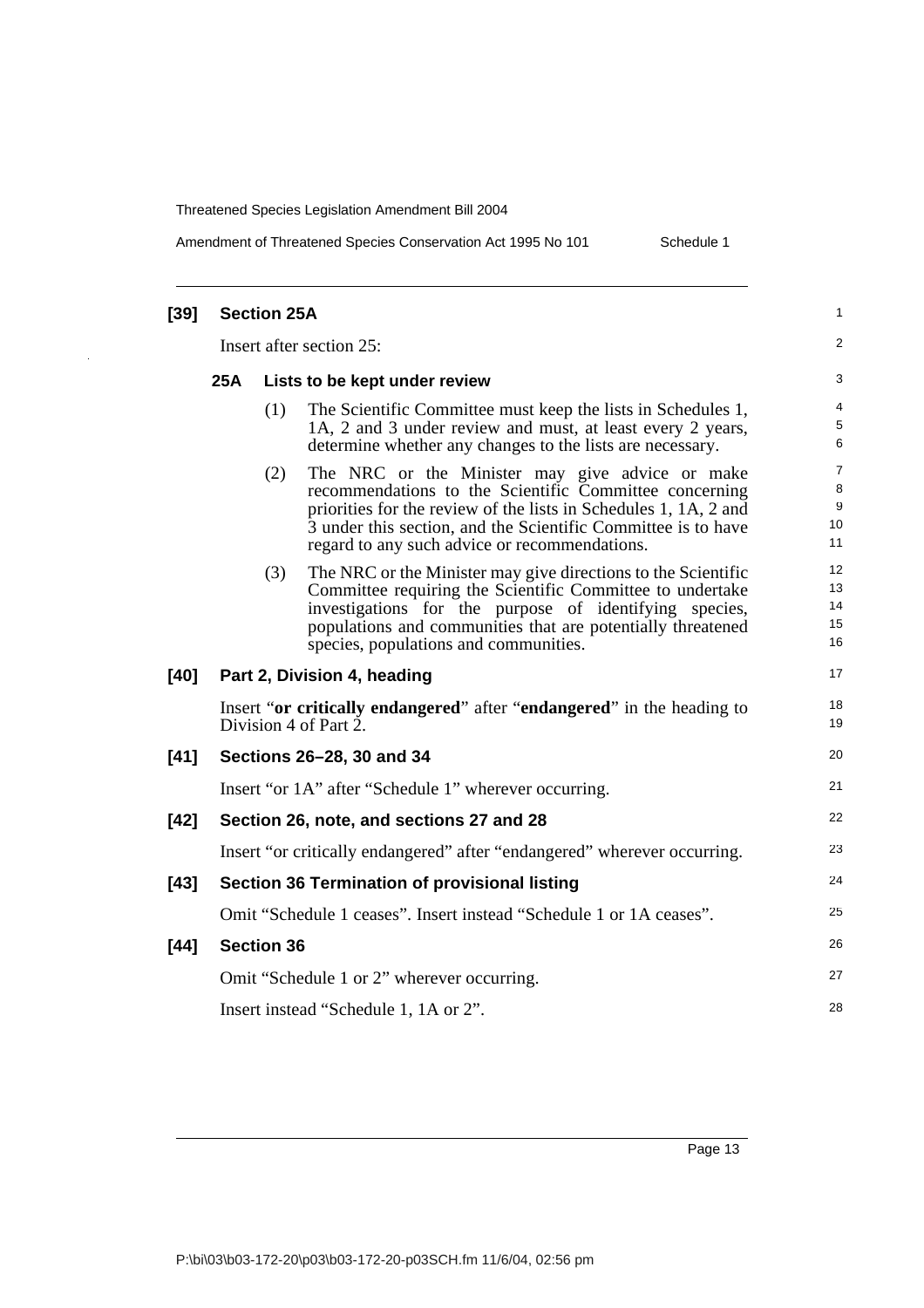Schedule 1 Amendment of Threatened Species Conservation Act 1995 No 101

| $[45]$ | <b>Section 36A Minor amendments to Schedules</b>                                                                                                                                                                           | 1              |  |  |  |
|--------|----------------------------------------------------------------------------------------------------------------------------------------------------------------------------------------------------------------------------|----------------|--|--|--|
|        | Omit "Schedule 1, 2 or 3" wherever occurring.                                                                                                                                                                              | 2              |  |  |  |
|        | Insert instead "Schedule 1, 1A, 2 or 3".                                                                                                                                                                                   | 3              |  |  |  |
| $[46]$ | Section 36A (2) (b)                                                                                                                                                                                                        | 4              |  |  |  |
|        | Omit "Part 1 of Schedule 1". Insert instead "Part 1 of Schedule 1 or 1A".                                                                                                                                                  | 5              |  |  |  |
| $[47]$ | <b>Section 36B Publication of determination</b>                                                                                                                                                                            | 6              |  |  |  |
|        | Omit section $36B(1)$ (b) and (c).                                                                                                                                                                                         | 7              |  |  |  |
| $[48]$ | Section 36B (4)                                                                                                                                                                                                            | 8              |  |  |  |
|        | Insert ", 1A" after "Schedule 1".                                                                                                                                                                                          | 9              |  |  |  |
| $[49]$ | Sections 36C Revision of Schedule on publication of<br>determination                                                                                                                                                       |                |  |  |  |
|        | Insert ", 1A" after "Schedule 1".                                                                                                                                                                                          | 12             |  |  |  |
| $[50]$ | Part 3, heading                                                                                                                                                                                                            | 13             |  |  |  |
|        | Omit the heading. Insert instead:                                                                                                                                                                                          | 14             |  |  |  |
|        | Part 3<br>Critical habitat of endangered and<br>critically endangered species,<br>populations and ecological communities                                                                                                   | 15<br>16<br>17 |  |  |  |
| [51]   | Part 3, Introductory note                                                                                                                                                                                                  | 18             |  |  |  |
|        | Omit "endangered species, populations and ecological communities (that<br>is, those species, populations and ecological communities listed for the<br>time being in Schedule 1)".                                          |                |  |  |  |
|        | Insert instead "endangered or critically endangered species, populations<br>and ecological communities (that is, those species, populations and<br>ecological communities listed for the time being in Schedule 1 or 1A)". | 22<br>23<br>24 |  |  |  |
| $[52]$ | Part 3, Introductory note                                                                                                                                                                                                  | 25             |  |  |  |
|        | Insert "or critically endangered" after "critical habitat of endangered".                                                                                                                                                  | 26             |  |  |  |

 $\bar{z}$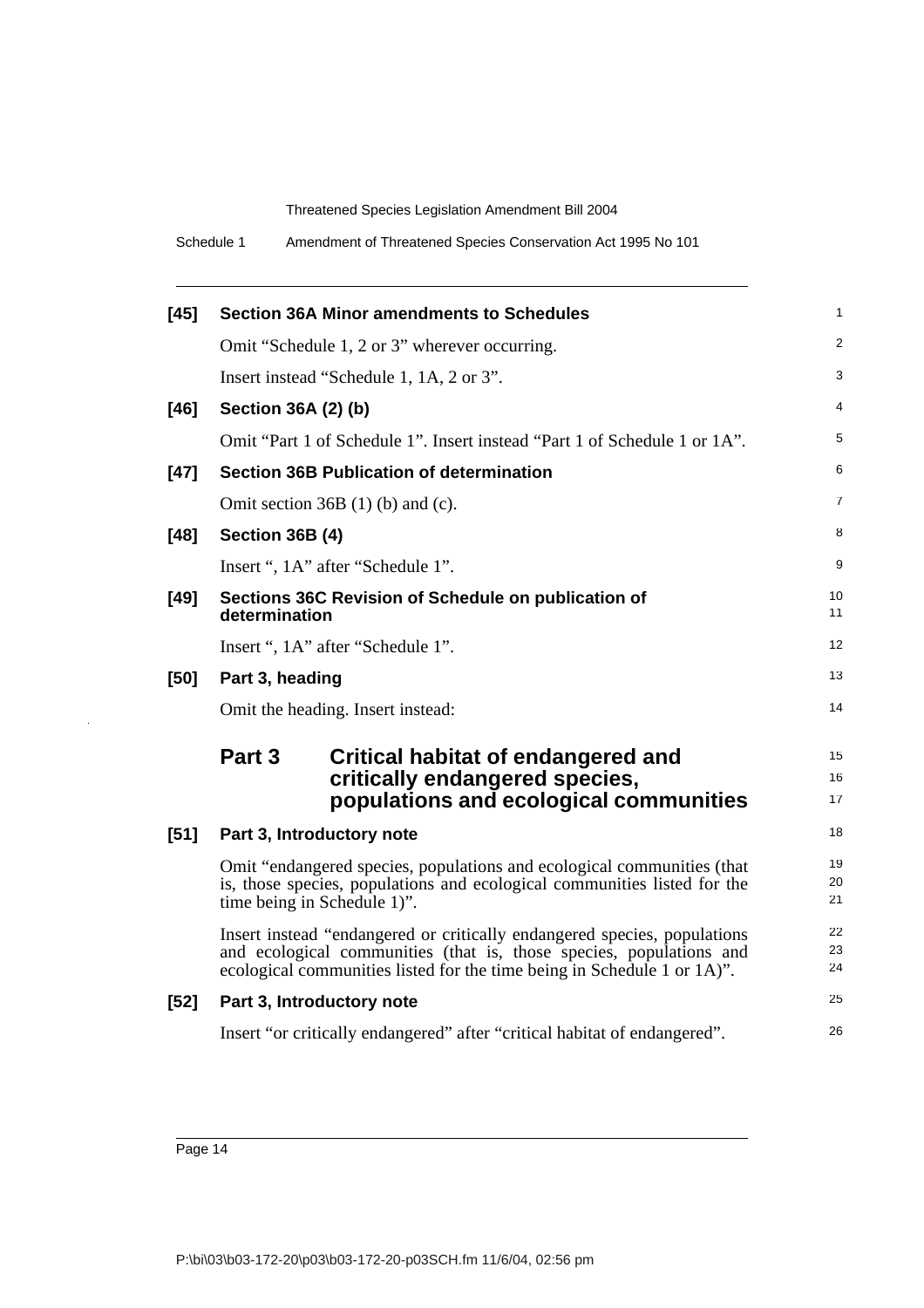|  | Amendment of Threatened Species Conservation Act 1995 No 101 | Schedule 1 |
|--|--------------------------------------------------------------|------------|
|--|--------------------------------------------------------------|------------|

| $[53]$ | Sections 37, 38, 40, 41, 43, 47                                                                                                                                         | 1                   |
|--------|-------------------------------------------------------------------------------------------------------------------------------------------------------------------------|---------------------|
|        | Insert "or critically endangered" after "endangered" wherever occurring.                                                                                                | $\overline{2}$      |
| $[54]$ | Part 4 Recovery plans for threatened species, populations and<br>ecological communities                                                                                 | 3<br>$\overline{4}$ |
|        | Insert "or critically endangered" after "endangered" in the Introductory<br>note to Part 4.                                                                             | 5<br>6              |
| $[55]$ | Section 56 Director-General to prepare recovery plans                                                                                                                   | 7                   |
|        | Omit "is required to prepare" from section 56 (1).                                                                                                                      | 8                   |
|        | Insert instead "may prepare".                                                                                                                                           | 9                   |
| $[56]$ | <b>Section 56 (1)</b>                                                                                                                                                   | 10                  |
|        | Insert "or critically endangered" after "endangered" in section 56 (1).                                                                                                 | 11                  |
| $[57]$ | <b>Section 56 (1)</b>                                                                                                                                                   | 12                  |
|        | Omit ", as soon as practicable after it is listed in Schedule 1,".                                                                                                      | 13                  |
| $[58]$ | <b>Section 56 (2)</b>                                                                                                                                                   | 14                  |
|        | Omit "must". Insert instead "may".                                                                                                                                      | 15                  |
| $[59]$ | <b>Section 56 (4)</b>                                                                                                                                                   | 16                  |
|        | Insert "and may be made for part of a range of a species, population or<br>ecological community" after "community".                                                     | 17<br>18            |
| [60]   | <b>Section 56 (5)</b>                                                                                                                                                   | 19                  |
|        | Omit the subsection (including the note to the subsection).                                                                                                             | 20                  |
| [61]   | <b>Section 58</b>                                                                                                                                                       | 21                  |
|        | Omit the section. Insert instead:                                                                                                                                       | 22                  |
|        | 58<br>Priorities for recovery plans                                                                                                                                     | 23                  |
|        | Priorities in the preparation of recovery plans are to be in<br>accordance with the priorities for recovery established by the<br>relevant Priorities Action Statement. | 24<br>25<br>26      |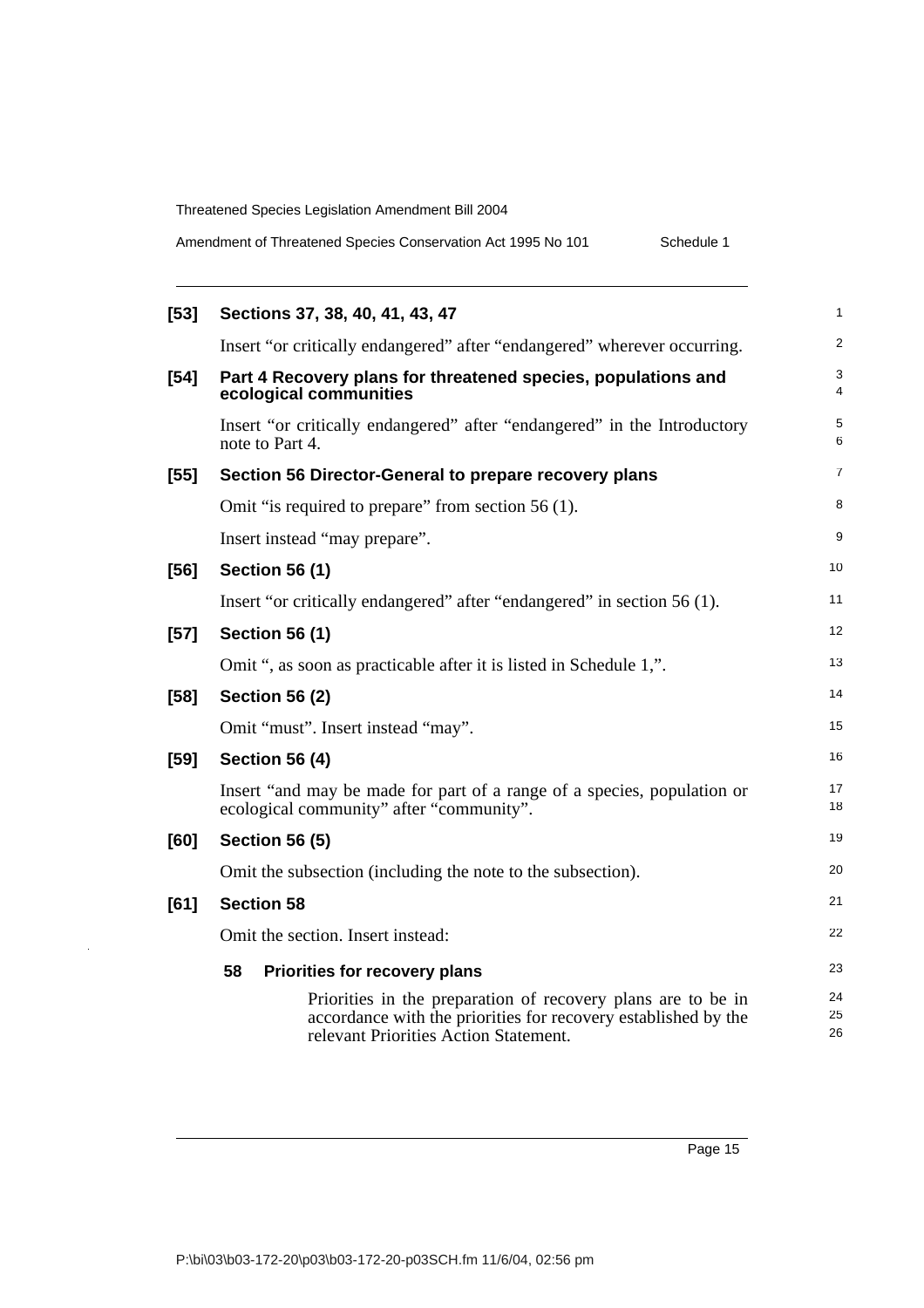Schedule 1 Amendment of Threatened Species Conservation Act 1995 No 101

| [62] | Section 74 Director-General may prepare threat abatement plans |                             |                                   |                                                                                                                                                                                                                                                                                                                            | $\mathbf{1}$                     |
|------|----------------------------------------------------------------|-----------------------------|-----------------------------------|----------------------------------------------------------------------------------------------------------------------------------------------------------------------------------------------------------------------------------------------------------------------------------------------------------------------------|----------------------------------|
|      |                                                                |                             | Omit section 74 $(3)$ and $(4)$ . |                                                                                                                                                                                                                                                                                                                            | 2                                |
| [63] |                                                                | <b>Section 76</b>           |                                   |                                                                                                                                                                                                                                                                                                                            | 3                                |
|      |                                                                |                             | Omit the section. Insert instead: |                                                                                                                                                                                                                                                                                                                            | 4                                |
|      | 76                                                             |                             |                                   | Priorities for threat abatement plans                                                                                                                                                                                                                                                                                      | 5                                |
|      |                                                                |                             |                                   | Priorities in the preparation of threat abatement plans are to be<br>in accordance with the priorities for threat abatement<br>established by the relevant Priorities Action Statement.                                                                                                                                    | 6<br>$\overline{7}$<br>8         |
| [64] | Part 5A                                                        |                             |                                   |                                                                                                                                                                                                                                                                                                                            | 9                                |
|      |                                                                | <b>Insert after Part 5:</b> |                                   |                                                                                                                                                                                                                                                                                                                            | 10                               |
|      |                                                                | Part 5A                     |                                   | <b>Threatened Species Priorities Action</b>                                                                                                                                                                                                                                                                                | 11                               |
|      |                                                                |                             | <b>Statement</b>                  |                                                                                                                                                                                                                                                                                                                            | 12                               |
|      | 90A                                                            |                             |                                   | What the Statement provides for                                                                                                                                                                                                                                                                                            | 13                               |
|      |                                                                |                             |                                   | A Threatened Species Priorities Action Statement (also called<br>a Priorities Action Statement) is a statement that:                                                                                                                                                                                                       | 14<br>15                         |
|      |                                                                |                             | (a)                               | sets out the strategies ( <i>recovery and threat abatement</i><br>strategies) to be adopted for promoting the recovery of<br>each threatened species, population and ecological<br>community to a position of viability in nature and for<br>managing each key threatening process as provided by<br>section $74(1)$ , and | 16<br>17<br>18<br>19<br>20<br>21 |
|      |                                                                |                             | (b)                               | establishes relative priorities for the implementation of<br>recovery and threat abatement strategies, and                                                                                                                                                                                                                 | 22<br>23                         |
|      |                                                                |                             | (c)                               | establishes performance<br>indicators<br>facilitate<br>to<br>reporting on achievements in implementing recovery<br>and threat abatement strategies.                                                                                                                                                                        | 24<br>25<br>26                   |
|      | 90 <sub>B</sub>                                                |                             | <b>Statement</b>                  | Director-General to prepare and adopt Priorities Action                                                                                                                                                                                                                                                                    | 27<br>28                         |
|      |                                                                | (1)                         |                                   | As soon as practicable after the commencement of this<br>section, the Director-General is to prepare and adopt a<br>Priorities Action Statement for the purposes of this Act.                                                                                                                                              | 29<br>30<br>31                   |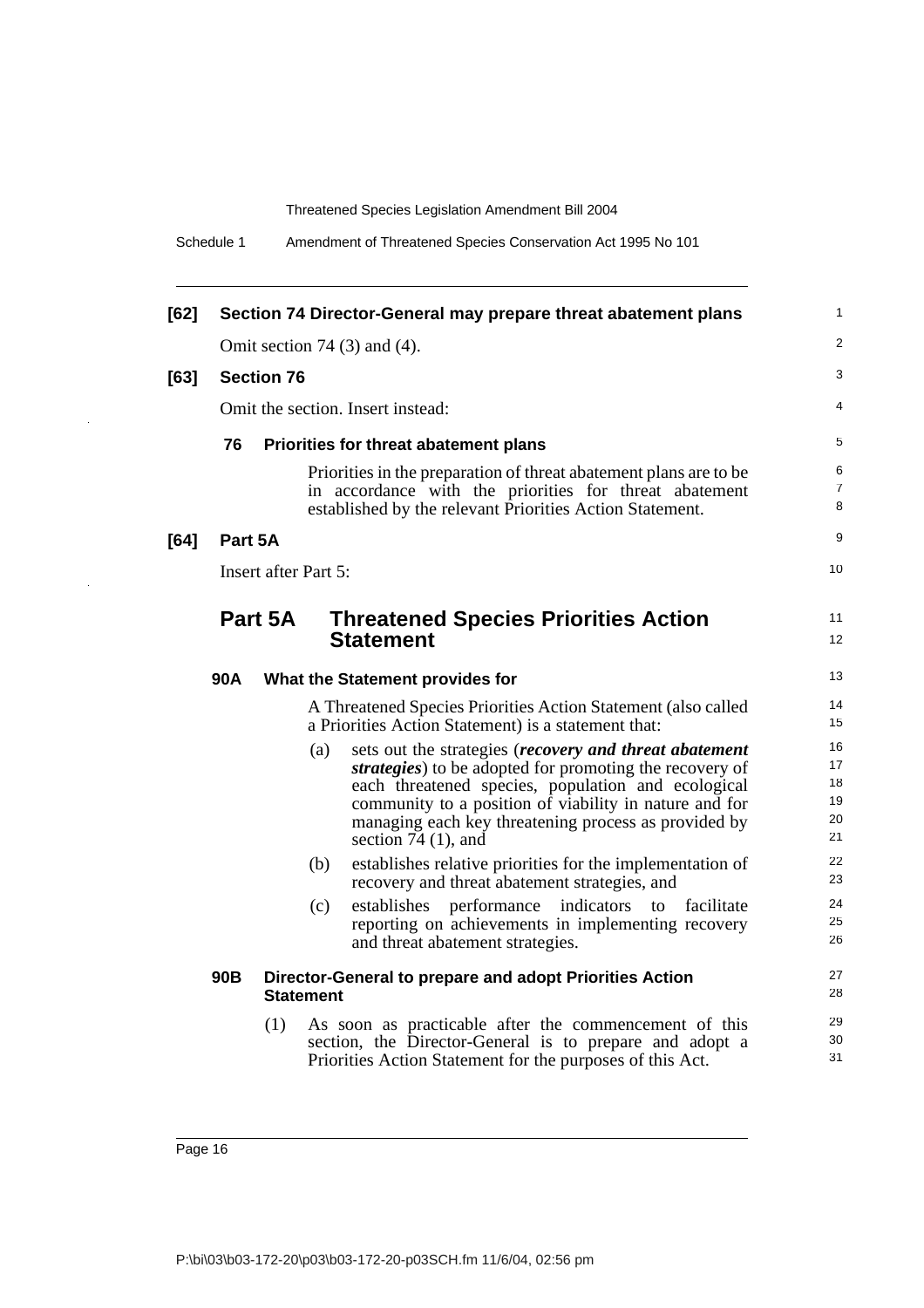Amendment of Threatened Species Conservation Act 1995 No 101 Schedule 1

# **90C Publication of draft statement or amendments**

adopting amendments to the Statement.

(1) Before adopting a Priorities Action Statement or any amendment to the statement, the Director-General must first prepare a draft of the statement or amendment and must then:

(2) The Director-General is to review the Priorities Action Statement every 3 years and may make changes to the Priorities Action Statement pursuant to any such review by

(3) In preparing or reviewing a Priorities Action Statement, the Director-General is to seek advice from the NRC, the Scientific Committee, BDAC, SEAC and such other State government agencies as the Director-General considers

- (a) publish notice of the preparation of the draft statement or amendment in a newspaper circulating generally throughout the State, and
- (b) publish notice of the preparation of the draft statement or amendment on the website of the Department.
- (2) The notice must:

appropriate.

- (a) state that the draft statement or amendment has been prepared, and
- (b) specify the address of the place at which copies of the draft statement or amendment can be inspected, and
- (c) invite persons to make written submissions to the Director-General about the draft statement or amendment, and
- (d) specify the address of the place to which submissions about the draft statement or amendment may be forwarded and the date by which submissions must be made.

### **90D Consideration of submissions by Director-General**

- (1) The Director-General must consider all written submissions received by the Director-General on or before the date specified in the notice.
- (2) The Director-General may alter the draft statement or amendment to take account of those submissions.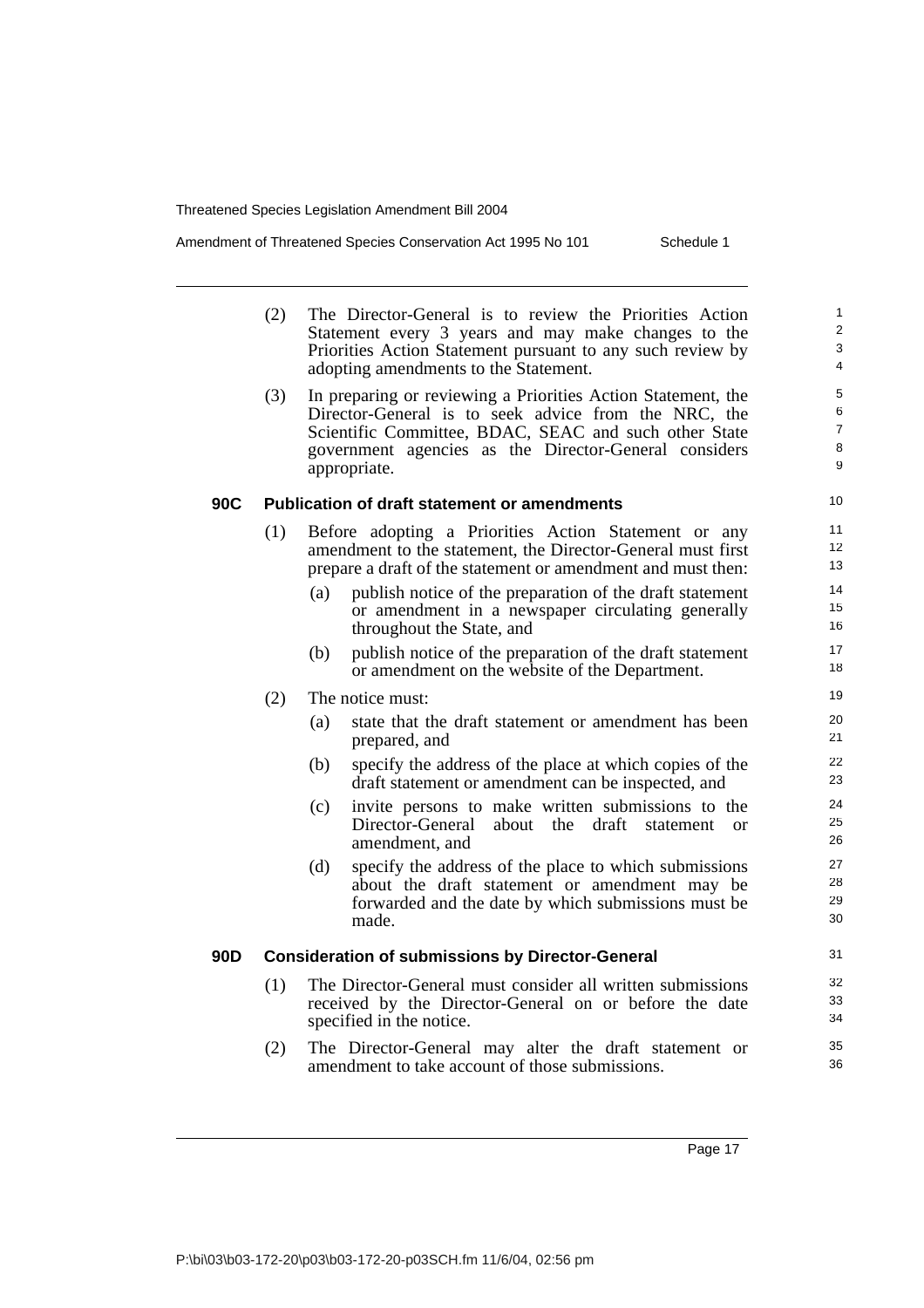|      | (3)                 | The Director-General may then adopt the Priorities Action<br>Statement or amendment.                                                                                                                                                                                                                  |
|------|---------------------|-------------------------------------------------------------------------------------------------------------------------------------------------------------------------------------------------------------------------------------------------------------------------------------------------------|
| 90E  |                     | Review to include report on achievements                                                                                                                                                                                                                                                              |
|      |                     | As part of each review of the Priorities Action Statement, the<br>Director-General is to include in the Priorities Action<br>Statement a report on achievements in implementing the<br>strategies established by the Priorities Action Statement<br>during the period to which the review applies.    |
| [65] | <b>Section 113A</b> |                                                                                                                                                                                                                                                                                                       |
|      |                     | Omit the section. Insert instead:                                                                                                                                                                                                                                                                     |
| 113A |                     | <b>Regulations</b>                                                                                                                                                                                                                                                                                    |
|      | (1)                 | The regulations may provide that development or an activity<br>of a specified type constitutes, or does not constitute,<br>development that is likely to significantly affect threatened<br>species, populations or ecological communities, or their<br>habitats.                                     |
|      | (2)                 | Any such regulations have effect (despite the provisions of<br>this Act or any other Act) for the purposes of the operation of:                                                                                                                                                                       |
|      |                     | Part 6 (Licensing) of this Act, and<br>(a)                                                                                                                                                                                                                                                            |
|      |                     | Parts 4 and 5 of the <i>Environmental Planning and</i><br>(b)<br>Assessment Act 1979 (including the operation of those<br>Parts as applying under any other Act).                                                                                                                                     |
|      |                     | Note. Exceptions for the carrying out of routine agricultural management<br>activities are provided for in section 118G of the National Parks and<br>Wildlife Act 1974.                                                                                                                               |
| [66] |                     | Section 114 Director-General may make stop work order                                                                                                                                                                                                                                                 |
|      |                     | Insert after section $114(4)(a)$ :                                                                                                                                                                                                                                                                    |
|      |                     | (a1)<br>clearing of native vegetation as authorised by a property<br>vegetation plan approved under the Native Vegetation<br>Act 2003 if that approval is given while biodiversity<br>certification of the native vegetation reform package is<br>in force under Division 4 of Part 7 of this Act, or |

i.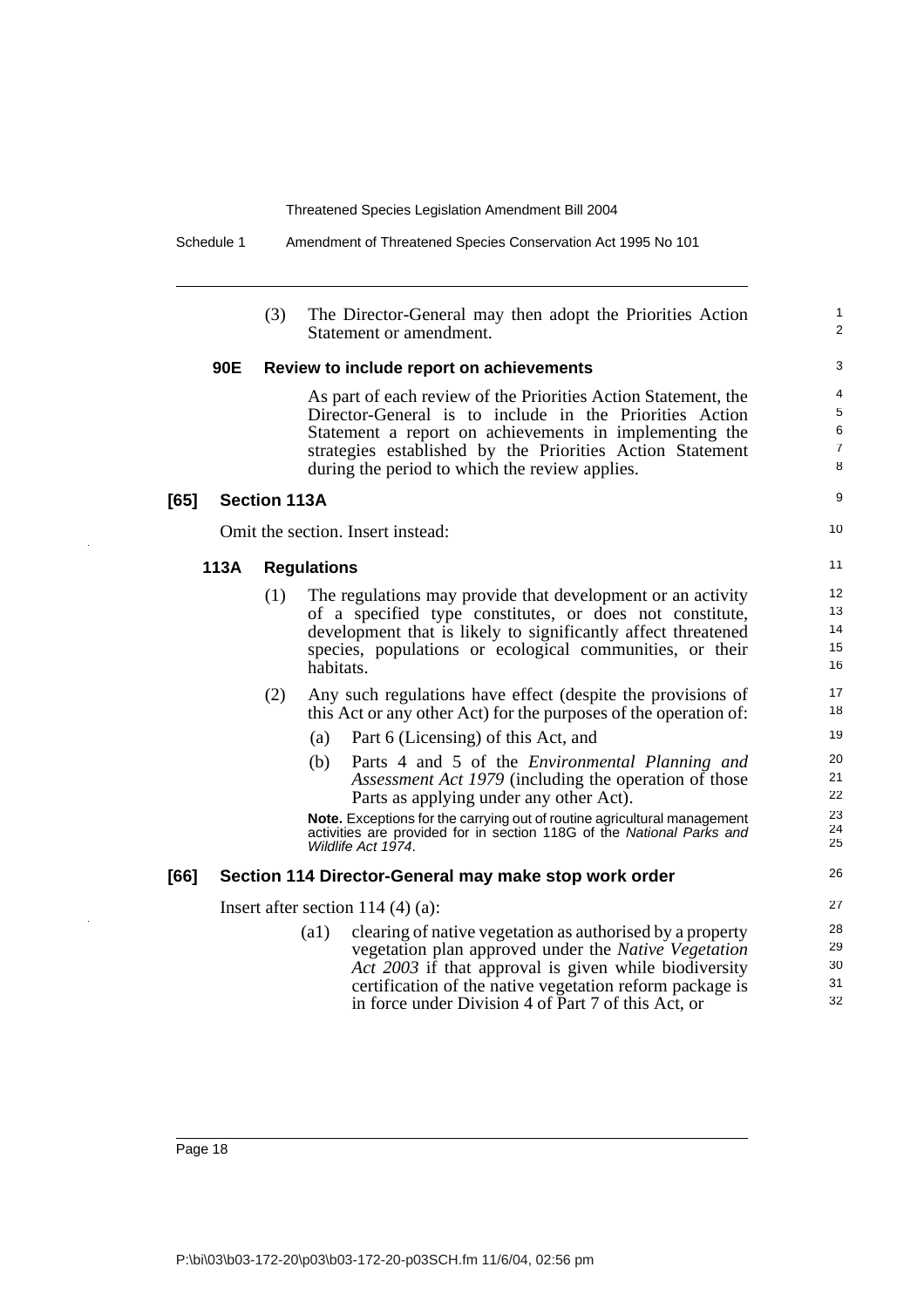Amendment of Threatened Species Conservation Act 1995 No 101 Schedule 1

| [67] | Part 7, Divisions 4 and 5 |                                                                                                                                                                                                                                                                                                                                                                                                                                                                                                                                                                       |                                                    |
|------|---------------------------|-----------------------------------------------------------------------------------------------------------------------------------------------------------------------------------------------------------------------------------------------------------------------------------------------------------------------------------------------------------------------------------------------------------------------------------------------------------------------------------------------------------------------------------------------------------------------|----------------------------------------------------|
|      |                           | Insert after Division 3 of Part 7:                                                                                                                                                                                                                                                                                                                                                                                                                                                                                                                                    |                                                    |
|      | <b>Division 4</b>         | <b>Biodiversity certification of native vegetation</b><br>reform package                                                                                                                                                                                                                                                                                                                                                                                                                                                                                              |                                                    |
| 126B |                           | Native vegetation reform package                                                                                                                                                                                                                                                                                                                                                                                                                                                                                                                                      |                                                    |
|      |                           | For the purposes of this Division, the <i>native vegetation</i><br><i>reform package</i> is the package of reforms comprising the<br>following:                                                                                                                                                                                                                                                                                                                                                                                                                       |                                                    |
|      | (a)                       | the <i>Native Vegetation Act 2003</i> and the regulations<br>under that Act.                                                                                                                                                                                                                                                                                                                                                                                                                                                                                          | 10                                                 |
|      | (b)                       | State-wide standards and targets for natural resource<br>management issues recommended under the Natural<br>Resources Commission Act 2003 and adopted by the<br>Government,                                                                                                                                                                                                                                                                                                                                                                                           | 11<br>12<br>13<br>14                               |
|      | (c)                       | catchment action<br>plans under<br>the<br>Catchment<br>Management Authorities Act 2003,                                                                                                                                                                                                                                                                                                                                                                                                                                                                               | 15<br>16                                           |
|      | (d)                       | protocols and guidelines adopted or made under the<br>regulations under the Native Vegetation Act 2003, the<br>Catchment Management Authorities Act 2003 and the<br><b>Natural Resources Commission Act 2003.</b>                                                                                                                                                                                                                                                                                                                                                     | 17<br>18<br>19<br>20                               |
| 126C |                           | Biodiversity certification of native vegetation reform package                                                                                                                                                                                                                                                                                                                                                                                                                                                                                                        | 21                                                 |
|      |                           | The Minister may by order published in the Gazette confer<br>biodiversity certification on the native vegetation reform<br>package for the purposes of this Act.                                                                                                                                                                                                                                                                                                                                                                                                      | 22<br>23<br>24                                     |
| 126D |                           | <b>Effect of biodiversity certification</b>                                                                                                                                                                                                                                                                                                                                                                                                                                                                                                                           | 25                                                 |
|      | (a)                       | While biodiversity certification of the native vegetation<br>reform package is in force, all land within the area of<br>operations of each catchment management authority has the<br>benefit of that biodiversity certification.<br>Note. Biodiversity certification has the following effects:<br>the clearing of native vegetation as authorised by a property<br>vegetation plan that is approved for land while the land has the<br>benefit of biodiversity certification is a defence to a prosecution<br>for certain offences under Part 8A of the NPW Act, and | 26<br>27<br>28<br>29<br>30<br>31<br>32<br>33<br>34 |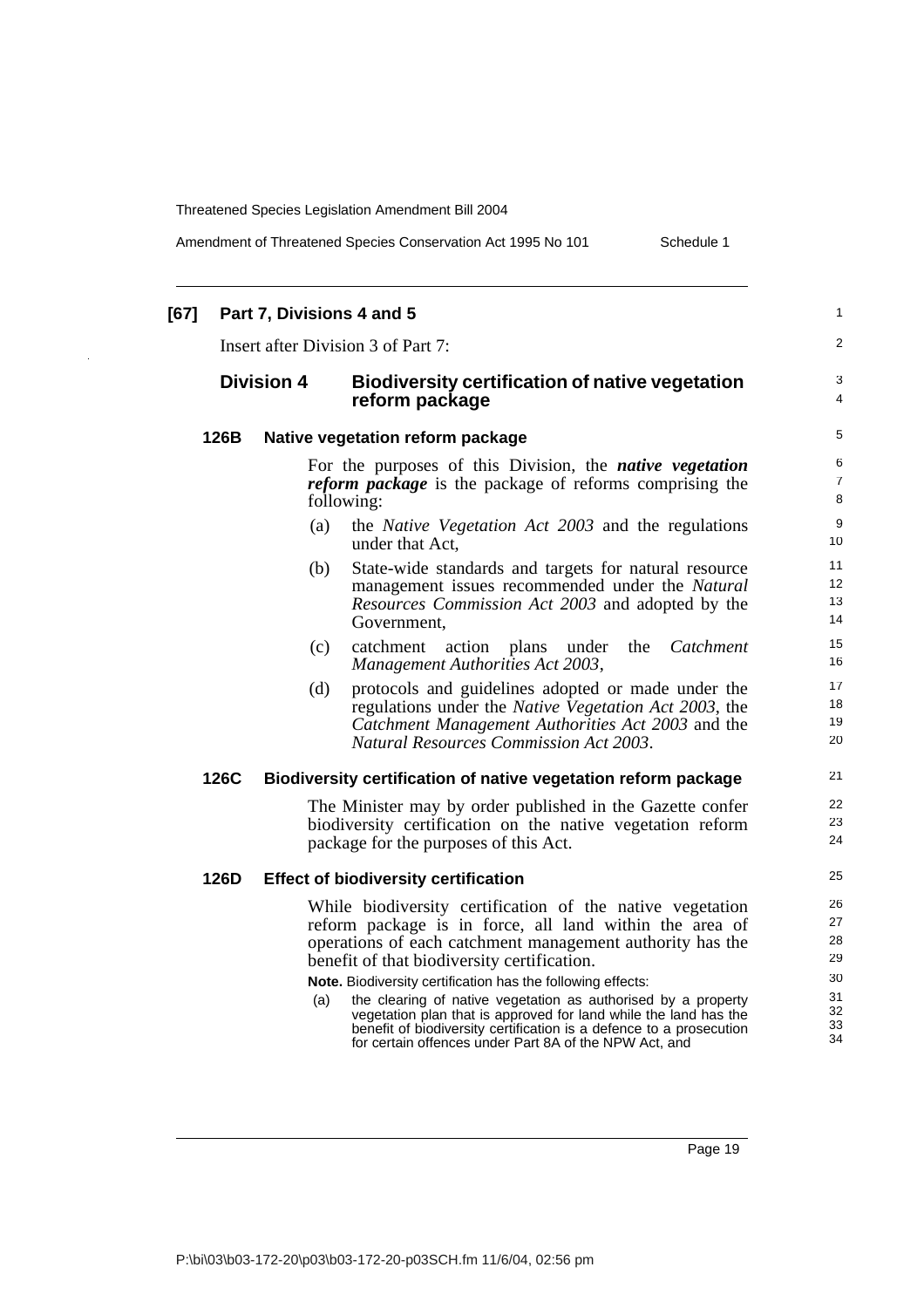Schedule 1 Amendment of Threatened Species Conservation Act 1995 No 101

(b) development consent to clearing of native vegetation on land that has the benefit of biodiversity certification does not require the preparation of a species impact statement or consultation between Ministers. (See section 14 (4) of the *Native Vegetation Act 2003*.)

## **126E Suspension and revocation of certification**

- (1) The Minister may by order published in the Gazette suspend or revoke biodiversity certification of the native vegetation reform package if the Minister is of the opinion that the package or its current or likely future implementation will result in a failure to conserve threatened species, populations and ecological communities.
- (2) The Minister may by order published in the Gazette suspend or revoke biodiversity certification of the native vegetation reform package in its application to a particular catchment management authority if the Minister is of the opinion that the catchment management authority:
	- (a) has failed to properly exercise its functions under the native vegetation reform package, or
	- (b) has otherwise failed to exercise its functions in a manner that promotes the conservation of threatened species, populations and ecological communities.
- (3) During the suspension or following the revocation of biodiversity certification of the native vegetation reform package in its application to a particular catchment management authority, land within the area of operations of the catchment management authority does not have the benefit of the biodiversity certification of the native vegetation reform package.
- (4) The Minister is only entitled to form an opinion for the purposes of this section:
	- (a) based on the outcomes of any audit undertaken by the NRC, or
	- (b) based on the results of an investigation conducted by the Director-General, or
	- (c) in such other circumstances as may be prescribed by the regulations.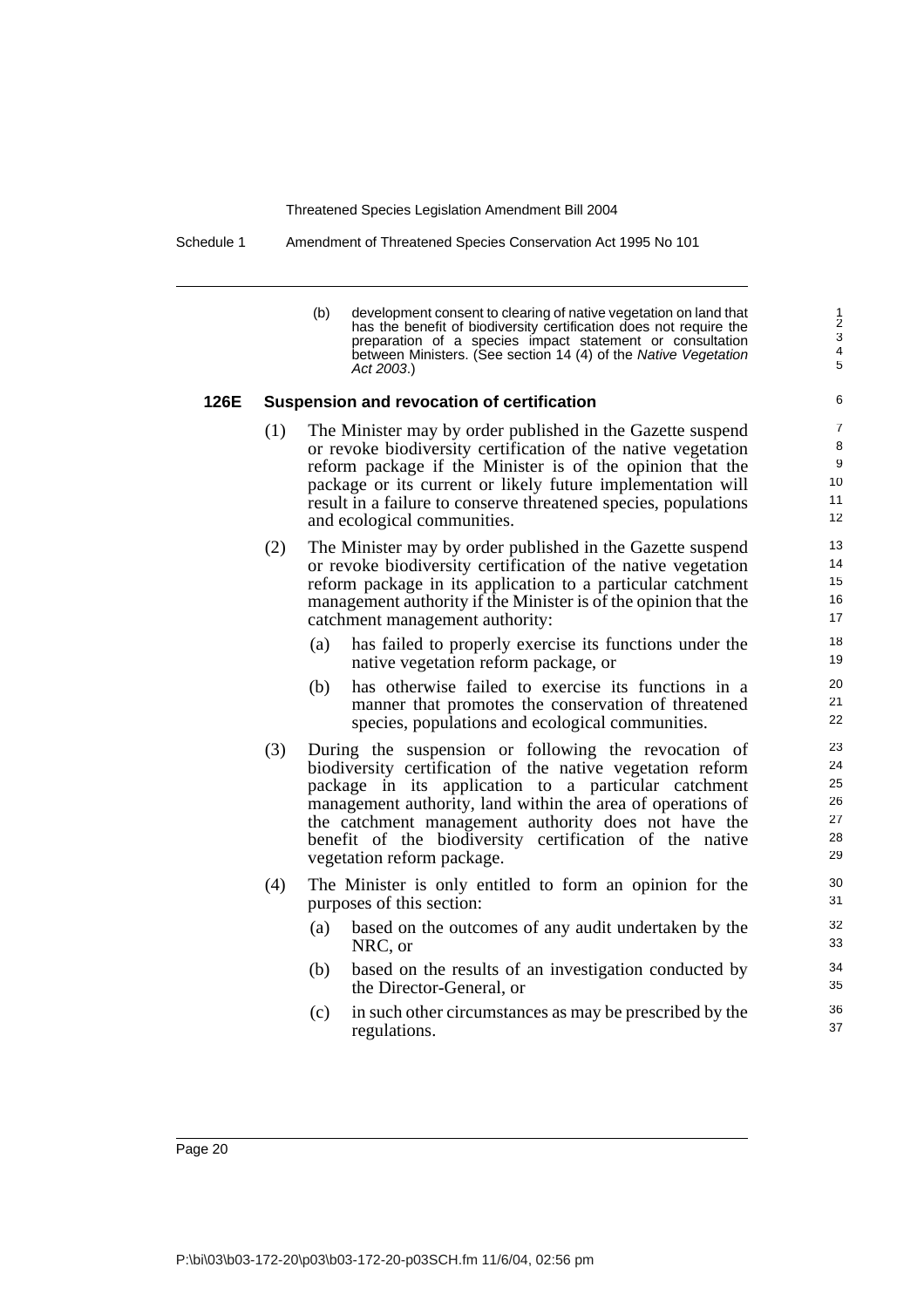Amendment of Threatened Species Conservation Act 1995 No 101 Schedule 1

## **126F Notification of certification, variation, suspension or revocation**

Notice of the grant of biodiversity certification under this Division or of any suspension or revocation of that certification under this Division is to be given:

- (a) to the Director-General of the Department of Infrastructure, Planning and Natural Resources, and
- (b) on the website of the Department of Environment and Conservation.

# **Division 5 Biodiversity certification of environmental planning instruments**

### **126G Biodiversity certification**

- (1) The Minister may by order published in the Gazette confer biodiversity certification on an EPI if satisfied that the EPI seeks to promote conservation of threatened species, populations and ecological communities.
- (2) In deciding whether to confer biodiversity certification on an EPI the Minister must also have regard to the following considerations:
	- (a) the likely social and economic consequences of implementation of the EPI,
	- (b) the most efficient and effective use of available resources for the conservation of threatened species, populations and ecological communities,
	- (c) the principles of ecologically sustainable development,
	- (d) conservation outcomes resulting from any reservation or proposed reservation of land under Part 4 of the NPW Act or the entering into of a conservation agreement relating to the land under that Act, or resulting from any other action to secure the protection of land for conservation purposes,
	- (e) conservation outcomes resulting from the operation outside the area of operation of the EPI of strategies, plans, agreements and other instruments (whether or not they are EPIs).

Page 21

10 11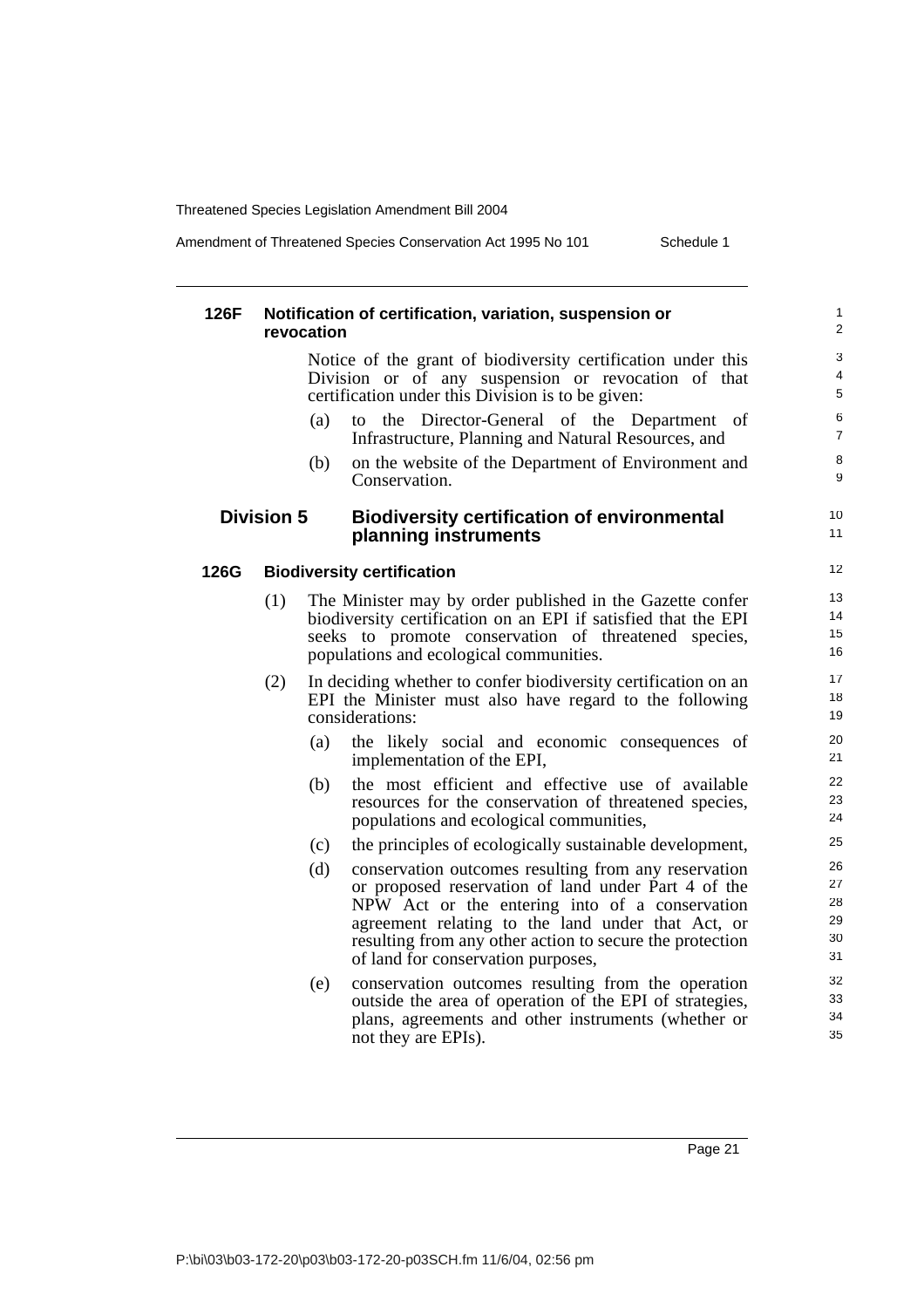Schedule 1 Amendment of Threatened Species Conservation Act 1995 No 101

- (3) An EPI cannot be biodiversity certified unless:
	- (a) notice is given of proposed biodiversity certification of the EPI in the course of the public exhibition of a draft of the EPI under section 66 of the *Environmental Planning and Assessment Act 1979* or by public exhibition following a procedure that substantially accords with the procedure for public exhibition required by that section, and

- (b) copies of submissions made in response to an invitation for submissions in the course of that public exhibition have been provided to the Minister.
- (4) The Minister may issue guidelines for the purpose of assisting in the preparation of EPIs for biodiversity certification.

#### **126H Certification can be conditional**

- (1) Biodiversity certification of an EPI can be subject to conditions, including conditions that limit the certification to specified threatened species, populations and communities or to a specified part of the land to which the EPI applies.
- (2) Unless limited by the conditions of certification, biodiversity certification of an EPI applies to the whole of the land to which the EPI applies, and to all threatened species, populations and ecological communities.

### **126I Effect of biodiversity certification**

- (1) Any development for which development consent is required under the provisions of a biodiversity certified EPI is, for the purposes of Part 4 of the *Environmental Planning and Assessment Act 1979* taken to be development that is not likely to significantly affect any threatened species, population or ecological community, or its habitat.
- (2) An activity to which Part 5 of the *Environmental Planning and Assessment Act 1979* applies that a biodiversity certified EPI provides can be carried out without the need for development consent is, for the purposes of that Part, taken to be an activity that is not likely to significantly affect any threatened species, population or ecological community, or its habitat.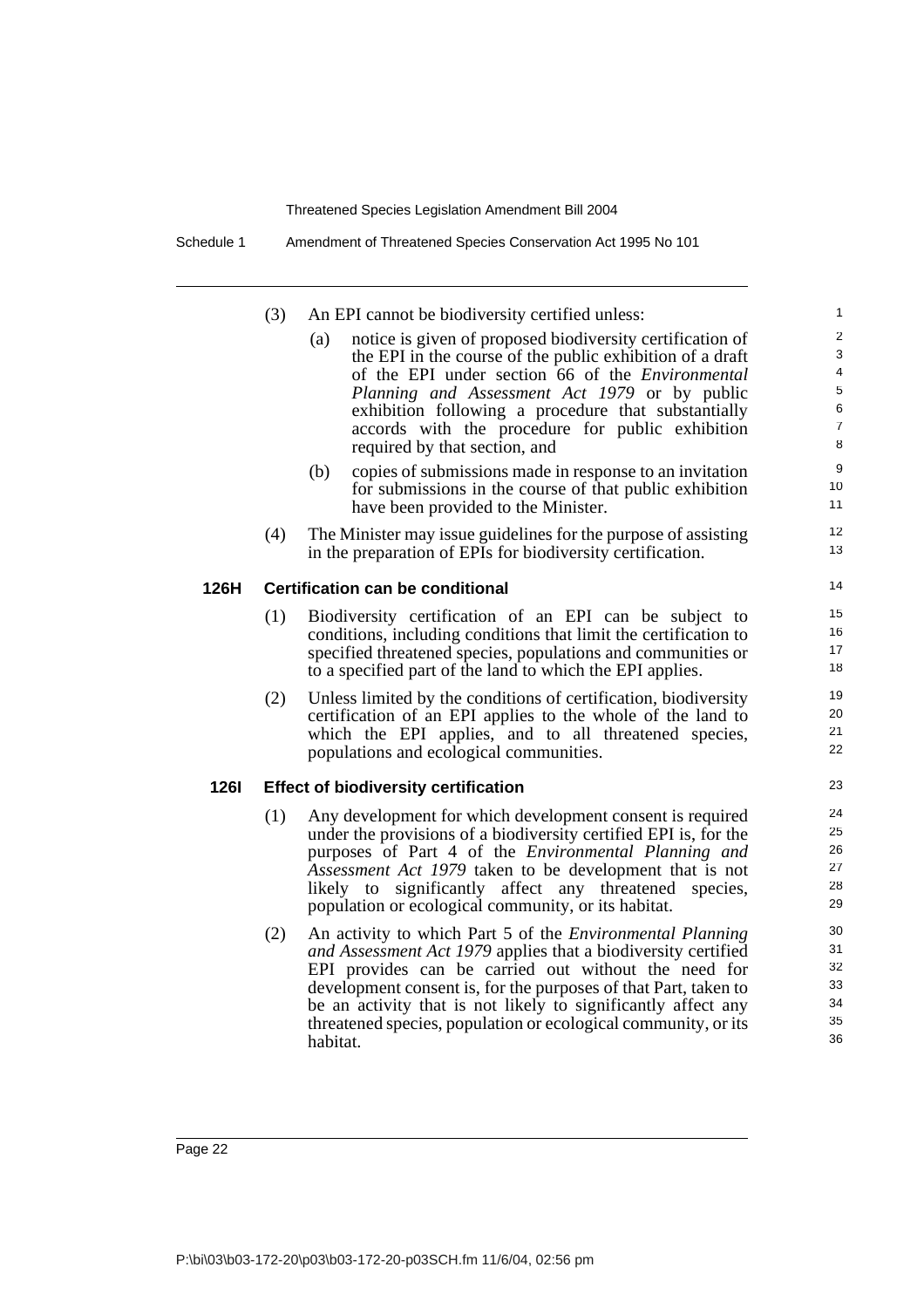Amendment of Threatened Species Conservation Act 1995 No 101 Schedule 1

(3) This section applies only to development or an activity on land to which the certification of the EPI applies and only to threatened species, populations or ecological communities (and their habitat) to which the certification applies.

### **126J Period of certification and extension**

- (1) Biodiversity certification of an EPI remains in force for such period as the Minister determines and specifies in the certification. If no period is specified, biodiversity certification remains in force for 10 years.
- (2) Prior to the expiration of biodiversity certification of an EPI, the Minister may by order published in the Gazette extend by a period of up to 10 years the period for which that certification remains in force, but only if the Minister has reviewed the EPI to take account of any new listing of a species, population or ecological community or the discovery of a species, population or ecological community not previously known in an area.
- (3) This section does not prevent further biodiversity certification of an EPI under this Division.

# **126K Suspension and revocation of certification**

The Minister may by order published in the Gazette suspend or revoke the certification of an EPI if the Minister is of the opinion that:

- (a) the EPI fails (or will, as a result of any proposed amendment of the EPI, fail) to make appropriate provision for the conservation of threatened species, populations and ecological communities, or
- (b) the consent authority under the EPI has failed to adequately comply with a direction by the Minister to review the EPI in response to any new listing of a species, population or ecological community or the discovery of a species, population or ecological community not previously known in an area.

# **126L Notification of certification, suspension or revocation**

Notice of the grant of biodiversity certification under this Division or of the extension, suspension or revocation of that certification is to be given: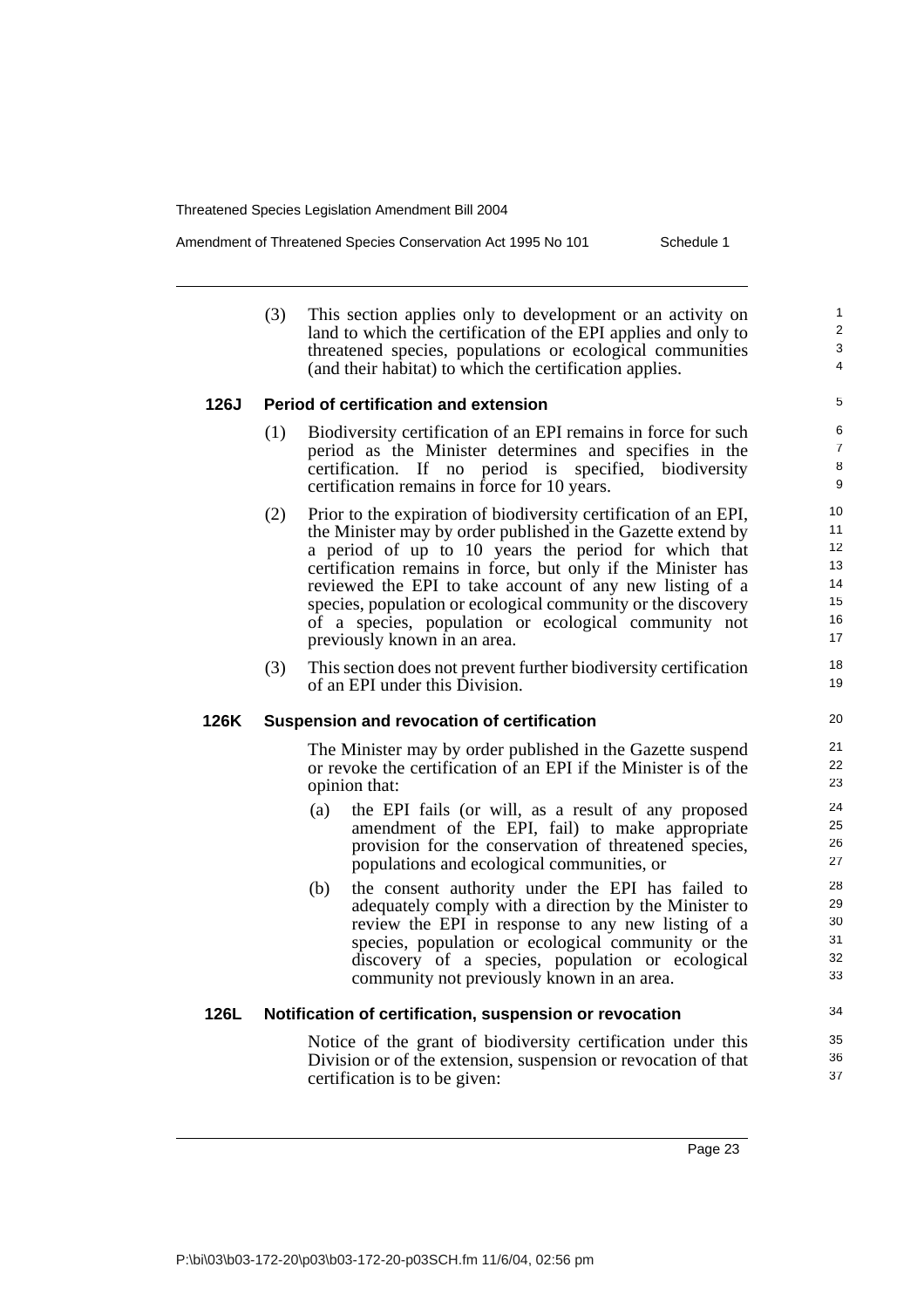(a) to the Director-General of the Department of Infrastructure, Planning and Natural Resources, and

- (b) on the website of the Department of Environment and Conservation, and
- (c) to each local council that is the council of an area of which land to which the EPI applies forms part.

#### **126M Concurrence can be conditional on voluntary conservation action**

- (1) The Director-General may grant concurrence under section 79B or 112C of the *Environmental Planning and Assessment Act 1979* conditional on the taking of specified action (*voluntary action*, as provided by subsection (2)) that the Director-General considers will significantly benefit threatened species conservation, but only if the Director-General is satisfied that the person who proposes to carry out the development or activity to which the concurrence relates has agreed to take the voluntary action and agrees to the imposition of the condition.
- (2) The voluntary action that can be required by a condition imposed under this section is any one or more of the following:
	- (a) the reservation of land under Part 4 of the NPW Act or the entering into of a conservation agreement relating to the land under that Act,
	- (b) action to secure the protection of land for conservation purposes by a method that the Director-General considers satisfactory,
	- (c) action to restore threatened species habitat on land referred to in paragraph (a) or (b),
	- (d) the contribution of money for a purpose referred to in paragraph  $(a)$ – $(c)$ .
- (3) In determining whether to confer biodiversity certification on an EPI, the Minister is entitled to have regard to the conservation benefits that will result from the taking of action in accordance with a condition proposed to be imposed under this section (as if those benefits would result from the implementation of the EPI).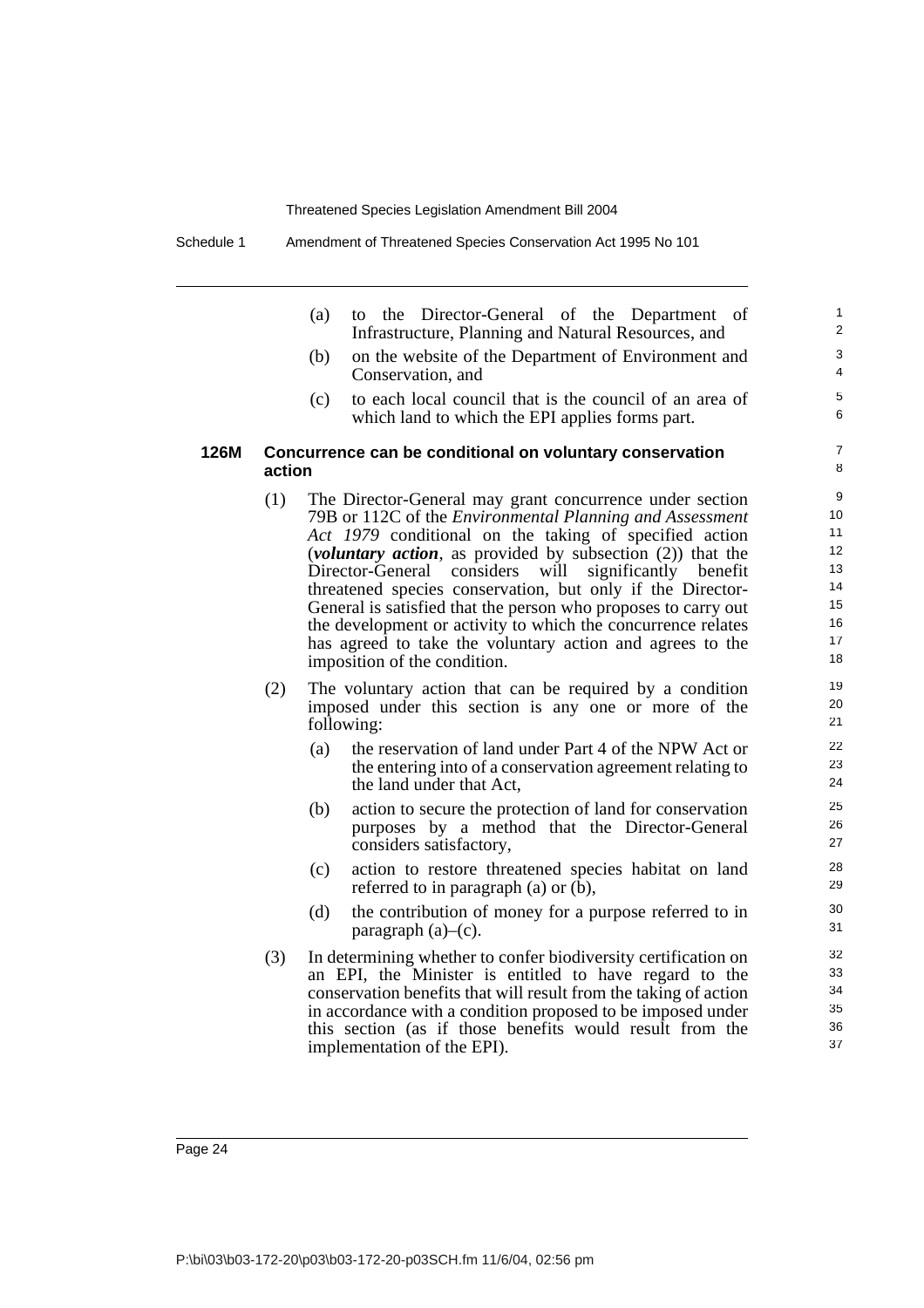Amendment of Threatened Species Conservation Act 1995 No 101 Schedule 1

- (4) When such a condition is imposed as a condition of concurrence in respect of development, the consent authority for the development must also impose the condition on its consent for the development.
- (5) The annual report of the Department is to include details of land or money contributed pursuant to a condition imposed under this section.

### **126N Director-General may accredit persons to prepare threatened species assessments and surveys**

- (1) The Director-General is to institute arrangements for the accreditation of suitably qualified and experienced persons to undertake and prepare surveys and assessments for use in connection with:
	- (a) biodiversity certification of EPIs under this Division, or
	- (b) any assessment of the matters referred to in section 5A (Significant effect on threatened species, populations or ecological communities, or their habitats) of the *Environmental Planning and Assessment Act 1979*.
- (2) An applicant for accreditation must furnish the Director-General with such information as the Director-General requires to effectively determine the application and the application must be accompanied by the fee fixed by the Director-General for the consideration of the application.
- (3) An accreditation is to be for the period specified by the Director-General in the instrument of accreditation, and the accreditation (or any renewal of it) may be given subject to the conditions and restrictions (if any) specified in the instrument of accreditation.
- (4) Without limiting subsection (3), an accreditation is to include conditions that require surveys and assessments to be undertaken and prepared in accordance with standards approved from time to time by the Director-General by order published in the Gazette.
- (5) The Director-General may vary conditions or restrictions (if any) attaching to an accreditation and may suspend or cancel an accreditation.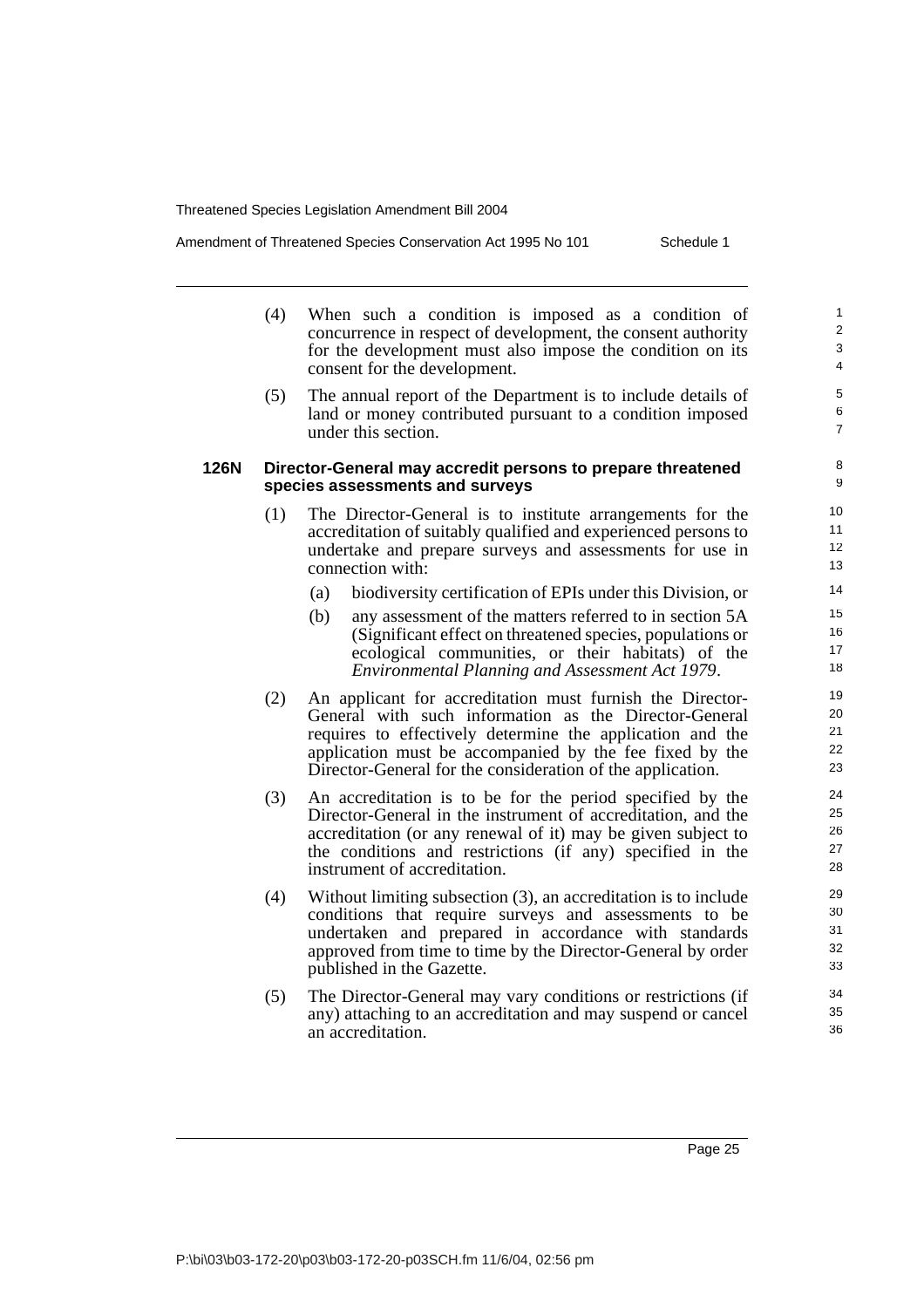Schedule 1 Amendment of Threatened Species Conservation Act 1995 No 101

| [68]   |         |         | <b>Section 128 Functions of Scientific Committee</b>                                                                                                                                                                                                                     | 1                          |
|--------|---------|---------|--------------------------------------------------------------------------------------------------------------------------------------------------------------------------------------------------------------------------------------------------------------------------|----------------------------|
|        |         |         | Insert "or critically endangered" after "endangered" in section 128 (2) (c).                                                                                                                                                                                             | $\overline{c}$             |
| [69]   |         |         | Section 128 (2) (g)                                                                                                                                                                                                                                                      | 3                          |
|        |         |         | Insert "and the NRC" after "Minister" where firstly occurring.                                                                                                                                                                                                           | 4                          |
| [70]   |         |         | <b>Sections 137-139</b>                                                                                                                                                                                                                                                  | 5                          |
|        |         |         | Omit the sections.                                                                                                                                                                                                                                                       | 6                          |
| $[71]$ | Part 9A |         |                                                                                                                                                                                                                                                                          | 7                          |
|        |         |         | <b>Insert after Part 9:</b>                                                                                                                                                                                                                                              | 8                          |
|        |         |         |                                                                                                                                                                                                                                                                          |                            |
|        |         | Part 9A | <b>Advisory Councils</b>                                                                                                                                                                                                                                                 | 9                          |
|        | 141A    |         | <b>References to Minister and Director-General</b>                                                                                                                                                                                                                       | 10                         |
|        |         | (1)     | In this Part, a reference to the Minister includes a reference to<br>the Minister administering the Fisheries Management Act<br>1994 and a reference to the Director-General includes a<br>reference to the Director-General of the Department of<br>Primary Industries. | 11<br>12<br>13<br>14<br>15 |
|        |         | (2)     | If a provision of this Part (or applied by this Part) requires or<br>authorises the Minister or the Director-General to take any<br>action or decide any matter, the provision is taken only to<br>require or authorise:                                                 | 16<br>17<br>18<br>19       |
|        |         |         | the Minister administering this Act and the Minister<br>(a)<br>administering the <i>Fisheries Management Act 1994</i> , or                                                                                                                                               | 20<br>21                   |
|        |         |         | the Director-General and the Director-General of the<br>(b)<br>Department of Primary Industries,                                                                                                                                                                         | 22<br>23                   |
|        |         |         | to take the action jointly or decide the matter jointly.                                                                                                                                                                                                                 | 24                         |
|        |         | (3)     | However, any such action may be taken separately, or any<br>such decision may be made separately, in respect of any<br>matter if those Ministers or officers so agree.                                                                                                   | 25<br>26<br>27             |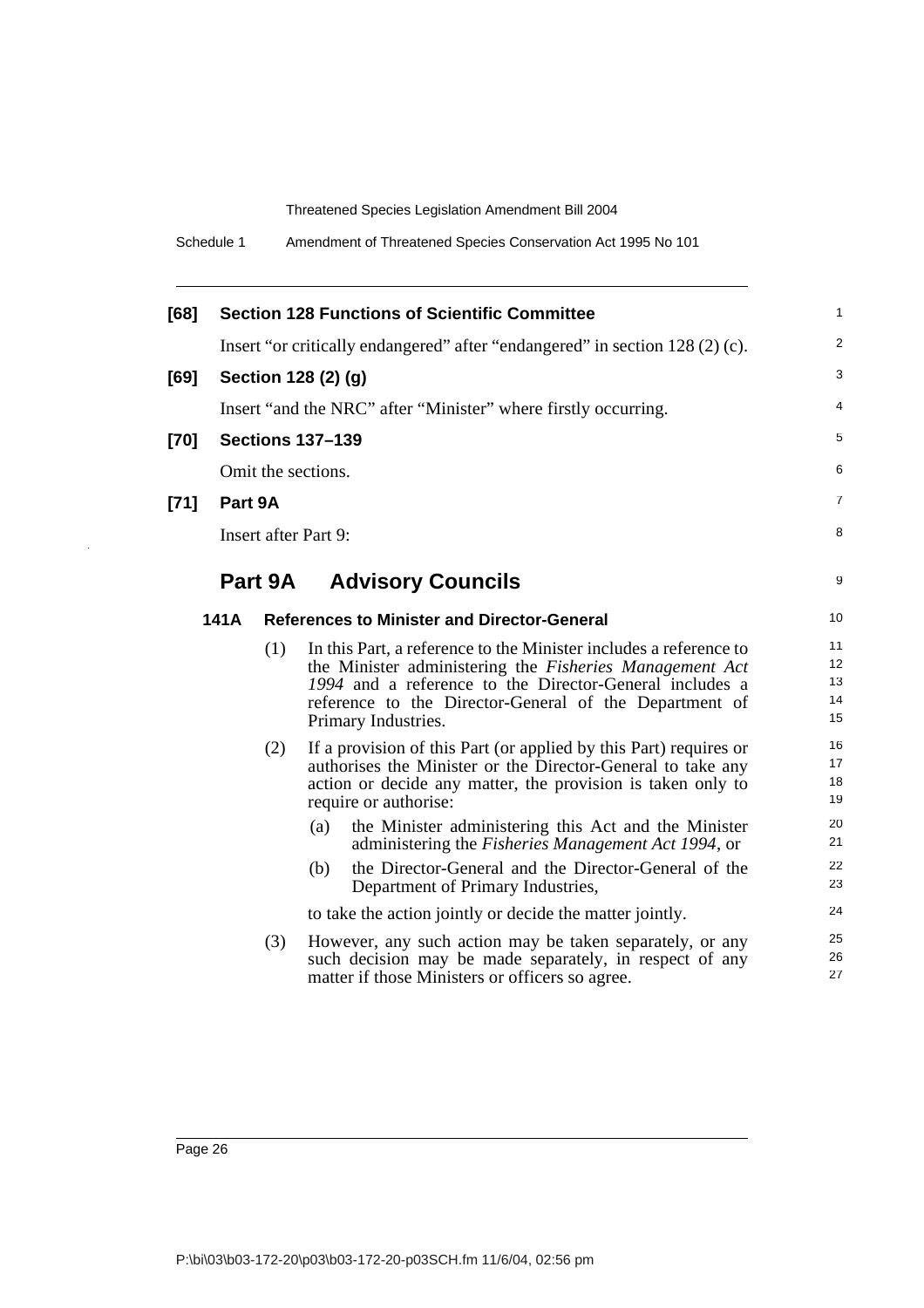| 141B |     |            | <b>Biological Diversity Advisory Council</b>                                                                                                                                                              | $\mathbf{1}$         |
|------|-----|------------|-----------------------------------------------------------------------------------------------------------------------------------------------------------------------------------------------------------|----------------------|
|      | (1) |            | There is to be a Biological Diversity Advisory Council<br>(BDAC).                                                                                                                                         | $\overline{2}$<br>3  |
|      | (2) |            | The Minister is to determine by instrument in writing the<br>membership and the terms and conditions of appointment of<br>members of BDAC.                                                                | 4<br>5<br>6          |
|      | (3) |            | The members of BDAC are to have expertise in one or more<br>of the following areas:                                                                                                                       | 7<br>8               |
|      |     | (a)        | biological diversity,                                                                                                                                                                                     | 9                    |
|      |     | (b)        | biological science,                                                                                                                                                                                       | 10                   |
|      |     | (c)        | environmental science.                                                                                                                                                                                    | 11                   |
|      | (4) |            | BDAC may advise the Minister, the Director-General and the<br>NRC on:                                                                                                                                     | 12<br>13             |
|      |     | (a)        | likely impacts on biological diversity of actions to be<br>taken under the Act following the listing of threatened<br>species, populations or ecological communities or key<br>threatening processes, and | 14<br>15<br>16<br>17 |
|      |     | (b)        | such other related matters as may be referred to BDAC<br>by the Minister, the Director-General or the NRC.                                                                                                | 18<br>19             |
| 141C |     |            | <b>Social and Economic Advisory Council</b>                                                                                                                                                               | 20                   |
|      | (1) | $(SEAC)$ . | There is to be a Social and Economic Advisory Council                                                                                                                                                     | 21<br>22             |
|      | (2) |            | The Minister is to determine by instrument in writing the<br>membership and the terms and conditions of appointment of<br>members of SEAC.                                                                | 23<br>24<br>25       |
|      | (3) |            | The members of SEAC are to have expertise in one or more<br>of the following areas:                                                                                                                       | 26<br>27             |
|      |     | (a)        | natural resource management,                                                                                                                                                                              | 28                   |
|      |     | (b)        | economics,                                                                                                                                                                                                | 29                   |
|      |     | (c)        | social impact assessment,                                                                                                                                                                                 | 30                   |
|      |     | (d)        | industry or agriculture sectors.                                                                                                                                                                          | 31                   |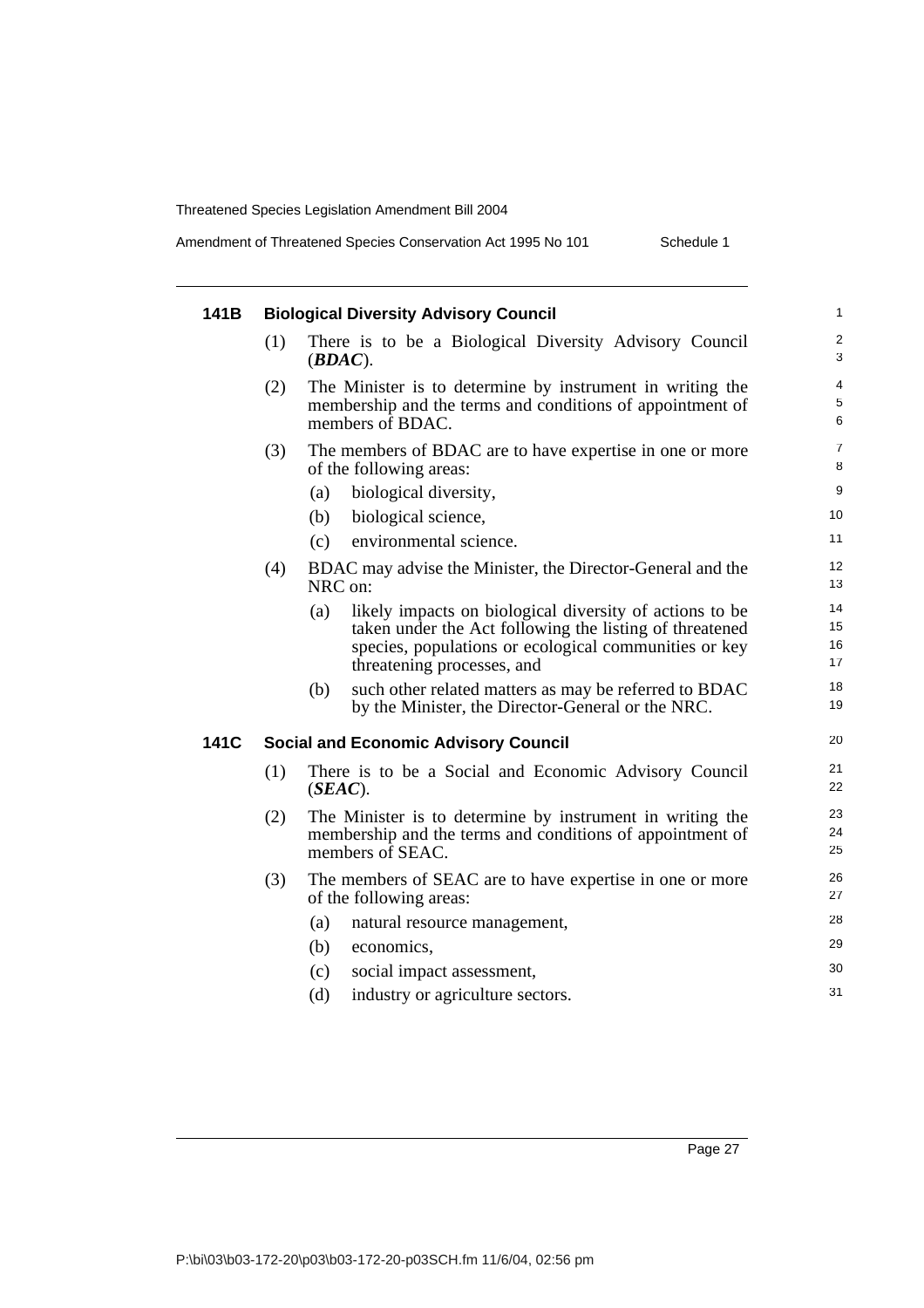|        |      | (4)                 | SEAC may advise the Minister, the Director-General and the<br>NRC on:                                             | 1<br>$\overline{2}$ |
|--------|------|---------------------|-------------------------------------------------------------------------------------------------------------------|---------------------|
|        |      |                     | (a)<br>likely social and economic impacts of actions to be                                                        | 3                   |
|        |      |                     | taken under this Act following the listing of threatened                                                          | $\overline{4}$      |
|        |      |                     | species, populations or ecological communities or key<br>threatening processes, and                               | 5<br>6              |
|        |      |                     | such other related matters as may be referred to SEAC<br>(b)<br>by the Minister, the Director-General or the NRC. | $\overline{7}$<br>8 |
|        | 141D |                     | Provisions relating to BDAC, SEAC and their members                                                               | 9                   |
|        |      | (1)                 | The provisions of sections 130 (Provisions relating to                                                            | 10                  |
|        |      |                     | members of Scientific Committee), 131 (Chairperson and                                                            | 11                  |
|        |      |                     | Deputy Chairperson), 132 (Disclosure of pecuniary interests),                                                     | 12<br>13            |
|        |      |                     | 133 (Procedure of Scientific Committee) and<br>134<br>(Transaction of business outside meeting or by telephone or | 14                  |
|        |      |                     | other means) apply to and in respect of BDAC and SEAC and                                                         | 15                  |
|        |      |                     | the members of BDAC and SEAC as if references in those                                                            | 16                  |
|        |      |                     | sections to the Scientific Committee were references to                                                           | 17                  |
|        |      |                     | <b>BDAC</b> and <b>SEAC</b> .                                                                                     | 18                  |
|        |      | (2)                 | Despite subsection (1), the quorum for a meeting of BDAC or<br>SEAC is a majority of the members of BDAC or SEAC. | 19<br>20            |
| $[72]$ |      | <b>Section 142A</b> |                                                                                                                   | 21                  |
|        |      |                     | Insert after section 142:                                                                                         | 22                  |
|        | 142A |                     | <b>Delegation</b>                                                                                                 | 23                  |
|        |      |                     | The Minister or the Director-General may delegate to any                                                          | 24                  |
|        |      |                     | member of staff of the Department any of the Minister's or                                                        | 25                  |
|        |      |                     | Director-General's functions under this Act other than this<br>power of delegation.                               | 26<br>27            |
| $[73]$ |      |                     | Section 146 Decision not to disclose location of critical habitat                                                 | 28                  |
|        |      | $146(2)$ (a) (i).   | Insert "or critically endangered" after "endangered" in section                                                   | 29<br>30            |
|        |      |                     |                                                                                                                   |                     |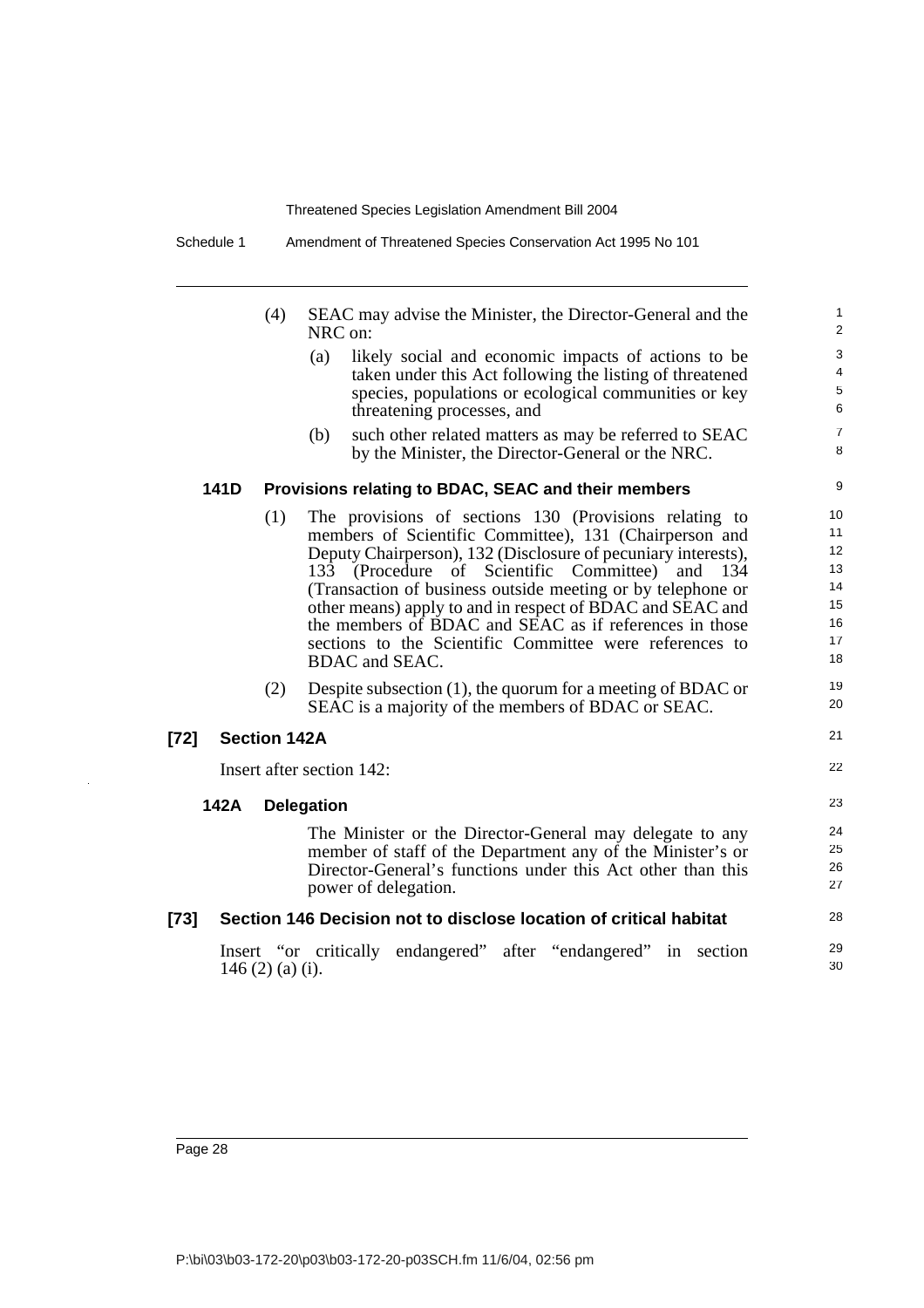$\ddot{\phantom{0}}$ 

 $\ddot{\phantom{a}}$ 

 $\ddot{\phantom{a}}$ 

| Amendment of Threatened Species Conservation Act 1995 No 101 |
|--------------------------------------------------------------|
|--------------------------------------------------------------|

| $[74]$ | <b>Schedule 1A</b>          |                                                                                                       | $\mathbf{1}$        |  |
|--------|-----------------------------|-------------------------------------------------------------------------------------------------------|---------------------|--|
|        | Insert after Schedule 1:    |                                                                                                       |                     |  |
|        | <b>Schedule 1A</b>          | <b>Critically endangered species and</b><br>ecological communities<br>(Section 6)                     | 3<br>4<br>5         |  |
|        | Part 1                      | <b>Critically endangered species</b>                                                                  | 6                   |  |
|        | Part 2                      | <b>Critically endangered ecological</b><br>communities                                                | $\overline{7}$<br>8 |  |
| $[75]$ |                             | Schedule 2 Vulnerable species and ecological communities                                              | 9                   |  |
|        |                             | Omit "Sections 7 and 7A". Insert instead "Section 7".                                                 | 10                  |  |
| $[76]$ | <b>Schedule 2, Part 2</b>   |                                                                                                       | 11                  |  |
|        |                             | Insert at the end of the Schedule:                                                                    | $12 \overline{ }$   |  |
|        |                             |                                                                                                       |                     |  |
|        | Part 2                      | Vulnerable ecological communities                                                                     | 13                  |  |
| $[77]$ |                             | Schedule 7 Savings, transitional and other provisions                                                 | 14                  |  |
|        |                             | Insert at the end of clause $1(1)$ :                                                                  | 15                  |  |
|        |                             | Threatened Species Legislation Amendment Act 2004, to the<br>extent that it amends this Act           | 16<br>17            |  |
| $[78]$ | Schedule 7, Part 5          |                                                                                                       | 18                  |  |
|        | <b>Insert after Part 4:</b> |                                                                                                       | 19                  |  |
|        | Part 5                      | <b>Provisions consequent on Threatened</b><br><b>Species Legislation Amendment</b><br><b>Act 2004</b> | 20<br>21<br>22      |  |
|        | <b>Definition</b><br>11     |                                                                                                       | 23                  |  |

Page 29

Schedule 1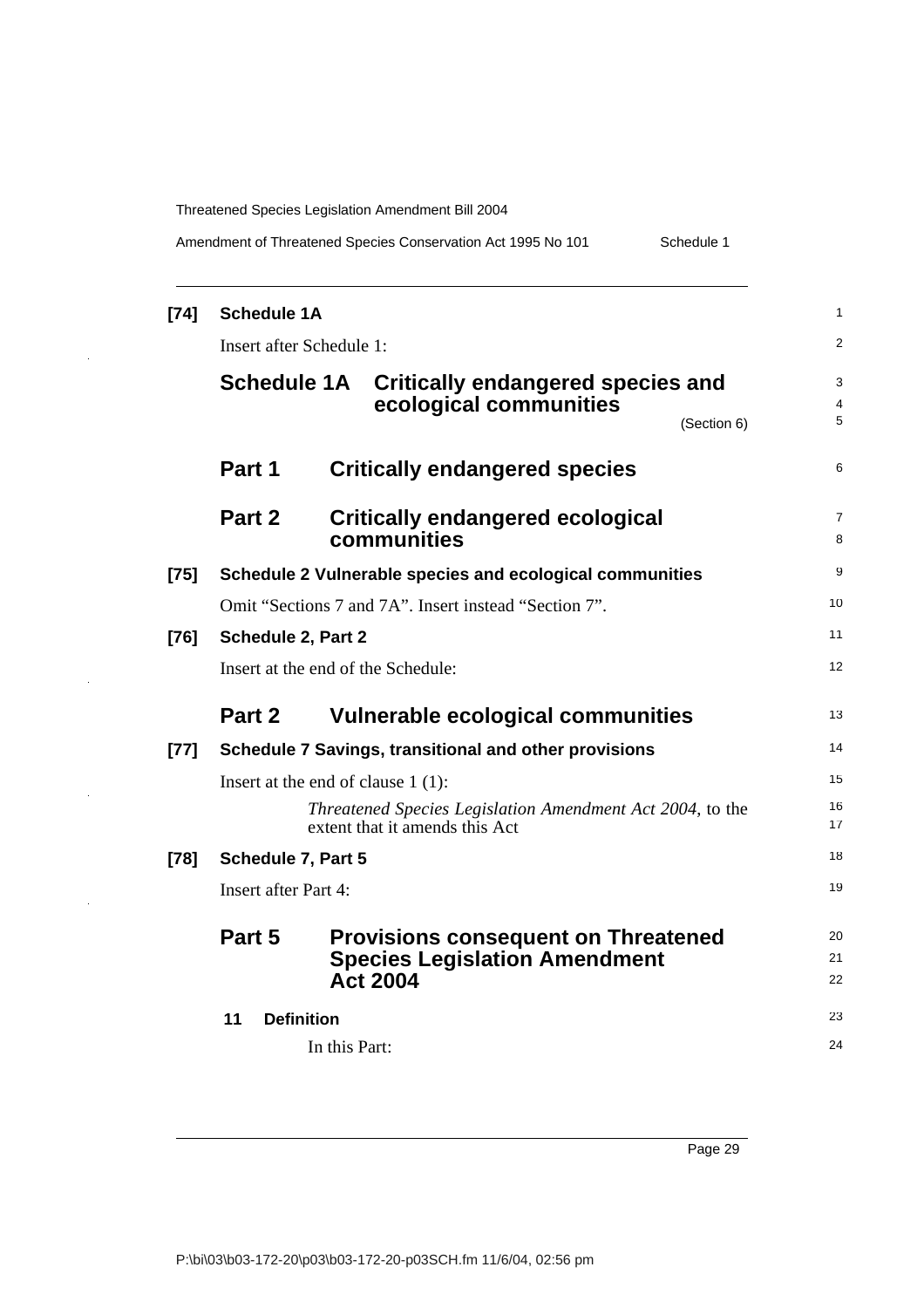Schedule 1 Amendment of Threatened Species Conservation Act 1995 No 101

*2004 amending Act* means the *Threatened Species Legislation Amendment Act 2004*.

1 2

#### **12 Referral of proposed final determinations to Minister**

The amendments to section 23, and new section 23A, as enacted by the 2004 amending Act extend to a matter pending under section 23 and not finally determined before the commencement of this clause.

#### **13 Threatened Species Priorities Action Statements**

The Director-General may exercise any function of the Director-General under Part 5A prior to the commencement of that Part, for the purpose of facilitating the adoption of a Threatened Species Priorities Action Statement on the commencement of that Part.

#### **14 Biological Diversity Advisory Council**

The members of the Biological Diversity Advisory Council holding office immediately before the repeal of sections 137–139 cease to hold office as members of the Advisory Council on that repeal (but are eligible, if otherwise qualified, for re-appointment as members of BDAC.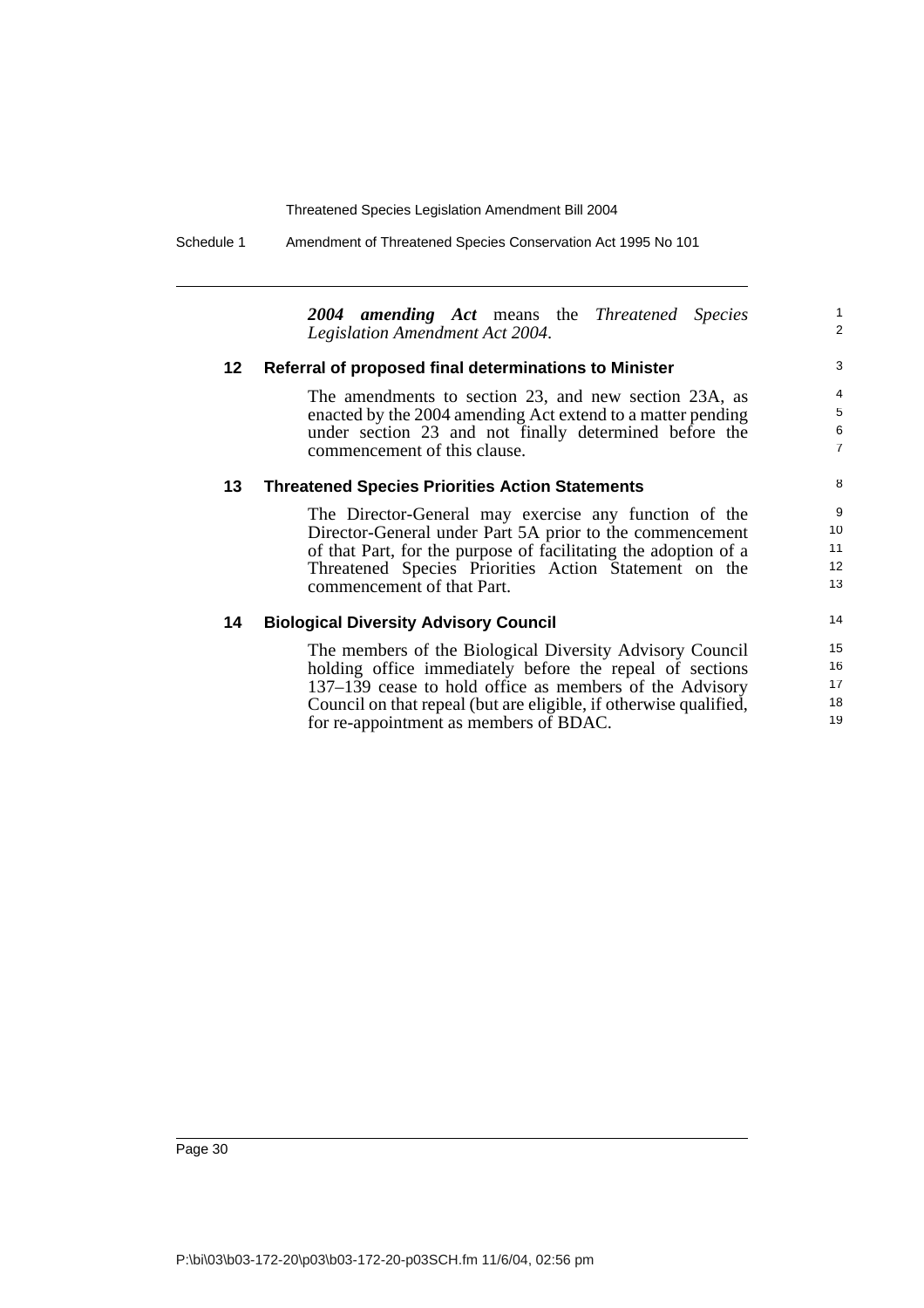Amendment of Fisheries Management Act 1994 No 38 Schedule 2

|     | <b>Schedule 2 Amendment of Fisheries Management Act</b><br>1994 No 38                                                                                                                                                                                                                    | 1<br>$\overline{2}$        |
|-----|------------------------------------------------------------------------------------------------------------------------------------------------------------------------------------------------------------------------------------------------------------------------------------------|----------------------------|
|     | (Section 3)                                                                                                                                                                                                                                                                              | 3                          |
| [1] | <b>Section 220B Definitions</b>                                                                                                                                                                                                                                                          | 4                          |
|     | Insert in alphabetical order in section 220B (1):                                                                                                                                                                                                                                        | 5                          |
|     | <b>BDAC</b> means the Biological Diversity Advisory Council<br>established under the Threatened Species Conservation Act<br>1995.                                                                                                                                                        | 6<br>$\overline{7}$<br>8   |
|     | <i>catchment action plan</i> or <i>CAP</i> means a catchment action plan<br>approved under Part 4 of the Catchment Management<br><b>Authorities Act 2003.</b>                                                                                                                            | 9<br>10<br>11              |
|     | critically endangered ecological community means an<br>ecological community specified in Part 2 of Schedule 4A.                                                                                                                                                                          | 12<br>13                   |
|     | critically endangered species means a species specified in<br>Part 1 of Schedule 4A.                                                                                                                                                                                                     | 14<br>15                   |
|     | critically endangered species and ecological communities<br>means species and ecological communities specified in<br>Schedule 4A and critically endangered species or ecological<br><i>community</i> means a species or ecological community<br>respectively specified in that Schedule. | 16<br>17<br>18<br>19<br>20 |
|     | <b>Department</b> means the Department of Primary Industries.                                                                                                                                                                                                                            | 21                         |
|     | <i>environmental planning instrument</i> or <i>EPI</i> means an<br>environmental planning instrument under the <i>Environmental</i><br>Planning and Assessment Act 1979.                                                                                                                 | 22<br>23<br>24             |
|     | <b>NPW Act means the National Parks and Wildlife Act 1974.</b>                                                                                                                                                                                                                           | 25                         |
|     | <b>NRC</b> means the Natural Resources Commission established<br>under the Natural Resources Commission Act 2003.                                                                                                                                                                        | 26<br>27                   |
|     | <b>Priorities Action Statement</b> means a Threatened Species<br>Priorities Action Statement under Division 5A.                                                                                                                                                                          | 28<br>29                   |
|     | <b>SEAC</b> means the Social and Economic Advisory Council<br>established under the Threatened Species Conservation<br>Act 1995.                                                                                                                                                         | 30<br>31<br>32             |
|     | <i>threatened ecological community</i> means an ecological<br>community specified in Part 3 of Schedule 4, Part 2 of<br>Schedule 4A or Part 2 of Schedule 5.                                                                                                                             | 33<br>34<br>35             |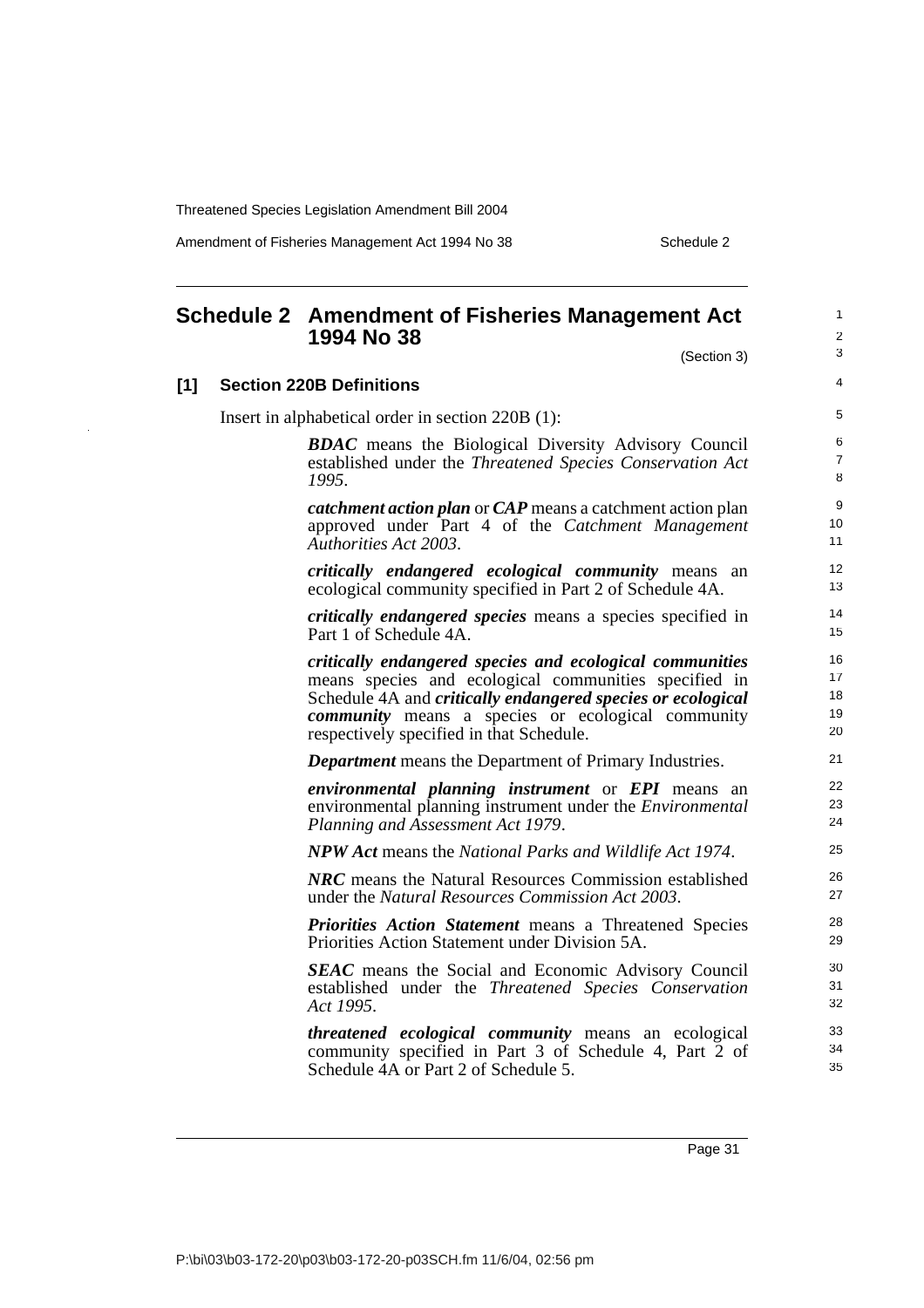|       |      | <i>vulnerable ecological community</i> means an ecological<br>community specified in Part 2 of Schedule 5.                                                                                                                                     | 1<br>$\overline{2}$           |
|-------|------|------------------------------------------------------------------------------------------------------------------------------------------------------------------------------------------------------------------------------------------------|-------------------------------|
| [2]   |      | Section 220B (1), definition of "threatened species"                                                                                                                                                                                           | 3                             |
|       |      | Omit the definition. Insert instead:                                                                                                                                                                                                           | 4                             |
|       |      | <i>threatened species</i> means a species specified in Part 1<br>(Endangered species) or 4 (Species presumed extinct) of<br>Schedule 4, Part 1 (Critically endangered species) of<br>Schedule 4A or Part 1 (Vulnerable species) of Schedule 5. | 5<br>6<br>$\overline{7}$<br>8 |
| $[3]$ |      | Section 220B (1), definition of "threatened species, populations<br>and ecological communities"                                                                                                                                                | 9<br>10                       |
|       |      | Insert ", 4A" after "Schedules 4".                                                                                                                                                                                                             | 11                            |
| [4]   |      | Section 220B (1), definition of "threatened species, populations<br>and ecological communities"                                                                                                                                                | 12<br>13                      |
|       |      | Omit "either of those Schedules". Insert instead "any of those Schedules".                                                                                                                                                                     | 14                            |
| [5]   |      | Section 220B (1), definition of "vulnerable species"                                                                                                                                                                                           | 15                            |
|       |      | Insert "Part 1 of" before "Schedule 5".                                                                                                                                                                                                        | 16                            |
| [6]   |      | <b>Section 220C Lists</b>                                                                                                                                                                                                                      | 17                            |
|       |      | Omit section 220C (5). Insert instead:                                                                                                                                                                                                         | 18                            |
|       | (4A) | <b>Critically endangered species</b>                                                                                                                                                                                                           | 19                            |
|       |      | Part 1 of Schedule 4A contains a list of critically endangered<br>species for the purposes of this Part.                                                                                                                                       | 20<br>21                      |
|       | (4B) | <b>Critically endangered ecological communities</b>                                                                                                                                                                                            | 22                            |
|       |      | Part 2 of Schedule 4A contains a list of critically endangered<br>ecological communities for the purposes of this Part.                                                                                                                        | 23<br>24                      |
|       | (5)  | <b>Vulnerable species</b>                                                                                                                                                                                                                      | 25                            |
|       |      | Part 1 of Schedule 5 contains a list of vulnerable species for<br>the purposes of this Part.                                                                                                                                                   | 26<br>27                      |
|       | (5A) | Vulnerable ecological communities                                                                                                                                                                                                              | 28                            |
|       |      | Part 2 of Schedule 5 contains a list of vulnerable ecological<br>communities for the purposes of this Part.                                                                                                                                    | 29<br>30                      |
|       |      |                                                                                                                                                                                                                                                |                               |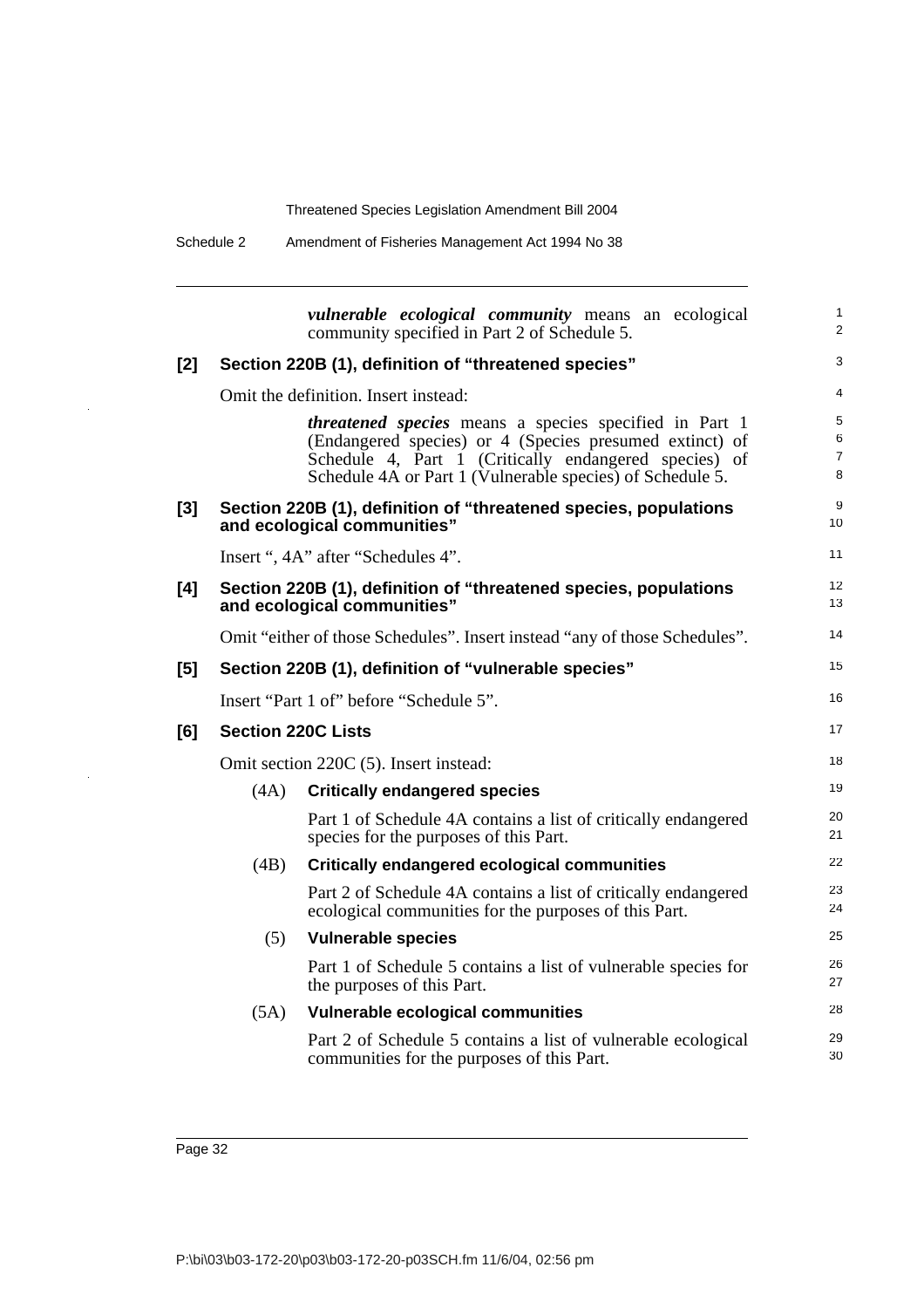$\frac{1}{2}$ 

 $\hat{\mathcal{A}}$ 

| Amendment of Fisheries Management Act 1994 No 38 | Schedule 2 |
|--------------------------------------------------|------------|
|                                                  |            |

| $[7]$  |      |                     | <b>Section 220D Amendment of lists</b>                                                                                                                                                                                                                                                                                                                                                                                                                                                            | 1                                            |
|--------|------|---------------------|---------------------------------------------------------------------------------------------------------------------------------------------------------------------------------------------------------------------------------------------------------------------------------------------------------------------------------------------------------------------------------------------------------------------------------------------------------------------------------------------------|----------------------------------------------|
|        |      |                     | Omit "Minister" wherever occurring in section 220D (1) and (2).                                                                                                                                                                                                                                                                                                                                                                                                                                   | $\overline{2}$                               |
|        |      |                     | Insert instead "Fisheries Scientific Committee".                                                                                                                                                                                                                                                                                                                                                                                                                                                  | 3                                            |
| [8]    |      |                     | Section 220D (1) and (2)                                                                                                                                                                                                                                                                                                                                                                                                                                                                          | 4                                            |
|        |      |                     | Insert "4A," after "Schedule 4," wherever occurring.                                                                                                                                                                                                                                                                                                                                                                                                                                              | 5                                            |
| [9]    |      |                     | <b>Section 220D (3)</b>                                                                                                                                                                                                                                                                                                                                                                                                                                                                           | 6                                            |
|        |      |                     | Omit the subsection. Insert instead:                                                                                                                                                                                                                                                                                                                                                                                                                                                              | 7                                            |
|        |      | (3)                 | A new species, population, ecological community or<br>threatening process may not be listed, nor any such listing<br>changed or omitted, unless the requirements of Subdivision 2<br>have been complied with.                                                                                                                                                                                                                                                                                     | 8<br>9<br>10<br>11                           |
| $[10]$ |      | <b>Section 220E</b> |                                                                                                                                                                                                                                                                                                                                                                                                                                                                                                   | 12                                           |
|        |      |                     | Omit the section. Insert instead:                                                                                                                                                                                                                                                                                                                                                                                                                                                                 | 13                                           |
|        | 220E |                     | Identification of nationally threatened species and ecological<br>communities                                                                                                                                                                                                                                                                                                                                                                                                                     | 14<br>15                                     |
|        |      | (1)                 | A species or ecological community listed in Schedule 4, 4A<br>or 5 that is also a listed threatened species or listed threatened<br>ecological community under the <i>Environment Protection and</i><br>Biodiversity Conservation Act 1999 of the Commonwealth is<br>shown in Schedule 4, 4A or 5 to this Act marked with an<br>asterisk to show its national status.                                                                                                                             | 16<br>17<br>18<br>19<br>20<br>21             |
|        |      | (2)                 | As soon as practicable after a species or ecological<br>community that is or was indigenous to New South Wales<br>becomes a listed threatened species or listed threatened<br>ecological community under the Environment Protection and<br>Biodiversity Conservation Act 1999 of the Commonwealth,<br>the Fisheries Scientific Committee is to consider whether, in<br>accordance with this Division, the species or ecological<br>community should be listed in Schedule 4, 4A or 5 to this Act. | 22<br>23<br>24<br>25<br>26<br>27<br>28<br>29 |
|        |      | (3)                 | If a species or ecological community ceases to be a listed<br>threatened species or a listed threatened ecological<br>community under<br>the Environment Protection<br>and<br>Biodiversity Conservation Act 1999 of the Commonwealth:                                                                                                                                                                                                                                                             | 30<br>31<br>32<br>33                         |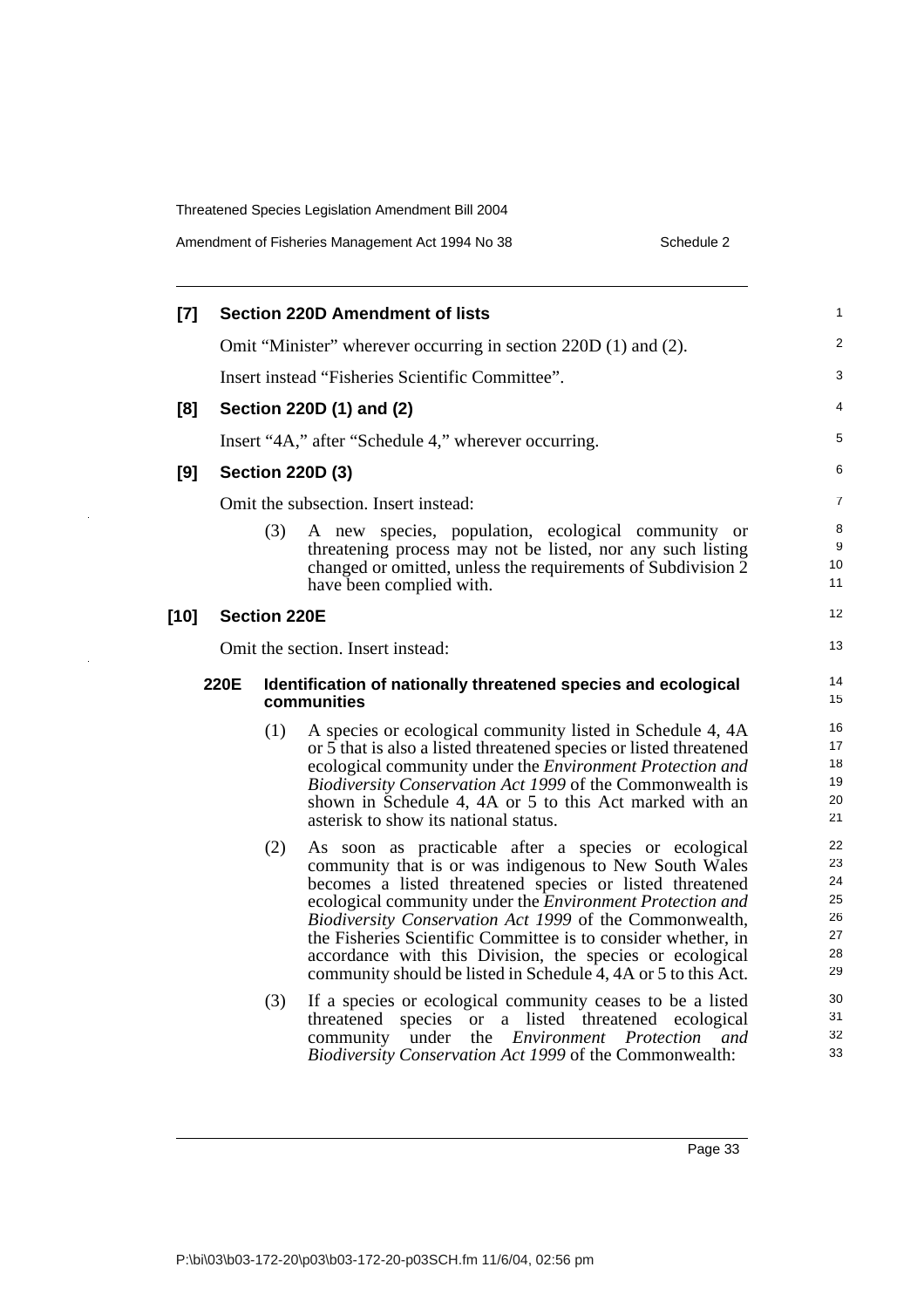- (a) Schedule 4, 4A or 5 to this Act may be amended to omit the asterisk showing its national status, and
- (b) the Fisheries Scientific Committee is to consider, in accordance with this Division, whether the species or ecological community should be omitted from Schedule 4, 4A or 5 to this Act.

#### **[11] Sections 220F–220FC**

Omit section 220F. Insert instead:

#### **220F Eligibility for listing of species**

- (1) A species is eligible to be listed as a *species presumed extinct* at a particular time if, in the opinion of the Fisheries Scientific Committee, it has not been recorded in its known or expected habitat in New South Wales, despite targeted surveys, over a time frame appropriate, in the opinion of the Fisheries Scientific Committee, to its life cycle and form.
- (2) A species is eligible to be listed as a *critically endangered species* if, in the opinion of the Fisheries Scientific Committee, it is facing an extremely high risk of extinction in New South Wales in the immediate future, as determined in accordance with criteria prescribed by the regulations.
- (3) A species is eligible to be listed as an *endangered species* if, in the opinion of the Fisheries Scientific Committee:
	- (a) it is facing a very high risk of extinction in New South Wales in the near future, as determined in accordance with criteria prescribed by the regulations, and
	- (b) it is not eligible to be listed as a critically endangered species.
- (4) A species is eligible to be listed as a *vulnerable species* if, in the opinion of the Fisheries Scientific Committee:
	- (a) it is facing a high risk of extinction in New South Wales in the medium-term future, as determined in accordance with criteria prescribed by the regulations, and
	- (b) it is not eligible to be listed as an endangered or critically endangered species.

9

7

8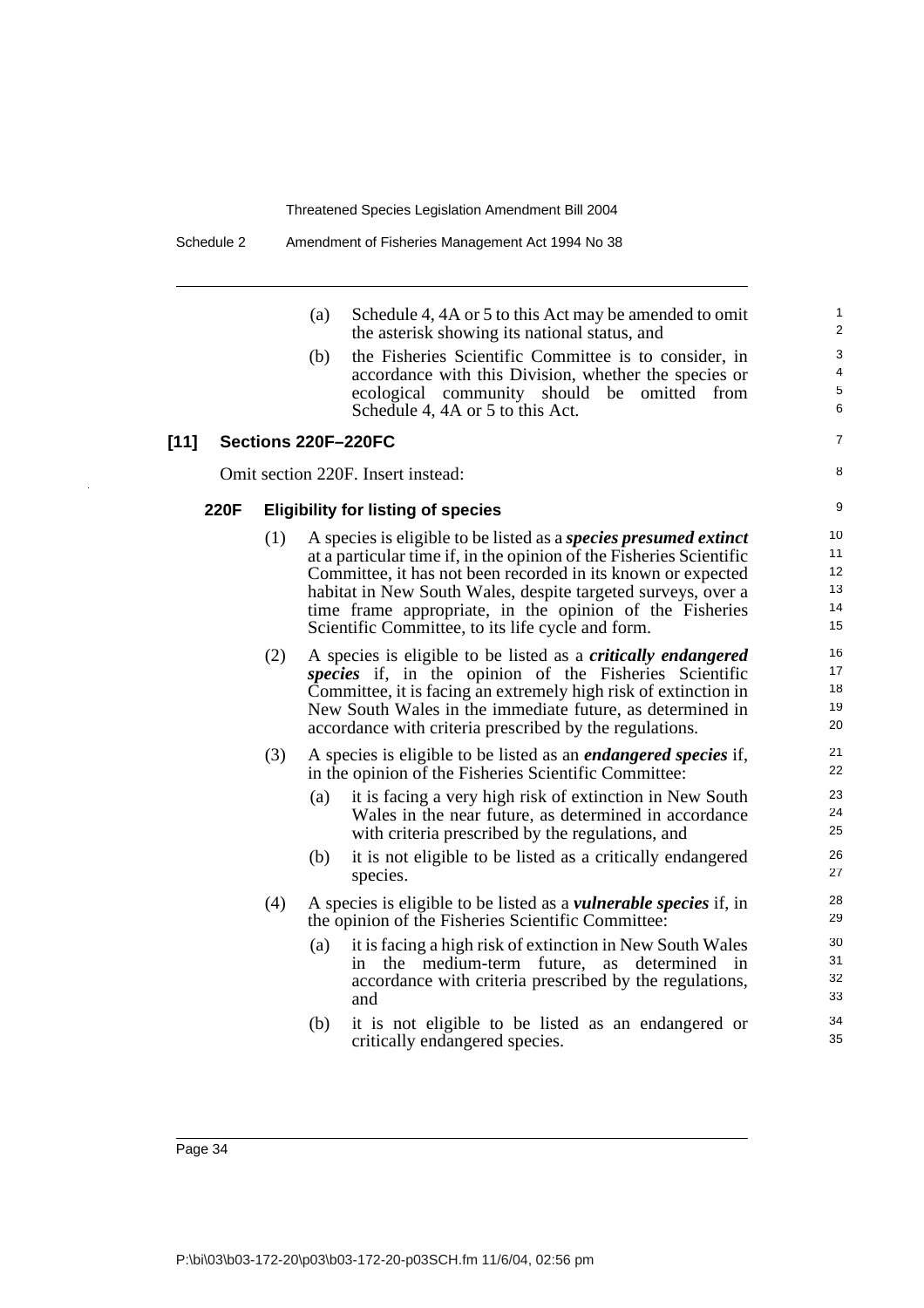Amendment of Fisheries Management Act 1994 No 38 Schedule 2

#### **220FA Listing of populations** (1) A population is eligible to be listed as an *endangered population* if, in the opinion of the Fisheries Scientific Committee, it is facing a very high risk of extinction in New South Wales in the near future, as determined in accordance with criteria prescribed by the regulations. (2) A population is not eligible to be listed as an endangered population if it is a population of a species already listed in Schedule 4 or 4A. **220FB Listing of ecological communities** (1) An ecological community is eligible to be listed as a *critically endangered ecological community* if, in the opinion of the Fisheries Scientific Committee, it is facing an extremely high risk of extinction in New South Wales in the immediate future, as determined in accordance with criteria prescribed by the regulations. (2) An ecological community is eligible to be listed as an *endangered ecological community* if, in the opinion of the Fisheries Scientific Committee: (a) it is facing a very high risk of extinction in New South Wales in the near future, as determined in accordance with criteria prescribed by the regulations, and (b) it is not eligible to be listed as a critically endangered ecological community. (3) An ecological community is eligible to be listed as a *vulnerable ecological community* if, in the opinion of the Fisheries Scientific Committee: (a) it is facing a high risk of extinction in New South Wales in the medium-term future, as determined in accordance with criteria prescribed by the regulations, and (b) it is not eligible to be listed as an endangered or critically endangered ecological community. 1  $\overline{2}$ 3 4 5 6 7 8 9 10 11 12 13 14 15 16 17 18 19 20 21 22 23 24 25 26 27 28 29 30 31 32 33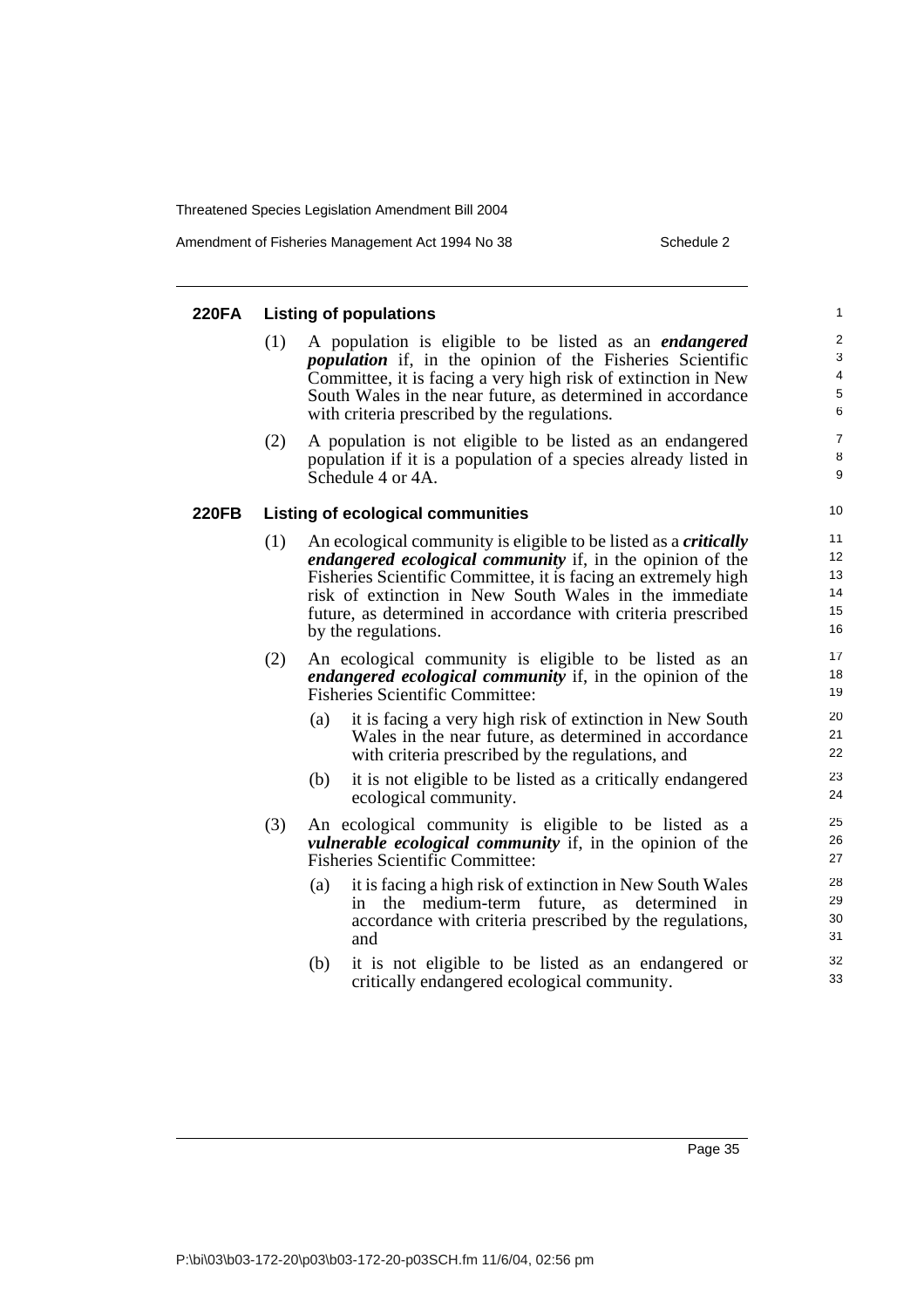| 220FC<br>Threatening processes eligible for listing as key threatening                                                                                                                                                                                                  | 1                    |
|-------------------------------------------------------------------------------------------------------------------------------------------------------------------------------------------------------------------------------------------------------------------------|----------------------|
| processes                                                                                                                                                                                                                                                               | 2                    |
| (1)<br>A threatening process is eligible to be listed as a key<br><i>threatening process</i> if, in the opinion of the Fisheries<br>Scientific Committee:                                                                                                               | 3<br>4<br>5          |
| (a)<br>it adversely affects threatened species, populations or<br>ecological communities, or                                                                                                                                                                            | 6<br>7               |
| (b)<br>it could cause species, populations or ecological<br>communities that are not threatened to become<br>threatened.                                                                                                                                                | 8<br>9<br>10         |
| The regulations may prescribe criteria for the determination<br>(2)<br>of matters under this section.                                                                                                                                                                   | 11<br>12             |
| $[12]$<br><b>Section 220G</b>                                                                                                                                                                                                                                           | 13                   |
| Omit the section. Insert instead:                                                                                                                                                                                                                                       | 14                   |
| <b>220G</b><br><b>Fisheries Scientific Committee responsible for lists</b>                                                                                                                                                                                              | 15                   |
| The Fisheries Scientific Committee is responsible for<br>determining whether any species, populations, ecological<br>communities or threatening processes should be listed in<br>Schedule 4, $4A$ , $5$ or 6.                                                           | 16<br>17<br>18<br>19 |
| $[13]$<br><b>Section 220H</b>                                                                                                                                                                                                                                           | 20                   |
| Omit the section. Insert instead:                                                                                                                                                                                                                                       | 21                   |
| Who may initiate action for listing<br>220H                                                                                                                                                                                                                             | 22                   |
| (1)<br>The Fisheries Scientific Committee may<br>make<br>a<br>determination for the purposes of this Subdivision on its own<br>initiative.                                                                                                                              | 23<br>24<br>25       |
| (2)<br>The Fisheries Scientific Committee may also make a<br>determination:                                                                                                                                                                                             | 26<br>27             |
| following a request by the Minister or the NRC, or<br>(a)<br>on a nomination, made in accordance with this<br>(b)<br>Division, of any other person.                                                                                                                     | 28<br>29<br>30       |
| (3)<br>A proposal that involves the alteration of the listing status of<br>a species or ecological community (by moving the description<br>of the species or ecological community from one Schedule to<br>another or from one Part of a Schedule to another Part of the | 31<br>32<br>33<br>34 |

Page 36

 $\bar{z}$ 

 $\bar{z}$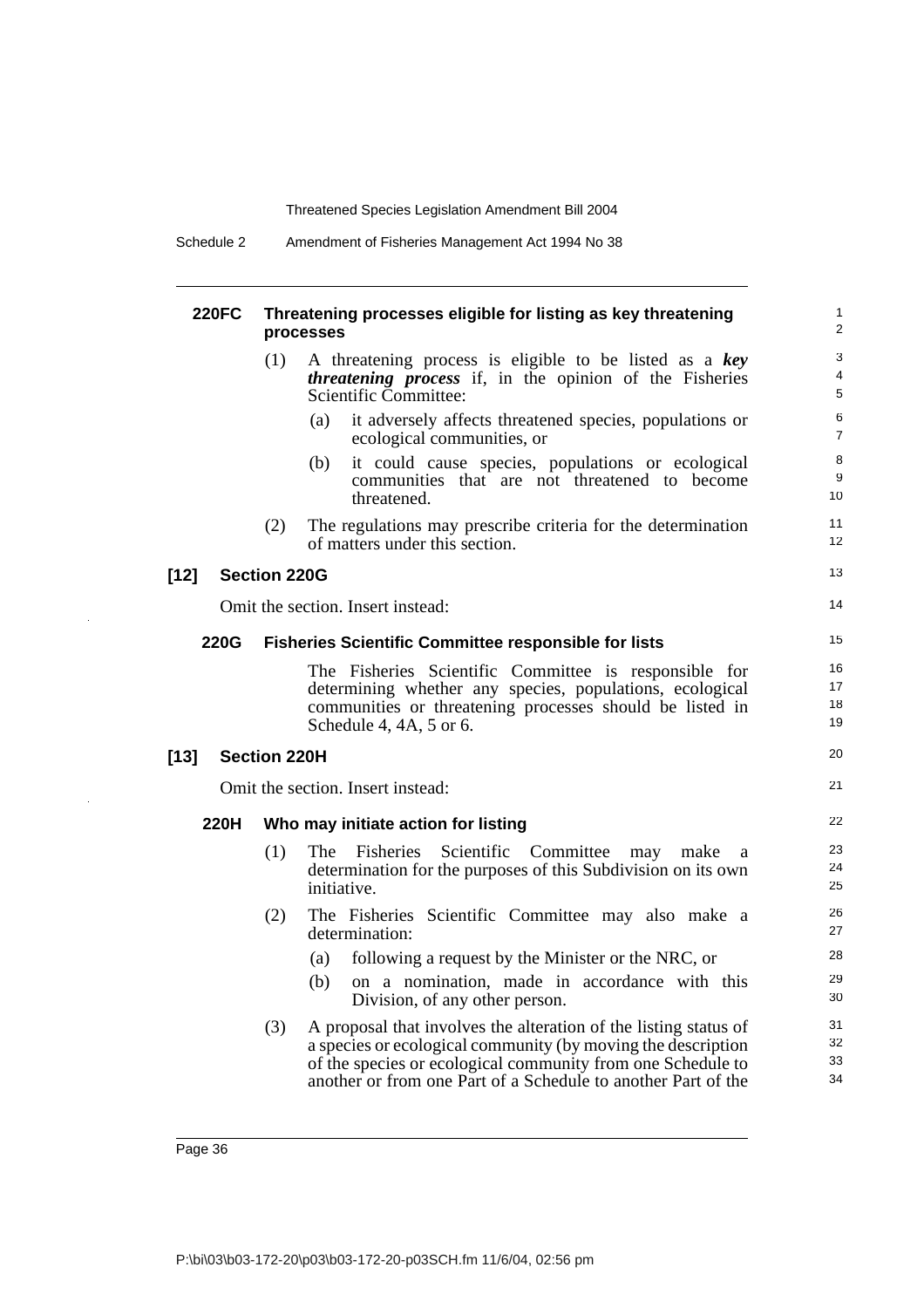i.

|  |  | Amendment of Fisheries Management Act 1994 No 38 |  |
|--|--|--------------------------------------------------|--|
|--|--|--------------------------------------------------|--|

Schedule 2

|        |                         | Schedule) may be dealt with under this Subdivision as a<br>composite proposal, whereby all aspects of the proposal are<br>dealt with together.                                                                                                                                                                                                                                        | $\mathbf{1}$<br>$\overline{2}$<br>3    |
|--------|-------------------------|---------------------------------------------------------------------------------------------------------------------------------------------------------------------------------------------------------------------------------------------------------------------------------------------------------------------------------------------------------------------------------------|----------------------------------------|
| $[14]$ |                         | Section 220I How nominations made                                                                                                                                                                                                                                                                                                                                                     | 4                                      |
|        |                         | Insert ", 4A" after "Schedule 4" in section 220I (1).                                                                                                                                                                                                                                                                                                                                 | 5                                      |
| $[15]$ | <b>Section 2201 (5)</b> |                                                                                                                                                                                                                                                                                                                                                                                       | 6                                      |
|        |                         | Insert after section 220I (4):                                                                                                                                                                                                                                                                                                                                                        | 7                                      |
|        | (5)                     | The Fisheries Scientific Committee is to give notice of a<br>nomination to the Minister and the NRC within 14 days after<br>the nomination is made.                                                                                                                                                                                                                                   | 8<br>9<br>10 <sup>°</sup>              |
| $[16]$ | <b>Committee</b>        | Section 220J Consideration of nomination by Fisheries Scientific                                                                                                                                                                                                                                                                                                                      | 11<br>12                               |
|        |                         | Omit section 220J (1). Insert instead:                                                                                                                                                                                                                                                                                                                                                | 13                                     |
|        | (1)                     | The Fisheries Scientific Committee is to determine priorities<br>for its consideration of nominations and in determining those<br>priorities is to have regard to:                                                                                                                                                                                                                    | 14<br>15<br>16                         |
|        |                         | the degree of threat, immediacy of threat, taxonomic<br>(a)<br>distinctiveness and such other matters as the Fisheries<br>Scientific Committee considers relevant, and                                                                                                                                                                                                                | 17<br>18<br>19                         |
|        |                         | any advice or recommendations of the Minister or the<br>(b)<br>NRC concerning those priorities.                                                                                                                                                                                                                                                                                       | 20<br>21                               |
|        | (1A)                    | The NRC and the Minister may give advice or make<br>recommendations to the Fisheries Scientific Committee<br>concerning priorities for the consideration of nominations by<br>the Fisheries Scientific Committee, and in giving that advice<br>or making those recommendations the NRC and the Minister<br>may consider State-wide issues of concern in biodiversity<br>conservation. | 22<br>23<br>24<br>25<br>26<br>27<br>28 |
| $[17]$ |                         | Section 220J (3) (a)                                                                                                                                                                                                                                                                                                                                                                  | 29                                     |
|        |                         | Omit "recommend". Insert instead "make".                                                                                                                                                                                                                                                                                                                                              | 30                                     |
| $[18]$ | <b>Section 220J (4)</b> |                                                                                                                                                                                                                                                                                                                                                                                       | 31                                     |
|        |                         | Insert ", the NRC" after "Minister".                                                                                                                                                                                                                                                                                                                                                  | 32                                     |
|        |                         |                                                                                                                                                                                                                                                                                                                                                                                       |                                        |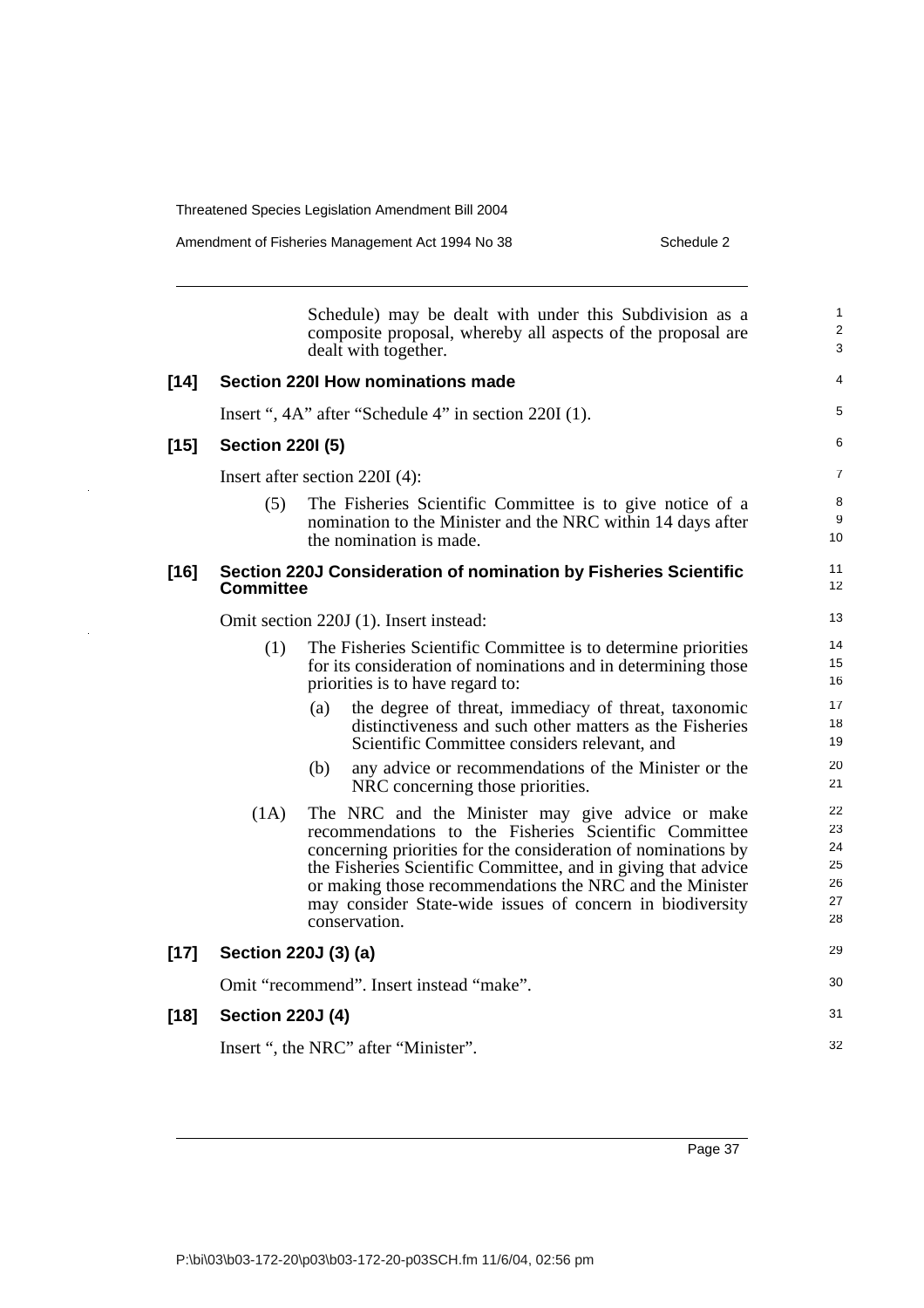| Schedule 2 | Amendment of Fisheries Management Act 1994 No 38 |
|------------|--------------------------------------------------|
|------------|--------------------------------------------------|

| $[19]$ |      |                     | Section 220K Notification and consultation with respect to<br>proposed determination of Fisheries Scientific Committee                                                                                                                                                                                                                                  | 1<br>2                           |
|--------|------|---------------------|---------------------------------------------------------------------------------------------------------------------------------------------------------------------------------------------------------------------------------------------------------------------------------------------------------------------------------------------------------|----------------------------------|
|        |      |                     | Omit "recommendation" wherever occurring.                                                                                                                                                                                                                                                                                                               | 3                                |
|        |      |                     | Insert instead "determination".                                                                                                                                                                                                                                                                                                                         | 4                                |
| [20]   |      | <b>Section 220K</b> |                                                                                                                                                                                                                                                                                                                                                         | 5                                |
|        |      |                     | Insert ", 4A" after "Schedule 4".                                                                                                                                                                                                                                                                                                                       | 6                                |
| $[21]$ |      |                     | Sections 220L-220MA                                                                                                                                                                                                                                                                                                                                     | 7                                |
|        |      |                     | Omit sections 220L and 220M. Insert instead:                                                                                                                                                                                                                                                                                                            | 8                                |
|        | 220L |                     | <b>Fisheries Scientific Committee's final determination</b>                                                                                                                                                                                                                                                                                             | 9                                |
|        |      | (1)                 | The Fisheries Scientific Committee must either accept or<br>reject a proposal for the amendment of Schedule 4, 4A, 5 or<br>6, and must give reasons for the determination.                                                                                                                                                                              | 10<br>11<br>12                   |
|        |      | (2)                 | The reasons for a determination are to include reference to<br>such of the criteria prescribed by the regulations under<br>220F-220FC<br>sections<br>may be<br>relevant<br>the<br>as<br>to<br>determination.                                                                                                                                            | 13<br>14<br>15<br>16             |
|        |      | (3)                 | In a case involving a nomination, the Fisheries Scientific<br>Committee must make a final determination within 6 months<br>after the end of the period allowed for public comment on the<br>proposed determination of the nomination under section<br>220K (as provided under section 284).                                                             | 17<br>18<br>19<br>20<br>21       |
|        |      | (4)                 | Before making a final determination the Fisheries Scientific<br>Committee must give the Minister notice in writing of the<br>proposed final determination. The Minister then has 2 months<br>to decide whether to refer the proposed final determination<br>back to the Fisheries Scientific Committee for further<br>consideration under section 220M. | 22<br>23<br>24<br>25<br>26<br>27 |
|        |      | (5)                 | The Fisheries Scientific Committee is not to proceed to make<br>the proposed final determination unless:                                                                                                                                                                                                                                                | 28<br>29                         |
|        |      |                     | the Minister has notified the Fisheries Scientific<br>(a)<br>Committee that the Minister has decided not to refer the<br>proposed determination back to the Fisheries Scientific<br>Committee for further consideration, or                                                                                                                             | 30<br>31<br>32<br>33             |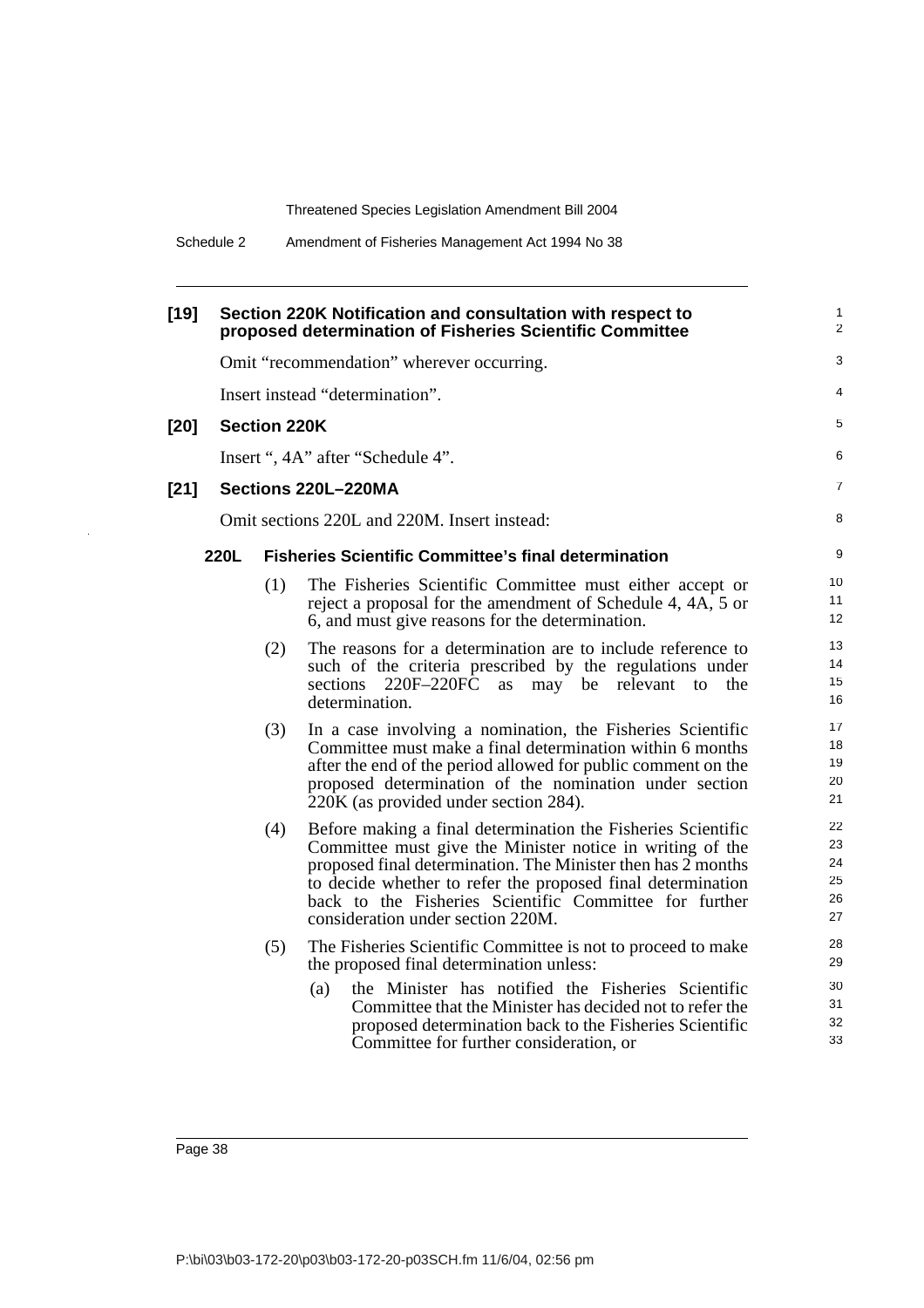Amendment of Fisheries Management Act 1994 No 38 Schedule 2

|      |     | (b)<br>the Minister has not referred the proposed final<br>determination back to<br>the Fisheries Scientific<br>Committee for further consideration under section<br>220M within 2 months after the Minister was given | $\mathbf{1}$<br>$\overline{2}$<br>3<br>4 |
|------|-----|------------------------------------------------------------------------------------------------------------------------------------------------------------------------------------------------------------------------|------------------------------------------|
|      |     | notice of the proposed final determination, or                                                                                                                                                                         | 5                                        |
|      |     | (c)<br>if the Minister has referred the proposed final                                                                                                                                                                 | 6                                        |
|      |     | the Fisheries Scientific<br>determination back<br>to<br>Committee for further consideration under section                                                                                                              | $\overline{7}$<br>8                      |
|      |     | 220M within that 2 months, the Fisheries Scientific                                                                                                                                                                    | 9                                        |
|      |     | Committee has decided to proceed with the final                                                                                                                                                                        | 10                                       |
|      |     | determination following that further consideration.                                                                                                                                                                    | 11                                       |
|      | (6) | The Minister may at the request of the Fisheries Scientific                                                                                                                                                            | 12                                       |
|      |     | Committee extend and further extend the period of 6 months                                                                                                                                                             | 13                                       |
|      |     | under subsection $(3)$ , to a maximum period of 2 years.                                                                                                                                                               | 14                                       |
|      | (7) | Failure to make a final determination within the period                                                                                                                                                                | 15                                       |
|      |     | required by this section or to give notice to the Minister of a                                                                                                                                                        | 16<br>17                                 |
|      |     | proposed final determination within the period required by<br>this section does not affect the validity of the determination.                                                                                          | 18                                       |
|      |     |                                                                                                                                                                                                                        |                                          |
| 220M |     | Minister's response to proposed final determination                                                                                                                                                                    | 19                                       |
|      | (1) | Within 2 months after receiving notice from the Fisheries                                                                                                                                                              | 20                                       |
|      |     | Scientific Committee of a proposed final determination, the                                                                                                                                                            | 21<br>22                                 |
|      |     | Minister may:                                                                                                                                                                                                          | 23                                       |
|      |     | notify the Fisheries Scientific Committee that the<br>(a)<br>Minister has decided not to refer the proposed                                                                                                            | 24                                       |
|      |     | back<br>the<br>determination<br>to<br><b>Fisheries</b><br>Scientific                                                                                                                                                   | 25                                       |
|      |     | Committee for further consideration, or                                                                                                                                                                                | 26                                       |
|      |     | refer the proposed final determination back to the<br>(b)                                                                                                                                                              | 27                                       |
|      |     | Scientific<br>Fisheries<br>Committee<br>for<br>further                                                                                                                                                                 | 28                                       |
|      |     | consideration.                                                                                                                                                                                                         | 29                                       |
|      | (2) | The Minister may only refer a matter back to the Fisheries                                                                                                                                                             | 30                                       |
|      |     | Scientific Committee for reasons of a scientific nature                                                                                                                                                                | 31<br>32                                 |
|      |     | provided to the Fisheries Scientific Committee. In the case of<br>a nomination, the Fisheries Scientific Committee is to notify                                                                                        | 33                                       |
|      |     | the person who made the nomination that the matter has been                                                                                                                                                            | 34                                       |
|      |     | referred back to the Fisheries Scientific Committee and of the                                                                                                                                                         | 35                                       |
|      |     | Minister's reasons for doing so.                                                                                                                                                                                       | 36                                       |
|      | (3) | If a proposed final determination is referred back to the                                                                                                                                                              | 37                                       |
|      |     | Fisheries Scientific Committee for further consideration:                                                                                                                                                              | 38                                       |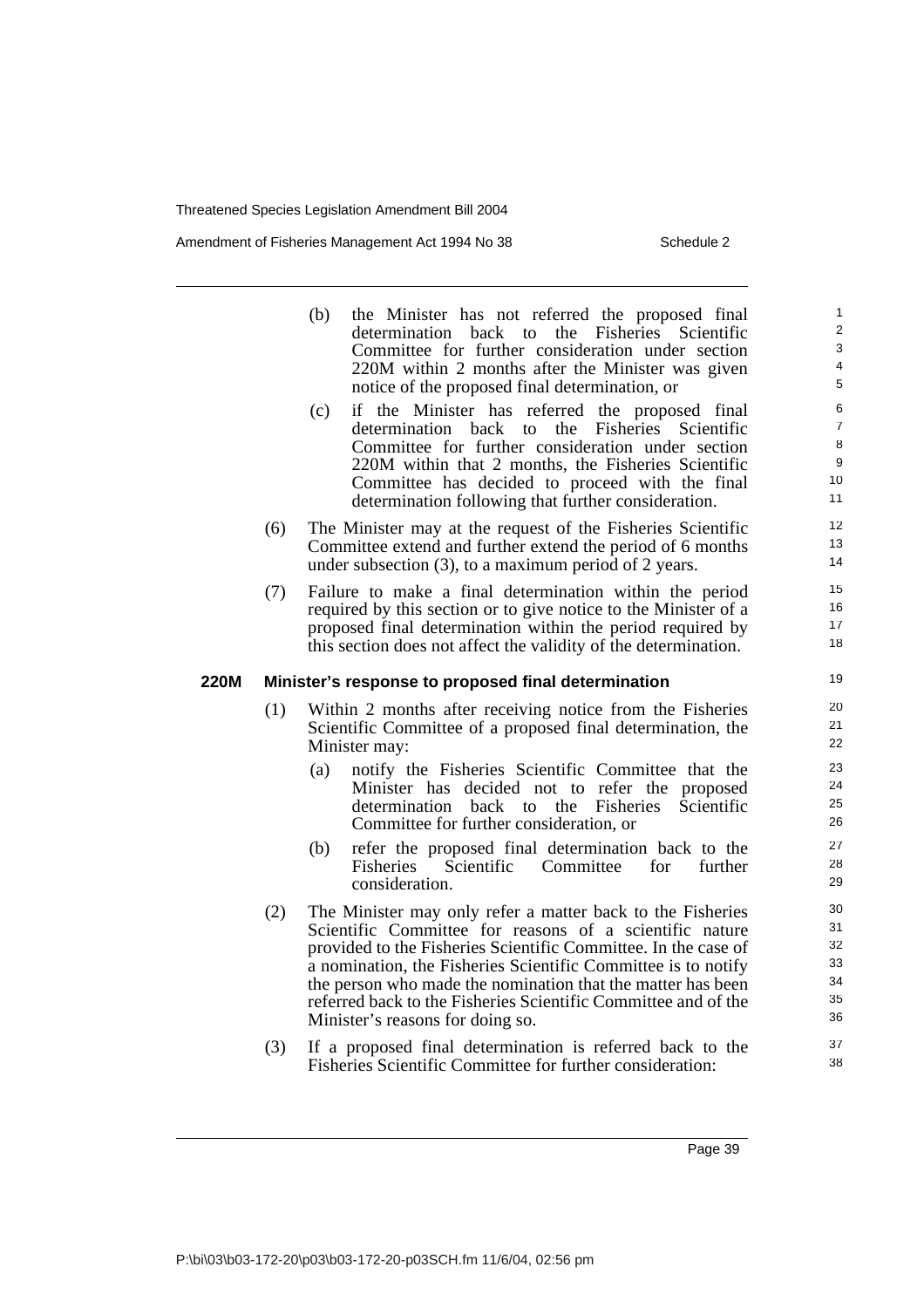|       |     | the Fisheries Scientific Committee may, after further<br>(a)<br>considering it, decide to proceed with the final<br>determination, to change the final determination or not<br>to proceed with the final determination, and                                                                  | 1<br>$\overline{a}$<br>3<br>4 |
|-------|-----|----------------------------------------------------------------------------------------------------------------------------------------------------------------------------------------------------------------------------------------------------------------------------------------------|-------------------------------|
|       |     | the Fisheries Scientific Committee is to make that<br>(b)<br>decision within 3 months, and                                                                                                                                                                                                   | 5<br>6                        |
|       |     | the Minister cannot refer the matter back to the<br>(c)<br>Fisheries Scientific Committee again after it has made<br>that decision.                                                                                                                                                          | $\overline{7}$<br>8<br>9      |
|       | (4) | Failure to make a decision within the period required by this<br>section does not affect the validity of the decision.                                                                                                                                                                       | 10<br>11                      |
| 220MA |     | <b>Publication of final determination</b>                                                                                                                                                                                                                                                    | 12                            |
|       | (1) | On making a final determination, the Fisheries Scientific<br>Committee must, as soon as practicable:                                                                                                                                                                                         | 13<br>14                      |
|       |     | make an order under section 220D giving effect to the<br>(a)<br>determination, and                                                                                                                                                                                                           | 15<br>16                      |
|       |     | (b)<br>in a case involving a nomination, notify the person who<br>made the nomination of the determination, and                                                                                                                                                                              | 17<br>18                      |
|       |     | notify the Minister, the NRC and the Director-General<br>(c)<br>of the determination, and                                                                                                                                                                                                    | 19<br>20                      |
|       |     | (d)<br>publish notice of the determination in a newspaper<br>circulating generally throughout the State and, if the<br>determination is likely to affect a particular area or<br>areas (other than the State as a whole), in a newspaper<br>circulating generally in that area or areas, and | 21<br>22<br>23<br>24<br>25    |
|       |     | publish notice of the making of the determination in the<br>(e)<br>Gazette.                                                                                                                                                                                                                  | 26<br>27                      |
|       | (2) | The notice must specify the manner in which members of the<br>public may obtain a copy of the determination and the reasons<br>for it.                                                                                                                                                       | 28<br>29<br>30                |
|       | (3) | The reasons for a final determination are to include reference<br>to such of the criteria prescribed by the regulations under<br>sections 220F-220FC<br>as may be relevant<br>to<br>the<br>determination.                                                                                    | 31<br>32<br>33<br>34          |
|       | (4) | Copies of the final determination and the reasons for it are to<br>be made available to members of the public (free of charge)<br>as follows:                                                                                                                                                | 35<br>36<br>37                |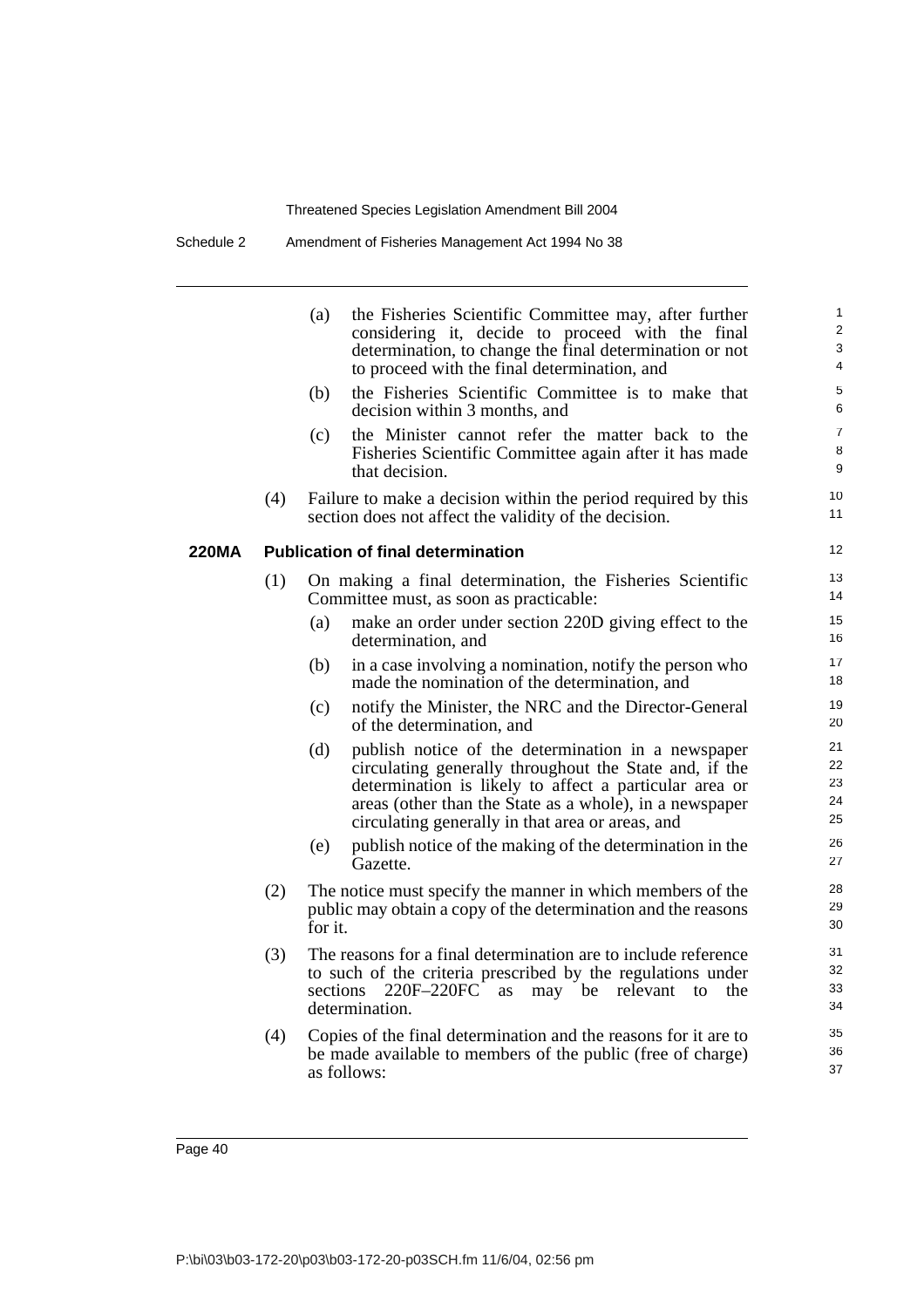|        |              |                      | (a)        | by publication on the internet site of the Department,                                                                                                                                                                                                                                                                                                                                                | 1                                      |
|--------|--------------|----------------------|------------|-------------------------------------------------------------------------------------------------------------------------------------------------------------------------------------------------------------------------------------------------------------------------------------------------------------------------------------------------------------------------------------------------------|----------------------------------------|
|        |              |                      | (b)        | in response to a request made by contacting an office of<br>the Department in a manner specified in the notice of<br>the determination,                                                                                                                                                                                                                                                               | $\overline{\mathbf{c}}$<br>3<br>4      |
|        |              |                      | (c)        | in response to a request made in person at an office of<br>the Department at an address specified in the notice of<br>the determination.                                                                                                                                                                                                                                                              | 5<br>6<br>$\overline{7}$               |
|        |              | (5)                  |            | The validity of a final determination cannot be questioned in<br>any legal proceedings except those commenced in a court by<br>any person within 3 months of the date of publication in the<br>Gazette of notice of the making of the final determination.                                                                                                                                            | 8<br>9<br>10<br>11                     |
| $[22]$ |              |                      |            | <b>Section 220N Provisional listing</b>                                                                                                                                                                                                                                                                                                                                                               | 12                                     |
|        |              |                      |            | Omit section 220N (2). Insert instead:                                                                                                                                                                                                                                                                                                                                                                | 13                                     |
|        |              | (2)                  | The        | Fisheries Scientific Committee may<br>make<br>a<br>determination for the provisional listing of any such<br>endangered species without complying with sections 220K,<br>$220L (3)$ –(6) and 220M. The other provisions of this<br>Subdivision apply to and in respect of any such determination.                                                                                                      | 14<br>15<br>16<br>17<br>18             |
|        |              | (2A)                 | The        | Scientific<br>Committee<br>Fisheries<br>make<br>must<br>a<br>determination about a nomination within 6 months after it is<br>made or, if additional information has been requested, after<br>that information has been provided or the period specified for<br>its provision has expired. Failure to make a determination<br>within that period does not affect the validity of the<br>determination. | 19<br>20<br>21<br>22<br>23<br>24<br>25 |
| $[23]$ |              | <b>Section 220NA</b> |            |                                                                                                                                                                                                                                                                                                                                                                                                       | 26                                     |
|        |              |                      |            | Insert after section 220N:                                                                                                                                                                                                                                                                                                                                                                            | 27                                     |
|        | <b>220NA</b> |                      |            | Lists to be kept under review                                                                                                                                                                                                                                                                                                                                                                         | 28                                     |
|        |              | (1)                  | necessary. | The Fisheries Scientific Committee must keep the lists in<br>Schedules 4, 4A, 5 and 6 under review and must, at least every<br>2 years, determine whether any changes to the lists are                                                                                                                                                                                                                | 29<br>30<br>31<br>32                   |
|        |              | (2)                  |            | The NRC or the Minister may give advice or make<br>recommendations to the Fisheries Scientific Committee<br>concerning priorities for the review of the lists in Schedules 4,                                                                                                                                                                                                                         | 33<br>34<br>35                         |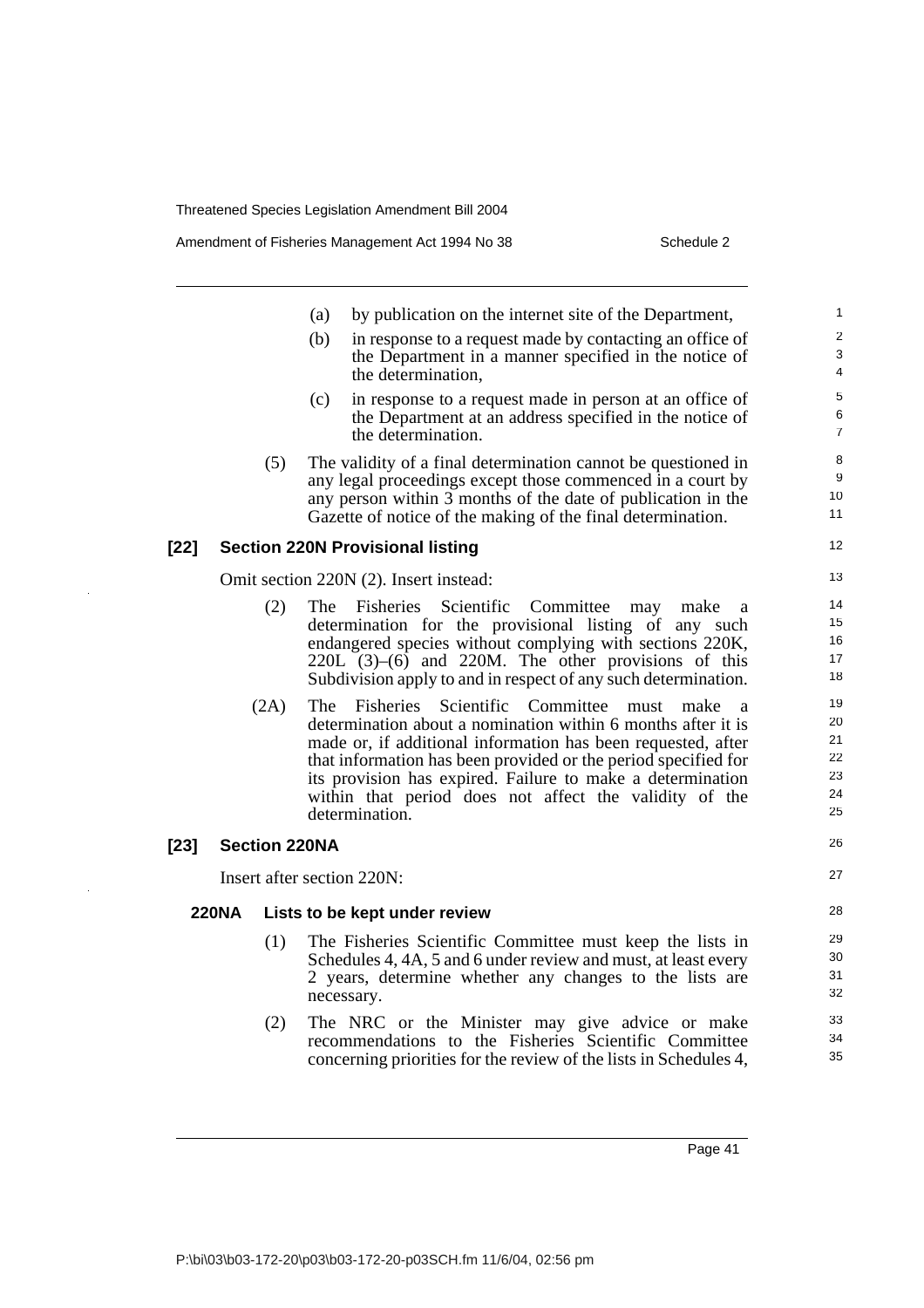|                                                                                                                                                                                                               |                                                                                              |     | 4A, 5 and 6 under this section, and the Fisheries Scientific<br>Committee is to have regard to any such advice or<br>recommendations.                                                                                                                                                                                                                                           | $\mathbf{1}$<br>$\overline{2}$<br>3      |  |  |
|---------------------------------------------------------------------------------------------------------------------------------------------------------------------------------------------------------------|----------------------------------------------------------------------------------------------|-----|---------------------------------------------------------------------------------------------------------------------------------------------------------------------------------------------------------------------------------------------------------------------------------------------------------------------------------------------------------------------------------|------------------------------------------|--|--|
|                                                                                                                                                                                                               | (3)                                                                                          |     | The NRC or the Minister may give directions to the Fisheries<br>Scientific Committee requiring the Fisheries Scientific<br>Committee to undertake investigations for the purpose of<br>identifying species, populations and communities that are<br>potentially threatened species, populations and communities.                                                                | 4<br>5<br>$\,6\,$<br>$\overline{7}$<br>8 |  |  |
| [24]                                                                                                                                                                                                          |                                                                                              |     | Part 7A, Division 3, heading                                                                                                                                                                                                                                                                                                                                                    | 9                                        |  |  |
|                                                                                                                                                                                                               |                                                                                              |     | Omit the heading. Insert instead:                                                                                                                                                                                                                                                                                                                                               | 10                                       |  |  |
|                                                                                                                                                                                                               | <b>Division 3</b>                                                                            |     | Critical habitat of endangered and critically<br>endangered species, populations and<br>ecological communities                                                                                                                                                                                                                                                                  | 11<br>12<br>13                           |  |  |
| $[25] % \includegraphics[width=0.9\columnwidth]{figures/fig_0a.pdf} \caption{The 2D maps of the parameter $\Omega$ with the same parameters. The left is the same as in Figure \ref{fig:10}.} \label{fig:11}$ |                                                                                              |     | Sections 220P, 220Q, 220T, 220Y                                                                                                                                                                                                                                                                                                                                                 | 14                                       |  |  |
|                                                                                                                                                                                                               |                                                                                              |     | Insert "or critically endangered" after "endangered" wherever occurring.                                                                                                                                                                                                                                                                                                        | 15                                       |  |  |
| [26]                                                                                                                                                                                                          | Section 220ZD Damage to habitat of threatened species,<br>population or ecological community |     |                                                                                                                                                                                                                                                                                                                                                                                 |                                          |  |  |
|                                                                                                                                                                                                               |                                                                                              |     | Insert at the end of section 220ZD:                                                                                                                                                                                                                                                                                                                                             | 18                                       |  |  |
|                                                                                                                                                                                                               | (2)                                                                                          |     | In proceedings for an offence under this section in respect of<br>an act or an omission of a person that causes damage to any<br>habitat (other than critical habitat) of a threatened species,<br>population or ecological community, it is to be conclusively<br>presumed that the person knew that the land concerned was<br>habitat of that kind if it is established that: | 19<br>20<br>21<br>22<br>23<br>24         |  |  |
|                                                                                                                                                                                                               |                                                                                              | (a) | the act or omission occurred in the course of the<br>carrying out of development or an activity for which<br>development consent under Part 4 of the <i>Environmental</i><br>Planning and Assessment Act 1979, or an approval to<br>which Part 5 of that Act applies, was required but not<br>obtained, or                                                                      | 25<br>26<br>27<br>28<br>29<br>30         |  |  |
|                                                                                                                                                                                                               |                                                                                              | (b) | the act or omission constituted a failure to comply with<br>any such development consent or approval.                                                                                                                                                                                                                                                                           | 31<br>32                                 |  |  |
|                                                                                                                                                                                                               |                                                                                              |     |                                                                                                                                                                                                                                                                                                                                                                                 |                                          |  |  |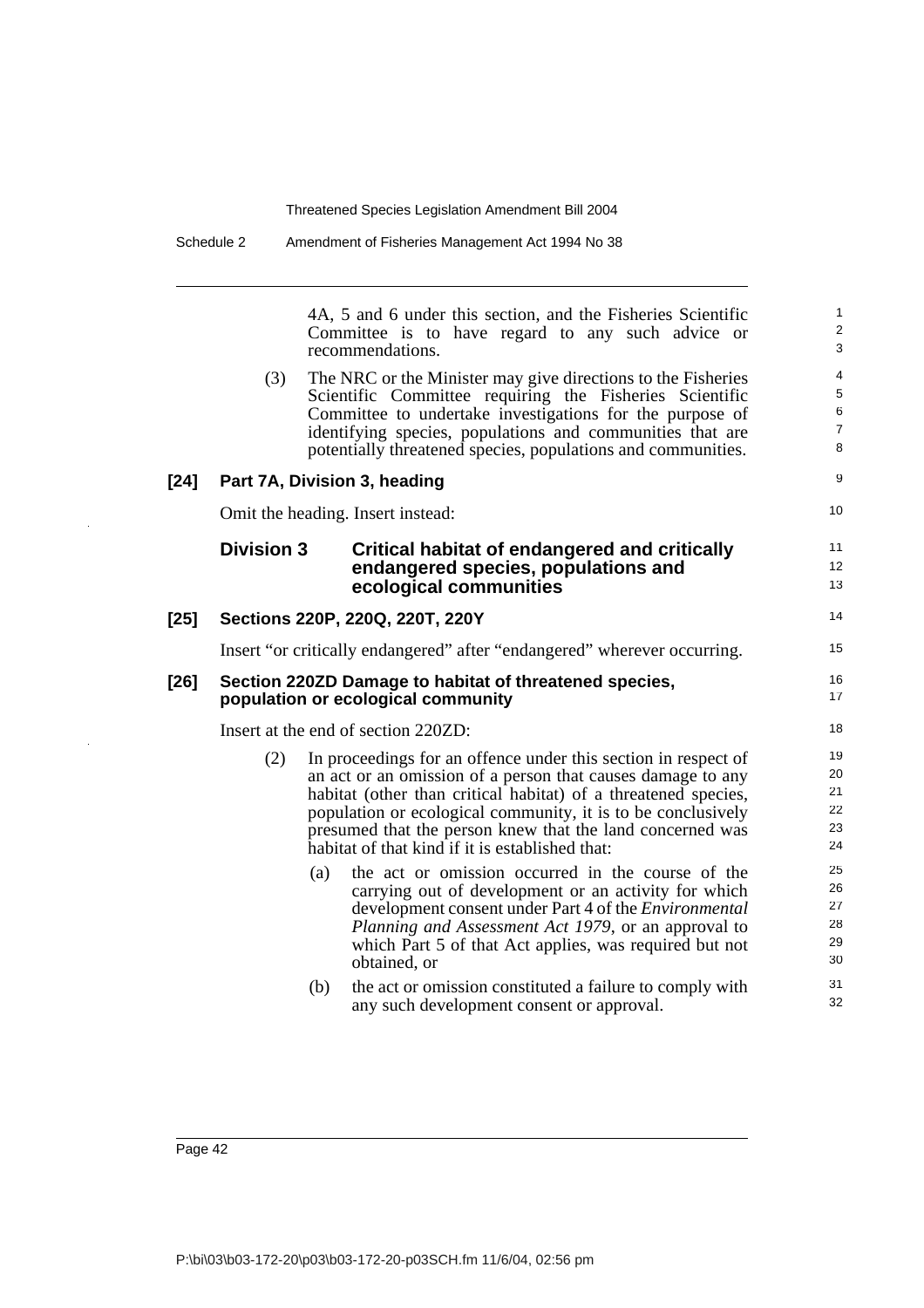Amendment of Fisheries Management Act 1994 No 38 Schedule 2

| $[27]$ | <b>Section 220ZF Defences</b> |                       |      |                                                                                                                                                                                                                                                      |                            |
|--------|-------------------------------|-----------------------|------|------------------------------------------------------------------------------------------------------------------------------------------------------------------------------------------------------------------------------------------------------|----------------------------|
|        |                               |                       |      | Insert after section $220ZF(1)(b)$ :                                                                                                                                                                                                                 | 2                          |
|        |                               |                       | (b1) | was authorised by a property vegetation plan approved<br>under the <i>Native Vegetation Act 2003</i> for land that had<br>the benefit of biodiversity certification under Division<br>10 when approval of the plan was given, or                     | 3<br>4<br>5<br>6           |
| $[28]$ |                               |                       |      | Section 220ZF (1) (e)                                                                                                                                                                                                                                | 7                          |
|        |                               |                       |      | Omit "agricultural or".                                                                                                                                                                                                                              | 8                          |
| $[29]$ |                               | <b>Section 220ZFA</b> |      |                                                                                                                                                                                                                                                      | 9                          |
|        |                               |                       |      | Insert after section 220ZF:                                                                                                                                                                                                                          | 10                         |
|        | <b>220ZFA</b>                 |                       |      | <b>Further defences</b>                                                                                                                                                                                                                              | 11                         |
|        |                               | (1)                   |      | It is a defence to a prosecution for an offence against this<br>Division if the accused proves that the act constituting the<br>alleged offence was any of the following activities:                                                                 | 12<br>13<br>14             |
|        |                               |                       | (a)  | clearing that constitutes<br>a routine<br>agricultural<br>management activity,                                                                                                                                                                       | 15<br>16                   |
|        |                               |                       | (b)  | a routine agricultural management activity (except<br>clearing under paragraph $(a)$ ), but only to the extent that<br>the activity is reasonably necessary for the purposes of<br>the agricultural activities carried out on the land<br>concerned, | 17<br>18<br>19<br>20<br>21 |
|        |                               |                       |      | Note. Both (a) and (b) must be read subject to subsection (3).                                                                                                                                                                                       | 22                         |
|        |                               |                       | (c)  | an activity that is permitted under any of the following<br>provisions of the <i>Native Vegetation Act 2003</i> :                                                                                                                                    | 23<br>24                   |
|        |                               |                       |      | (i)<br>section 19 (Clearing of non-protected regrowth<br>permitted),                                                                                                                                                                                 | 25<br>26                   |
|        |                               |                       |      | (ii)<br>section 23 (Continuation of existing farming<br>activities),                                                                                                                                                                                 | 27<br>28                   |
|        |                               |                       |      | section 24 (Sustainable grazing),<br>(iii)                                                                                                                                                                                                           | 29                         |
|        |                               |                       | (d)  | any other activity prescribed by the regulations for the<br>purposes of this section.                                                                                                                                                                | 30<br>31                   |
|        |                               | (2)                   |      | Each of the following is a <i>routine agricultural management</i><br><i>activity</i> for the purposes of this section:                                                                                                                               | 32<br>33                   |
|        |                               |                       | (a)  | the construction, operation and maintenance of rural<br>infrastructure:                                                                                                                                                                              | 34<br>35                   |
|        |                               |                       |      |                                                                                                                                                                                                                                                      |                            |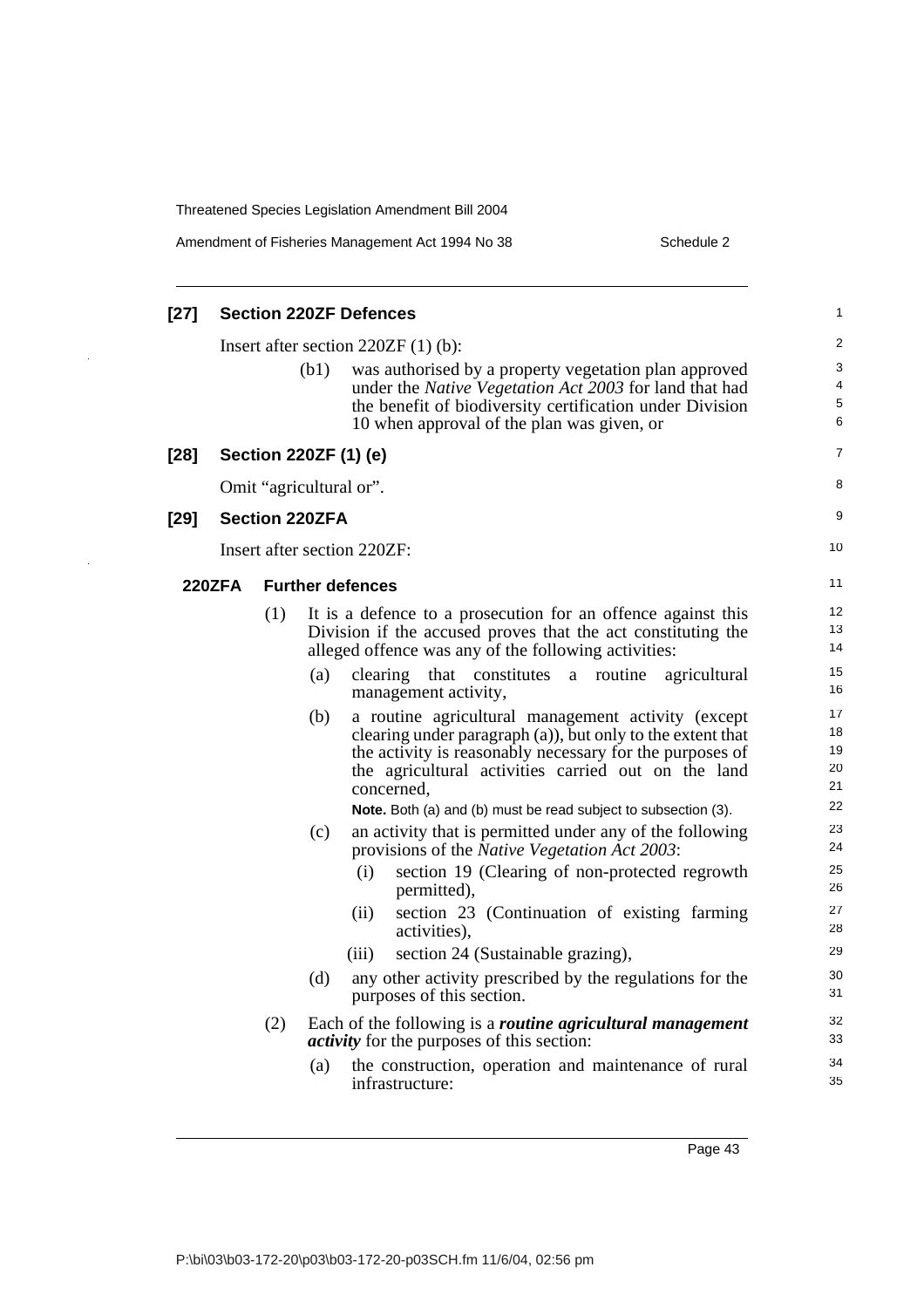Schedule 2 Amendment of Fisheries Management Act 1994 No 38

|     |           | (i)<br>including (subject to the regulations) dams,<br>permanent fences, buildings, windmills, bores,<br>air strips (in the Western Division), stockyards,<br>and farm roads, but      | $\mathbf{1}$<br>$\overline{2}$<br>3<br>4 |
|-----|-----------|----------------------------------------------------------------------------------------------------------------------------------------------------------------------------------------|------------------------------------------|
|     |           | (ii)<br>not including rural infrastructure in areas zoned<br>as rural-residential under environmental planning<br>instruments or on small holdings (as defined in<br>the regulations), | 5<br>6<br>$\overline{7}$<br>8            |
|     | (b)       | the removal of noxious weeds under the Noxious Weeds<br>Act 1993,                                                                                                                      | 9<br>10                                  |
|     | (c)       | the control of noxious animals under the Rural Lands<br>Protection Act 1998,                                                                                                           | 11<br>12                                 |
|     | (d)       | the collection of firewood (except for commercial<br>purposes),                                                                                                                        | 13<br>14                                 |
|     | (e)       | the harvesting or other clearing of native vegetation<br>planted for commercial purposes,                                                                                              | 15<br>16                                 |
|     | (f)       | the lopping of native vegetation for stock fodder<br>(including uprooting mulga in the Western Division in<br>areas officially declared to be drought affected),                       | 17<br>18<br>19                           |
|     | (g)       | traditional Aboriginal cultural activities (except<br>commercial activities),                                                                                                          | 20<br>21                                 |
|     | (h)       | the maintenance of public utilities (such as those<br>associated with the transmission of electricity, the<br>supply of water, the supply of gas and electronic<br>communication),     | 22<br>23<br>24<br>25                     |
|     | (i)       | any activity reasonably considered necessary to remove<br>or reduce an imminent risk of serious personal injury or<br>damage to property.                                              | 26<br>27<br>28                           |
| (3) |           | This section does not authorise the doing of an act that<br>constitutes a routine agricultural management activity:                                                                    | 29<br>30                                 |
|     | (a)       | if it exceeds the minimum extent necessary for carrying<br>out the routine agricultural management activity, or                                                                        | 31<br>32                                 |
|     | (b)       | if it is done for a work, building or structure before the<br>grant of any statutory approval or other authority<br>required for the work, building or structure.                      | 33<br>34<br>35                           |
| (4) | Act 2003. | This section does not apply to land described or referred to in<br>Part 3 (Urban areas) of Schedule 1 to the Native Vegetation                                                         | 36<br>37<br>38                           |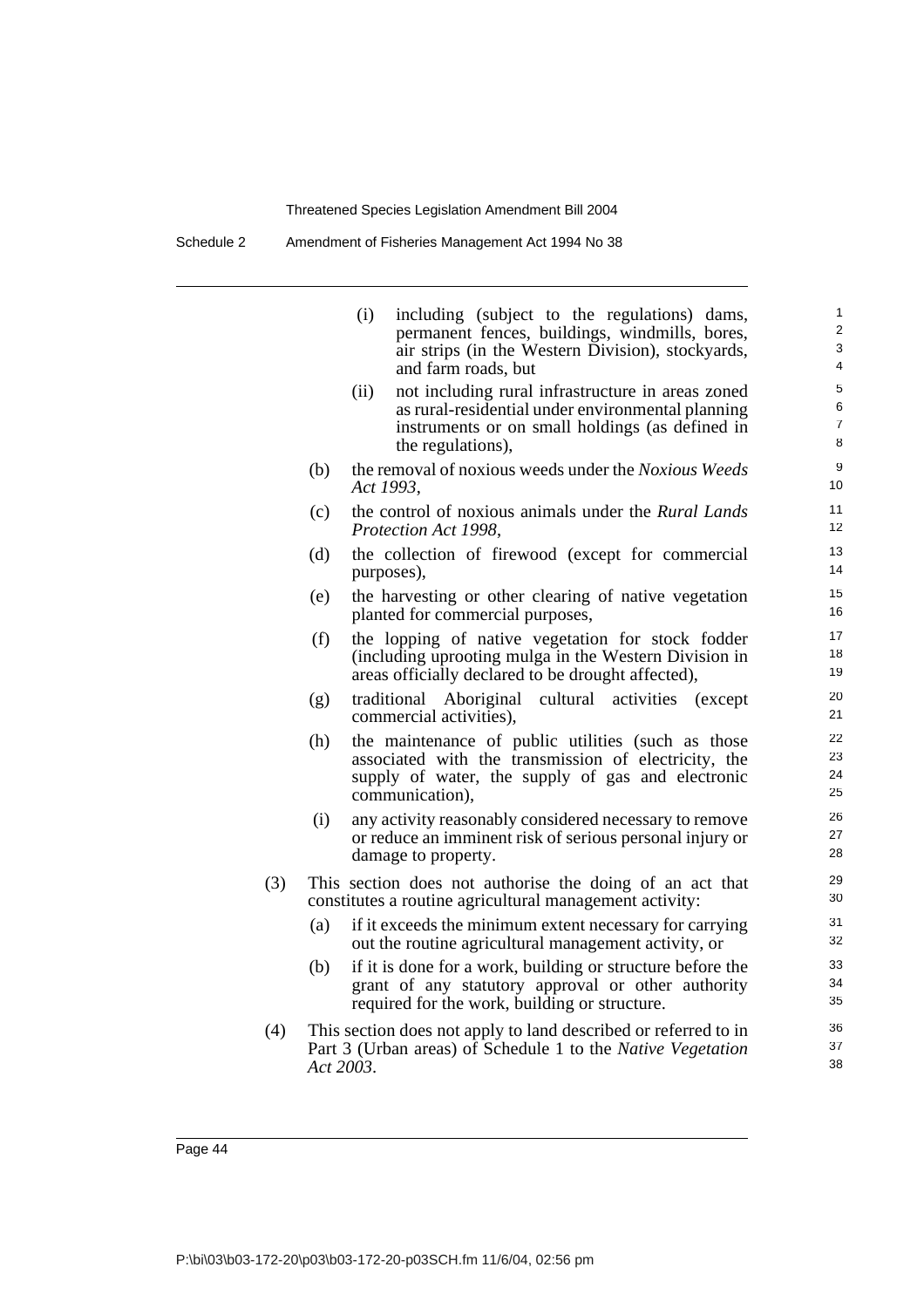|        | (5)                      | The regulations may make provision for or with respect to:                                                                                   | 1        |
|--------|--------------------------|----------------------------------------------------------------------------------------------------------------------------------------------|----------|
|        |                          | extending, limiting or varying the activities referred to<br>(a)                                                                             | 2        |
|        |                          | in subsection $(1)$ (and that subsection is to be construed<br>accordingly), or                                                              | 3<br>4   |
|        |                          | excluding any specified land or class of land from the<br>(b)                                                                                | 5        |
|        |                          | operation of subsection $(1)$ , or                                                                                                           | 6        |
|        |                          | including any specified land or class of land in the<br>(c)                                                                                  | 7        |
|        |                          | operation of subsection (1) that would otherwise be<br>excluded from its operation by subsection (4).                                        | 8<br>9   |
|        | (6)                      | Until regulations under subsection (5) otherwise provide, any                                                                                | 10       |
|        |                          | regulations in force under section 11 (2) of the Native<br>Vegetation Act 2003 apply for the purposes of extending,                          | 11<br>12 |
|        |                          | limiting or varying the activities referred to in subsection (2)                                                                             | 13       |
|        |                          | in the same way as those regulations apply for the purposes of                                                                               | 14       |
|        |                          | extending, limiting or varying the activities referred to in<br>section 11 $(1)$ of that Act.                                                | 15<br>16 |
| $[30]$ |                          | Section 220ZI Director-General to prepare recovery plans for                                                                                 | 17       |
|        |                          | threatened species, populations and ecological communities                                                                                   | 18       |
|        |                          | Omit "must prepare" from section 220ZI (1).                                                                                                  | 19       |
|        |                          | Insert instead "may prepare".                                                                                                                | 20       |
| $[31]$ |                          | Section 220ZI (1) (a)                                                                                                                        | 21       |
|        |                          | Insert "or critically endangered" after "endangered".                                                                                        | 22       |
| $[32]$ | <b>Section 220ZI (1)</b> |                                                                                                                                              | 23       |
|        |                          | Omit "as soon as practicable after it is listed,".                                                                                           | 24       |
| $[33]$ | Section 220ZI (2)        |                                                                                                                                              | 25       |
|        |                          | Insert "and may be made for part of a range of a species, population or<br>ecological community," after "community" where firstly occurring. | 26<br>27 |
| $[34]$ |                          | Section 220ZJ Director-General to prepare threat abatement plans                                                                             | 28       |
|        |                          | Omit "must prepare" from section 220ZJ (1).                                                                                                  | 29       |
|        |                          | Insert instead "may prepare".                                                                                                                | 30       |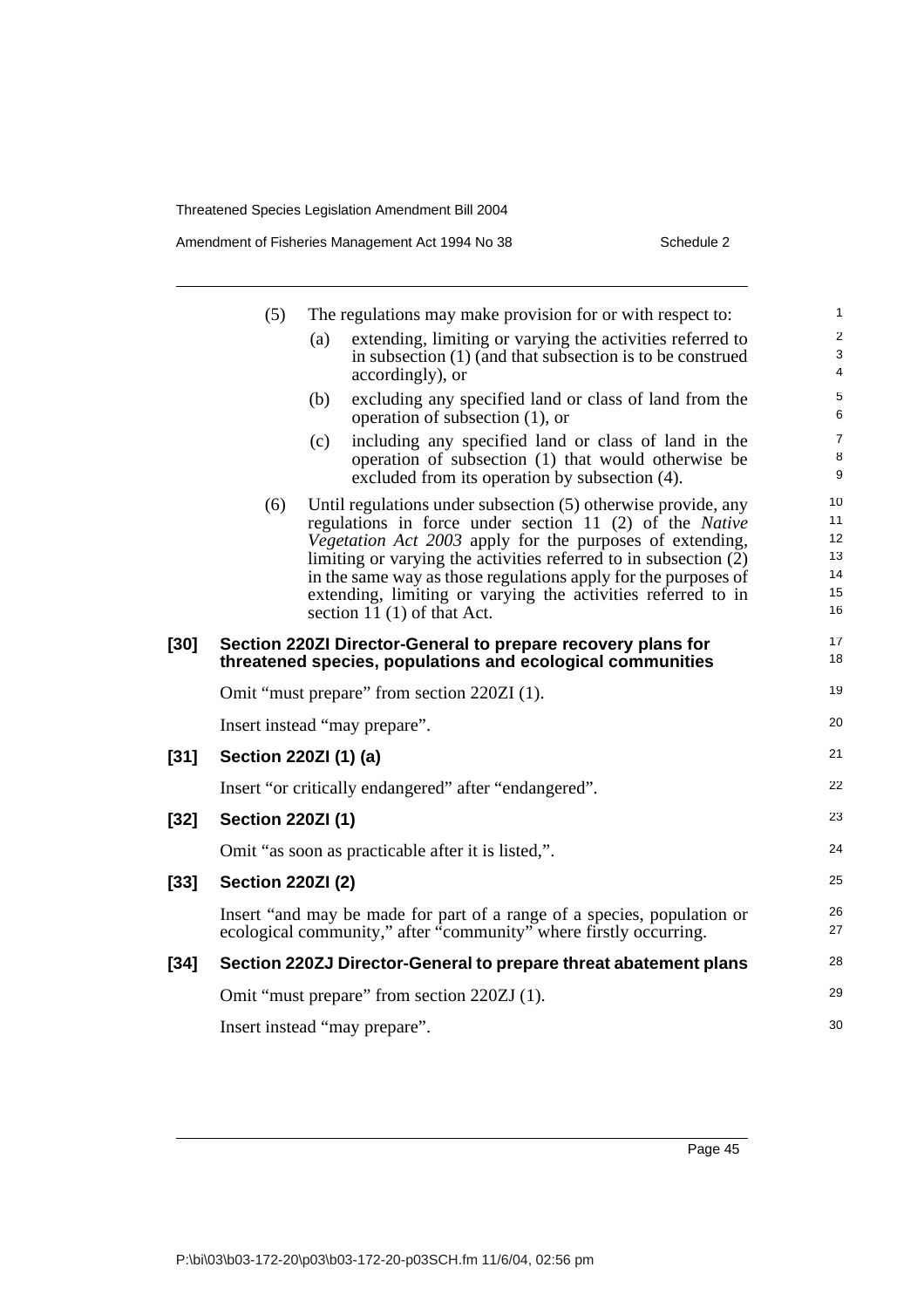Schedule 2 Amendment of Fisheries Management Act 1994 No 38

| $[35]$ | <b>Section 220ZK</b>                    |     |                                                                                                                                                                                                                          |                               |  |  |
|--------|-----------------------------------------|-----|--------------------------------------------------------------------------------------------------------------------------------------------------------------------------------------------------------------------------|-------------------------------|--|--|
|        |                                         |     | Omit the section. Insert instead:                                                                                                                                                                                        | 2                             |  |  |
|        | <b>220ZK</b>                            |     | Priorities for recovery or threat abatement plans                                                                                                                                                                        | 3                             |  |  |
|        |                                         |     | Priorities in the preparation of recovery plans or threat<br>abatement plans are to be in accordance with the priorities for<br>recovery or threat abatement established by the relevant<br>Priorities Action Statement. | 4<br>5<br>6<br>$\overline{7}$ |  |  |
| $[36]$ | abatement plans                         |     | Section 220ZL Deadlines for preparation of recovery or threat                                                                                                                                                            | 8<br>9                        |  |  |
|        | Omit the section.                       |     |                                                                                                                                                                                                                          | 10                            |  |  |
| $[37]$ |                                         |     | Section 220ZO Public and other consultation concerning draft<br>recovery or threat abatement plan                                                                                                                        | 11<br>12                      |  |  |
|        | Omit section 220ZO (3). Insert instead: |     |                                                                                                                                                                                                                          |                               |  |  |
|        |                                         | (3) | If the Director-General considers that a public authority<br>should be responsible for the implementation of a measure to<br>be included in a plan:                                                                      | 14<br>15<br>16                |  |  |
|        |                                         |     | the Director-General must consult with the chief<br>(a)<br>executive officer of the public authority before<br>completing the preparation of the plan, and                                                               | 17<br>18<br>19                |  |  |
|        |                                         |     | a measure must not be included in a plan for<br>(b)<br>implementation by a public authority unless the chief<br>executive officer of the public authority approves of the<br>inclusion of the measure.                   | 20<br>21<br>22<br>23          |  |  |
| $[38]$ |                                         |     | Part 7A, Division 5A                                                                                                                                                                                                     | 24                            |  |  |
|        | Insert after Division 5 of Part 7A:     |     |                                                                                                                                                                                                                          |                               |  |  |
|        | <b>Division 5A</b>                      |     | <b>Threatened Species Priorities Action</b><br><b>Statements</b>                                                                                                                                                         | 26<br>27                      |  |  |
|        | <b>220ZVA</b>                           |     | What the Statement provides for                                                                                                                                                                                          | 28                            |  |  |
|        |                                         |     | A Threatened Species Priorities Action Statement (also called<br>a Priorities Action Statement) is a statement that:                                                                                                     | 29<br>30                      |  |  |
|        |                                         |     | sets out the strategies ( <i>recovery and threat abatement</i><br>(a)<br>strategies) to be adopted for promoting the recovery of<br>each threatened species, population and ecological                                   | 31<br>32<br>33                |  |  |
|        |                                         |     |                                                                                                                                                                                                                          |                               |  |  |

Page 46

i.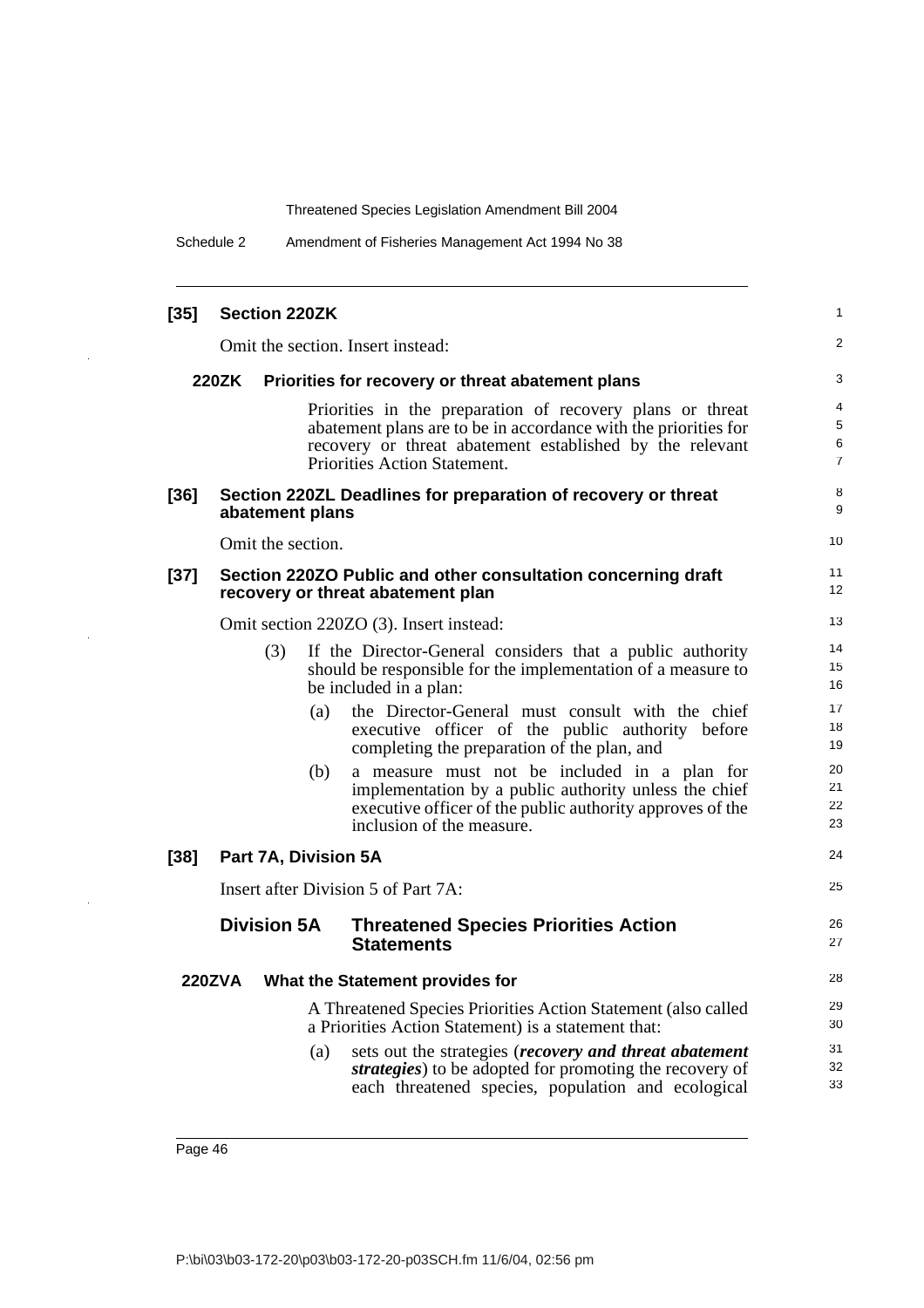community to a position of viability in nature and for managing each key threatening process as provided by section 220ZJ (1), and (b) establishes relative priorities for the implementation of recovery and threat abatement strategies, and (c) establishes performance indicators to facilitate reporting on achievements in implementing recovery and threat abatement strategies. **220ZVB Director-General to prepare and adopt Priorities Action Statement** (1) As soon as practicable after the commencement of this section, the Director-General is to prepare and adopt a Priorities Action Statement for the purposes of this Part. (2) The Director-General is to review the Priorities Action Statement every 3 years and may make changes to the Priorities Action Statement pursuant to any such review by adopting amendments to the Statement. (3) In preparing or reviewing a Priorities Action Statement, the Director-General is to seek advice from the NRC, the Fisheries Scientific Committee, BDAC, SEAC and such other State government agencies as the Director-General considers appropriate. **220ZVC Public consultation on draft statement or amendments** Before adopting a Priorities Action Statement or any amendment to the statement, the Director-General must first prepare a draft of the statement or amendment and give the public an opportunity to make submissions on the draft statement or amendment. **Note.** Section 284 regulates the public consultation procedure. It requires copies of the draft statement to be publicly exhibited and a period of at least 30 days for public comment. **220ZVD Consideration of submissions by Director-General** (1) The Director-General must consider all written submissions received by the Director-General on or before the date specified in the notice. (2) The Director-General may alter the draft statement or amendment to take account of those submissions. 1  $\overline{2}$ 3 4 5 6 7 8 9 10 11 12 13 14 15 16 17 18 19 20 21 22 23 24 25 26 27 28 **29** 30 31 32 33 34 35 36 37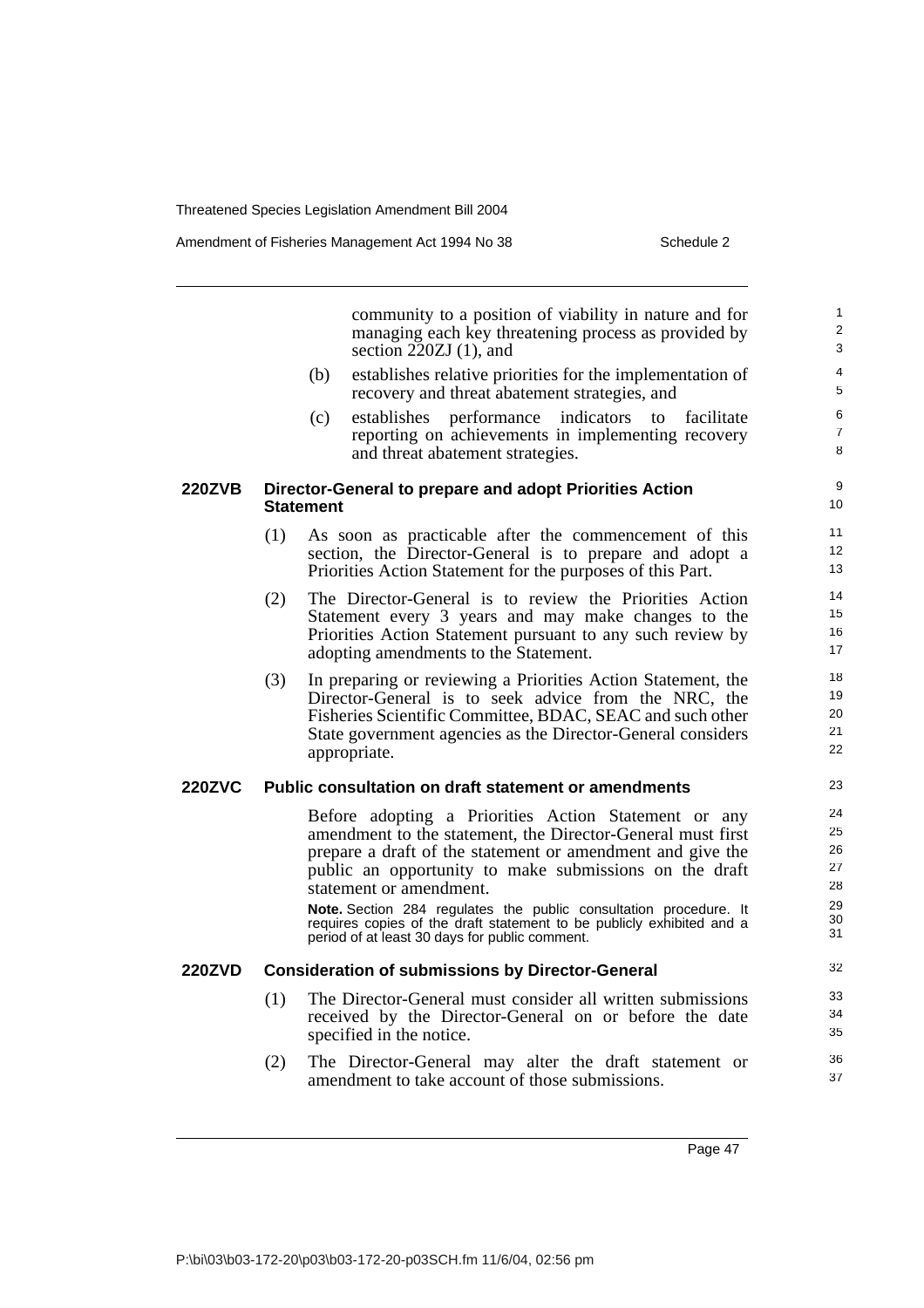|               | (3)                  | The Director-General may then adopt the Priorities Action                                                                  |
|---------------|----------------------|----------------------------------------------------------------------------------------------------------------------------|
|               |                      | Statement or amendment.                                                                                                    |
| <b>220ZVE</b> |                      | Review to include report on achievements                                                                                   |
|               |                      | As part of each review of the Priorities Action Statement, the<br>Director-General is to include in the Priorities Action  |
|               |                      | Statement a report on achievements in implementing the                                                                     |
|               |                      | strategies established by the Priorities Action Statement<br>during the period to which the review applies.                |
|               | <b>Section 221NA</b> |                                                                                                                            |
|               |                      | Insert after section 221N:                                                                                                 |
| <b>221NA</b>  |                      | <b>Regulations</b>                                                                                                         |
|               | (1)                  | The regulations may provide that development or an activity                                                                |
|               |                      | of a specified type constitutes, or does not constitute,                                                                   |
|               |                      | development that is likely to significantly affect threatened                                                              |
|               |                      | species, populations or ecological communities, or their<br>habitats.                                                      |
|               | (2)                  | Any such regulation has effect (despite the provisions of this                                                             |
|               |                      | Act or any other Act) for the purposes of the operation of:                                                                |
|               |                      | (a)<br>Division 6 (Licensing and Ministerial orders) of Part                                                               |
|               |                      | 7A of this Act, and                                                                                                        |
|               |                      | Parts 4 and 5 of the <i>Environmental Planning and</i><br>(b)                                                              |
|               |                      | Assessment Act 1979 (including the operation of those                                                                      |
|               |                      | Parts as applying under any other Act).                                                                                    |
|               |                      | Note. Exceptions for the carrying out of routine agricultural management<br>activities are provided for in section 220ZFA. |
|               |                      | <b>Section 221ZB Functions of Fisheries Scientific Committee</b>                                                           |
|               |                      | Insert "or critically endangered" after "endangered" in section                                                            |
|               | $221ZB(2)$ (b).      |                                                                                                                            |
|               |                      | Section 221ZB (2) (e)                                                                                                      |
|               |                      | Insert "and the NRC" after "Minister" where firstly occurring.                                                             |
|               |                      |                                                                                                                            |

Schedule 2 Amendment of Fisheries Management Act 1994 No 38

i.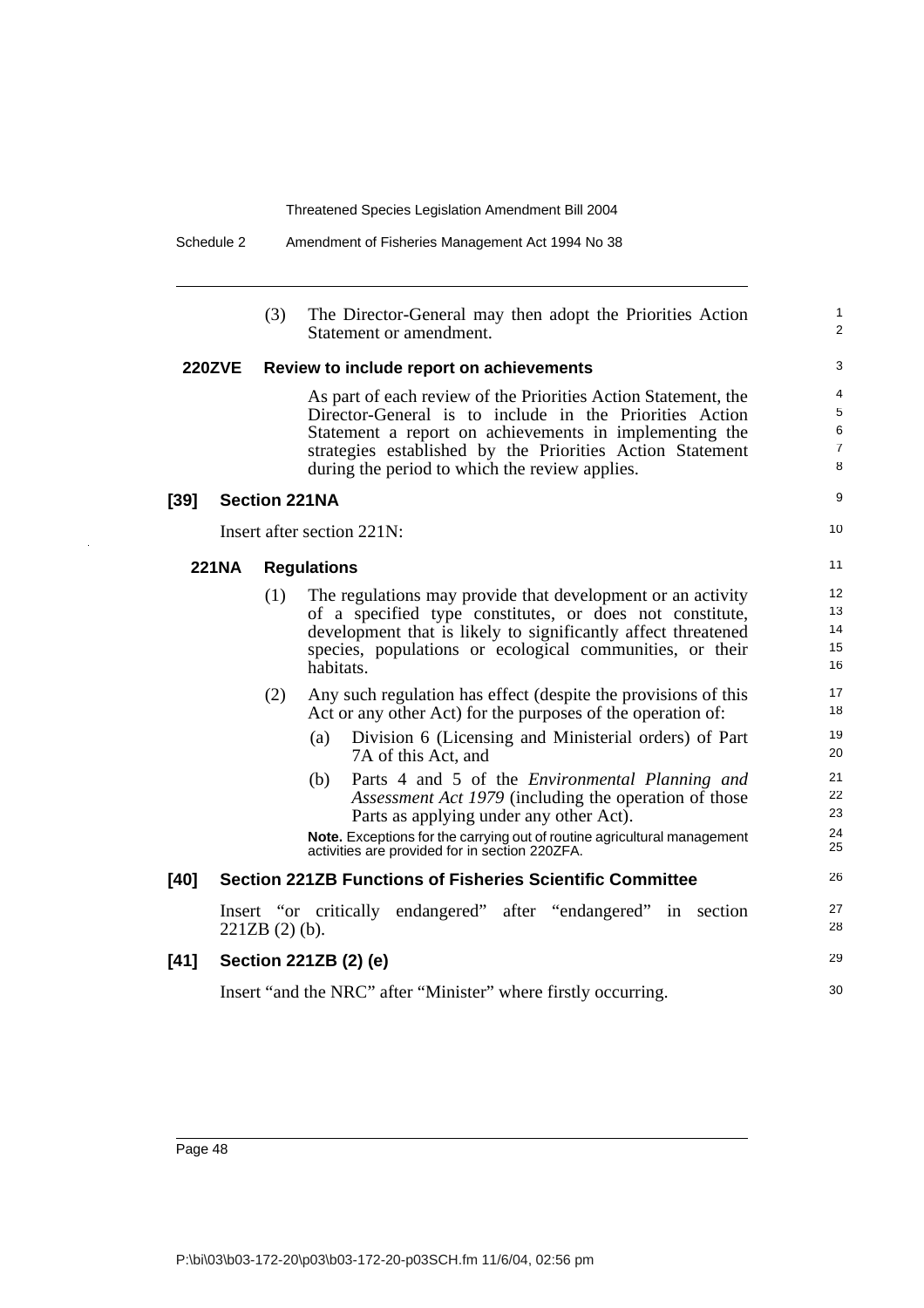Amendment of Fisheries Management Act 1994 No 38 Schedule 2

| Insert after Division 9 of Part 7A:<br><b>Division 10</b><br><b>Biodiversity certification of native vegetation</b><br>reform package<br>Native vegetation reform package<br>For the purposes of this Division, the <i>native vegetation</i><br><i>reform package</i> is the package of reforms comprising the<br>following:<br>(a)<br>the <i>Native Vegetation Act 2003</i> and the regulations<br>under that Act,<br>State-wide standards and targets for natural resource<br>(b)<br>management issues recommended under the Natural<br>Resources Commission Act 2003 and adopted by the<br>Government,<br>catchment action plans under the<br>Catchment<br>(c)<br>Management Authorities Act 2003,<br>(d)<br>protocols and guidelines adopted or made under the<br>regulations under the <i>Native Vegetation Act 2003</i> , the<br>Catchment Management Authorities Act 2003 and the<br><b>Natural Resources Commission Act 2003.</b><br>Biodiversity certification of native vegetation reform package<br>The Minister may by order published in the Gazette confer<br>biodiversity certification on the native vegetation reform<br>package for the purposes of this Part.<br><b>Effect of biodiversity certification</b><br>While biodiversity certification of the native vegetation<br>reform package is in force, all land within the area of<br>operations of each catchment management authority has the<br>benefit of that biodiversity certification.<br>Note. Biodiversity certification has the following effects:<br>(a)<br>the clearing of native vegetation as authorised by a property<br>vegetation plan that is approved for land while the land has the<br>benefit of biodiversity certification is a defence to a prosecution<br>for certain offences under section 220ZF, and<br>development consent to clearing of native vegetation on land that<br>(b)<br>has the benefit of biodiversity certification does not require the<br>preparation of a species impact statement or consultation<br>between Ministers. (See section 14 (4) of the Native Vegetation<br>Act 2003.) | $[42]$ | Part 7A, Divisions 10 and 11 |  |
|--------------------------------------------------------------------------------------------------------------------------------------------------------------------------------------------------------------------------------------------------------------------------------------------------------------------------------------------------------------------------------------------------------------------------------------------------------------------------------------------------------------------------------------------------------------------------------------------------------------------------------------------------------------------------------------------------------------------------------------------------------------------------------------------------------------------------------------------------------------------------------------------------------------------------------------------------------------------------------------------------------------------------------------------------------------------------------------------------------------------------------------------------------------------------------------------------------------------------------------------------------------------------------------------------------------------------------------------------------------------------------------------------------------------------------------------------------------------------------------------------------------------------------------------------------------------------------------------------------------------------------------------------------------------------------------------------------------------------------------------------------------------------------------------------------------------------------------------------------------------------------------------------------------------------------------------------------------------------------------------------------------------------------------------------------------------------------------------------------|--------|------------------------------|--|
|                                                                                                                                                                                                                                                                                                                                                                                                                                                                                                                                                                                                                                                                                                                                                                                                                                                                                                                                                                                                                                                                                                                                                                                                                                                                                                                                                                                                                                                                                                                                                                                                                                                                                                                                                                                                                                                                                                                                                                                                                                                                                                        |        |                              |  |
|                                                                                                                                                                                                                                                                                                                                                                                                                                                                                                                                                                                                                                                                                                                                                                                                                                                                                                                                                                                                                                                                                                                                                                                                                                                                                                                                                                                                                                                                                                                                                                                                                                                                                                                                                                                                                                                                                                                                                                                                                                                                                                        |        |                              |  |
|                                                                                                                                                                                                                                                                                                                                                                                                                                                                                                                                                                                                                                                                                                                                                                                                                                                                                                                                                                                                                                                                                                                                                                                                                                                                                                                                                                                                                                                                                                                                                                                                                                                                                                                                                                                                                                                                                                                                                                                                                                                                                                        | 221ZF  |                              |  |
|                                                                                                                                                                                                                                                                                                                                                                                                                                                                                                                                                                                                                                                                                                                                                                                                                                                                                                                                                                                                                                                                                                                                                                                                                                                                                                                                                                                                                                                                                                                                                                                                                                                                                                                                                                                                                                                                                                                                                                                                                                                                                                        |        |                              |  |
|                                                                                                                                                                                                                                                                                                                                                                                                                                                                                                                                                                                                                                                                                                                                                                                                                                                                                                                                                                                                                                                                                                                                                                                                                                                                                                                                                                                                                                                                                                                                                                                                                                                                                                                                                                                                                                                                                                                                                                                                                                                                                                        |        |                              |  |
|                                                                                                                                                                                                                                                                                                                                                                                                                                                                                                                                                                                                                                                                                                                                                                                                                                                                                                                                                                                                                                                                                                                                                                                                                                                                                                                                                                                                                                                                                                                                                                                                                                                                                                                                                                                                                                                                                                                                                                                                                                                                                                        |        |                              |  |
|                                                                                                                                                                                                                                                                                                                                                                                                                                                                                                                                                                                                                                                                                                                                                                                                                                                                                                                                                                                                                                                                                                                                                                                                                                                                                                                                                                                                                                                                                                                                                                                                                                                                                                                                                                                                                                                                                                                                                                                                                                                                                                        |        |                              |  |
|                                                                                                                                                                                                                                                                                                                                                                                                                                                                                                                                                                                                                                                                                                                                                                                                                                                                                                                                                                                                                                                                                                                                                                                                                                                                                                                                                                                                                                                                                                                                                                                                                                                                                                                                                                                                                                                                                                                                                                                                                                                                                                        |        |                              |  |
|                                                                                                                                                                                                                                                                                                                                                                                                                                                                                                                                                                                                                                                                                                                                                                                                                                                                                                                                                                                                                                                                                                                                                                                                                                                                                                                                                                                                                                                                                                                                                                                                                                                                                                                                                                                                                                                                                                                                                                                                                                                                                                        | 221ZG  |                              |  |
|                                                                                                                                                                                                                                                                                                                                                                                                                                                                                                                                                                                                                                                                                                                                                                                                                                                                                                                                                                                                                                                                                                                                                                                                                                                                                                                                                                                                                                                                                                                                                                                                                                                                                                                                                                                                                                                                                                                                                                                                                                                                                                        |        |                              |  |
|                                                                                                                                                                                                                                                                                                                                                                                                                                                                                                                                                                                                                                                                                                                                                                                                                                                                                                                                                                                                                                                                                                                                                                                                                                                                                                                                                                                                                                                                                                                                                                                                                                                                                                                                                                                                                                                                                                                                                                                                                                                                                                        | 221ZH  |                              |  |
|                                                                                                                                                                                                                                                                                                                                                                                                                                                                                                                                                                                                                                                                                                                                                                                                                                                                                                                                                                                                                                                                                                                                                                                                                                                                                                                                                                                                                                                                                                                                                                                                                                                                                                                                                                                                                                                                                                                                                                                                                                                                                                        |        |                              |  |
| Page 49                                                                                                                                                                                                                                                                                                                                                                                                                                                                                                                                                                                                                                                                                                                                                                                                                                                                                                                                                                                                                                                                                                                                                                                                                                                                                                                                                                                                                                                                                                                                                                                                                                                                                                                                                                                                                                                                                                                                                                                                                                                                                                |        |                              |  |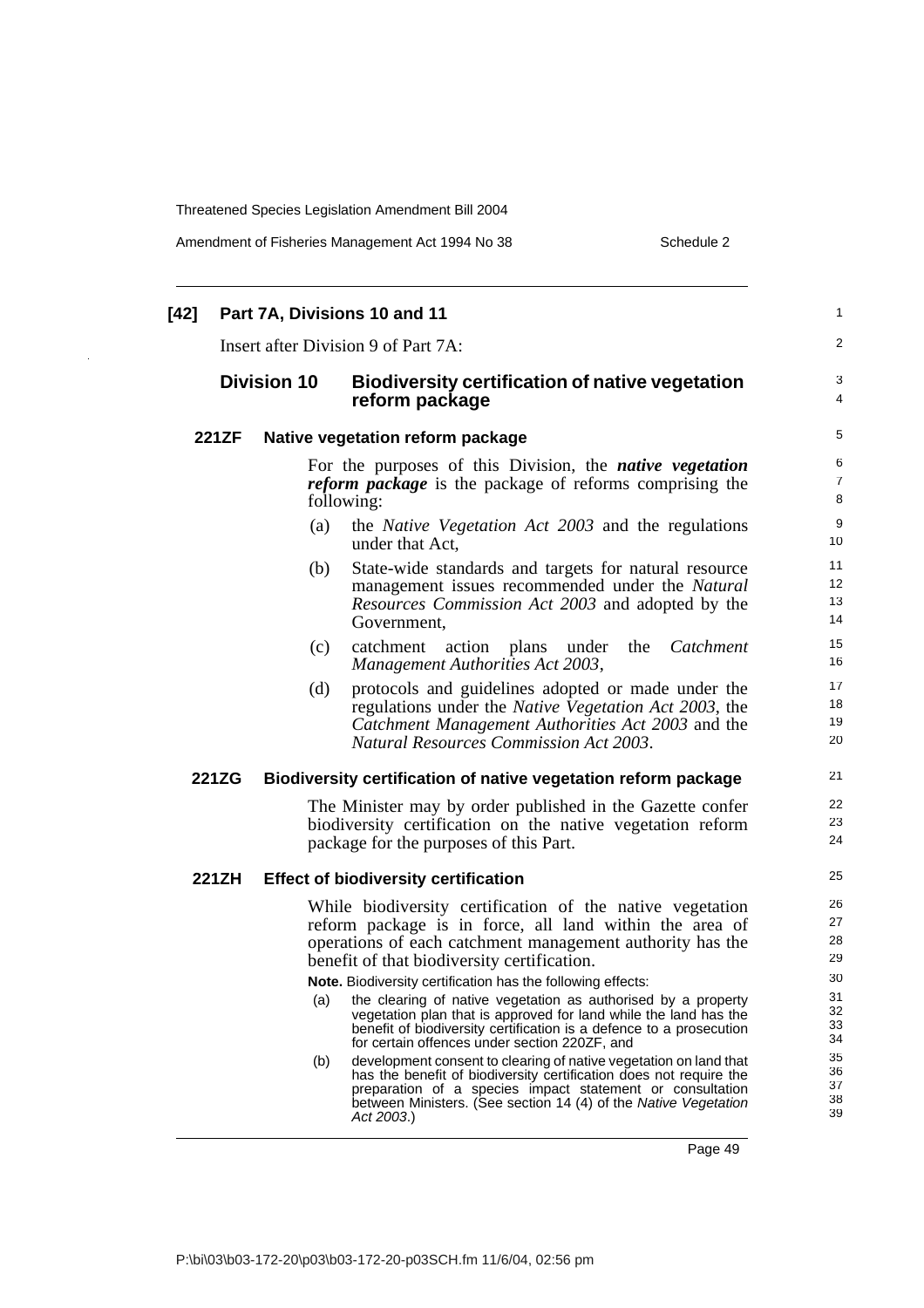#### **221ZI Suspension and revocation of certification**

(1) The Minister may by order published in the Gazette suspend or revoke biodiversity certification of the native vegetation reform package if the Minister is of the opinion that the package or its current or likely future implementation will result in a failure to conserve threatened species, populations and ecological communities.

- (2) The Minister may by order published in the Gazette suspend or revoke biodiversity certification of the native vegetation reform package in its application to a particular catchment management authority if the Minister is of the opinion that the catchment management authority:
	- (a) has failed to properly exercise its functions under the native vegetation reform package, or
	- (b) has otherwise failed to exercise its functions in a manner that promotes the conservation of threatened species, populations and ecological communities.
- (3) During the suspension or following the revocation of biodiversity certification of the native vegetation reform package in its application to a particular catchment management authority, land within the area of operations of the catchment management authority does not have the benefit of the biodiversity certification of the native vegetation reform package.
- (4) The Minister is only entitled to form an opinion for the purposes of this section:
	- (a) based on the outcomes of any audit undertaken by the NRC, or
	- (b) based on the results of an investigation conducted by the Director-General, or
	- (c) in such other circumstances as may be prescribed by the regulations.

# **221ZJ Notification of certification, variation, suspension or revocation**

Notice of the grant of biodiversity certification under this Division or of any suspension or revocation of that certification under this Division is to be given: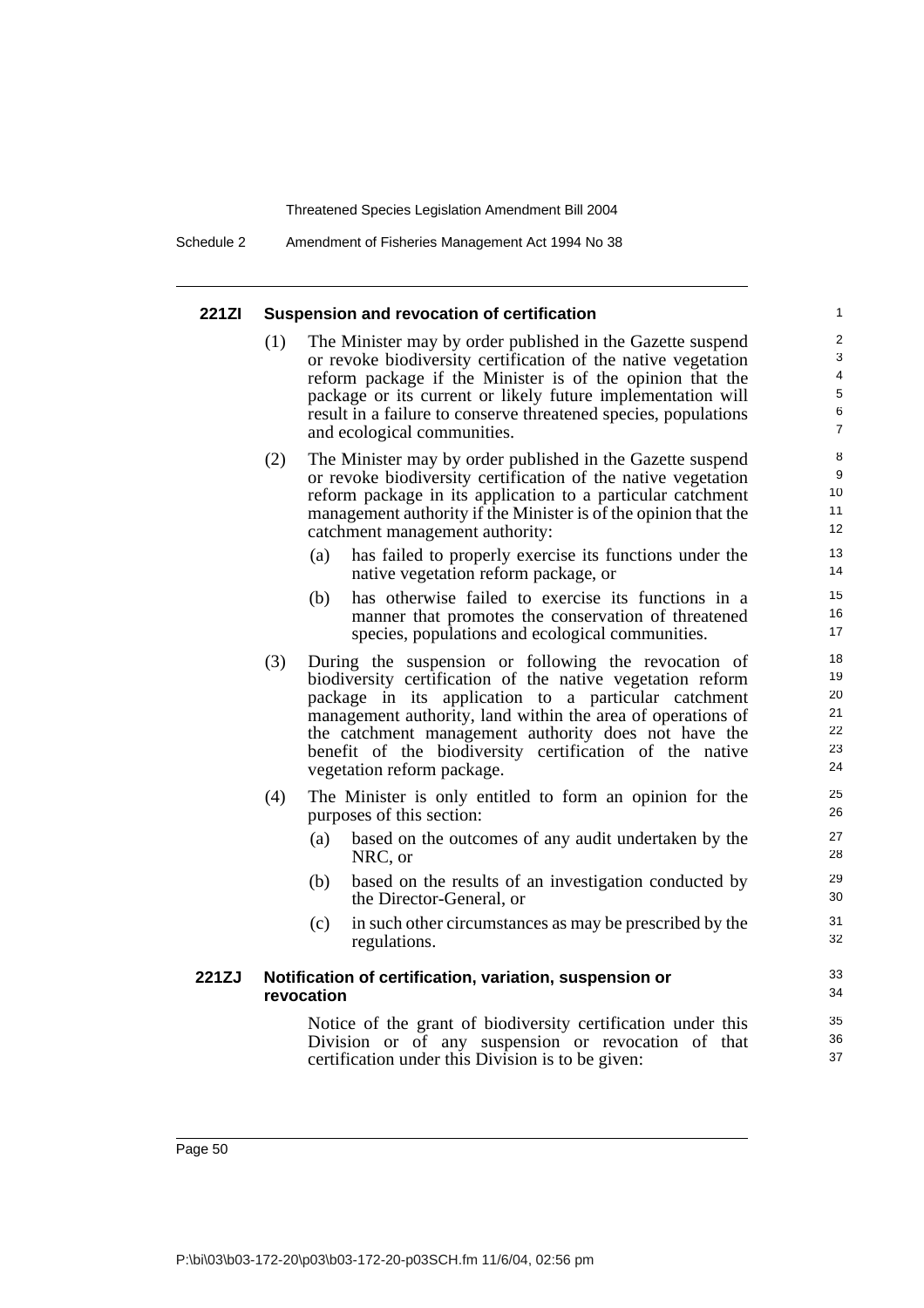Amendment of Fisheries Management Act 1994 No 38 Schedule 2

|              |                    | (a) | to the Director-General of the Department of<br>Infrastructure, Planning and Natural Resources, and                                                                                                                                                                                                                                                                     | 1<br>$\overline{2}$                    |
|--------------|--------------------|-----|-------------------------------------------------------------------------------------------------------------------------------------------------------------------------------------------------------------------------------------------------------------------------------------------------------------------------------------------------------------------------|----------------------------------------|
|              |                    | (b) | on the website of the Department of Primary Industries.                                                                                                                                                                                                                                                                                                                 | 3                                      |
|              | <b>Division 11</b> |     | <b>Biodiversity certification of environmental</b><br>planning instruments                                                                                                                                                                                                                                                                                              | 4<br>5                                 |
| <b>221ZK</b> |                    |     | <b>Biodiversity certification</b>                                                                                                                                                                                                                                                                                                                                       | 6                                      |
|              | (1)                |     | The Minister may by order published in the Gazette confer<br>biodiversity certification on an EPI if satisfied that the EPI<br>seeks to promote conservation of threatened species,<br>populations and ecological communities.                                                                                                                                          | $\overline{7}$<br>8<br>9<br>10         |
|              | (2)                |     | In deciding whether to confer biodiversity certification on an<br>EPI the Minister must also have regard to the following<br>considerations:                                                                                                                                                                                                                            | 11<br>12<br>13                         |
|              |                    | (a) | the likely social and economic consequences of<br>implementation of the EPI,                                                                                                                                                                                                                                                                                            | 14<br>15                               |
|              |                    | (b) | the most efficient and effective use of available<br>resources for the conservation of threatened species,<br>populations and ecological communities,                                                                                                                                                                                                                   | 16<br>17<br>18                         |
|              |                    | (c) | the principles of ecologically sustainable development,                                                                                                                                                                                                                                                                                                                 | 19                                     |
|              |                    | (d) | conservation outcomes resulting from any reservation<br>or proposed reservation of land under Part 4 of the<br>NPW Act or the entering into of a conservation<br>agreement relating to the land under that Act, or<br>resulting from any other action to secure the protection<br>of land for conservation purposes,                                                    | 20<br>21<br>22<br>23<br>24<br>25       |
|              |                    | (e) | conservation outcomes resulting from the operation<br>outside the area of operation of the EPI of strategies,<br>plans, agreements and other instruments (whether or<br>not they are EPIs).                                                                                                                                                                             | 26<br>27<br>28<br>29                   |
|              | (3)                |     | An EPI cannot be biodiversity certified unless:                                                                                                                                                                                                                                                                                                                         | 30                                     |
|              |                    | (a) | notice is given of proposed biodiversity certification of<br>the EPI in the course of the public exhibition of a draft<br>of the EPI under section 66 of the Environmental<br>Planning and Assessment Act 1979 or by public<br>exhibition following a procedure that substantially<br>accords with the procedure for public exhibition<br>required by that section, and | 31<br>32<br>33<br>34<br>35<br>36<br>37 |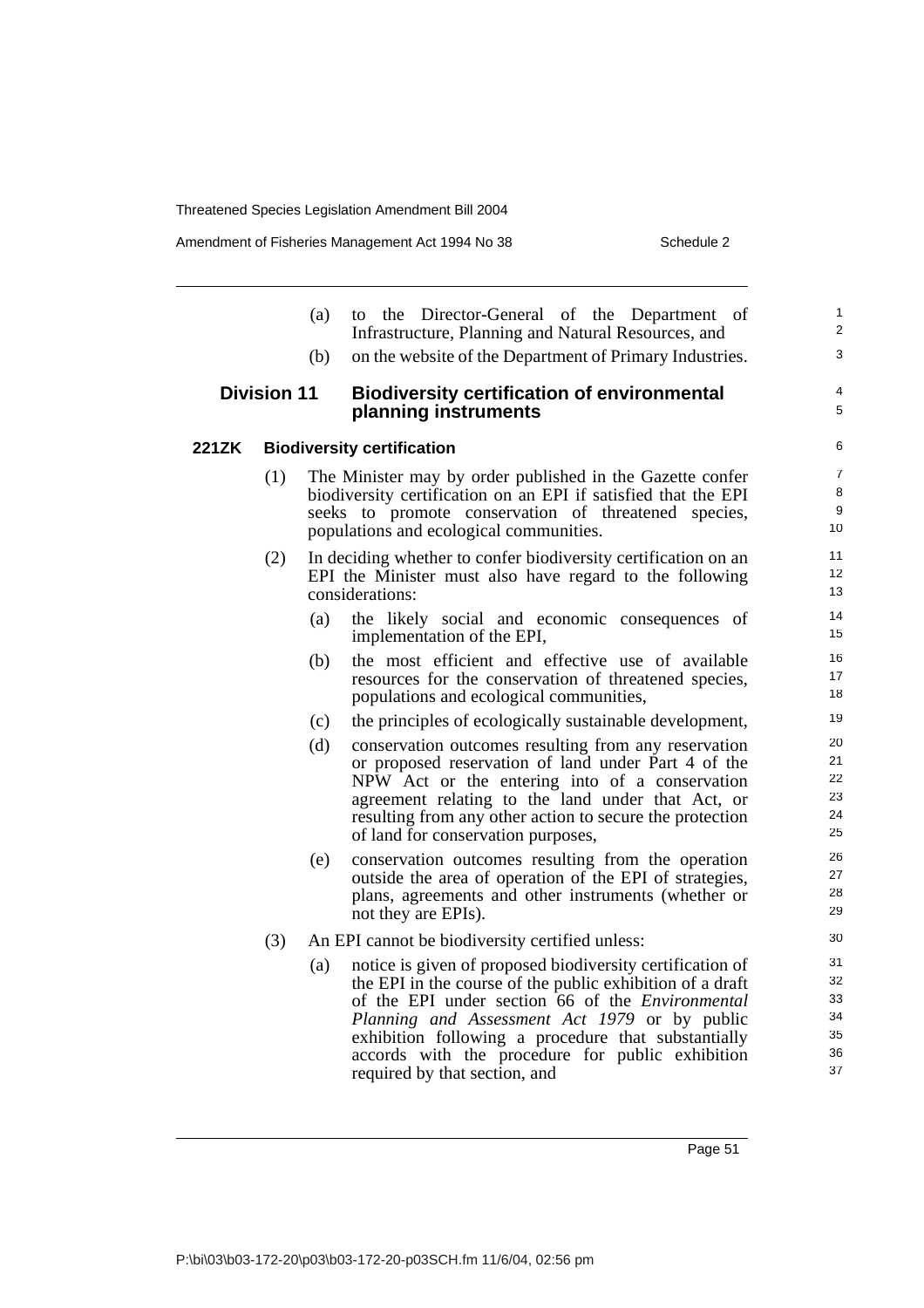(b) copies of submissions made in response to an invitation for submissions in the course of that public exhibition have been provided to the Minister.

(4) The Minister may issue guidelines for the purpose of assisting in the preparation of EPIs for biodiversity certification.

# **221ZL Certification can be conditional**

- (1) Biodiversity certification of an EPI can be subject to conditions, including conditions that limit the certification to specified threatened species, populations and communities or to a specified part of the land to which the EPI applies.
- (2) Unless limited by the conditions of certification, biodiversity certification of an EPI applies to the whole of the land to which the EPI applies, and to all threatened species, populations and ecological communities.

# **221ZM Effect of biodiversity certification**

- (1) Any development for which development consent is required under the provisions of a biodiversity certified EPI is, for the purposes of Part 4 of the *Environmental Planning and Assessment Act 1979* taken to be development that is not likely to significantly affect any threatened species, population or ecological community, or its habitat.
- (2) An activity to which Part 5 of the *Environmental Planning and Assessment Act 1979* applies that a biodiversity certified EPI provides can be carried out without the need for development consent is, for the purposes of that Part, taken to be an activity that is not likely to significantly affect any threatened species, population or ecological community, or its habitat.
- (3) This section applies only to development or an activity on land to which the certification of the EPI applies and only to threatened species, populations or ecological communities (and their habitat) to which the certification applies.

# **221ZN Period of certification and extension**

(1) Biodiversity certification of an EPI remains in force for such period as the Minister determines and specifies in the certification. If no period is specified, biodiversity certification remains in force for 10 years.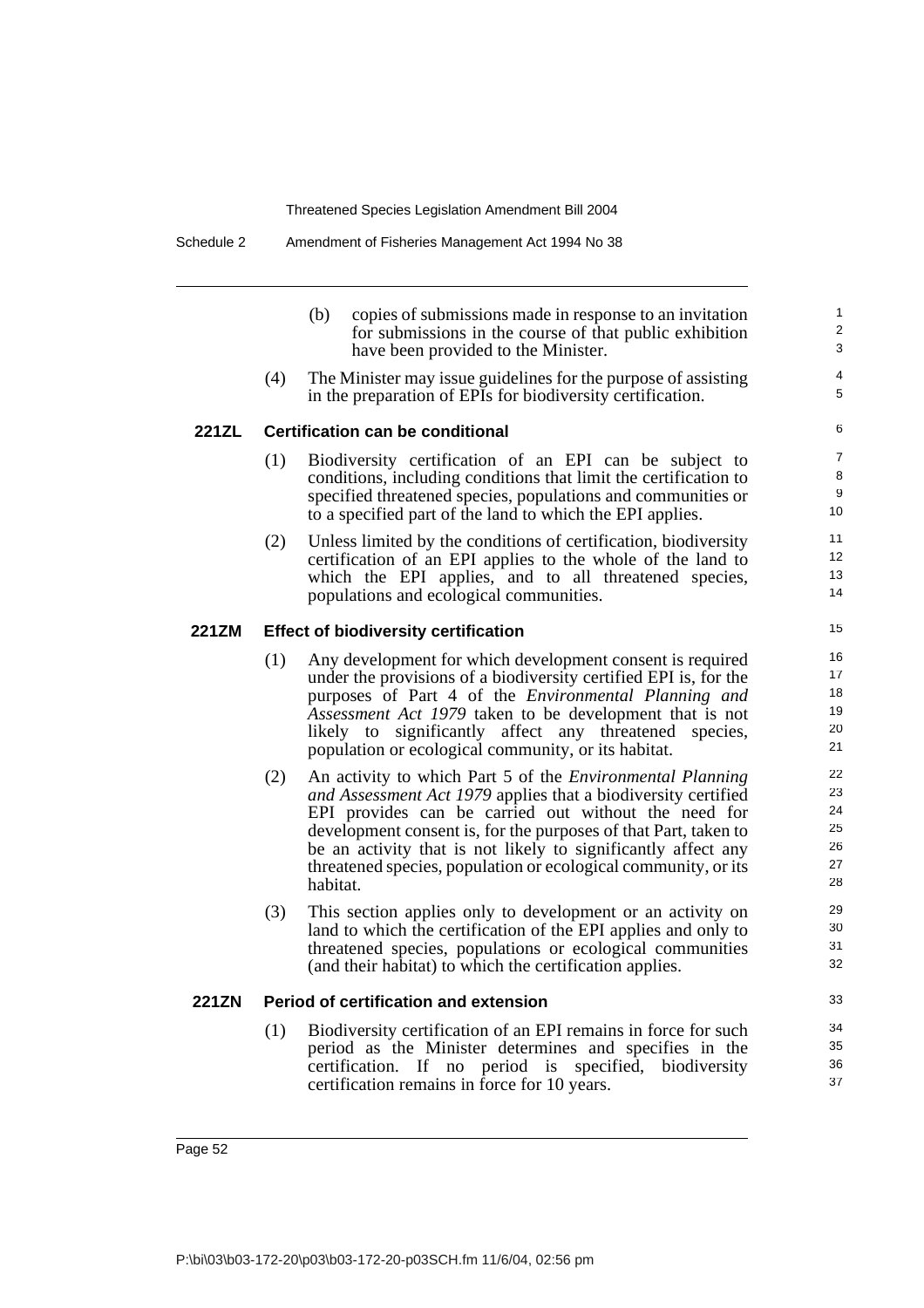Amendment of Fisheries Management Act 1994 No 38 Schedule 2

(2) Prior to the expiration of biodiversity certification of an EPI, the Minister may by order published in the Gazette extend by a period of up to 10 years the period for which that certification remains in force, but only if the Minister has reviewed the EPI to take account of any new listing of a species, population or ecological community or the discovery of a species, population or ecological community not previously known in an area. (3) This section does not prevent further biodiversity certification of an EPI under this Division. **221ZO Suspension and revocation of certification** The Minister may by order published in the Gazette suspend or revoke the certification of an EPI if the Minister is of the opinion that: (a) the EPI fails (or will, as a result of any proposed amendment of the EPI, fail) to make appropriate provision for the conservation of threatened species, populations and ecological communities, or (b) the consent authority under the EPI has failed to adequately comply with a direction by the Minister to review the EPI in response to any new listing of a species, population or ecological community or the discovery of a species, population or ecological community not previously known in an area. **221ZP Notification of certification, suspension or revocation** Notice of the grant of biodiversity certification under this Division or of the extension, suspension or revocation of that certification is to be given: (a) to the Director-General of the Department of Infrastructure, Planning and Natural Resources, and (b) on the website of the Department of Primary Industries, and (c) to each local council that is the council of an area of which land to which the EPI applies forms part.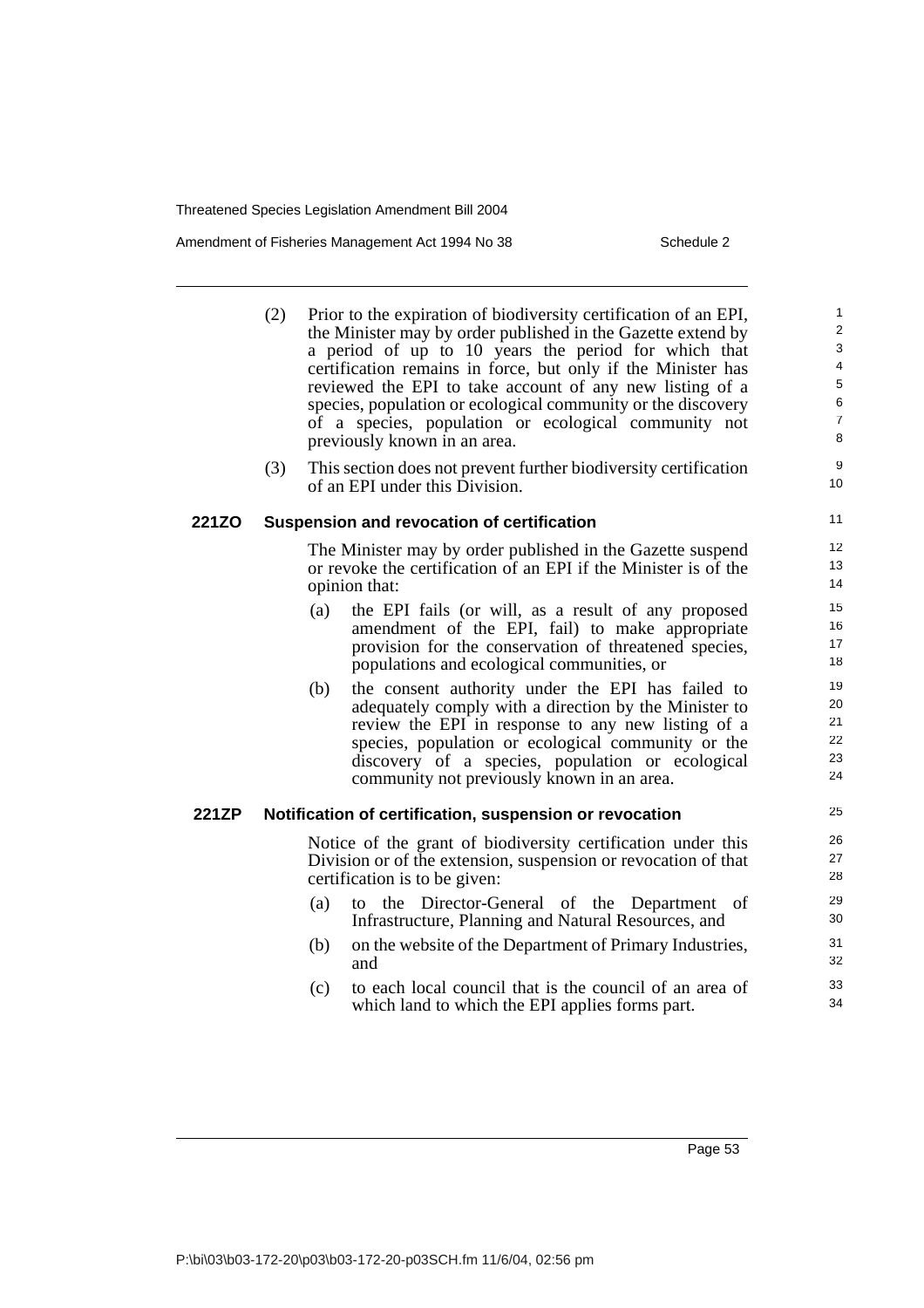Schedule 2 Amendment of Fisheries Management Act 1994 No 38

# **221ZQ Concurrence can be conditional on voluntary conservation action**

(1) The Director-General may grant concurrence under section 79B or 112C of the *Environmental Planning and Assessment Act 1979* conditional on the taking of specified action (*voluntary action*, as provided by subsection (2)) that the Director-General considers will significantly benefit threatened species conservation, but only if the Director-General is satisfied that the person who proposes to carry out the development or activity to which the concurrence relates has agreed to take the voluntary action and agrees to the imposition of the condition.

- (2) The voluntary action that can be required by a condition imposed under this section is any one or more of the following:
	- (a) the reservation of land under Part 4 of the NPW Act or the entering into of a conservation agreement relating to the land under that Act,
	- (b) action to secure the protection of land for conservation purposes by a method that the Director-General considers satisfactory,
	- (c) action to restore threatened species habitat on land referred to in paragraph (a) or (b),
	- (d) the contribution of money for a purpose referred to in paragraph  $(a)$ – $(c)$ .
- (3) In determining whether to confer biodiversity certification on an EPI, the Minister is entitled to have regard to the conservation benefits that will result from the taking of action in accordance with a condition proposed to be imposed under this section (as if those benefits would result from the implementation of the EPI).
- (4) When such a condition is imposed as a condition of concurrence in respect of development, the consent authority for the development must also impose the condition on its consent for the development.
- (5) The annual report of the Department is to include details of land or money contributed pursuant to a condition imposed under this section.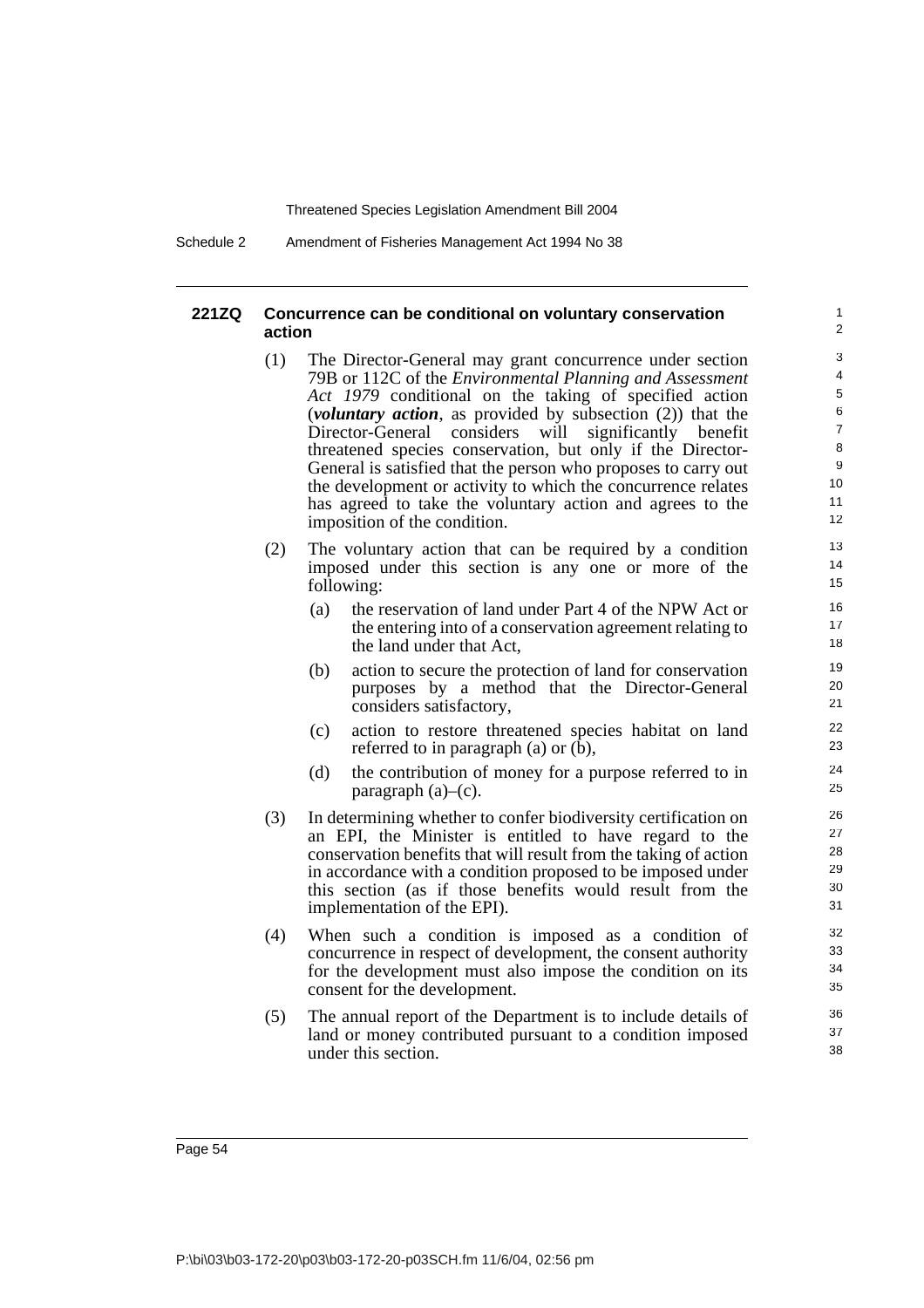Amendment of Fisheries Management Act 1994 No 38 Schedule 2

30 31

32

33

34 35 36

# **221ZR Director-General may accredit persons to prepare assessments and surveys**

- (1) The Director-General is to institute arrangements for the accreditation of suitably qualified and experienced persons to undertake and prepare surveys and assessments for use in connection with:
	- (a) biodiversity certification of EPIs under this Division, or
	- (b) any assessment of the matters referred to in section 5A (Significant effect on threatened species, populations or ecological communities, or their habitats) of the *Environmental Planning and Assessment Act 1979*.
- (2) An applicant for accreditation must furnish the Director-General with such information as the Director-General requires to effectively determine the application and the application must be accompanied by the fee fixed by the Director-General for the consideration of the application.
- (3) An accreditation is to be for the period specified by the Director-General in the instrument of accreditation, and the accreditation (or any renewal of it) may be given subject to the conditions and restrictions (if any) specified in the instrument of accreditation.
- (4) Without limiting subsection (3), an accreditation is to include conditions that require surveys and assessments to be undertaken and prepared in accordance with standards approved from time to time by the Director-General by order published in the Gazette.
- (5) The Director-General may vary conditions or restrictions (if any) attaching to an accreditation and may suspend or cancel an accreditation.

# **[43] Section 284 Public consultation procedure**

Omit "recommendation" from section 284 (1) (f).

Insert instead "determination".

# **[44] Section 284 (1) (h)**

Insert after section 284  $(1)$   $(g)$ :

(h) a draft Priorities Action Statement or amendment of such a Statement under Division 5A of Part 7A.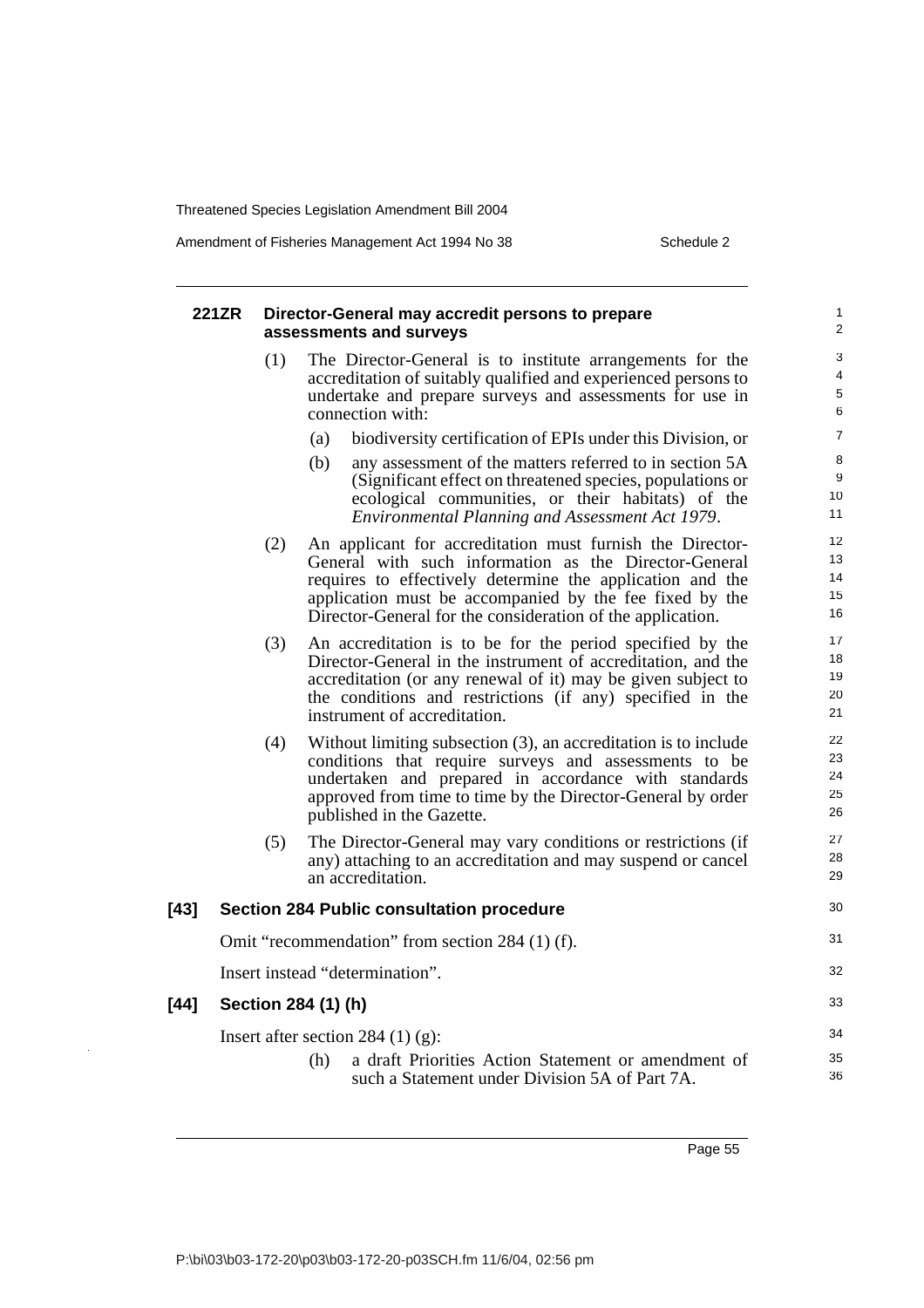| $[45]$ | <b>Schedule 4A</b>                           |  |                                                                                             |                | 1                            |  |  |
|--------|----------------------------------------------|--|---------------------------------------------------------------------------------------------|----------------|------------------------------|--|--|
|        | <b>Insert after Schedule 4:</b>              |  |                                                                                             |                | $\overline{2}$               |  |  |
|        | <b>Schedule 4A</b>                           |  | <b>Critically endangered species and</b><br>ecological communities                          |                | 3<br>$\overline{\mathbf{4}}$ |  |  |
|        |                                              |  |                                                                                             | (Section 220C) | 5                            |  |  |
|        | Part 1                                       |  | <b>Critically endangered species</b>                                                        |                | 6                            |  |  |
|        | Part 2                                       |  | <b>Critically endangered ecological</b>                                                     |                | $\overline{7}$               |  |  |
|        |                                              |  | communities                                                                                 |                | 8                            |  |  |
| $[46]$ | Schedule 5, heading                          |  |                                                                                             |                | 9                            |  |  |
|        |                                              |  | Omit the heading and section reference. Insert instead:                                     |                | 10                           |  |  |
|        | Schedule 5 Vulnerable species and ecological |  |                                                                                             |                |                              |  |  |
|        | communities                                  |  |                                                                                             |                |                              |  |  |
|        |                                              |  |                                                                                             | (Section 220C) | 13                           |  |  |
|        | Part 1                                       |  | <b>Vulnerable species</b>                                                                   |                | 14                           |  |  |
| $[47]$ | <b>Schedule 5</b>                            |  |                                                                                             |                | 15                           |  |  |
|        |                                              |  | Insert at the end of the Schedule:                                                          |                | 16                           |  |  |
|        | Part 2                                       |  | Vulnerable ecological communities                                                           |                | 17                           |  |  |
| $[48]$ |                                              |  | Schedule 7 Savings, transitional and other provisions                                       |                | 18                           |  |  |
|        |                                              |  | Insert at the end of clause $2(1)$ :                                                        |                | 19                           |  |  |
|        |                                              |  | Threatened Species Legislation Amendment Act 2004, to the<br>extent that it amends this Act |                | 20<br>21                     |  |  |

 $\bar{z}$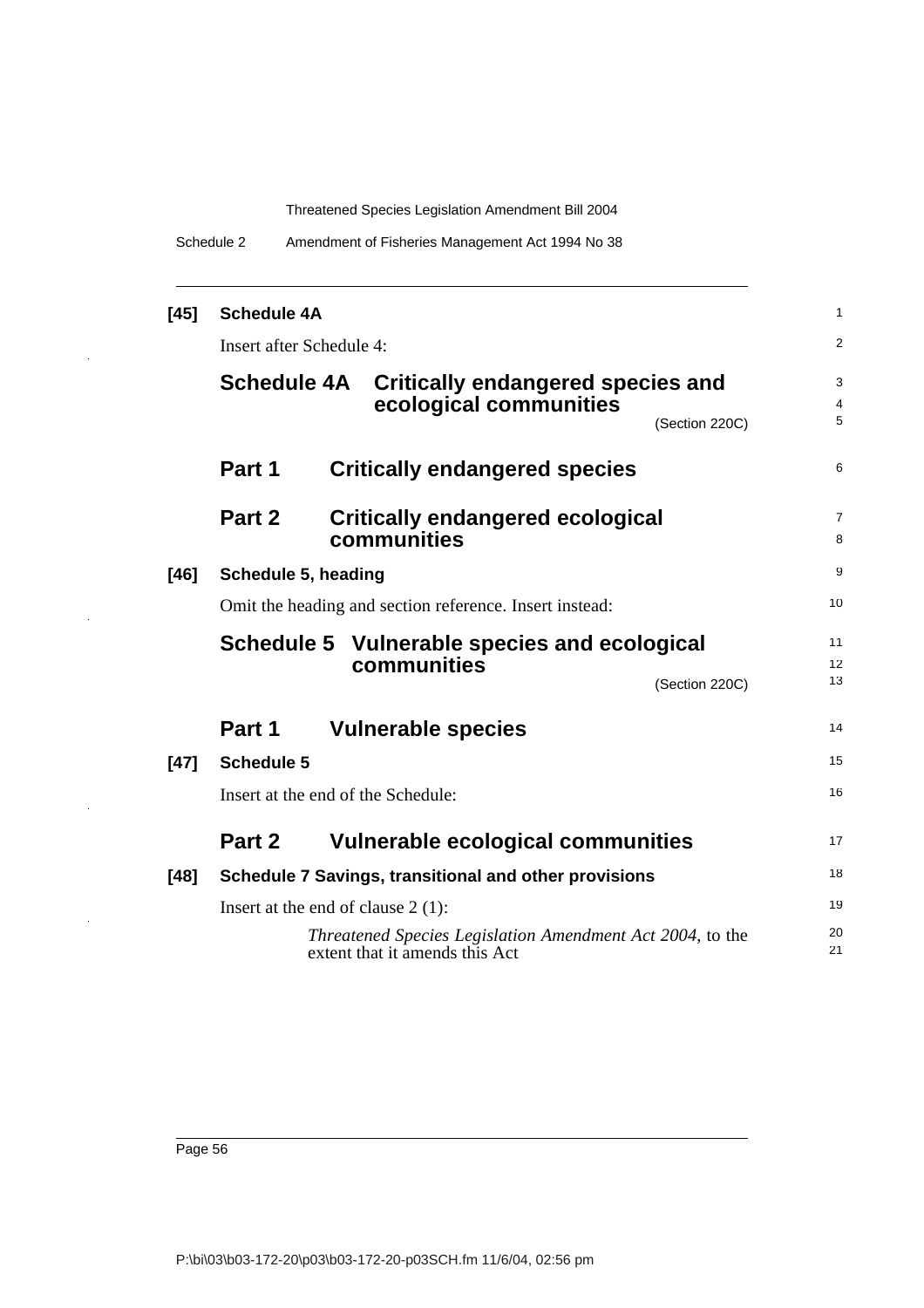Amendment of Fisheries Management Act 1994 No 38 Schedule 2

| [49] | <b>Schedule 7</b> |                                                                 |                |
|------|-------------------|-----------------------------------------------------------------|----------------|
|      |                   | Insert after clause 17B:                                        | 2              |
|      | 17C               | Referral of proposed final determinations to Minister           | 3              |
|      |                   | Sections 220L and 220M, as substituted by the <i>Threatened</i> | 4              |
|      |                   | Species Legislation Amendment Act 2004 extend to a matter       | 5              |
|      |                   | pending under section 220L and not finally determined before    | 6              |
|      |                   | the commencement of this clause.                                | $\overline{7}$ |
|      | 17D               | <b>Threatened Species Priorities Action Statements</b>          | 8              |
|      |                   | The Director-General may exercise any function of the           | 9              |
|      |                   | Director-General under Division 5A of Part 7A prior to the      | 10             |
|      |                   | commencement of that Division, for the purpose of               | 11             |
|      |                   | facilitating the adoption of a Threatened Species Priorities    | 12             |
|      |                   | Action Statement on the commencement of that Division.          | 13             |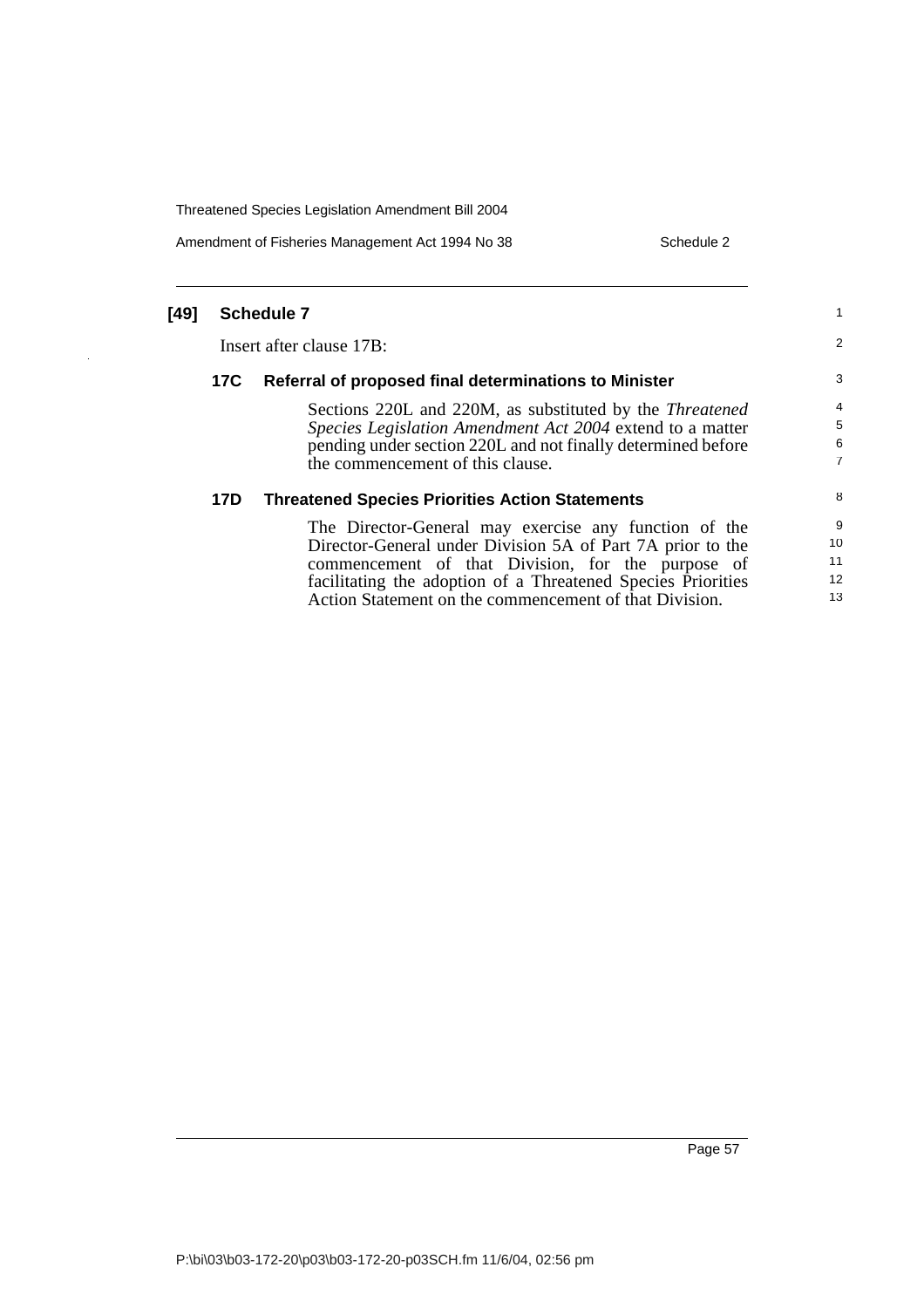|       |                                            | Schedule 3 Amendment of other threatened species<br>legislation                                                                                                                                                                                                                                                     | 1<br>$\sqrt{2}$            |  |  |
|-------|--------------------------------------------|---------------------------------------------------------------------------------------------------------------------------------------------------------------------------------------------------------------------------------------------------------------------------------------------------------------------|----------------------------|--|--|
|       |                                            | (Section 3)                                                                                                                                                                                                                                                                                                         | 3                          |  |  |
| 3.1   | National Parks and Wildlife Act 1974 No 80 |                                                                                                                                                                                                                                                                                                                     |                            |  |  |
| [1]   |                                            | <b>Section 5 Definitions</b>                                                                                                                                                                                                                                                                                        | 5                          |  |  |
|       |                                            | Insert in alphabetical order in section $5(1)$ :                                                                                                                                                                                                                                                                    | 6                          |  |  |
|       |                                            | <i>authorised officer</i> means the Director-General or a person<br>appointed as an authorised officer for the time being under<br>section 156B.                                                                                                                                                                    | $\overline{7}$<br>8<br>9   |  |  |
| [2]   | Section 5 (1)                              |                                                                                                                                                                                                                                                                                                                     | 10                         |  |  |
|       |                                            | Omit the definitions of endangered ecological community, endangered<br><i>population</i> and <i>endangered species</i> .                                                                                                                                                                                            | 11<br>12                   |  |  |
|       | Insert instead:                            |                                                                                                                                                                                                                                                                                                                     | 13                         |  |  |
|       |                                            | <i>endangered ecological community</i> means an endangered or<br>critically endangered ecological community within the<br>meaning of the <i>Threatened Species Conservation Act 1995</i> .                                                                                                                          | 14<br>15<br>16             |  |  |
|       |                                            | <i>endangered population</i> means an endangered population<br>within the meaning of the <i>Threatened Species Conservation</i><br>Act 1995.                                                                                                                                                                        | 17<br>18<br>19             |  |  |
|       |                                            | <i>endangered species</i> means an endangered or critically<br>endangered species within the meaning of the Threatened<br>Species Conservation Act 1995.                                                                                                                                                            | 20<br>21<br>22             |  |  |
| $[3]$ | communities                                | Section 98 Harming protected fauna, other than threatened<br>species, endangered populations or endangered ecological                                                                                                                                                                                               | 23<br>24<br>25             |  |  |
|       |                                            | Insert after section 98 (5):                                                                                                                                                                                                                                                                                        | 26                         |  |  |
|       | (6)                                        | A person is not to be convicted of an offence arising under<br>subsection $(2)$ if the person proves that the act constituting the<br>offence was done in the course of carrying out an activity that<br>would constitute a defence under section 118G (Defences) to<br>a prosecution for an offence under Part 8A. | 27<br>28<br>29<br>30<br>31 |  |  |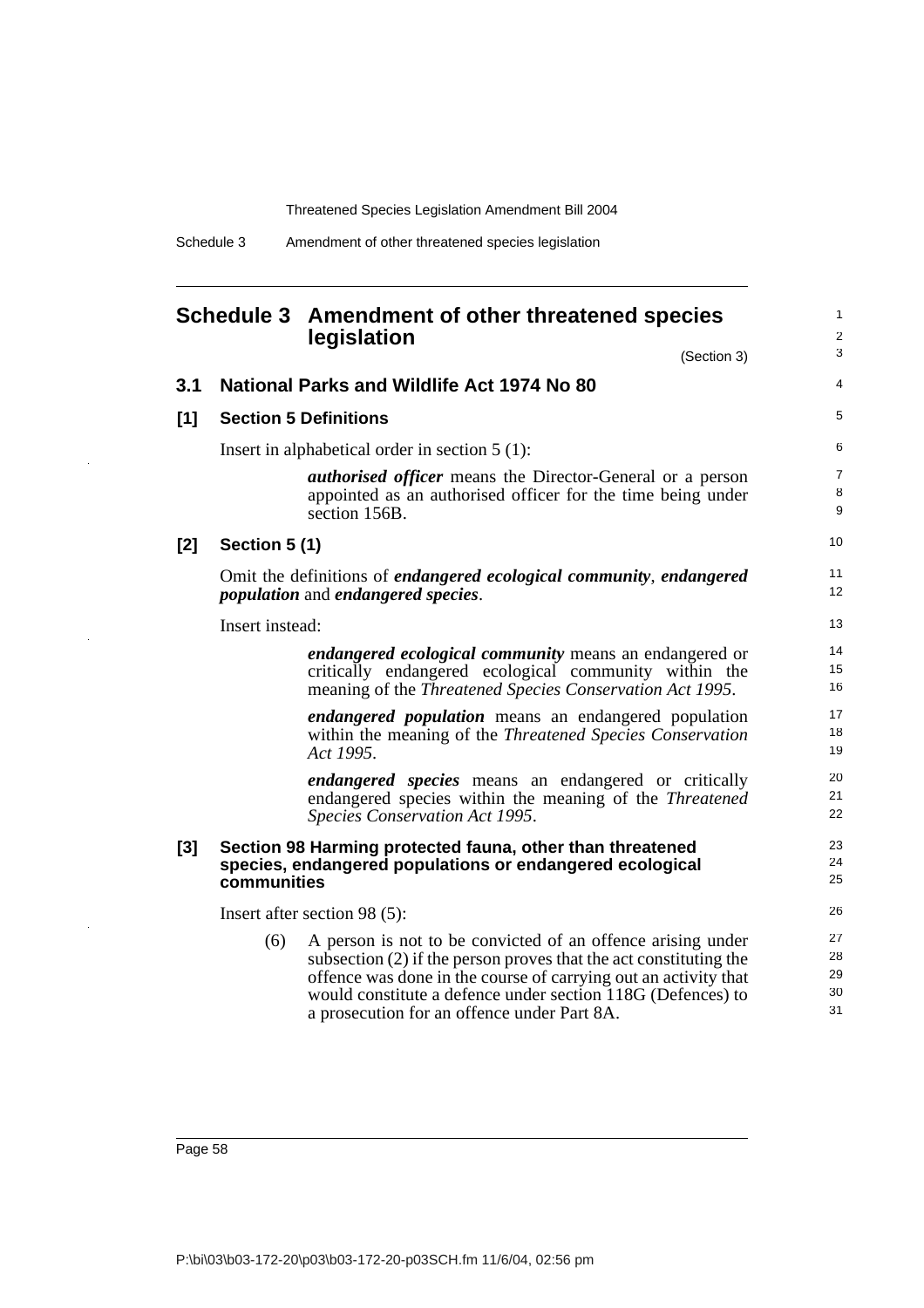Amendment of other threatened species legislation Schedule 3

 $\bar{\mathcal{A}}$ 

 $\ddot{\phantom{a}}$ 

| [4] | Section 118A Harming or picking threatened species, endangered<br>populations or endangered ecological communities |      |                                                                                                                                                                                                                                                                                                                                                                                                                |                                         |  |
|-----|--------------------------------------------------------------------------------------------------------------------|------|----------------------------------------------------------------------------------------------------------------------------------------------------------------------------------------------------------------------------------------------------------------------------------------------------------------------------------------------------------------------------------------------------------------|-----------------------------------------|--|
|     | Insert after section $118A(3)(a1)$ :                                                                               |      |                                                                                                                                                                                                                                                                                                                                                                                                                |                                         |  |
|     |                                                                                                                    | (a2) | was authorised by a property vegetation plan approved<br>under the Native Vegetation Act 2003 for land that had<br>the benefit of biodiversity certification under Division<br>4 of Part 7 of the Threatened Species Conservation Act<br>1995 when approval of the plan was given, or<br>Note. See also the defences under section 118G.                                                                       | 4<br>5<br>6<br>$\overline{7}$<br>8<br>9 |  |
| [5] | Section 118D Damage habitat of threatened species, endangered<br>population or endangered ecological community     |      |                                                                                                                                                                                                                                                                                                                                                                                                                |                                         |  |
|     |                                                                                                                    |      | Insert after section $118D(2)(a1)$ :                                                                                                                                                                                                                                                                                                                                                                           | 12                                      |  |
|     |                                                                                                                    | (a2) | was authorised by a property vegetation plan approved<br>under the <i>Native Vegetation Act 2003</i> if that approval is<br>given while biodiversity certification of the native<br>vegetation reform package is in force under Division 4<br>of Part 7 of the Threatened Species Conservation Act<br>1995, or<br>Note. See also the defences under section 118G.                                              | 13<br>14<br>15<br>16<br>17<br>18<br>19  |  |
|     |                                                                                                                    |      |                                                                                                                                                                                                                                                                                                                                                                                                                | 20                                      |  |
| [6] | <b>Section 118D (4)</b>                                                                                            |      |                                                                                                                                                                                                                                                                                                                                                                                                                |                                         |  |
|     | Insert after section $118D(3)$ :                                                                                   |      |                                                                                                                                                                                                                                                                                                                                                                                                                |                                         |  |
|     | (4)                                                                                                                |      | In proceedings for an offence under this section in respect of<br>an act or an omission of a person that causes damage to any<br>habitat (other than critical habitat) of a threatened species, an<br>endangered population or an endangered ecological<br>community, it is to be conclusively presumed that the person<br>knew that the land concerned was habitat of that kind if it is<br>established that: | 22<br>23<br>24<br>25<br>26<br>27<br>28  |  |
|     |                                                                                                                    | (a)  | the act or omission occurred in the course of the<br>carrying out of development or an activity for which<br>development consent under Part 4 of the <i>Environmental</i><br>Planning and Assessment Act 1979, or an approval to<br>which Part 5 of that Act applies, was required but not<br>obtained, or                                                                                                     | 29<br>30<br>31<br>32<br>33<br>34        |  |
|     |                                                                                                                    | (b)  | the act or omission constituted a failure to comply with<br>any such development consent or approval.                                                                                                                                                                                                                                                                                                          | 35<br>36                                |  |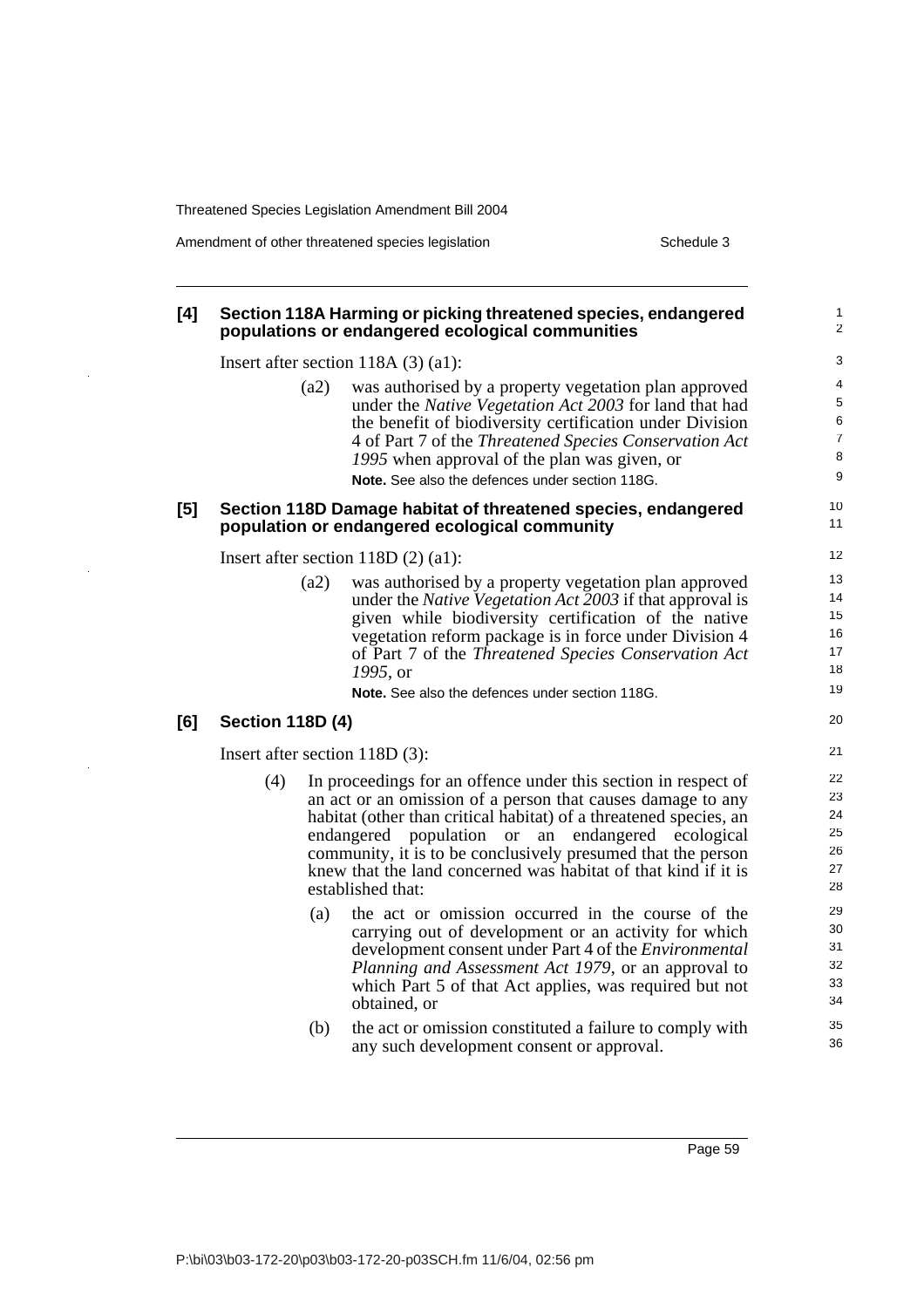Schedule 3 Amendment of other threatened species legislation

| $[7]$ | <b>Section 118G</b>        |                 |                                                                                                                                                                                                                                                   | 1                             |  |
|-------|----------------------------|-----------------|---------------------------------------------------------------------------------------------------------------------------------------------------------------------------------------------------------------------------------------------------|-------------------------------|--|
|       | Insert after section 118F: |                 |                                                                                                                                                                                                                                                   |                               |  |
| 118G  |                            | <b>Defences</b> |                                                                                                                                                                                                                                                   | 3                             |  |
|       | (1)                        | (a)             | It is a defence to a prosecution for an offence under this Part<br>if the accused proves that the act constituting the alleged<br>offence was any of the following activities:<br>clearing that constitutes a routine agricultural                | 4<br>5<br>6<br>$\overline{7}$ |  |
|       |                            |                 | management activity,                                                                                                                                                                                                                              | 8                             |  |
|       |                            | (b)             | a routine agricultural management activity (except<br>clearing under paragraph (a)), but only to the extent that<br>the activity is reasonably necessary for the purposes of<br>the agricultural activities carried out on the land<br>concerned, | 9<br>10<br>11<br>12<br>13     |  |
|       |                            |                 | Note. Both (a) and (b) must be read subject to subsection (3).                                                                                                                                                                                    | 14<br>15                      |  |
|       |                            | (c)             | an activity that is permitted under any of the following<br>provisions of the <i>Native Vegetation Act 2003</i> :                                                                                                                                 | 16                            |  |
|       |                            |                 | section 19 (Clearing of non-protected regrowth<br>(i)<br>permitted),                                                                                                                                                                              | 17<br>18                      |  |
|       |                            |                 | section 23 (Continuation of existing farming<br>(ii)<br>activities).                                                                                                                                                                              | 19<br>20                      |  |
|       |                            |                 | 24 (Sustainable grazing),<br>(iii)                                                                                                                                                                                                                | 21                            |  |
|       |                            | (d)             | any other activity prescribed by the regulations for the<br>purposes of this section.                                                                                                                                                             | 22<br>23                      |  |
|       | (2)                        |                 | Each of the following is a <i>routine agricultural management</i><br><i>activity</i> for the purposes of this section:                                                                                                                            | 24<br>25                      |  |
|       |                            | (a)             | the construction, operation and maintenance of rural<br>infrastructure:                                                                                                                                                                           | 26<br>27                      |  |
|       |                            |                 | (i)<br>including (subject to the regulations) dams,<br>permanent fences, buildings, windmills, bores,<br>air strips (in the Western Division), stockyards,<br>and farm roads, but                                                                 | 28<br>29<br>30<br>31          |  |
|       |                            |                 | not including rural infrastructure in areas zoned<br>(ii)<br>as rural-residential under environmental planning<br>instruments or on small holdings (as defined in<br>the regulations),                                                            | 32<br>33<br>34<br>35          |  |
|       |                            | (b)             | the removal of noxious weeds under the Noxious Weeds<br>Act 1993,                                                                                                                                                                                 | 36<br>37                      |  |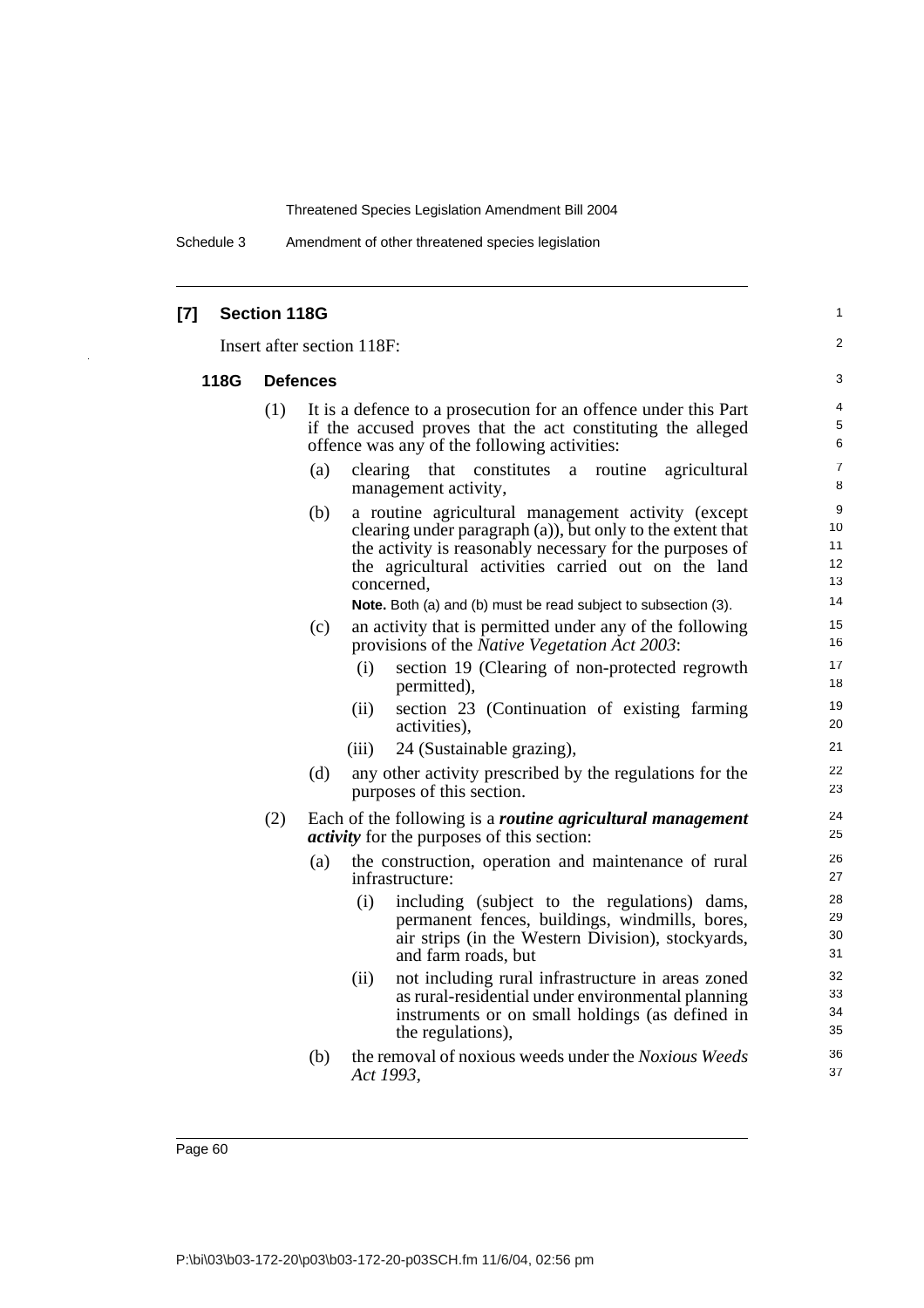Amendment of other threatened species legislation Schedule 3

|     | (c)       | the control of noxious animals under the Rural Lands<br>Protection Act 1998,                                                                                                       | 1<br>$\overline{2}$      |
|-----|-----------|------------------------------------------------------------------------------------------------------------------------------------------------------------------------------------|--------------------------|
|     | (d)       | the collection of firewood (except for commercial<br>purposes),                                                                                                                    | 3<br>4                   |
|     | (e)       | the harvesting or other clearing of native vegetation<br>planted for commercial purposes,                                                                                          | 5<br>6                   |
|     | (f)       | the lopping of native vegetation for stock fodder<br>(including uprooting mulga in the Western Division in<br>areas officially declared to be drought affected),                   | $\overline{7}$<br>8<br>9 |
|     | (g)       | traditional Aboriginal cultural activities (except<br>commercial activities),                                                                                                      | 10<br>11                 |
|     | (h)       | the maintenance of public utilities (such as those<br>associated with the transmission of electricity, the<br>supply of water, the supply of gas and electronic<br>communication), | 12<br>13<br>14<br>15     |
|     | (i)       | any activity reasonably considered necessary to remove<br>or reduce an imminent risk of serious personal injury or<br>damage to property.                                          | 16<br>17<br>18           |
| (3) |           | This section does not authorise the doing of an act that<br>constitutes a routine agricultural management activity:                                                                | 19<br>20                 |
|     | (a)       | if it exceeds the minimum extent necessary for carrying<br>out the routine agricultural management activity, or                                                                    | 21<br>22                 |
|     | (b)       | if it is done for a work, building or structure before the<br>grant of any statutory approval or other authority<br>required for the work, building or structure.                  | 23<br>24<br>25           |
| (4) | Act 2003. | This section does not apply to land described or referred to in<br>Part 3 (Urban areas) of Schedule 1 to the Native Vegetation                                                     | 26<br>27<br>28           |
| (5) |           | The regulations may make provision for or with respect to:                                                                                                                         | 29                       |
|     | (a)       | extending, limiting or varying the activities referred to<br>in subsection $(1)$ (and that subsection is to be construed<br>accordingly), or                                       | 30<br>31<br>32           |
|     | (b)       | excluding any specified land or class of land from the<br>operation of subsection $(1)$ , or                                                                                       | 33<br>34                 |
|     | (c)       | including any specified land or class of land in the<br>operation of subsection (1) that would otherwise be<br>excluded from its operation by subsection $(4)$                     | 35<br>36<br>37           |

excluded from its operation by subsection (4).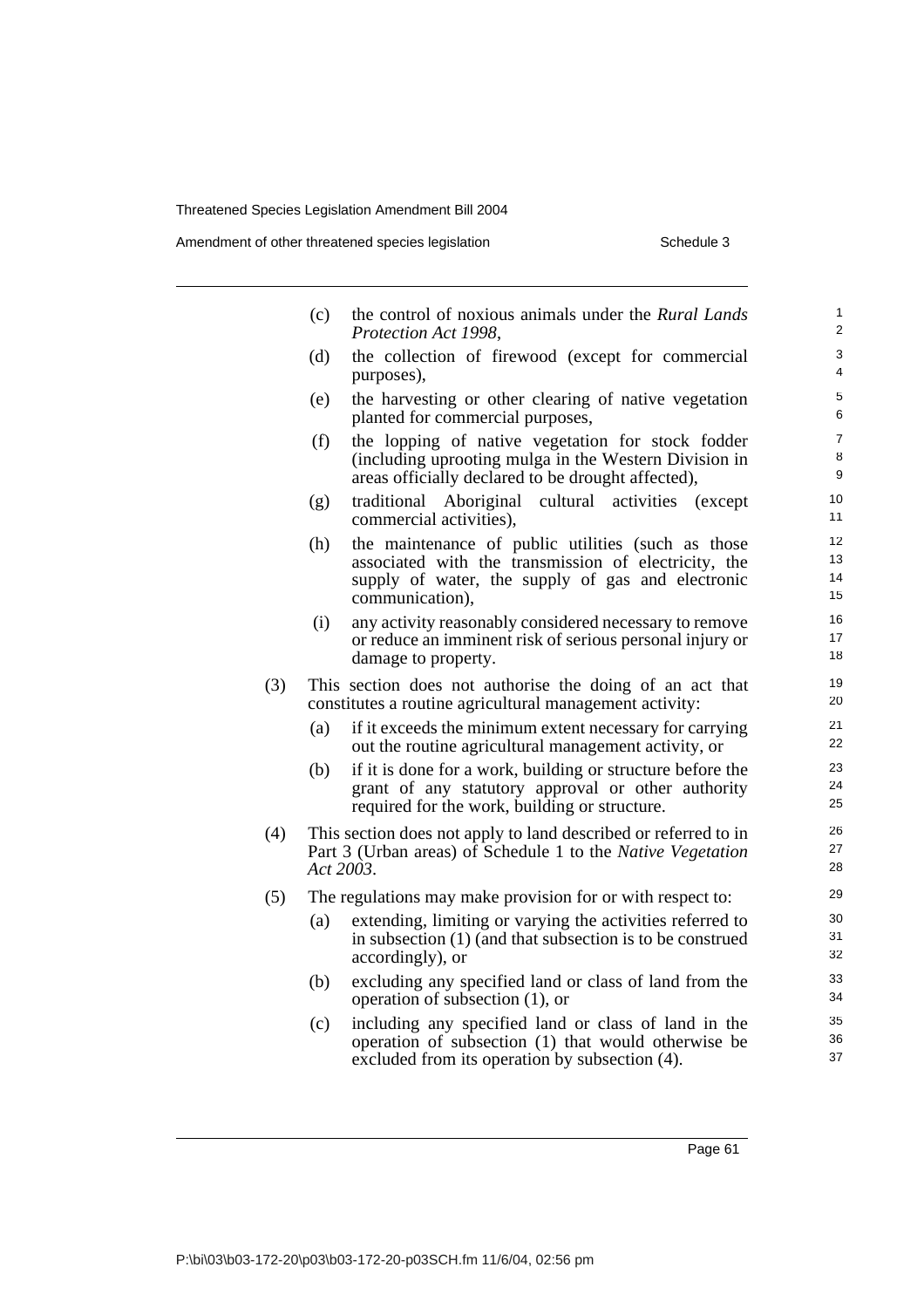(6) Until regulations under subsection (5) otherwise provide, any regulations in force under section 11 (2) of the *Native Vegetation Act 2003* apply for the purposes of extending, limiting or varying the activities referred to in subsection (2) in the same way as those regulations apply for the purposes of extending, limiting or varying the activities referred to in section 11 (1) of that Act.

8

9

#### **[8] Section 156B**

Insert after section 156A:

### **156B Powers of authorised officers**

- (1) The Director-General may appoint any person (including a class of persons) to be an authorised officer for the purposes of national parks legislation. Such an appointment is to be made under Chapter 7 of the *Protection of the Environment Operations Act 1997* (the *POEO Act*) as applied under this section.
- (2) An authorised officer has and may exercise the functions of an authorised officer under Chapter 7 (except Part 7.6) of the POEO Act for the following purposes:
	- (a) for determining whether there has been compliance with or a contravention of national parks legislation,
	- (b) for obtaining information or records for purposes connected with the administration of national parks legislation,
	- (c) generally for administering national parks legislation.
- (3) The provisions of Chapter 7 of the POEO Act apply to and in respect of national parks legislation as if:
	- (a) references in those provisions to an authorised officer were references to authorised officers appointed as referred to in this section, and
	- (b) references in those provisions to "this Act" were references to an Act or regulation forming part of the national parks legislation, and
	- (c) references in those provisions to the EPA were references to the Director-General, and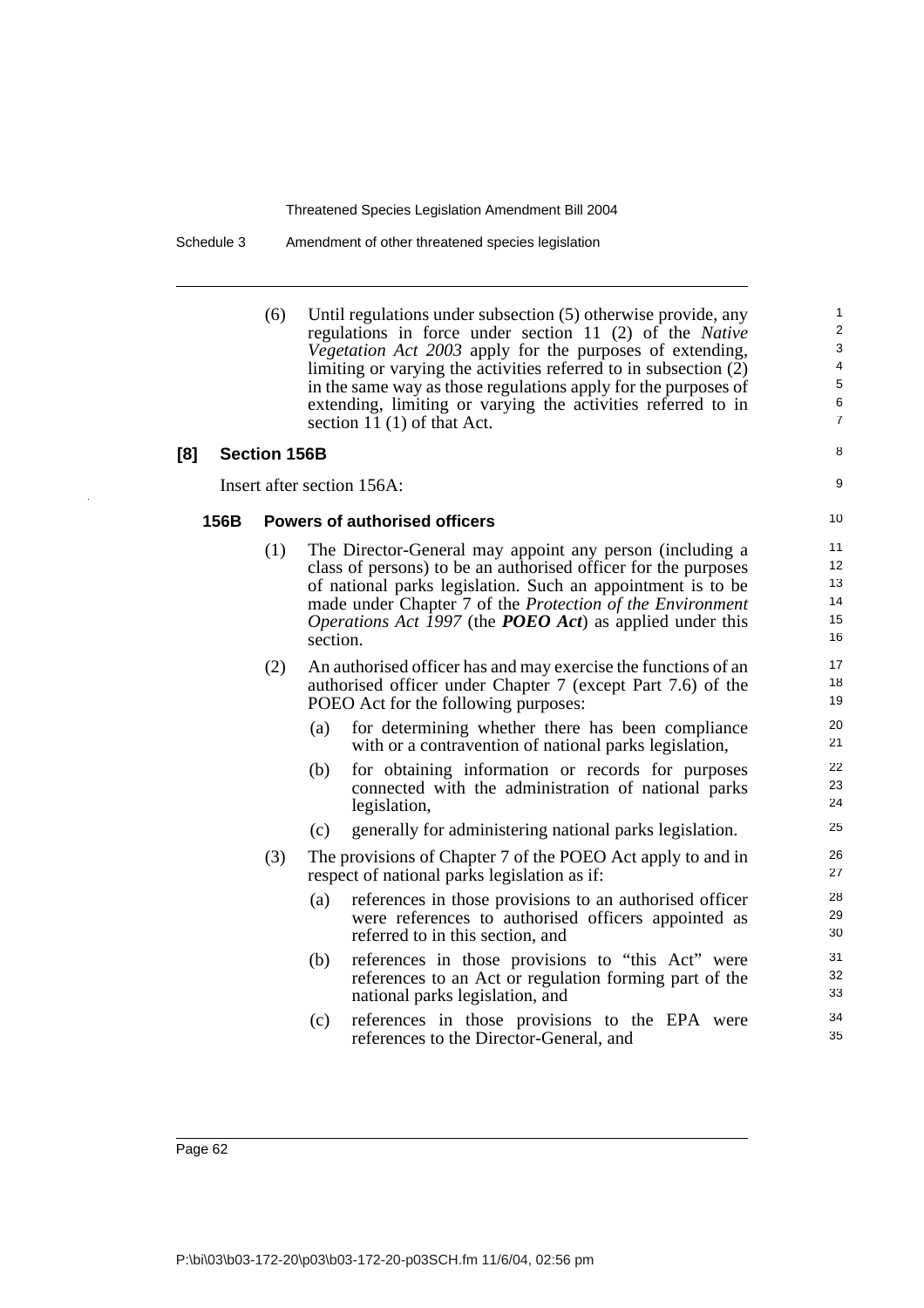Amendment of other threatened species legislation Schedule 3

|     |      |     | (d)<br>the Director-General were the appropriate regulatory<br>authority for matters concerning national parks<br>legislation.                                                                                                                                                                                                                                                                                                                                                                                                                                              | $\mathbf{1}$<br>2<br>3                                   |  |
|-----|------|-----|-----------------------------------------------------------------------------------------------------------------------------------------------------------------------------------------------------------------------------------------------------------------------------------------------------------------------------------------------------------------------------------------------------------------------------------------------------------------------------------------------------------------------------------------------------------------------------|----------------------------------------------------------|--|
|     |      | (4) | The functions that an authorised officer has under Chapter 7<br>of the POEO Act are, for the purposes of any provision of<br>national parks legislation, taken to be functions under national<br>parks legislation.                                                                                                                                                                                                                                                                                                                                                         | 4<br>5<br>6<br>$\overline{7}$                            |  |
|     |      | (5) | If an authorised officer has functions in respect of a matter<br>under both Chapter 7 of the POEO Act (as applying under this<br>section) and under any other provision of national parks<br>legislation, the fact that there is a restriction on the exercise of<br>a function under national parks legislation does not of itself<br>operate to restrict the exercise by an authorised officer of any<br>similar or the same function under Chapter 7 of the POEO<br>Act.                                                                                                 | 8<br>9<br>10<br>11<br>12<br>13<br>14<br>15               |  |
|     |      | (6) | In this section:                                                                                                                                                                                                                                                                                                                                                                                                                                                                                                                                                            | 16                                                       |  |
|     |      |     | <i>national parks legislation</i> means each of the following Acts<br>and the regulations under those Acts:                                                                                                                                                                                                                                                                                                                                                                                                                                                                 |                                                          |  |
|     |      |     | (a)<br>this Act,                                                                                                                                                                                                                                                                                                                                                                                                                                                                                                                                                            | 19                                                       |  |
|     |      |     | (b)<br>Threatened Species Conservation Act 1995,                                                                                                                                                                                                                                                                                                                                                                                                                                                                                                                            | 20                                                       |  |
|     |      |     | Wilderness Act 1987,<br>(c)                                                                                                                                                                                                                                                                                                                                                                                                                                                                                                                                                 | 21                                                       |  |
|     |      |     | Marine Parks Act 1997.<br>(d)                                                                                                                                                                                                                                                                                                                                                                                                                                                                                                                                               | 22                                                       |  |
| [9] |      |     | Sections 159A and 159B                                                                                                                                                                                                                                                                                                                                                                                                                                                                                                                                                      | 23                                                       |  |
|     |      |     | Insert after section 159:                                                                                                                                                                                                                                                                                                                                                                                                                                                                                                                                                   | 24                                                       |  |
|     | 159A |     | Liability of landholder for certain harming and picking<br>offences                                                                                                                                                                                                                                                                                                                                                                                                                                                                                                         | 25<br>26                                                 |  |
|     |      |     | In any criminal proceedings for an offence under section 98<br>or Part 8A, the landholder of any land on which the offence is<br>alleged to have occurred is taken to have carried out the<br>activity constituting the alleged offence unless it<br><sup>is</sup><br>established that:<br>the activity was carried out by another person, and<br>(a)<br>(b)<br>the landholder did not cause or permit the other person<br>to carry out the activity.<br>This section does not prevent proceedings being taken against<br>the person who actually carried out the activity. | 27<br>28<br>29<br>30<br>31<br>32<br>33<br>34<br>35<br>36 |  |
|     |      |     |                                                                                                                                                                                                                                                                                                                                                                                                                                                                                                                                                                             |                                                          |  |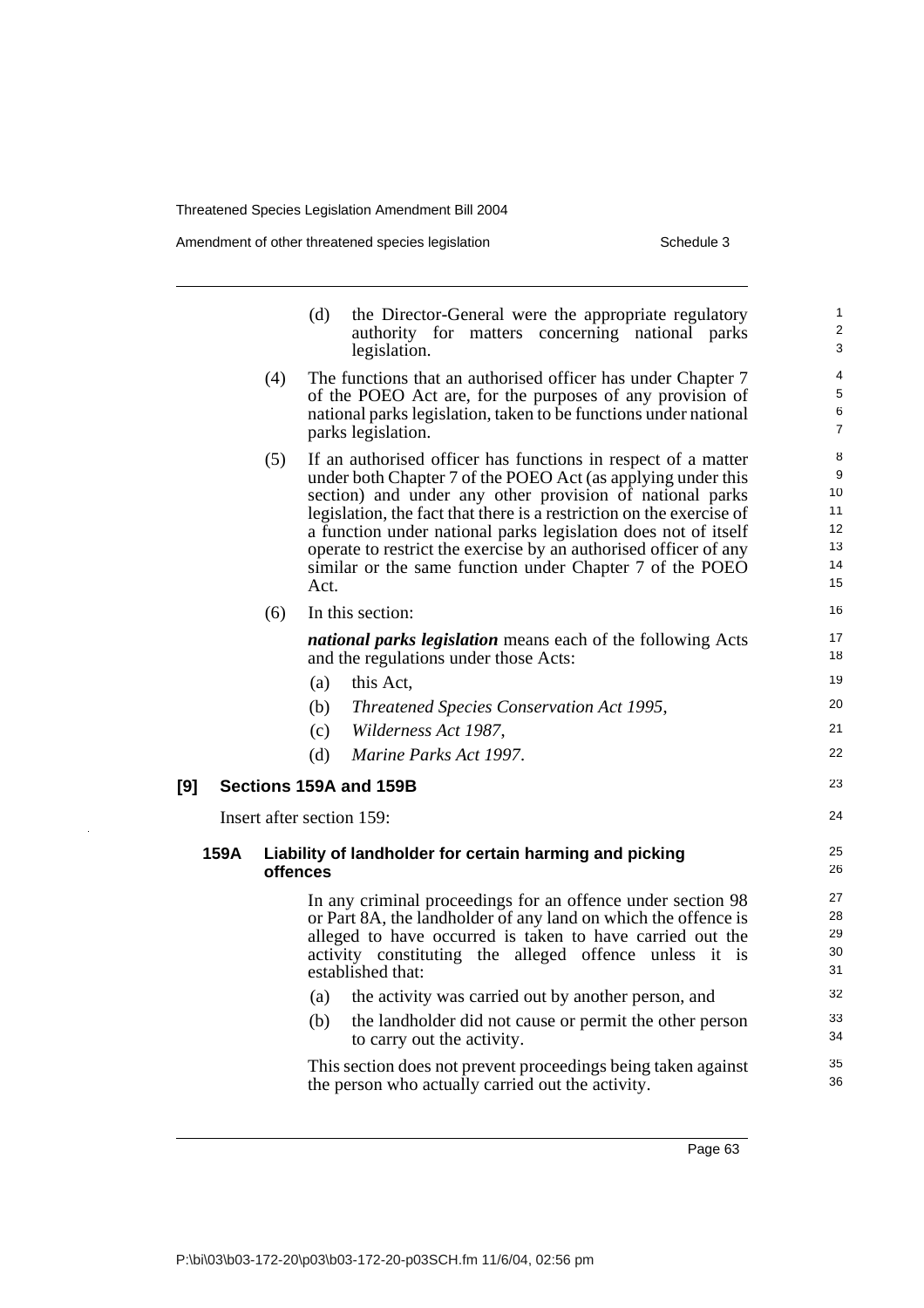Schedule 3 Amendment of other threatened species legislation

|        | 159B | Causing or permitting certain harming and picking offences                                                                                                                                                                                                                                | 1                                  |
|--------|------|-------------------------------------------------------------------------------------------------------------------------------------------------------------------------------------------------------------------------------------------------------------------------------------------|------------------------------------|
|        |      | A person who causes or permits, by act or omission, another<br>person to commit an offence under section 98 or a provision<br>of Part 8A is guilty of an offence under the provision and is<br>liable on conviction to the same penalty applicable to an<br>offence under that provision. | $\overline{2}$<br>3<br>4<br>5<br>6 |
| $[10]$ |      | Section 160 Penalty notices for certain offences                                                                                                                                                                                                                                          | 7                                  |
|        |      | Omit "(not exceeding 5 penalty units)" from section 160 (6) (b).                                                                                                                                                                                                                          | 8                                  |
| $[11]$ |      | Section 164 Powers of entry and seizure                                                                                                                                                                                                                                                   | 9                                  |
|        |      | Omit "The Director-General or any person duly authorised by the<br>Director-General in that behalf" from section 164 (1).                                                                                                                                                                 | 10<br>11                           |
|        |      | Insert instead "An authorised officer".                                                                                                                                                                                                                                                   | 12                                 |
| $[12]$ |      | Section 164 (2) (c)                                                                                                                                                                                                                                                                       | 13                                 |
|        |      | Insert "with the permission of the occupier or" after "except".                                                                                                                                                                                                                           | 14                                 |
| $[13]$ |      | <b>Section 164 (5)</b>                                                                                                                                                                                                                                                                    | 15                                 |
|        |      | Omit the words before paragraph (a).                                                                                                                                                                                                                                                      | 16                                 |
|        |      | Insert instead:                                                                                                                                                                                                                                                                           | 17                                 |
|        |      | An authorised officer or a police officer may apply to an<br>authorised justice for a search warrant if the authorised officer<br>or police officer believes on reasonable grounds:                                                                                                       | 18<br>19<br>20                     |
| $[14]$ |      | Section 165 Persons to deliver up fauna etc when required                                                                                                                                                                                                                                 | 21                                 |
|        |      | Omit "the Director-General, or any person duly authorised by the<br>Director-General in that behalf," from section 165 (1).                                                                                                                                                               | 22<br>23                           |
|        |      | Insert instead "an authorised officer".                                                                                                                                                                                                                                                   | 24                                 |
| $[15]$ |      | Section 167 Disposal of fauna and perishable goods when seized<br>or delivered up                                                                                                                                                                                                         | 25<br>26                           |
|        |      | Omit "the Director-General or an officer of the Service duly authorised by<br>the Director-General in that behalf" from section 167 (1).                                                                                                                                                  | 27<br>28                           |
|        |      | Insert instead "an authorised officer".                                                                                                                                                                                                                                                   | 29                                 |
|        |      |                                                                                                                                                                                                                                                                                           |                                    |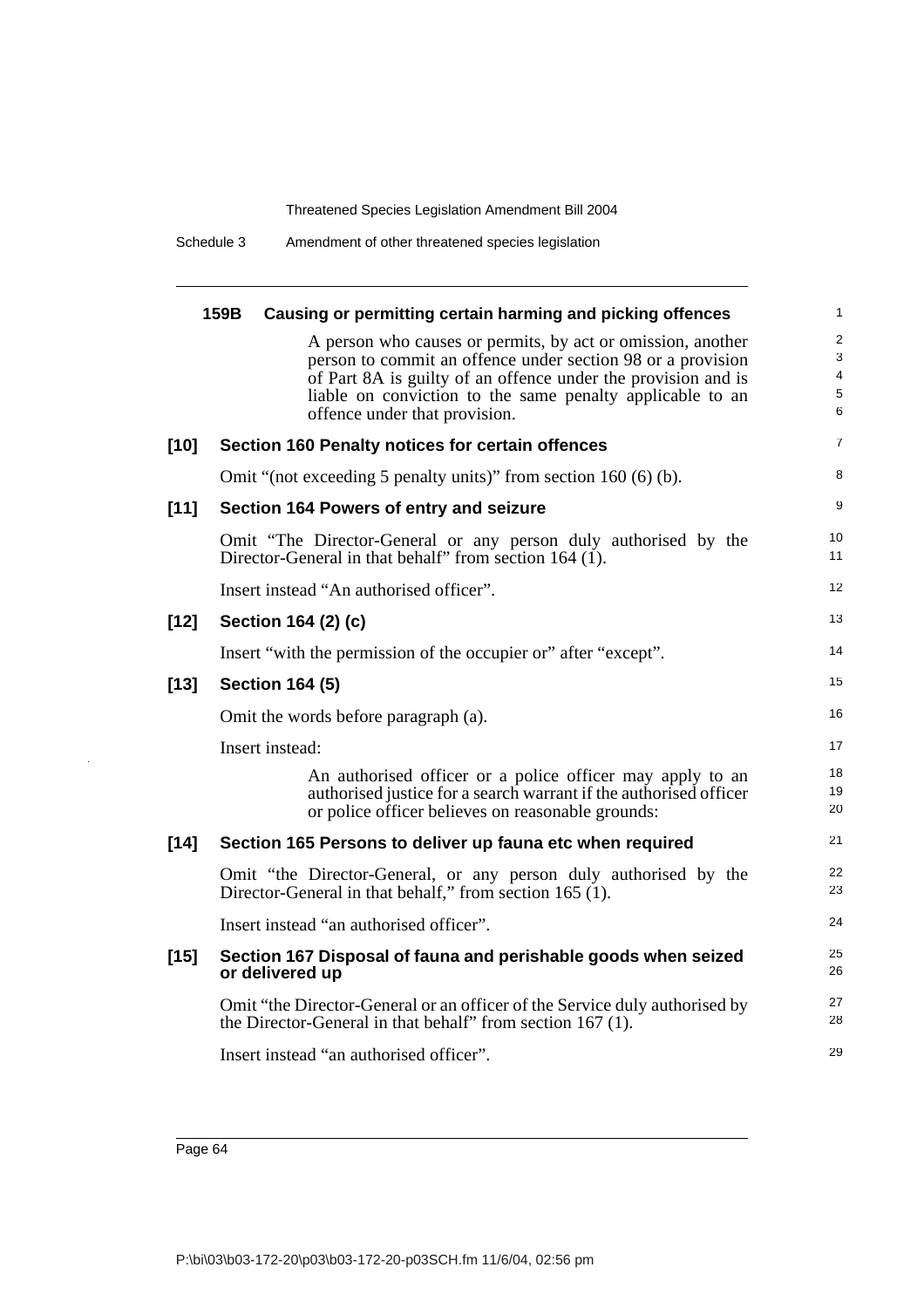Threatened Species Legislation Amendment Bill 2004

|  | Amendment of other threatened species legislation | Schedule 3 |
|--|---------------------------------------------------|------------|
|--|---------------------------------------------------|------------|

| $[16]$ |        |                             |     | Schedule 3 Savings, transitional and other provisions                                                                                                                                                                                                     | 1                          |
|--------|--------|-----------------------------|-----|-----------------------------------------------------------------------------------------------------------------------------------------------------------------------------------------------------------------------------------------------------------|----------------------------|
|        |        |                             |     | Insert at the end of clause $1(1)$ :                                                                                                                                                                                                                      | $\overline{c}$             |
|        |        |                             |     | Threatened Species Legislation Amendment Act 2004, to the<br>extent that it amends this Act                                                                                                                                                               | 3<br>4                     |
| $[17]$ |        | <b>Schedule 3</b>           |     |                                                                                                                                                                                                                                                           | 5                          |
|        |        | <b>Insert after Part 4:</b> |     |                                                                                                                                                                                                                                                           | 6                          |
|        | Part 5 |                             |     | Provisions consequent on enactment of<br><b>Threatened Species Legislation</b><br><b>Amendment Act 2004</b>                                                                                                                                               | 7<br>8<br>9                |
|        | 44     |                             |     | <b>Authorised officers</b>                                                                                                                                                                                                                                | 10                         |
|        |        | (1)                         |     | A person who is duly authorised for the purposes of section<br>164 or 165 immediately before the commencement of section<br>156B is, on that commencement taken to have been appointed<br>as an authorised officer under that section.                    | 11<br>12<br>13<br>14       |
|        |        | (2)                         |     | The functions conferred on an authorised officer by section<br>156B extend to matters arising before the commencement of<br>that section.                                                                                                                 | 15<br>16<br>17             |
| 3.2    |        |                             |     | <b>National Parks and Wildlife Regulation 2002</b>                                                                                                                                                                                                        | 18                         |
|        |        |                             |     | <b>Clause 94 Evidence of authority</b>                                                                                                                                                                                                                    | 19                         |
|        |        |                             |     | Omit clause 94 (1). Insert instead:                                                                                                                                                                                                                       | 20                         |
|        |        | (1)                         |     | For the purposes of sections 164 and 165 of the Act, the<br>prescribed evidence of a person's authority is:                                                                                                                                               | 21<br>22                   |
|        |        |                             | (a) | a written instrument of authority signed by the Director-<br>General that identifies the person so authorised (unless<br>the person has been provided with an identification card<br>as referred to in paragraph (b)), or                                 | 23<br>24<br>25<br>26       |
|        |        |                             | (b) | the identification card provided to the person in respect<br>of the person's appointment as an authorised officer<br>under section 189 of the Protection of the Environment<br><i>Operations Act 1997</i> (as applying under section 156B<br>of the Act). | 27<br>28<br>29<br>30<br>31 |

Page 65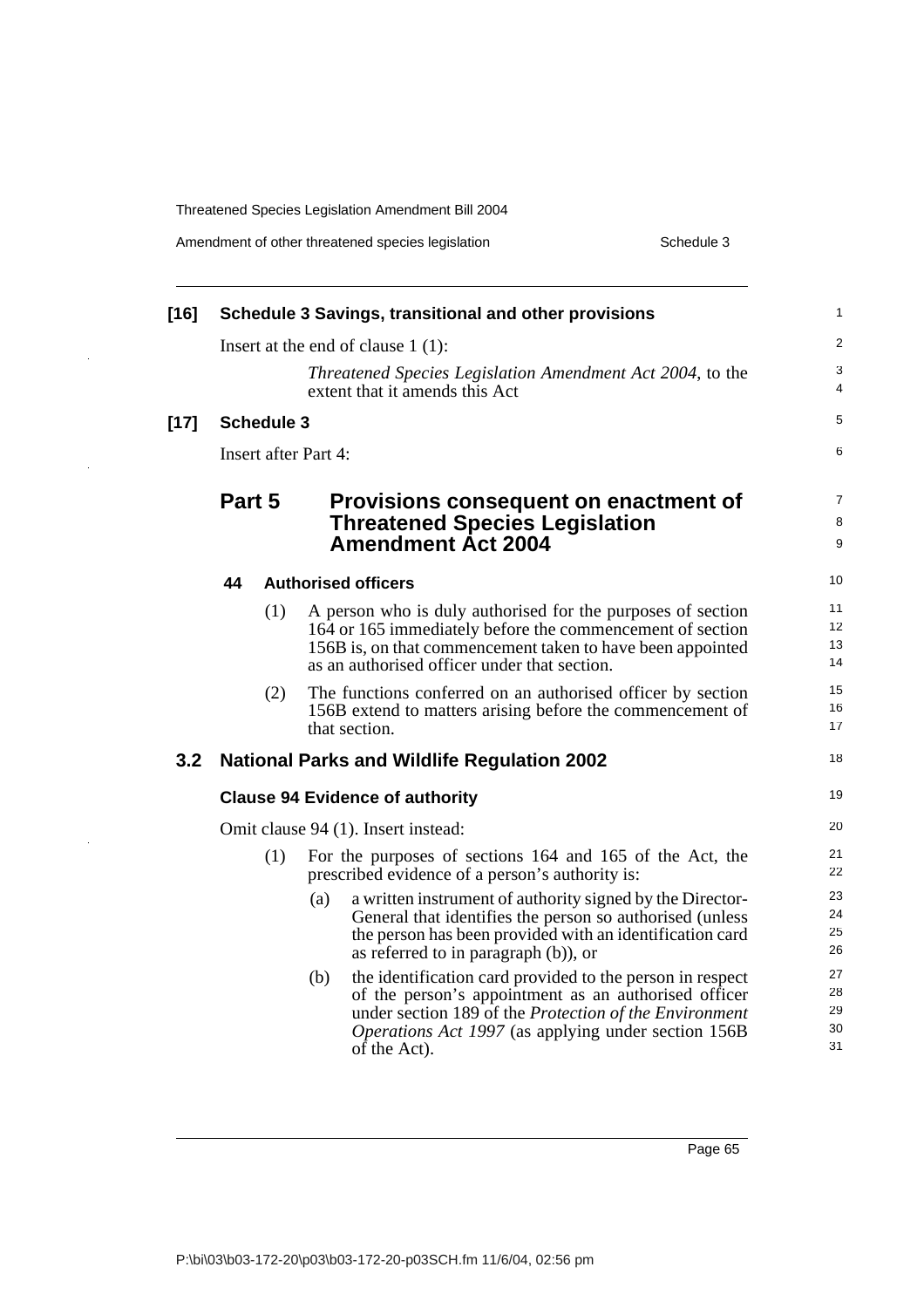Threatened Species Legislation Amendment Bill 2004

| 3.3 <sub>2</sub> |     |                                |     | <b>Native Vegetation Act 2003 No 103</b>                                                                                                                                                                                                                                                                                  | 1                                |
|------------------|-----|--------------------------------|-----|---------------------------------------------------------------------------------------------------------------------------------------------------------------------------------------------------------------------------------------------------------------------------------------------------------------------------|----------------------------------|
|                  |     |                                |     | <b>Section 14 Granting of development consent</b>                                                                                                                                                                                                                                                                         | $\overline{2}$                   |
|                  |     | Insert after section $14(3)$ : |     |                                                                                                                                                                                                                                                                                                                           |                                  |
|                  |     | (4)                            |     | If development is on land that has the benefit of biodiversity<br>certification under Division 4 of Part 7 of the Threatened<br><b>Species Conservation Act 1995:</b>                                                                                                                                                     | 4<br>5<br>6                      |
|                  |     |                                | (a) | an application for development consent is not required<br>to be accompanied by a species impact statement (as<br>would otherwise be required under section 78A of the<br>EPA Act), and                                                                                                                                    | 7<br>8<br>9<br>10                |
|                  |     |                                | (b) | the Minister is not required to consult with the Minister<br>administering the Threatened Species Conservation Act<br>1995 (as would otherwise be required under section<br>79B of the EPA Act).                                                                                                                          | 11<br>12<br>13<br>14             |
| 3.4              |     |                                |     | <b>Natural Resources Commission Act 2003 No 102</b>                                                                                                                                                                                                                                                                       | 15                               |
|                  |     | <b>Section 16A</b>             |     |                                                                                                                                                                                                                                                                                                                           | 16                               |
|                  |     | Insert after section 16:       |     |                                                                                                                                                                                                                                                                                                                           | 17                               |
|                  | 16A |                                |     | <b>Assistance from Scientific Committee</b>                                                                                                                                                                                                                                                                               | 18                               |
|                  |     |                                |     | The Commission may seek and obtain the advice of:                                                                                                                                                                                                                                                                         | 19                               |
|                  |     |                                | (a) | the Scientific Committee under the Threatened Species<br>Conservation Act 1995 on matters of a scientific nature<br>relating to threatened species, populations<br>and<br>communities, such as the setting of state-wide and<br>regional<br>standards<br>targets<br>for<br>biodiversity<br><b>or</b><br>conservation, and | 20<br>21<br>22<br>23<br>24<br>25 |
|                  |     |                                | (b) | the Biological Diversity Advisory Council under that<br>Act on matters of biological diversity, and                                                                                                                                                                                                                       | 26<br>27                         |
|                  |     |                                | (c) | the Social and Economic Advisory Council under that<br>Act on matters relating to the social and economic<br>impact of natural resource management.                                                                                                                                                                       | 28<br>29<br>30                   |

Page 66